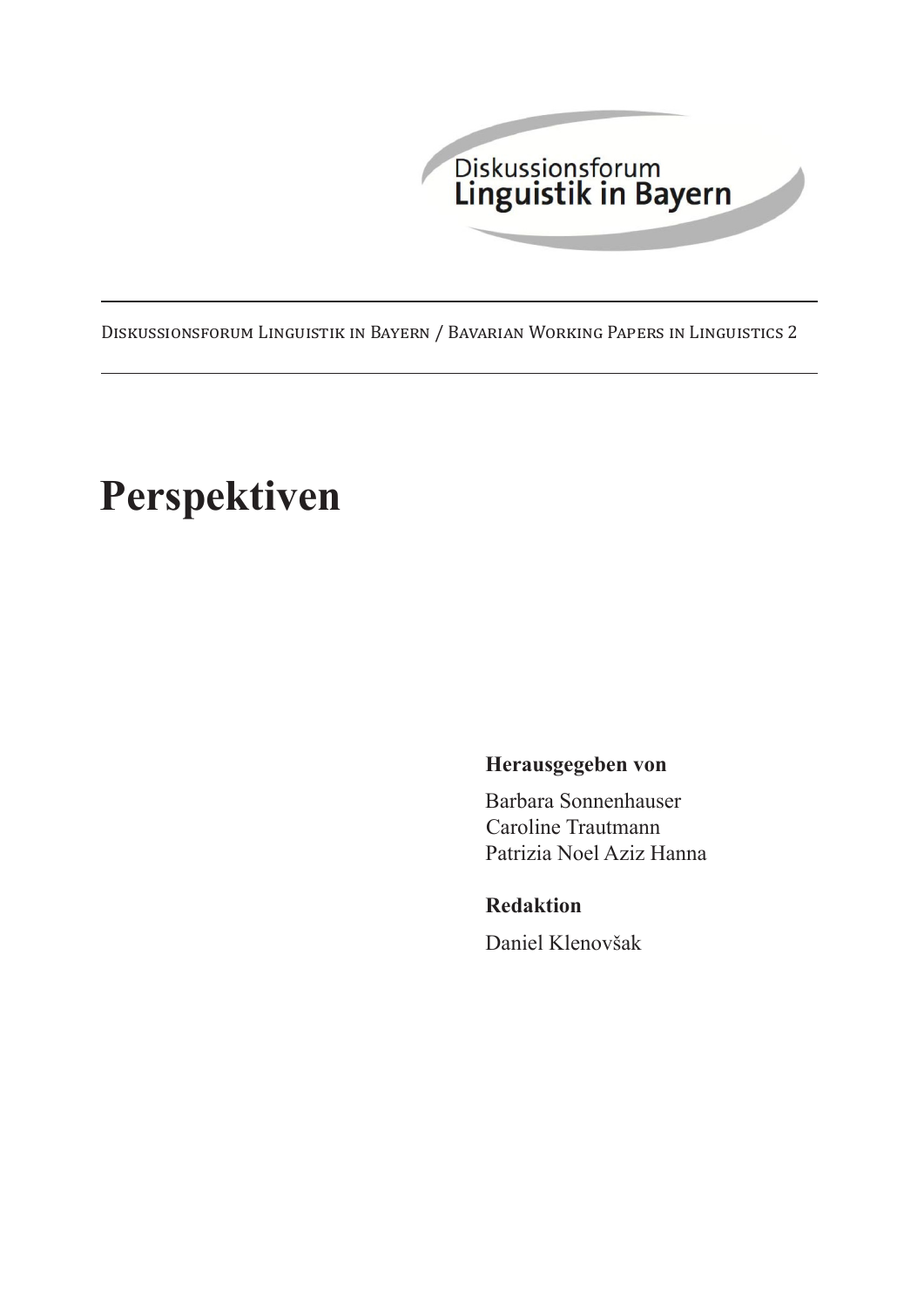## **Vorwort**

Das "Diskussionsforum Linguistik in Bayern" gibt Doktoranden und Habilitanden sämtlicher linguistischer Richtungen Gelegenheit zur Präsentation eigener aktueller Arbeiten. Die im Tandem-Verfahren begutachtete Reihe "Diskussionsforum Linguistik in Bayern / Bavarian Working Papers in Linguistics" ist das Resultat dieser Veranstaltungssreihe.

Im zweiten Band werden unter dem Rahmenthema "Perspektiven" sechs Aufsätze mit Schwerpunkten aus der angewandten, theoretischen, historischen und allgemeinen Linguistik versammelt.

Für ihre Unterstützung bei der Vorbereitung und Durchführung dieses Bandes danken wir Daniel Klenovšak, der die Redaktion übernommen hat, und Monja Eberlein für ihre Unterstützung bei der Formatierung. Wir bedanken uns auch bei allen Teilnehmerinnen und Teilnehmern des Diskussionsforums für ihre Diskussionsbeiträge.

Bamberg und München, 05.02.13

 Caroline Trautmann Barbara Sonnenhauser Patrizia Noel Aziz Hanna

"Perspektiven"

Diskussionsforum Linguistik in Bayern / Bavarian Working Papers in Linguistics 2 Ludwig-Maximilians-Universität München Otto-Friedrich-Universität Bamberg Februar 2013 ISSN: 2194-2439

Download: http://epub.ub.uni-muenchen.de/view/subjects/1407.html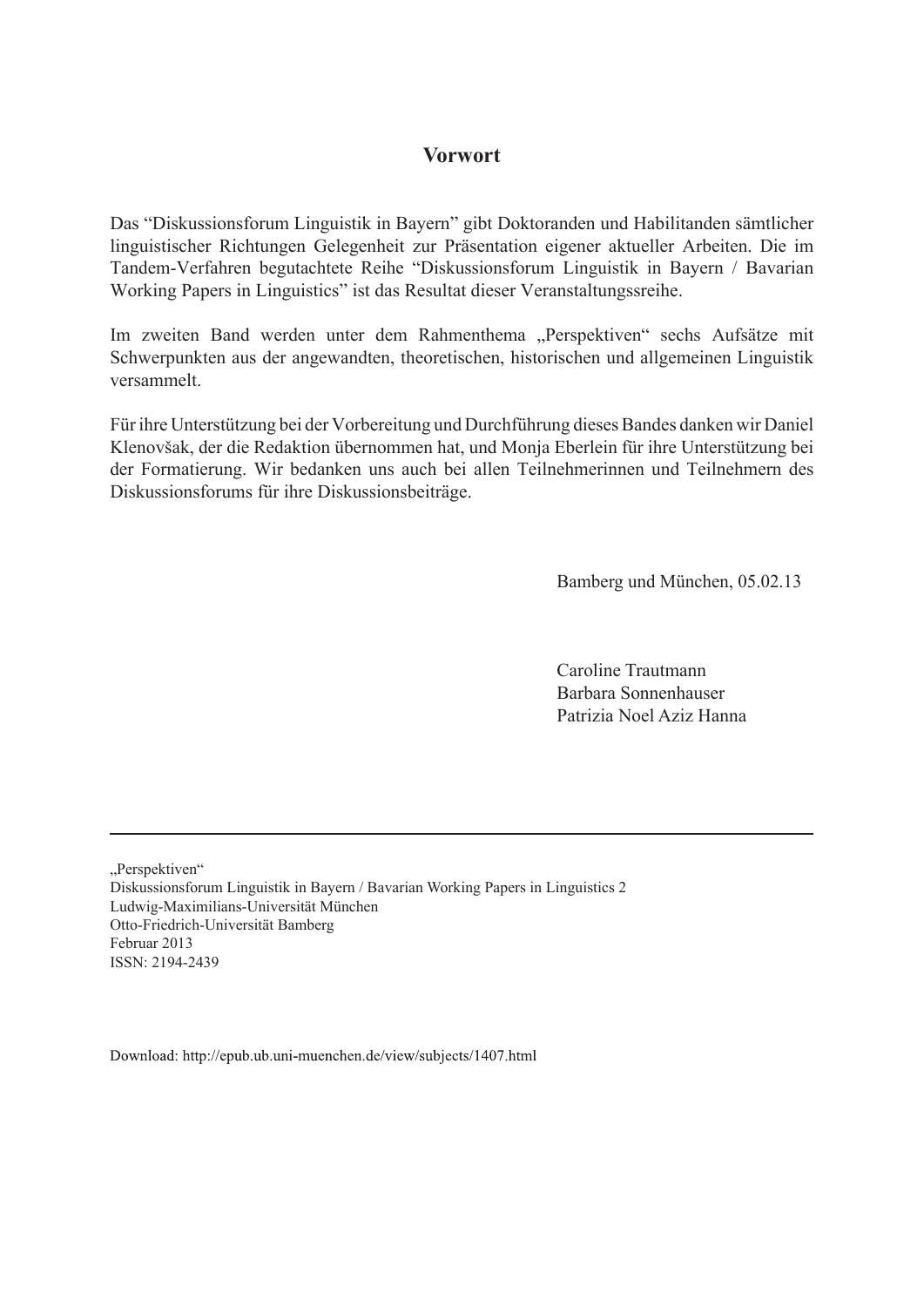# **Inhaltsverzeichnis**

| The construction of a linguistic sample<br>Assif Am David                                    |    |
|----------------------------------------------------------------------------------------------|----|
| How children acquire reported speech in German and Dutch: a corpus study<br>Franziska Köder  | 15 |
| Wie Sprache unsere Entscheidungen beeinflussen kann<br>Jan Henning Schulze                   | 29 |
| Struktureller Komplexitätsaufbau der Komposition: das Erstelement im Fokus<br>Martina Werner | 43 |
| Hypertexte: Neue Perspektiven für die Stilistik?<br>Sabrina Zankl                            | 51 |
| Syntaktischer Wandel - Eine Frage der Perspektive?<br>Katharina Zipser                       | 65 |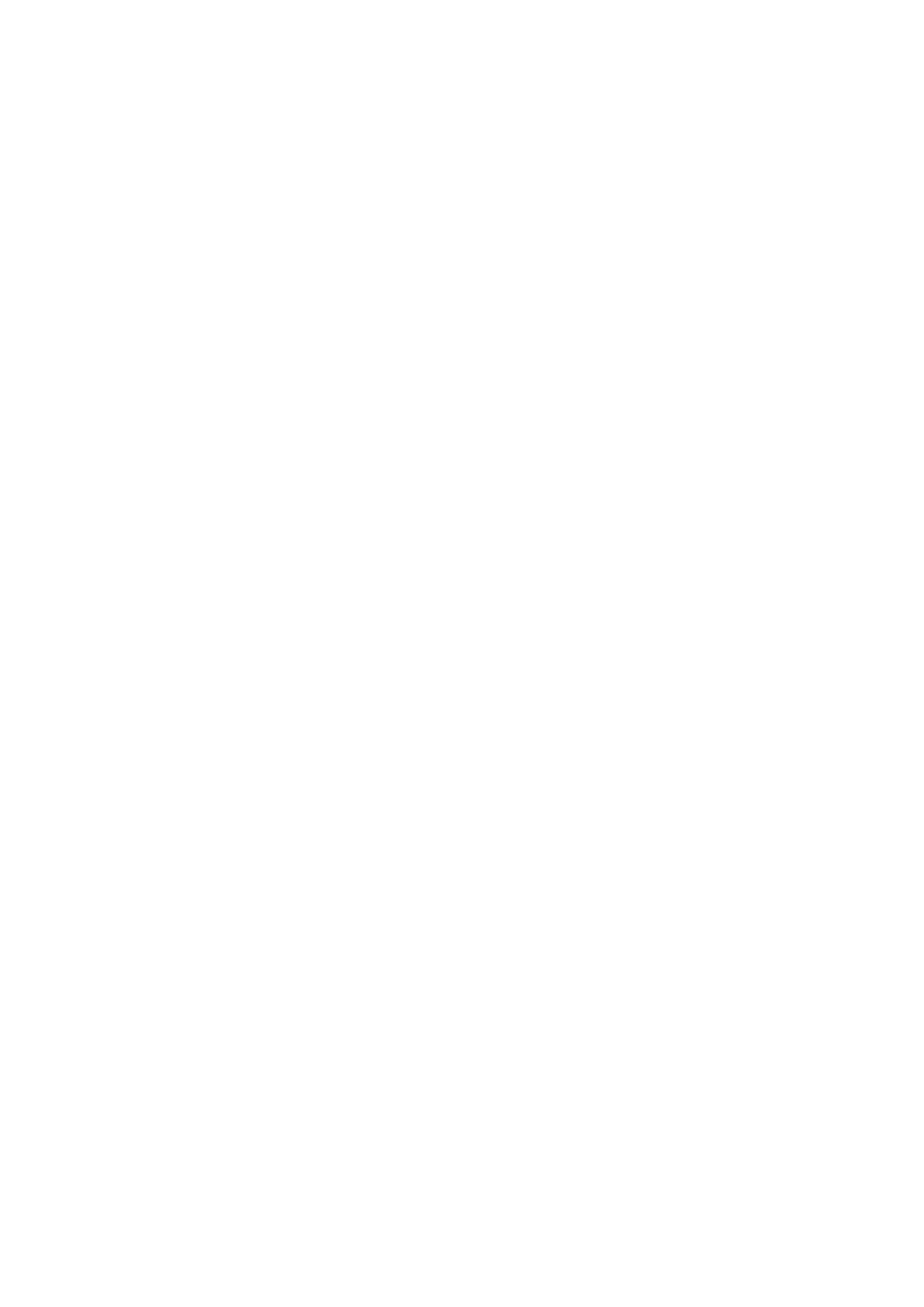#### **The construction of a linguistic sample**

Assif Am David

The construction of linguistic samples has never been conventionalized, even within the typological tradition<sup>1</sup>. The construction of a statistically more representative sample could enrich the linguistic research in all its realms. In order to do so I suggest basing the sample on diverse languages with the language family as a sampling frame. In order to maintain equal representation, one language should be sampled for each language family in the sample. Language families should be stratified to Nichols' three deep time phyla, namely Old and New World as well as Pacific. The sample has to be controlled for areal effects. The data then should be attained either by interviews or by recording the native speakers. This line of research is partly feasible even with very little funding through contacting university departments where the languages are taught.

#### 1. Introduction

In this article I shall discuss the methodological complexities involved in the construction of a statistically viable, yet feasible linguistic sample. This discussion introduces new potential for the formation of a common attitude to linguistic data in linguistic research. With this I intend to call into question some of the common practices in linguistic research, both in the generativist and the typological frameworks, and suggest an alternative.

I shall open with an introduction to some of the major shortcomings of linguistic methodology in general. I shall pursue with the suggestion of a statistically based approach to linguistic data. This approach will be further elaborated through the discussion about the sampling frame where three alternatives, namely native speakers, languages or language families will be evaluated against each other.

Following, we shall review different methods of gaining the data: through the study of philological literature, the search through linguistic corpora, conducting informal interviews with native speakers and asking them for their judgments.

I shall then conclude with an example of my own and suggestions for future research.

<sup>1</sup> I would like to thank both Martin Kümmel and Ulrich Sauerland who supervised my dissertation in which context I first dealt with the problem described in this article. I would also like to thank Manfred Sailer for his helpful remarks.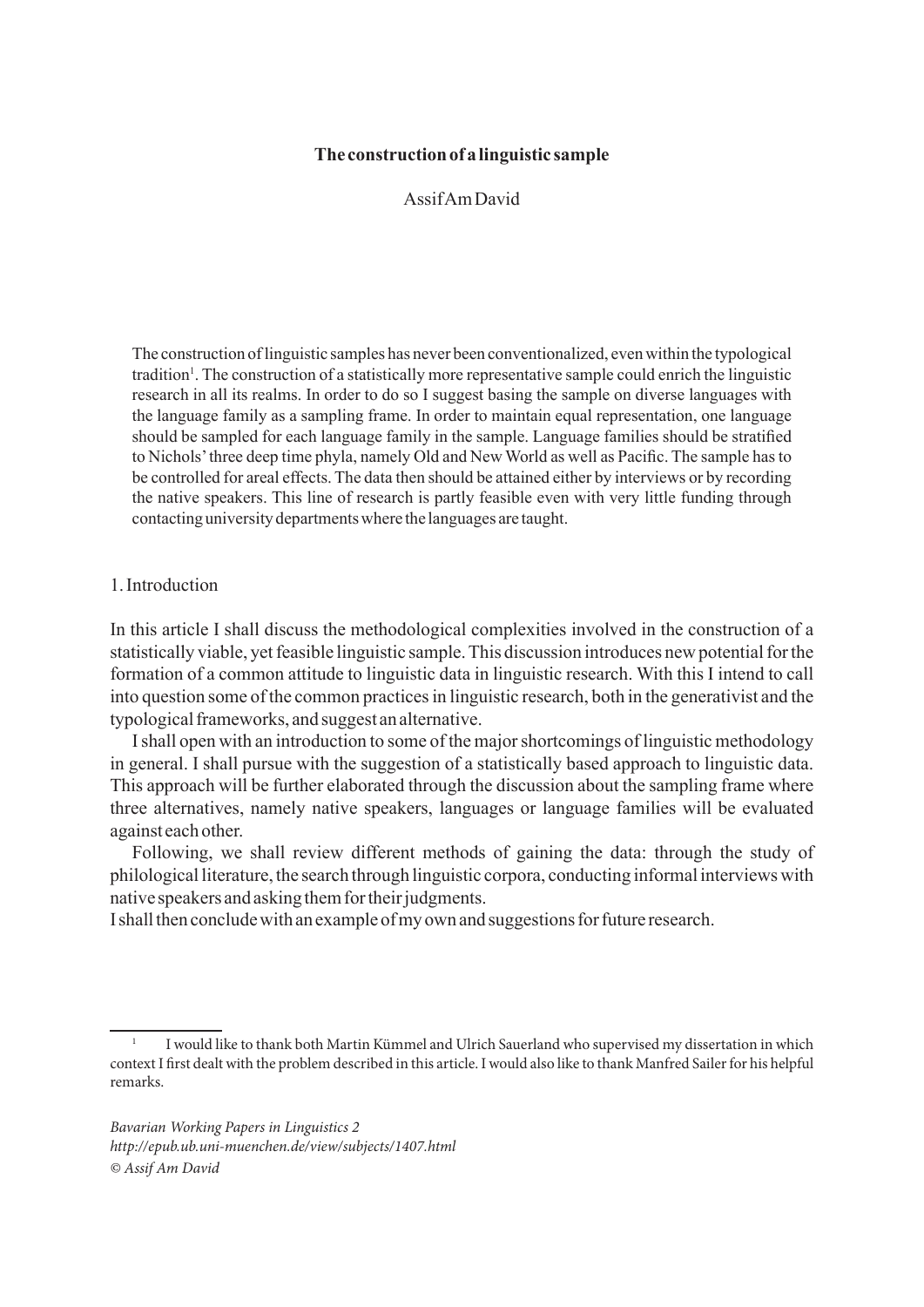#### 2. On linguistic methodology

The field of linguistics as a science is relatively new – between 200 and 80 years old, depending on what is considered the genesis of modern linguistic research. By this, I refer to the birth of modern historical linguistics in Germany (the Neogrammarians) and to de Saussure. Previous historical and philological linguistic research existed, e.g. Pānini's famous Sanskrit grammar from the fourth century BC, but these studies mostly focused on single languages and did not attempt to regard language as a whole.

In some respects, modern linguistics suffers from the lack of common unambiguous terminology. Contrary to most other sciences, no consensus has been reached as to the correct application of technical terms, and it is often the case that each new theory assigns a new meaning to an existing term. Here are some prominent examples:

- **1. Marked** variedly means difficult to learn (for both first and second language acquisition) or cross-linguistically rare. These do not always overlap. Irregular verbal forms are, for instance, difficult to learn, but they are cross-linguistically very common.
- **2. Grammatical** can mean accepted as pertaining to a certain language by its native speakers (competence descriptive), widely attested in linguistic corpora (performance descriptive) or a desirable prestigious variant (prescriptive).
- **3. Deixis** can mean pointing towards a centre, i.e., being specified for obviation (contrary to definites), distinguishing some features associated with that centre or being a novel discourse referent (contrary to anaphora).

Many further examples exist, and they are examples of some terminological obstacles linguistic studies have to overcome.

A similar situation prevails in the methodology of linguistics as well. Usually there is a relative consensus as to the scientific principles which should underlie the study in a certain discipline. This consensual method can be questioned as is the case with the rationality assumption in economics, but this method can still serve as a wide base for communicating opposing theories on a common ground within the discipline.

In linguistics such a consensus is often absent. What phenomenon of language should be the subject of investigation is therefore far from agreed upon: should we study only grammatical utterances or all of them, all theoretically possible utterances or just the ones attested in corpora, only the language of native speakers or also of foreigners, only production or also comprehension, the level of the sentence or the word, or maybe the discourse, etc. For such debates I would like to refer the reader Woods, Fletcher and Hughes (1986) and Sampson (2001).

#### 3. Representative sample of linguistic data

#### 3.1. Typology as an empirical aid

Some historic rivalry persists between the behaviouristic-functional and cognitive-nativistformalistic schools in linguistics (the latter including generativism), which mirrors similar controversies in the psychological scholarship. The cognitive approach was greatly influenced by its chief representative, Chomsky (see Chomsky 1957), who developed a methodology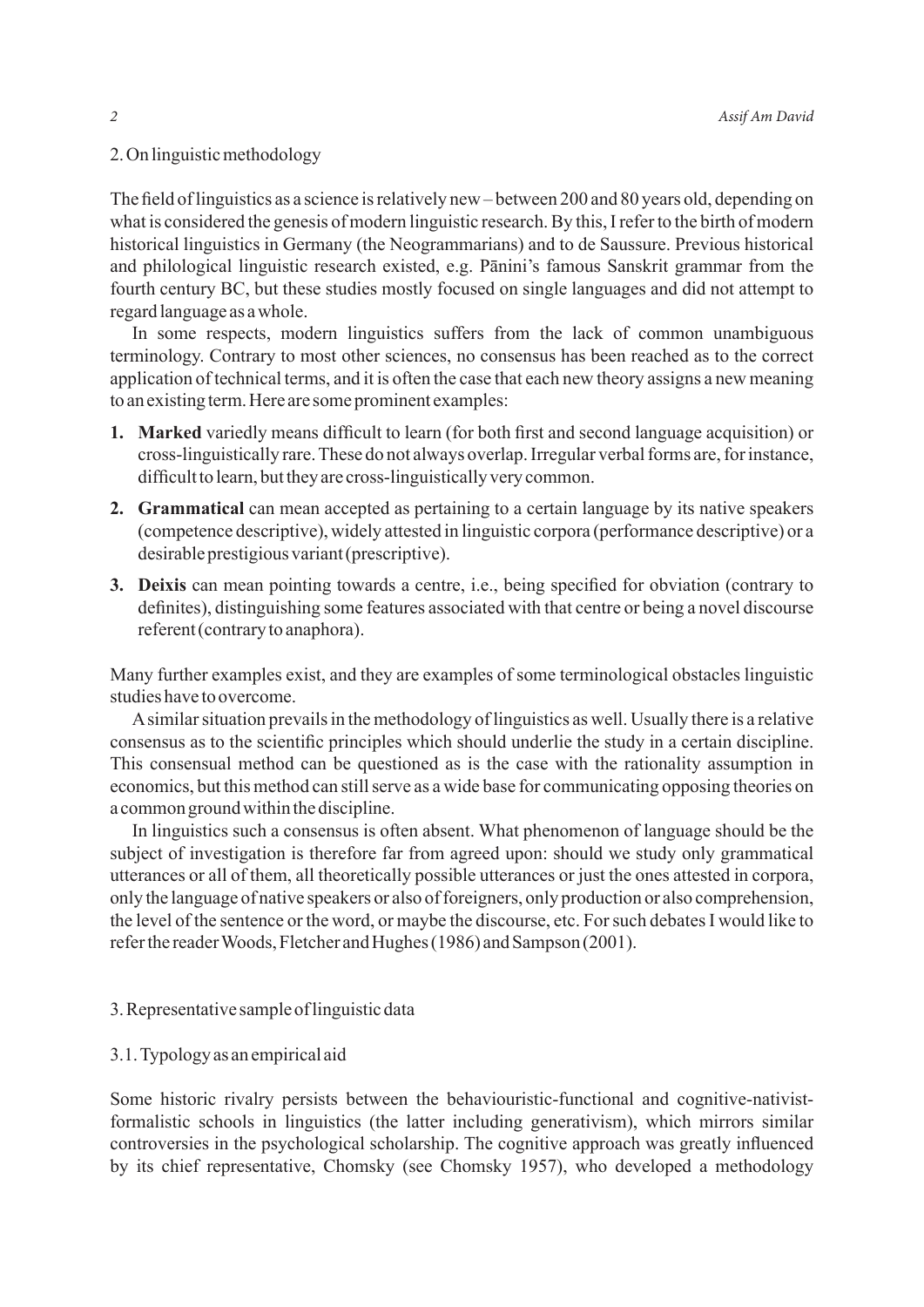#### *The construction of a linguistic sample 3*

now commonly used not only by his followers, but by most linguists in general. The formalist methodology involves language examples which are judged grammatical by native speakers of these languages. There is neither importance to the variation in the languages cited, nor to the number of languages presented. This follows from the basic concept that all languages behave alike, deriving from a common innate language faculty. Hence, the understanding of a linguistic phenomenon in any language can deepen our knowledge of how languages behave in general. Similarly, according to the generative school, there is typically no need to attest the examples with various native speakers as every native speaker has the full competence in her mother tongue, hence being able to judge a linguistic example in absolute terms as grammatical or ungrammatical. The outcome of this methodology is that most language examples are entertained by the linguist herself, mostly in her mother tongue or in common foreign languages. Such an attitude has been recently advocated by Marantz (2005).

Several alternative attitudes to the formalist tradition evolved within the functional school, some prior to the establishment of generative linguistics. Firstly, some linguists opt for the use of corpora to search for examples rather than think them over themselves. This is a performance based approach, rather than the formalist one, which is competence based. A second research direction is typology, the division of large number of diverse languages according to their linguistic properties (for example Croft 1990). This allows us to regard some lesser known languages and large scale variation in language, however, often at the price of precision at the theoretical analysis of the language discussed. Typologists have long dealt with cross-linguistic variation according to large samples of diverse languages. Nonetheless, it is important to stress that even within the framework of the typological tradition the construction of the linguistic sample has never been conventionalized.

I consider it a great advantage to construct a typological sample that adheres to general statistic principles as it can reveal some new facts regarding language and allows us to draw general conclusions more viably. By regulating the study to suit statistical principles, we can gather data about how languages behave in general through observation. The analysis is then focused on the explanation of the phenomena found in those languages in the sample, which in principle should reflect the variation found across languages in general through statistical generalizations. This enables us to have a more general, less biased analysis of linguistic phenomena.

#### 3.2. Practical difficulties

It is certainly more complicated to collect data for a typological research than is the case in the study which mostly focuses on well-known languages, one of which is often the mother tongue of the researcher herself. Such well-known languages like German, French (both Indo-European), Japanese (Japonic), Aramaic (Afro-Asiatic), Georgian (Kartvelian) or Turkish (Turkic)<sup>2</sup> have been studied in depth and are well documented. It is relatively easy to find experts or relevant literature for these languages. For many of them, there are many researchers who speak them either as a foreign language or as their mother tongue, which makes finding examples for these languages even simpler.

For the vast majority of the world's languages, however, the situation varies greatly. Most of the world's languages, such as Papuan, Aboriginal Australian, African and Amazonian languages, are spoken in remote areas by small communities. Many of these languages are only used orally

<sup>2</sup> I mainly base my language affiliation on the classification by Campbell (1999) which is rather conservative. This will be justified later on.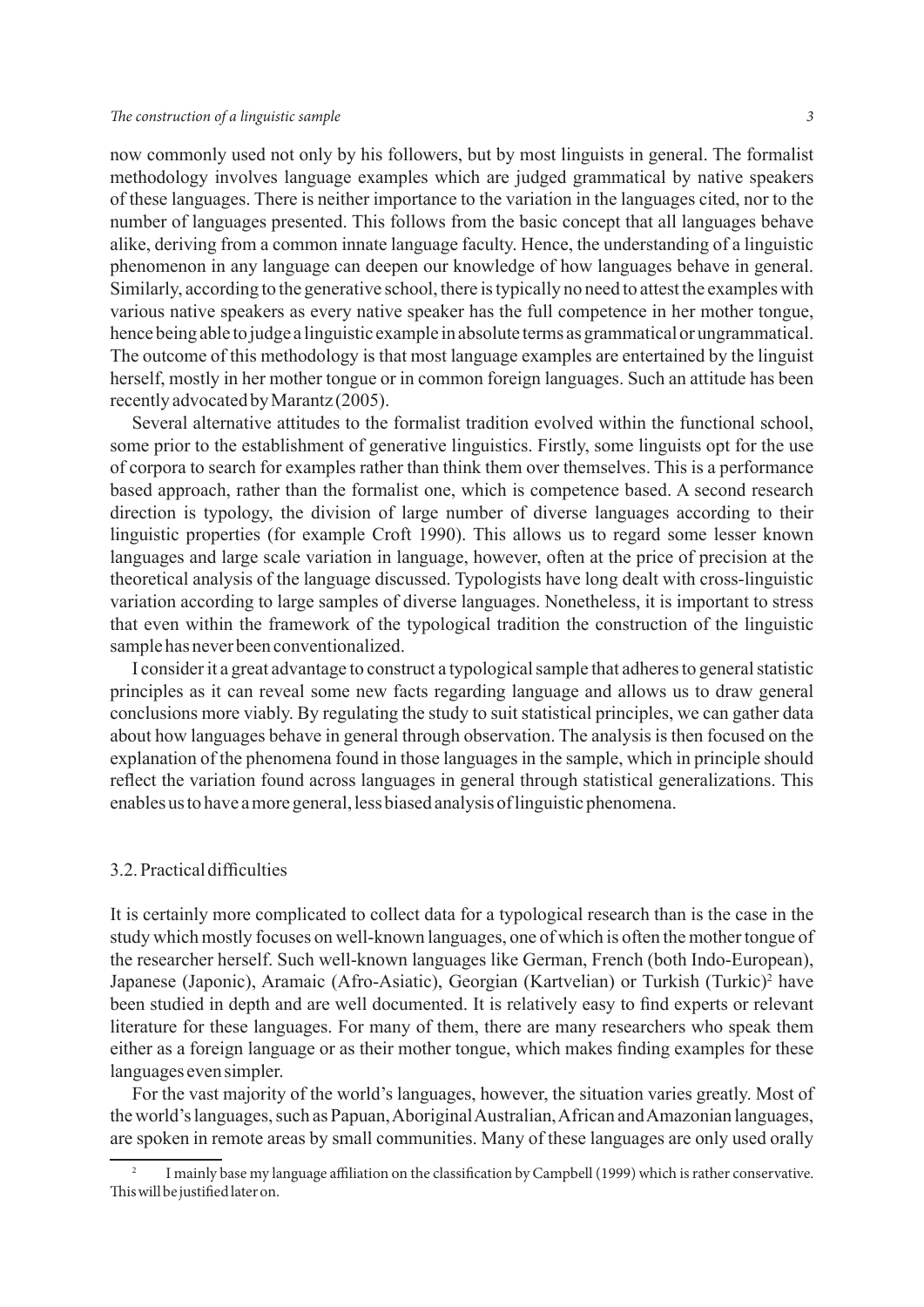and have no written tradition. Some of these languages have never been properly documented, let alone studied. Even if some documentation exists, it is usually very limited in scope and quality. It is close to impossible to interview native speakers of these languages without conducting field research that is time consuming and expensive. These caveats have to be taken into account when constructing a linguistic sample.

#### 4. Constructing the sample

#### 4.1. Variation in language

Looking at variation in language, we know that the main differences are found between different languages rather than between the idiolects of different speakers of the same language<sup>3</sup>. Moreover, genetically related languages or languages spoken in geographic proximity (convergence areas) tend to show more properties in common than unrelated languages spoken by geographically distant communities. If we aspire to overcome the barrier of constructing the right sample, we should examine data from various languages of different affiliations and geographical locations.

The genetic classification of languages is often not consensual (take the long lasting Altaic dispute as an instance; see Campbell 1999); even the methods used by some historical linguists to establish relatedness are often disputed. A noted example is the influential multi-lateral comparison applied by Greenberg and his followers (Greenberg 1963; Greenberg 1987; Ruhlen 1987; Greenberg 2005), which resulted in large phyla like Amerindian, Trans-Papua, Sino-Austronesian, Caucasian or Altaic<sup>4</sup>. This method of language comparison and classification has met some wide opposition with such linguists as Nichols (1992), Ringe (1992), Campbell (1999) and Kessler and Lehtonen (2006) among the most prominent ones, who call into question most of the phyla proposed by Greenberg and his followers. For the sake of soundness I would recommend basing the sample on a conservative (splitter) approach advocated by the latter, not only because I personally find it more appealing, but mainly because it assumes the least, hence enabling us more reliable results in a study for which we would not necessarily like to commit to a certain theory of language classification otherwise unrelated to the matter at hand.

Not only genetic classification is widely debated. Areal features are also difficult to classify. Some languages have never been assigned any convergence area, whereas others have been assigned several different ones as is the case in Central Europe or in Mesoamerica (Campbell 1999). Some languages that used to dwell side by side became separated in the course of history, but may still portray areal resemblance (some postulate this situation for Yukaghir and Uralic, e.g. Cambell 1999).

#### 4.2. The sampling frame

In this stage, we need to determine what should constitute the sampling frame for our account, i.e. what should be the basic unit significant for the sampling process. This can sometimes be determined according to the previously known distribution of certain properties (probability sample). We shall, however, focus on the study of languages for which the values of the studied

 $3$  The distinction between language and dialect shall be discussed later on.

It is important to remember some of these proposals have long histories predating Greenberg.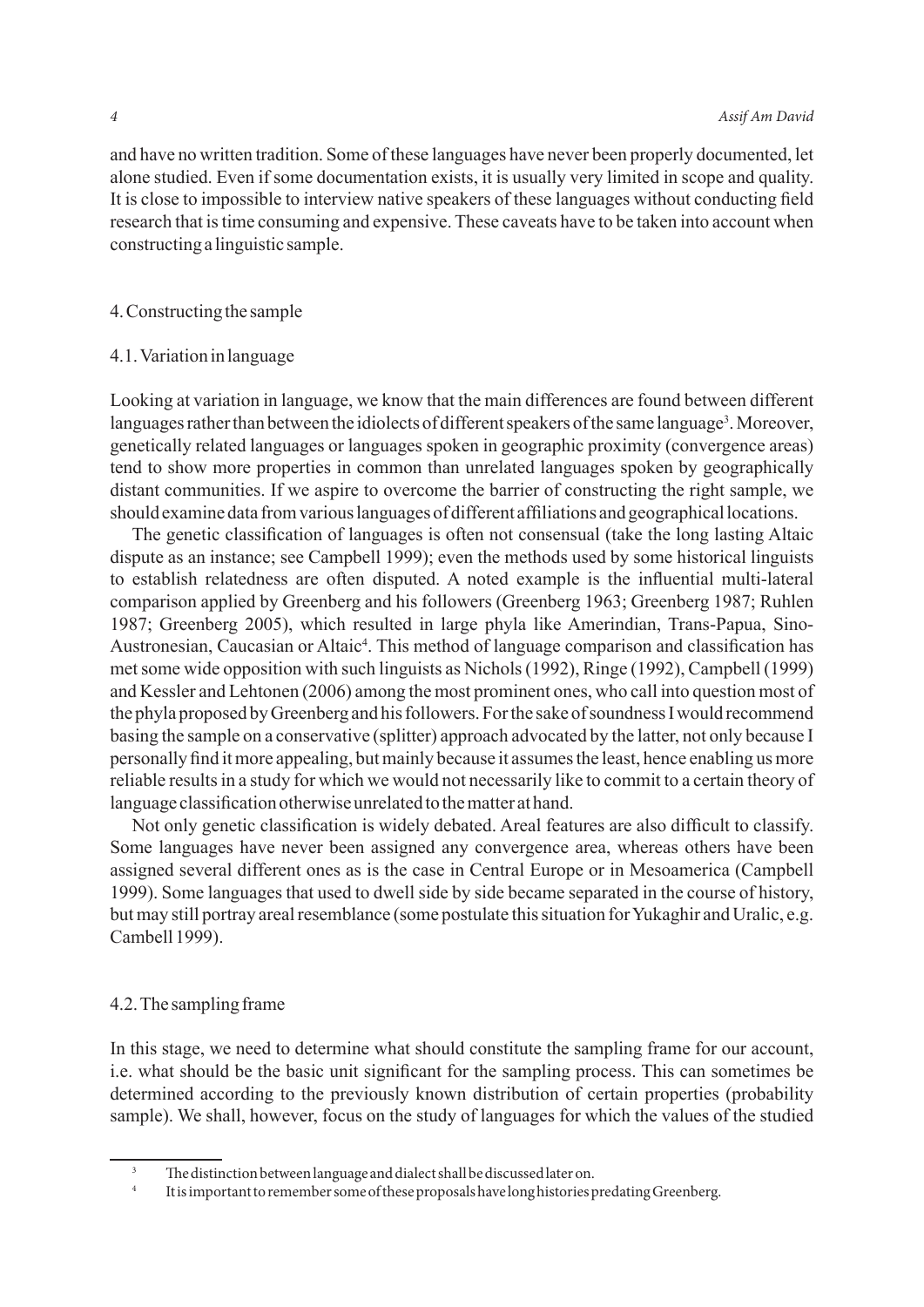#### *The construction of a linguistic sample 5*

properties are previously unknown (variety sample) which is the more common one in linguistics (Bakker 2006).

Contrary to statistical generalization in other social sciences the identity of the sampling frame in linguistics is not well established. Sentences or utterances, which in theory could serve as the best candidates, are both countably infinite; hence, it is difficult to statistically generalize about them. Therefore, three alternatives remain as possible sampling frame for statistic generalization: the native speaker, the language and the language family. Regardless of the choice between these three, only utterances made by competent speakers should be taken into account. This means certain classes of speakers, namely children in the process of acquiring language and speakers suffering aphasias are excluded. Although they are surely native speakers of some language, their production varies greatly from what is considered normal for the competent production in that language.

Stampe's (1979) natural phonology shows that intralanguage is subject to language universals similar to mother tongues. Hence, its inclusion in the sample could certainly contribute to its validity. On the other hand, involving such data greatly complicates the sample as different  $L_1$ - $L_2$ - $L_n$  combinations ought to be considered and it is difficult to weigh them against the native production. Therefore intralanguage phenomena have to be ignored and only native speakers should be included in the sample.

In the following discussion I shall introduce the three possible sampling frames for linguistic generalization and dwell on their major merits and shortcomings.

#### 4.2.1. The native speaker

The simplest option perhaps is the choice of native speakers as the sampling frame as they are easily discernible. If we choose the native speaker as the sampling frame for statistical generalization, we will have to exclude extinct languages for which we can only have written or recorded evidence, because they do not have any native speakers left. Among living languages, there would also be a problematic bias towards culturally prominent languages. There are significantly more speakers of Mandarin Chinese (Sino-Tibetan), Telugu (Dravidian) or Arabic (Afro-Asiatic) (ignoring its division into distinct dialects) than there are speakers of Basque (isolate), Kalaallisut (Eskimo-Aleut) or Maya Sign Language (isolate) not because of some internal properties of these languages, but due to extra-linguistic factors such as military dominance, wealth, cultural influence or geo-strategic position, all completely unrelated to the matter at hand.

In this, language change departs from the common Darwinist metaphor. Organisms change to better suit their environments through natural selection. Their success as a species can be measured in their number and geographic distribution. The success is relevant to biological research because the biological properties of the organisms play a role in it. With languages the situation is quite different. Languages evolve constantly, but very seldom to suit their extra-linguistic environment. This is true for both lexical and grammatical aspects. The success of a language depends on sociological and cultural developments and has nothing to do with the properties of the language *per se*, but with the extra-linguistic properties of the speaker community. This is called the genetic bias (Bell 1978).

This point would be the major drawback in the choice of the native speaker as the sampling frame, since by doing so we shall greatly reduce the linguistic variation within our sample. By basing the generalization on native speakers rather than on languages or sets thereof (i.e.: language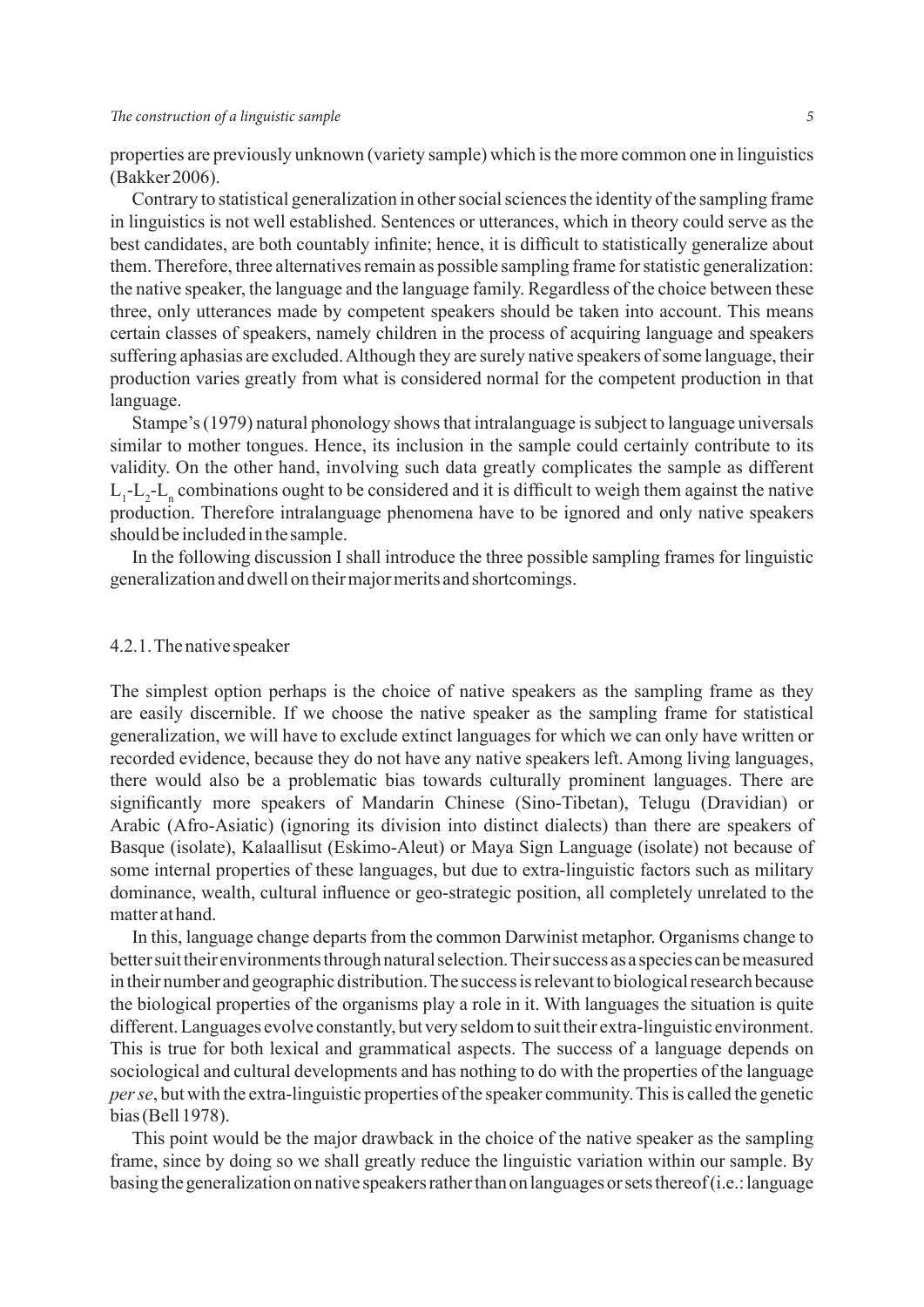families) we do not have a criterion enforcing the representation of the variation among languages, which we know is the greatest. The bias in the favour of common languages would make us include fewer different languages in our sample and hence reduce its representativity.

This problem would probably suffice already to rule out the option of the native speaker as our sampling frame, but other problems exist as well, which further undermine this option. By choosing the native speaker as the sampling frame certain sociological features which influence the use of language have to be taken into account. For example, speech directed at foreigners (Foreign Talk) is known to be different from speech among natives (Zuengler 1991) and speech directed at babies (Motherese) has distinct features from normal speech. Such sociolinguistic features have an influence on the language data we can collect from each of our informants so that the question rises how we should deal with this internal variation within the production of each native speaker.

Lastly, we ought to determine how we should handle multilingual speakers<sup>5</sup>. Should we consider them as several speakers, we shall be biasing for multilinguals. Conversely, should we consider them as single ones, we shall be biasing against one of their languages. An additional obstacle is the distinction between true multilingualism with several languages being equally strong from weaker multilingualism, which is no more than a fair command of foreign languages, hence in fact an intralanguage we should exclude. Due to this conflict multilinguals would have to be excluded altogether. However, the great majority of languages of the world are spoken by multilinguals, mainly by linguistic minorities. Therefore, by excluding multilinguals we will be biasing against most minority languages.

To summarize, opting for the native speaker as our sampling frame raises several major problems. It excludes extinct languages and most minority languages, it biases heavily in favour of culturally dominant languages and it raises the problem of handling variation within the production of a single informant. We shall now turn to two alternatives in which we stratify native speakers according to their languages or language families.

#### 4.2.2. The language

As first alternative, we shall now turn to look at the language as a possible candidate for constituting a sampling frame. A few relevant questions arise. Firstly, how do we determine what is a language and what is a variation of a smaller scale, a minor dialect that does not need to be considered separately? Usually, mutual intelligibility is considered the test for distinguishing a language from a dialect, but empirically the test does not hold water. Some speakers of variety A could understand variety B while others do not (like the situation with Standard German (B) and Swiss Aleman (A) [both Indo-European]); a speaker of variety A could understand variety B but not the other way around (often the case between Spanish (B) and Portuguese (A) [both Indo-European] [Jensen 1989])<sup>6</sup>. Often the border between language and dialect is sociolinguistically determined so that Spanish and Italian, German and Dutch, Czech and Russian (all Indo-European) are considered separate languages, while Moroccan and Iraqi Arabic (Afro-Asiatic), Peripheral Qechua and Wanka Quechua (Quechuan), Mandarin and Cantonese Chinese (Sino-Tibetan) and Jeju and mainland Korean (Koreanic) are only considered dialects of one and the same language despite the fact they demonstrate a much higher degree of divergence than some related languages which are considered separate languages.

<sup>&</sup>lt;sup>5</sup> See: Patten and Benati (2010).<br><sup>6</sup> See: Jensen (1989).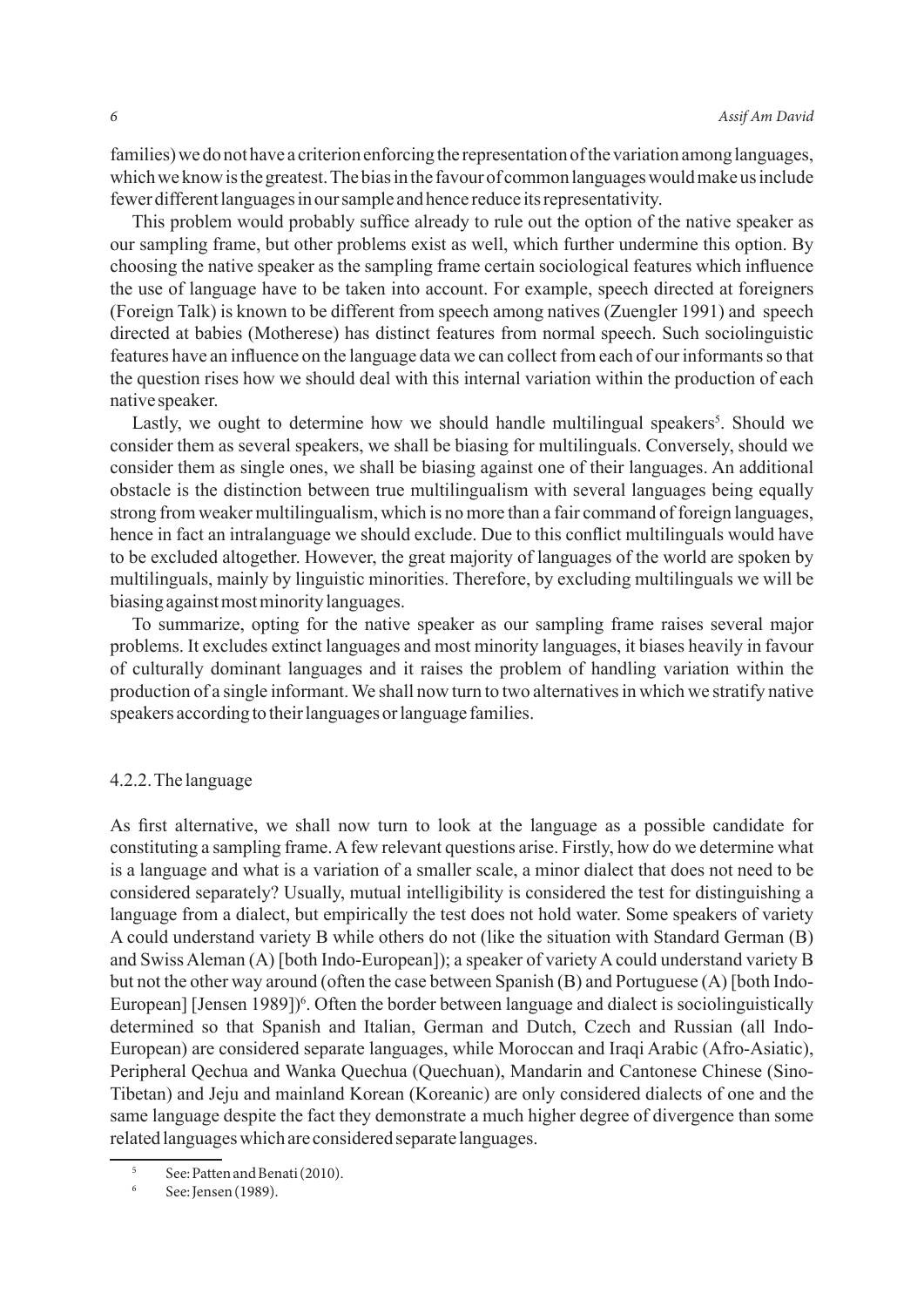#### *The construction of a linguistic sample 7*

Secondly, the same situation that led some specific languages to expansion at the expense of others is also true of language families: the Bantu (Niger-Congo), Austronesian or Uto-Aztecan language families have by far more languages than Great Andamanese, Khoe or Japonic due to linguistically irrelevant factors. Therefore, if we choose the language as the sampling frame we will have to be biased in favour of larger language families.

The problem of speaker internal variation still remains, as even if we chose the language, our examples are taken from native speaker informants, and these are bound to demonstrate the same sociolinguistic variation mentioned before.

As we can see, the choice of the language as the sampling frame is not much superior to the choice of the native speaker previously discussed. An advantage could be the possibility to include extinct languages, since we do not necessarily need native speakers as our source of information. Further, the problem of tackling multilingual speakers is avoided since each of their languages is addressed separately. However, the two major problems discussed above still prevail, namely the strong bias towards certain language families due to extra-linguistic factors, similar to the bias towards certain languages with the native speaker as the sampling frame, and the handling of speaker internal variation. Additionally, the problem of discerning languages is a major obstacle obstructing our attempt to gain sampling frames objective as possible. Due to these mentioned factors I come to conclude that languages do not constitute good candidates for the sampling frame of linguistic generalization. Interestingly, they are nonetheless the common choice of sampling framework in linguistics.

#### 4.2.3. The language family

We shall now turn to the third option – the language family. By doing so, some of the above mentioned problems are solved. In the classification to language families there is no need to set a boundary between languages and dialects. It suffices to demonstrate that they, languages or dialects, are related and this results in a single linguistic unit – the language family. Similar to the case of language as a sampling frame, language families are handled separately. Hence, multilinguals do not pose a problem with each of their languages separately handled according to its family affiliation. Additionally, extinct languages can also be taken into account, as, just as with languages as the sampling frame, we do not necessarily need native speakers as our source of information, but can also rely on written or recorded sources.

The strongest merit of this choice of a sampling frame, however, lies in that it overcomes the problem of overrepresentation due to extra-linguistic factors. The historical success of certain languages or language families, represented by their relative number of native speakers or documented languages respectively, is irrelevant. Each language family is handled as a single unit, neutralizing this variation. Accordingly, languages like Mapudungun or Bangime are handled the same way as well established language families with numerous documented languages and native speakers such as Austronesian, Niger-Congo, Sino-Tibetan and Mayan.

The main problem already mentioned above is to find a language classification to agree upon. As long as we accept a certain language classification the language family would be per definition the largest unit in which genetic relatedness can be demonstrated. However, language classification is a living science and although some units are completely consensual (e.g. Uralic, Dravidian, Chibchan, Arawakan) others, mainly of larger scales, are hotly disputed (e.g. Nilo-Saharan, Altaic, Pama-Nyungan). Notwithstanding, this is by no way a problem unique to the choice of the language family, since the classification is always relevant to linguistic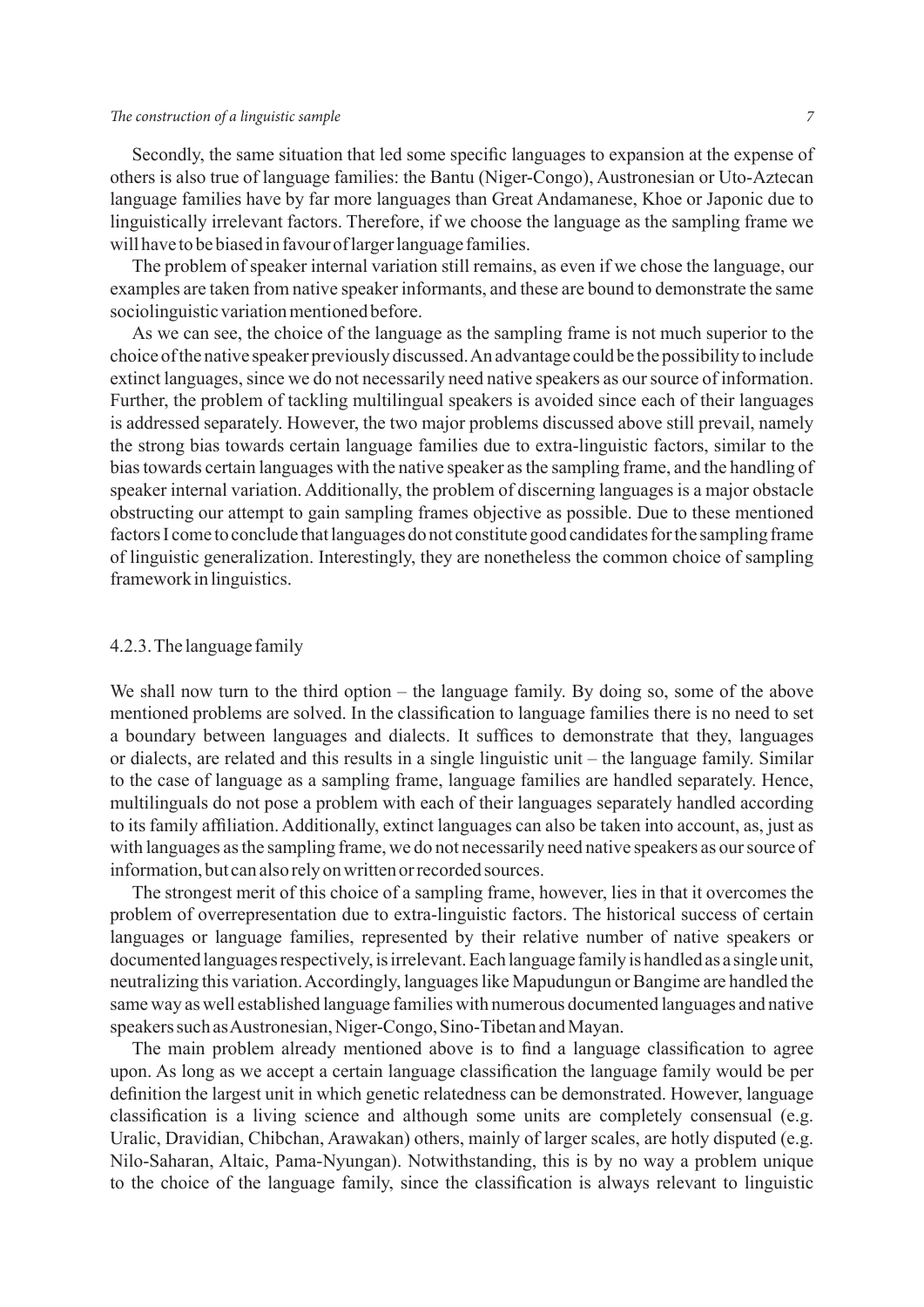generalization. However, while for the alternatives, namely the native speaker and the language as sampling frames, it serves only as additional information to be considered after the generalization, here it is the very core of the sampling frame and therefore, a much greater problem.

A further problem is the impact of areal features. As language classification tries to ignore them and base affiliation solely on genetic relationships their influence is ignored by the choice of language families as a sampling frame. This can be controlled once the sampling has been performed. However, as mentioned above, the assignment of convergence areas is far from being standardized and still lacking in the literature.

Despite these major shortcomings I still hold the language family superior to the other candidates for constituting the sampling frame for linguistic generalization. It tackles the major obstacle of overrepresentation as well as many other problems (discerning languages from dialects, extinct languages and multilinguals). This is also the reason why this is the preferred method in most of the literature on linguistic sampling (Bell 1978; Dryer 1989; Croft 1990; Nichols 1992; Rijkhoff et al. 1993; Whaley 1997; Song 2001).

On the other hand, language classification, which serves as its basis, is often controversial. The problem of speaker internal variation also remains unsolved. Nonetheless, I still hold the language family to be the best feasible option and shall now proceed taking it as point of departure.

An important principle in stratified sampling is maximizing the relevant diversity. Since the sociolinguistic dominance of a language family, expressed in its number of native speakers or documented languages, is irrelevant, the same number of languages has to be considered for each of the families. Isolates are families including only a single language. Considering them equally makes us abide to the one language per family principle, namely that only a single language can be used for a family regardless of its size!

To improve representation I suggest further stratification based on Nichols' *Deep Time Typology* (Nichols 1992). Nichols examines a large number of languages according to several typological categories, such as the distinction of exclusive/inclusive first personal pronoun plural, the distinction of alienable/inalienable possession, basic word order and the dominance of head/modifier marking. She then comes to the conclusion that the world languages can be broadly divided into Old World and New World languages with statistical significance. The Old World includes all languages of Europe, Asia and Africa including Austronesian. The New World includes all languages of the Americas including Eskimo-Aleut. A third transitional group is to be found in the Pacific with Australian, Papuan and probably Tasmanian and Andamanese. I would suggest to further stratify the sample according to Nichols' categories, namely to have the same number of language families for each of the three phyla. In order to avoid convergence effects the sample should be controlled for this respect.

A major shortcoming in Nichols' approach to language classification and typology is that it ignores some types of languages that are inherently difficult to classify. These include the following:

- 1. Pidgins and Creoles Many of these languages are combinations of Old and New World languages or of languages of different family affiliation. This makes them very hard to classify. Nonetheless, their creation process is a natural phenomenon of language development, thus calling into question the strict separation of genetic affiliation and convergence areas in language classification.
- 2. Constructed, reconstructed and revived languages These languages are also difficult to classify due to the same reasons. They typically have a strong influence of a foreign substratum more than in naturally developing languages. This is equally true for artificial languages such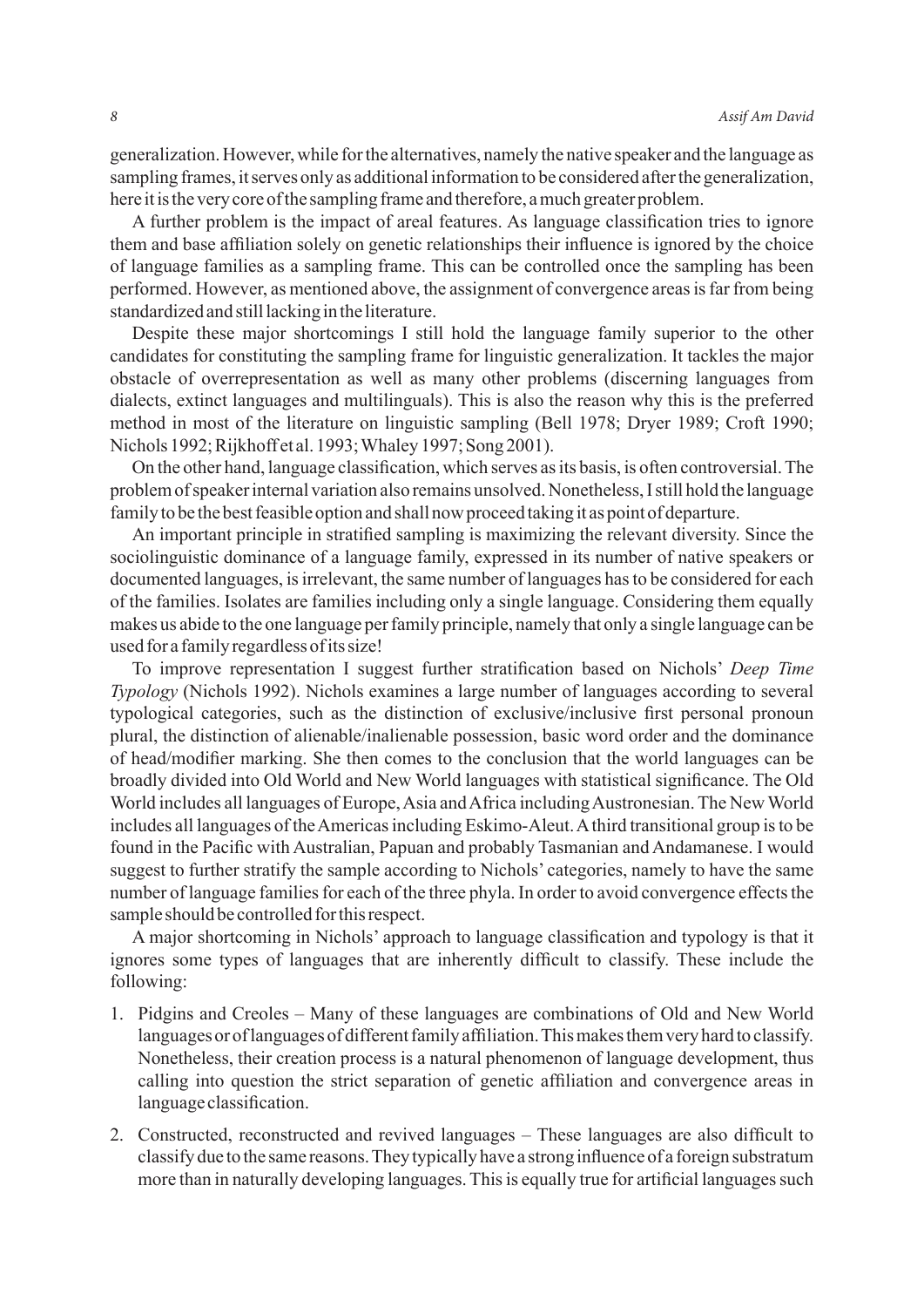#### *The construction of a linguistic sample 9*

as Klingon, reconstructed languages such as Proto-Indo-European and revived languages such as Modern Hebrew and PalawaKani of Tasmania.

3. Sign languages – While being fully fledged natural languages, sign languages typically occur only involving deaf people. This results in a non-linear language development which defies coverage by classical models of language classification.

#### 5. Obtaining the data

After reaching a representative sample of languages the next step is finding the right language examples relevant for our study. For this sake we should be looking for examples accepted or uttered by native speakers. Such examples can be traced either by contacting native speakers, by searching existing corpora or by looking up the particular philological literature on their languages. Let us start with examining the latter two.

#### 5.1. Philological literature and existing corpora

As noted earlier, descriptive philological studies of languages have been very uneven, to put it mildly. Since the majority of the world's languages are spoken in areas which have been barely touched by linguists, relying on scholarly literature will necessarily bring us a biased sample.

When digging up examples in the existing literature, we can expect most examples we need shall not be at hand. Linguistic research is so specific and deals with such minute differences that it makes the chance of tracking the right examples in the vast fields of philological literature rather slim.

Moreover, after having found the examples, we usually cannot be sure that these are theoretically unbiased, given the author's theoretic concepts, or even that they are truly grammatical. Often there is no single literate speaker of that language who would be able to check them! This leads to what Bakker (2006) calls bibliographical bias, namely that researchers tend to include only languages and language families in their samples about which bibliography exists and is accessible.

The situation is far better with linguistic corpora. The last decades brought to light both extensive corpora for several languages as well as efficient search engines to process them. The major problem with corpora is that they only cover certain languages. Unfortunately, the great majority of the world's languages are still waiting having their corpora made. Therefore, at least for the time being, corpora too cannot serve as a statistically viable means for attaining linguistic data.

#### 5.2. Native speakers

Opting for the option of contacting native speakers, we first need to face the problem of tracking them. Gaining access to many language communities in the Third World only for the sake of checking up some examples in a research otherwise unrelated to these communities is financially unfeasible because they typically isolated and difficult to reach. The situation is slightly better in the West, but money issues remain a major obstacle. Of course, we can try to contact local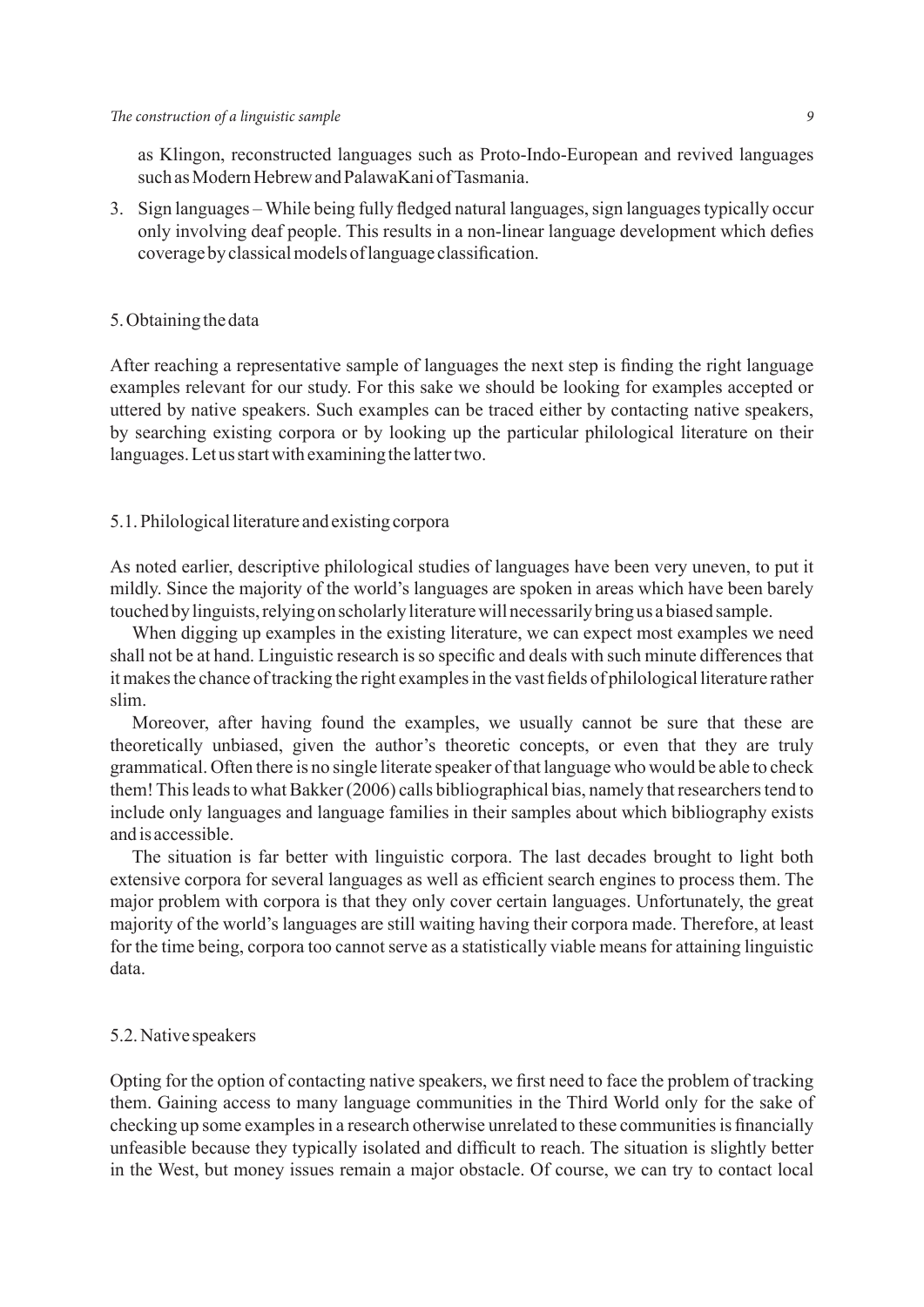experts to collect the data for us. Avoiding theoretical bias and accessibility of remote language communities remains a problem all the same. This situation can well lead to areal as well as genetic bias.

Once native speakers are available, we need to choose between recording their natural casual speech in normal everyday discourse and asking them for their judgements regarding given examples. Labov, the founder of sociolinguistics, suggests the first (1970), whereas Chomsky, the founder of generative syntax, calls for the latter (1957). I consider both theoretically sound, but would choose the latter for its greater feasibility.

There are intrinsic problems in the questioning of linguistic informants cited by Labov (1970): informants tend to a more formal/conservative language in an interview setting. It is the observer paradox known from social sciences. In linguistics, it means the very presence of the researcher usually makes the informants choose what they believe is prescriptively right or socially prestigious. Judgements too have often been criticized for being shaky and are known to change if informants are repeatedly asked about the same example on various occasions. It is also difficult to define how bad an example is. The standard literature makes the distinction between an asterisk (\*) which means completely ungrammatical and a question mark (?) or a dash (#) which means a sentence is either of unascertained status concerning its grammaticality or pragmatically odd. Often the borderline between these grades is unclear to linguists, let alone speakers.

#### 6. An example from my current research

Now after discussing various factors I would like to give an example from my current research – linguistic distribution of definiteness markers<sup>7</sup> . Its inclusion here is intended to demonstrate how despite shortage of funding it is still possible to admit some of the considerations described above to the construction of the research. It was while conducting this research that I stumbled on the intricacies discussed above. Through the following section I would like to demonstrate how the considerations above can be practically implemented in a real-life linguistic study. Since my research regarding definiteness markers was carried out without external funding, I had to compromise the statistical principles for the sake of practical considerations. Nonetheless, I would like to claim that it was still possible to maintain the statistical orientation and achieve more representative results.

#### 6.1. Choosing the language families

First of all, the sample had to be limited to languages the native speakers of which I could approach. Relying on *Ethnologue* (M. Lewis 2009) for the list of the world's languages, I enlisted only those languages. These are either languages spoken by accessible communities or languages studied at university departments. This was the preliminary corpus for the sampling. At this stage, several problematic cases had to be removed:

- **1. Extinct languages** Such languages do not enable contact to native speakers by definition, regardless of their state of documentation.
- **2. Pacific phylum languages** This phylum consists of the Papuan and Aboriginal Australian languages, which are, according to Nichols, a transitional superstock between the Old and

<sup>7</sup> Am David, forthcoming.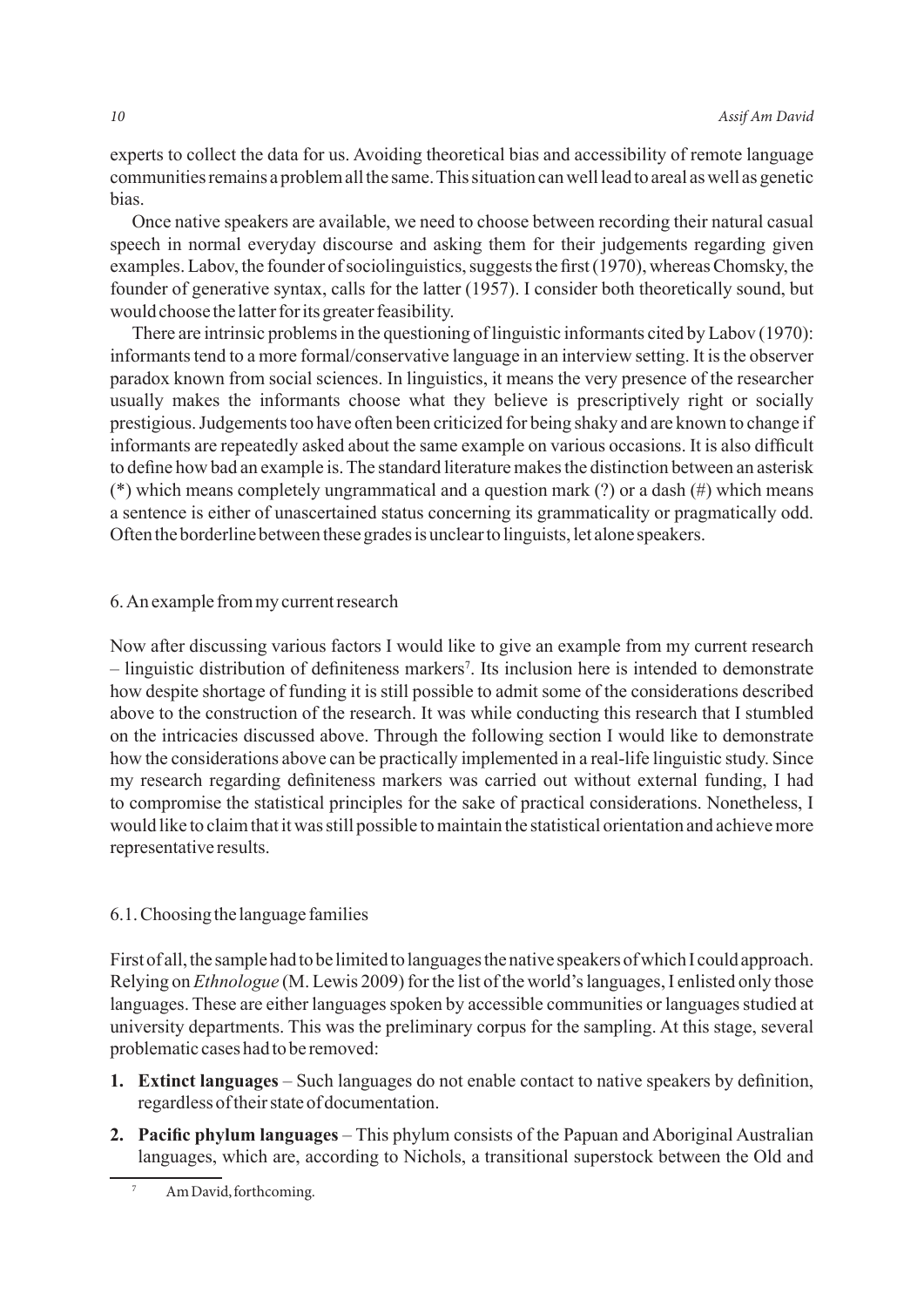New World. Such languages were not accessible to me in the first place. Regardless, in the context of having a small sample, I preferred to concentrate on the two most diverse phyla, namely the Old and New World.

- **3. Pidgins and Creoles** See above.
- **4. Artificial and revived languages**  See above.
- **5. Sign languages** In addition to the difficulties described above, sign languages tend to be analytical and lack overt definiteness markers (Haspelmath et al. 2011). Therefore, similar to oral languages without definiteness markers, they were unsuitable for the research and hence excluded.

#### 6.2. Choosing the languages

In the next stage, an equal number of language families had to be arbitrarily picked from the list – an equal number from the Old and New Worlds. For each language family a language was arbitrarily picked. Since this was a study of the semantics of definiteness makers, it was imperative to focus on languages with overt definiteness markers. Thus, from the languages sampled, a language or a language family failing to match this prerequisite had to be replaced by another one arbitrarily chosen from the remainder of languages on the list. If a language has no definiteness markers it was first replaced by another language belonging to the same language family. Only if no language with overt definiteness markers was found for an entire language family the language family itself was replaced.

A great number of the world's languages lack definiteness markers. Accordingly, most languages chosen initially turned out to be inadequate for the study's purposes and hence had to be replaced by others.

With only limited resources, I had to limit the study to a sample of 16 languages. Of course, this number is small and it would be desirable to generalize over a much larger sample.

The replaced languages were:

- Old World Swahili (Niger-Congo), Tamil (Dravidian), Georgian (Kartvelian), Tarifit (Afro-Asiatic), Chukchi (Chukchi-Kamchatkan), Japanese (Japonic), Thai (Tai-Kadai) and Korean (Koreanic)
- New World Peripheral Quechua (Quechuan), Guaraní (Tupian), Cree (Algic), Cherokee (Iroquoian), Zapotec (Oto-Manguean), Highland Totonac (Totonacan)

After making the necessary replacements, the following sample of languages emerged:

- Old World Māori (Austronesian), Tibetan (Sino-Tibetan), Malayalam (Dravidian), Persian (Indo-European), Circassian (Pontic), Turkish (Turkic), Amharic (Afro-Asiatic), Basque (isolate)
- New World Kalaallisut (Eskimo-Aleut), Sioux (Siouan), Navajo (Na Dené), Otomí (Oto-Manguean), Q'eqchi' (Mayan), Wayuu (Maipuran), Aymara (Aymaran), Mapudungun (Araucanian)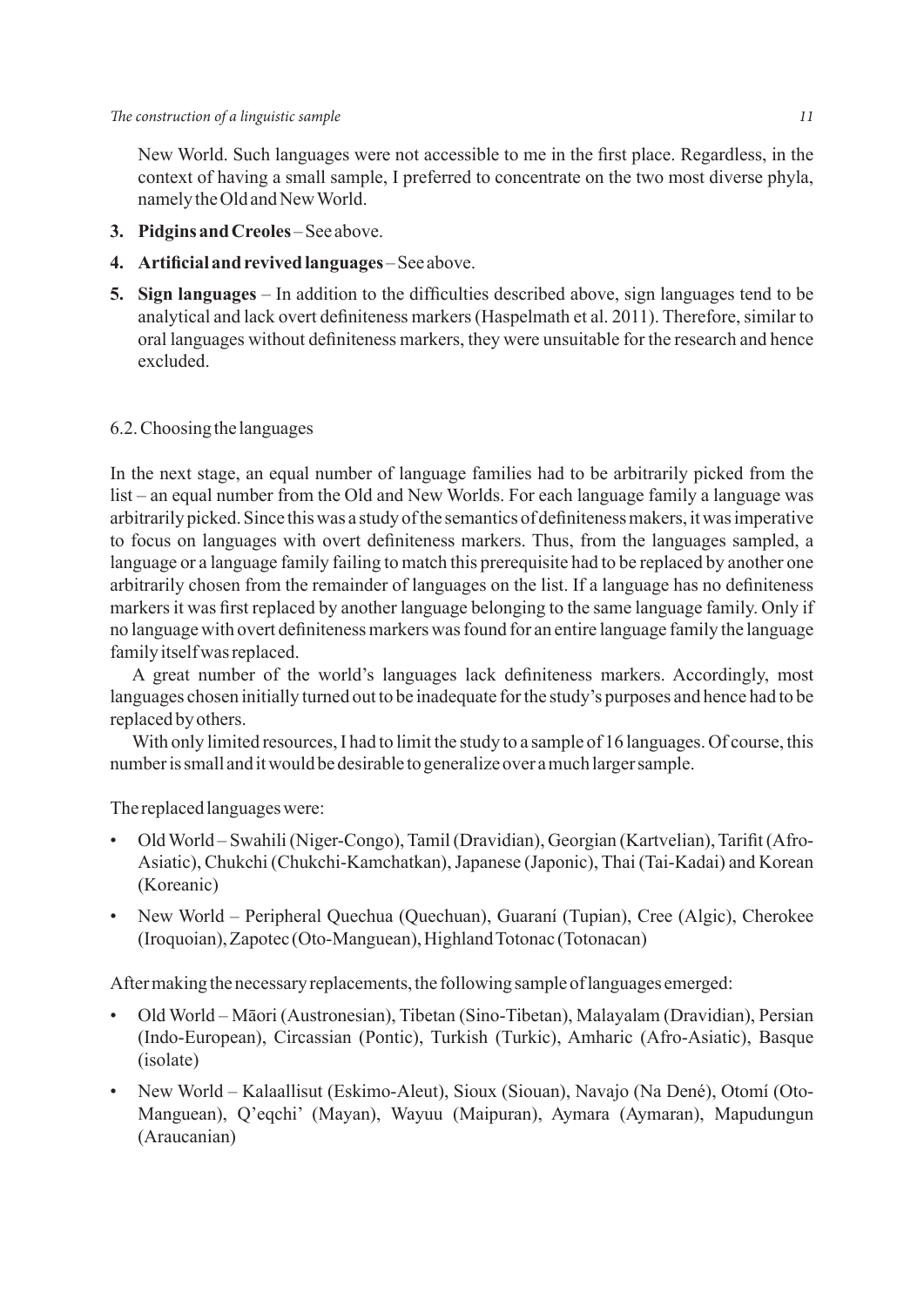I tried to recruit four native speakers for each of the languages through a contact person, which seemed to be the largest number I could afford. Most contact persons were lecturers for one of the languages at universities. Such examples are the Waikato University (NZ) for Māori, Sinte Gleska University (USA) for Sioux, Nuuk University (Greenland) for Kalaallisut and Maracaibo University (Venezuela) for Wayuu.

#### 7. Conclusion

In this article we viewed some of the main obstacles in constructing a linguistic sample based on statistically oriented sampling. We started by establishing the need for a more systematic method of conducting empirical studies in linguistics. We then viewed some alternative proposals for the sampling framework based on genetic affiliation. We opted for the language family as a sampling framework stratified over Nichols' phyla. We pursued by discussing various means of obtaining the linguistic data. We concluded by an example from my current research about definiteness markers where I tried to implement some of the principles discussed in this article.

The reason for citing this example based on my personal experience was to show how a statistically motivated typological study can be performed even with very little funding. I would like therefore to encourage other linguists to make their samples as general as possible and keep sampling considerations in the back of their minds. This can be worthwhile first of all for methodological reasons, making the results of empirical studies sounder, and secondly, it can open us a new perspective to different results than expected.

#### References

- Bell, A. (1978): Language samples. In: Greenberg, J. H. et al. (Eds.). *Universals of human language.* Cambridge Mass.: MIT Press.
- Campbell, L. (1999): *Historical linguistics: an introduction*. Cambridge: MIT Press.
- Chomsky, N. (1957): *Syntactic structures*. The Hague: Mouton.
- Croft, W. (1990): *Typology and universals*. Cambridge: Cambridge University Press.
- Dryer, M. S. (1989): Large linguistic areas and language sampling. *Studies in language* 13. 257-292.
- Greenberg, J. H. (1963): *The languages of Africa*. Bloomington: Indiana University Press.
- Greenberg, J. H.(1987):*Language in the Americas*. Stanford:Stanford University Press.
- Greenberg, J. H. (2005):*Genetic linguistics: essays on theory and method.* Oxford: Oxford University Press.
- Haspelmath, M., Dryer, M., Gil, D. & Comrie, B. (Eds.) (2011): *World atlas of language structures (WALS).* Oxford: Oxford University Press. <http://wals.info>.
- Jensen, J. B. (1989): On the mutual intelligibility of Spanish and Portuguese. *Hispania* 72/4. 848-852.
- Kessler, B. & Lehtonen, A. (2006): Multilateral comparison and significance testing of the Indo-Uralic question. In: Foster, P. & Renfrew, C. (Eds.), *Phylogenetic methods and the prehistory of languages*. McDonald Institute for Archaeological Research.
- Labov, W. (1970): The study of language in its social context. *Studium Generale* 23. 30-87.
- Lewis, M. P. (Ed.) (2009): *Ethnologue: languages of the world*, sixteenth edition. Dallas: SIL International. <http://www.ethnologue.com>.
- Marantz, A. (2005): Generative linguistics within the cognitive neuroscience of language. *The Linguistic Review* 22. 429-445.
- Milroy, J. & Milroy, L. (1985): Linguistic change, social network and speaker innovation. *Journal of Linguistics* 21. 339-384.
- Nichols, J. (1992): *Linguistic diversity in space and time.* Chicago: University of Chicago Press.
- Patten, B. van & Benati, A. G. (2010): *Key terms in second language acquisition.* London: Continuum International Publishing Group.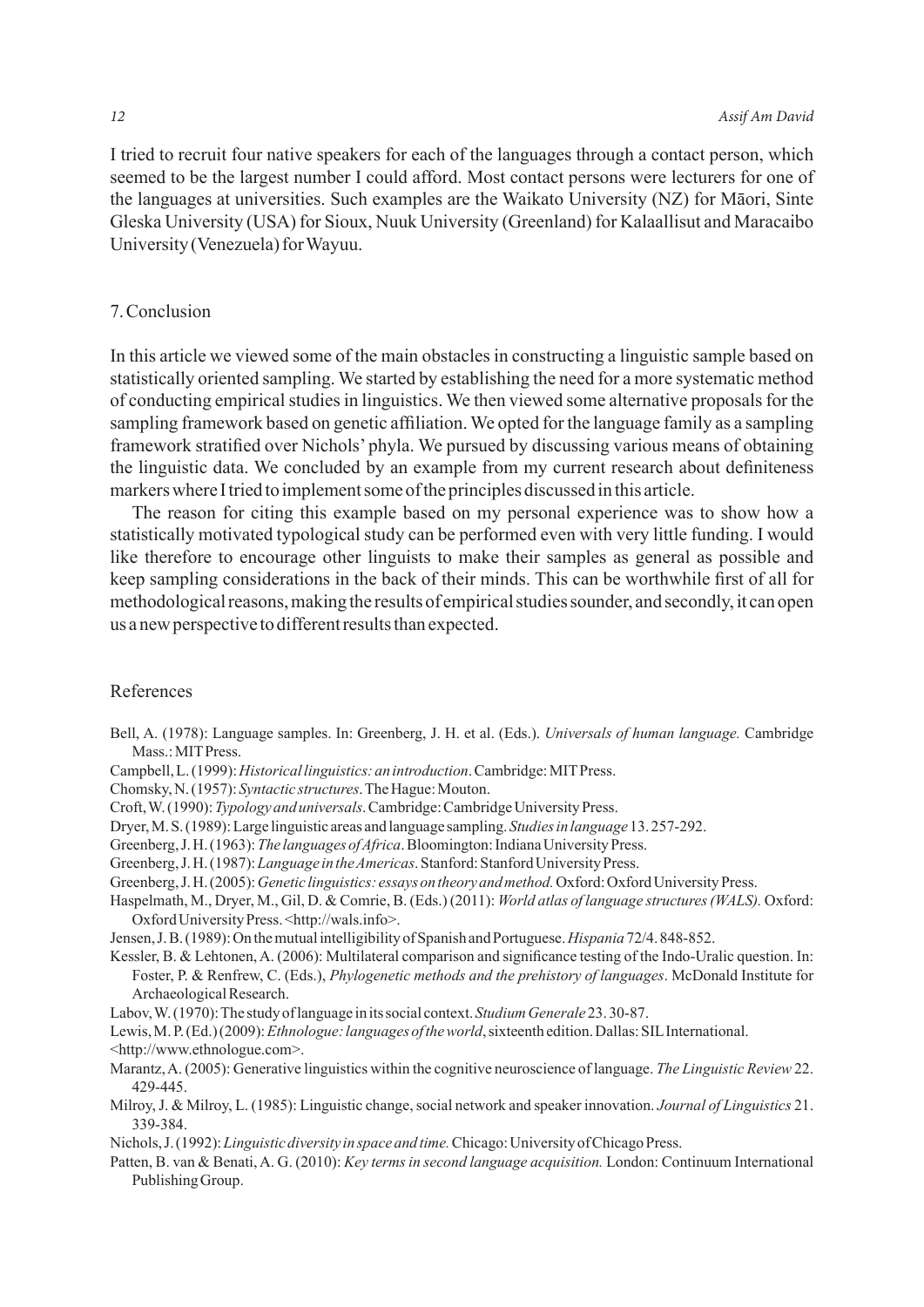- Rijkhoff, J., Bakker, D., Hengeveld, K. & Kahrel, P. (1993): A method of language sampling. *Studies in language* 17. 169-203.
- Ringe, D. (1992): On calculating the factor of chance in language comparison. *Transactions*82.1. 1-110.
- Ruhlen, M.(1987): *A Guide to the World's Languages*. Stanford:Stanford University Press.
- Sampson, G. (2001): *Empirical Linguistics*. London: Continuum.
- Song, J. J. (2001): *Linguistic typology. Morphology and syntax.* Harlow: Longman.
- Stampe, D. (1979): *A dissertation on natural phonology*. New York: Garland.
- Whaley, L. J. (1997): *Introduction to typology. The unity and diversity of language.* London: Sage.
- Woods, A., Fletcher, P. & Hughes, A. (1986): *Statistics in language studies.* Cambridge: Cambridge University Press.
- Zuengler, J. (1991): Accommodation in native-non-native interactions: Going beyond the "what" to the "why" in second-language research. In: Giles, H., Coupland, J. & Coupland, N. (Eds.), *Contexts of Accommodations*. Cambridge: Cambridge University Press. 223-244.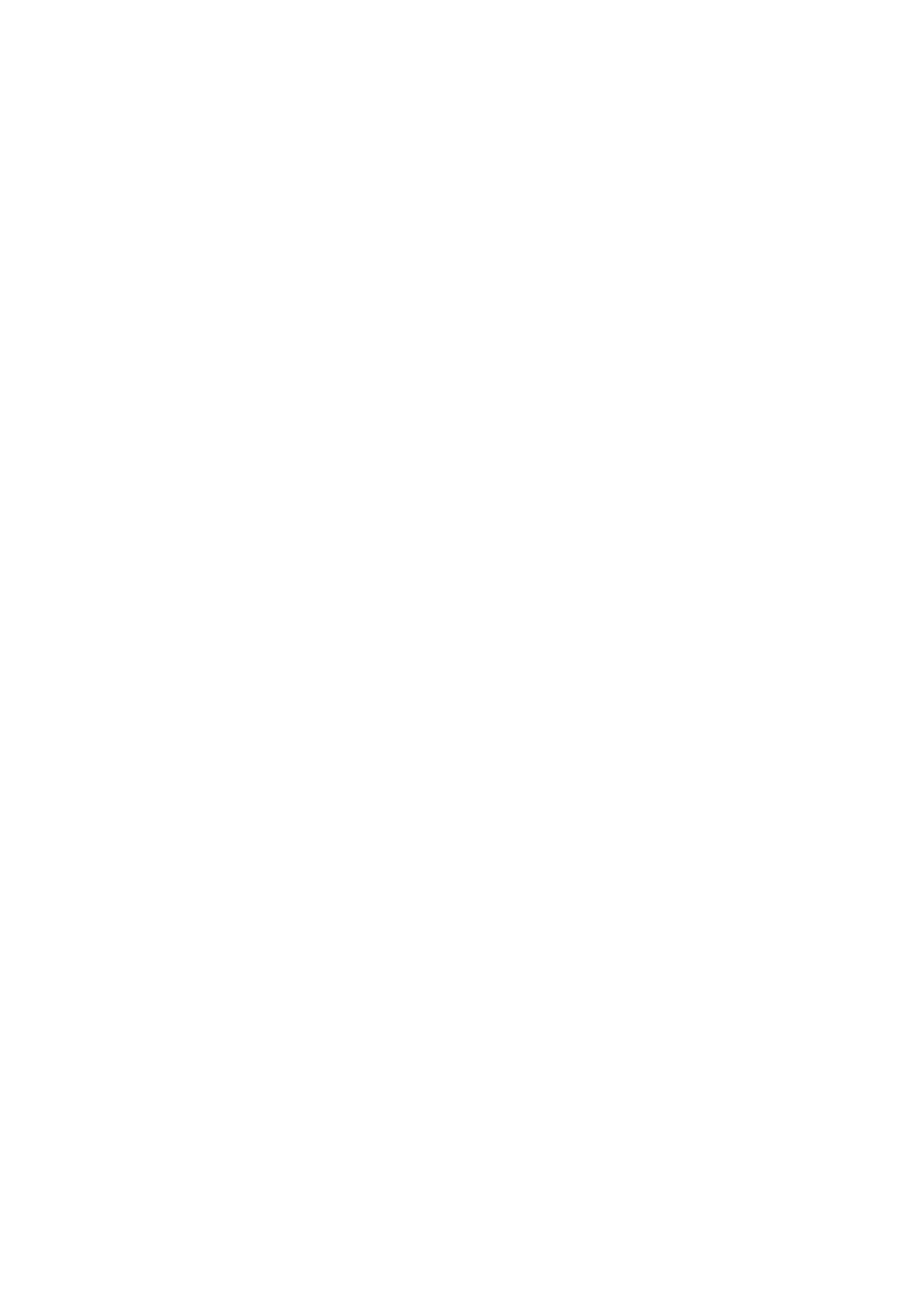#### **How children acquire reported speech in German and Dutch: a corpus study**<sup>1</sup>

Franziska Köder

This study examines how 31 German-speaking and 38 Dutch-speaking children between 1;1 and 4;6 years of age acquire direct and indirect discourse. As a basis for the subsequent analysis, I present semantic and syntactic aspects in which direct and indirect discourse differ and discuss whether the dependent V2 clause – a construction specific to German – should be classified as direct or indirect discourse. Based on a corpus of naturalistic data, all speech reporting constructions with the reporting verbs *sagen* and *zeggen* ('say') were analysed. The results indicate that direct discourse is not only acquired before indirect discourse but also used considerably more frequently by children and their interlocutors. The number of all speech reporting types increases with age. Contrary to the predictions, cases in which features of direct and indirect discourse are mixed are relatively rare in child language.

#### 1. Reported speech and perspectivity

All natural languages allow for the possibility to linguistically refer to other utterances (Coulmas 1986: 2). Prototypical instances of reported speech are examples (1) and (2) in which a speaker reports a previous utterance of another speaker.

| (1) Yesterday Mary said, "I will come tomorrow". | (Direct discourse)   |
|--------------------------------------------------|----------------------|
| (2) Yesterday Mary said she would come today.    | (Indirect discourse) |

There does not necessarily have to be an original utterance the speech report is referring to. It is also possible to report utterances produced by characters of fiction or to report what a real person could or should have said.<sup>2</sup> What all these instances of reported speech have in common is that two (situational and cognitive) perspectives are involved: the perspective of the actual speaker who is reporting an utterance and the perspective of the speaker whose utterance is being reported. In many languages there are two conventionalized ways in which these two viewpoints can be combined: direct and indirect discourse.

In direct discourse, there is a temporary shift of the deictic centre from the actual to the reported speaker. This means that the meaning of indexicals (like *I*, *tomorrow*, *here*) within the quote is

<sup>1</sup> I would like to thank Emar Maier, Petra Hendriks and an anonymous reviewer for useful comments on this article. This research is supported by the EU under FP7, ERC Starting Grant 263890-BLENDS (Emar Maier).

<sup>2</sup> In this article, I confine myself to the reporting of speech. The reporting of thoughts, feelings and perceptions is, however, a closely related phenomenon (see Janssen & van der Wurff 1996: 4).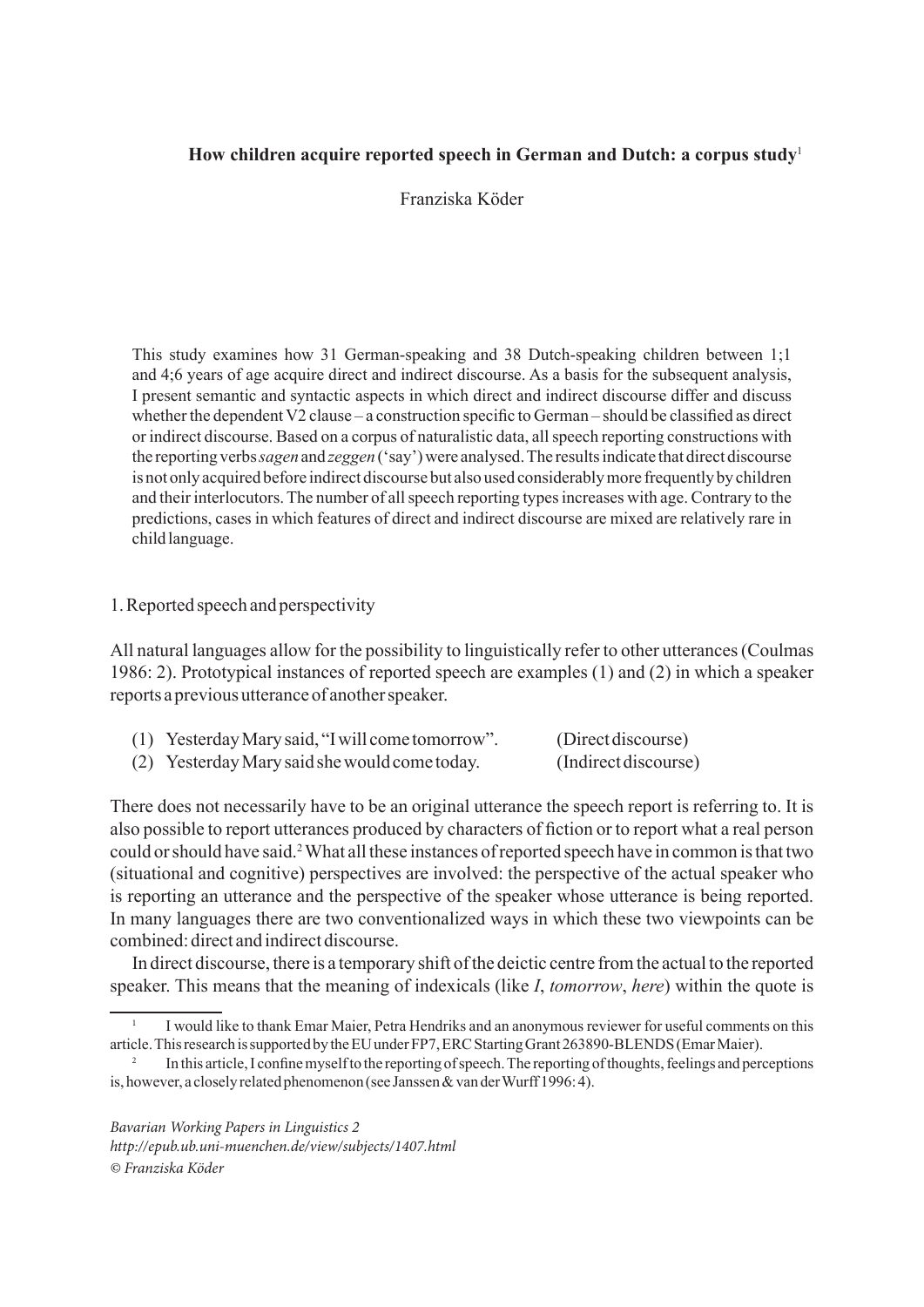not determined by the actual context of speech, but by the context of the reported speech act. In example (1) for instance, the personal pronoun *I* refers not to the actual speaker but to the reported speaker Mary and the meaning of the temporal indexical *tomorrow* depends on the time Mary has uttered it. In written language, such a temporary shift of the deictic centre is usually indicated by means of quotation marks. In spoken language, prosodic cues (like rising or falling intonation, accentuation, pauses) and gestures (like air quotes) have a comparable function.

Whereas in direct discourse the viewpoints of the actual and the reported speaker are clearly separated, the entanglement of perspectives is more intricate in indirect discourse. In general, the reporter's perspective is more dominant in indirect discourse than in direct discourse. In the languages under investigation, German and Dutch, and also in English, pronouns are consistently adjusted to the point of view of the actual speaker. Demonstratives, temporal and spatial indexicals and expressive elements (like discourse particles and epithets) tend to relate to the actual speaker's perspective as well, but this is not always unambiguously clear (Plank 1986; Coulmas 1986: 4).

2. Speech reporting constructions in German and Dutch

After this semantic characterization of direct and indirect discourse with respect to the reference of indexicals, I will now turn to syntactic aspects. In this study, I focus on speech reporting constructions in German and Dutch that are introduced by the verba dicendi *sagen* and *zeggen* ('say'). The reason for this choice is that these verbs are the most frequent reporting verbs in German and Dutch and allow both direct and indirect discourse.

German and Dutch have comparable constructions for quoting an utterance in direct discourse. The reporting clause can either be placed before the quote – like in the examples (3a) and (3b) – or as parenthetical after or in-between the quote.

| $(3)$ a. Peter sagte "Ich bin krank" | (German) |
|--------------------------------------|----------|
| b. Peter zei "Ik ben ziek".          | (Dutch)  |
| 'Peter said, "I am sick".'           |          |

The reported utterance is syntactically less integrated in direct discourse than in indirect discourse and does not obligatorily contain a finite verb. Sounds, single words, incomplete sentences, combinations of sentences, utterances in other languages or dialects and even gibberish can be quoted just as well.

German and Dutch also share a form of indirect discourse with a report-initial matrix clause and a subordinate clause with verb-final (V-final) word order that is introduced by a *that*complementizer (see examples (4a) and (4b)).

| (4) a. Peter sagte, dass er krank ist/sei. | (German) |
|--------------------------------------------|----------|
| b. Peter zei dat hij ziek is.              | (Dutch)  |
| <i>'</i> Peter said that he is sick.'      |          |

Unlike Dutch, German has another construction for reporting speech, the so-called "dependent V2 clause" (Reis 1997) or "dependent main clause" (Auer 1998).<sup>3</sup> This construction has verb-second

In the following, I will use the term "dependent V2 clause" because it is neutral in terms of the syntactic classification of this construction as main or subordinate clause.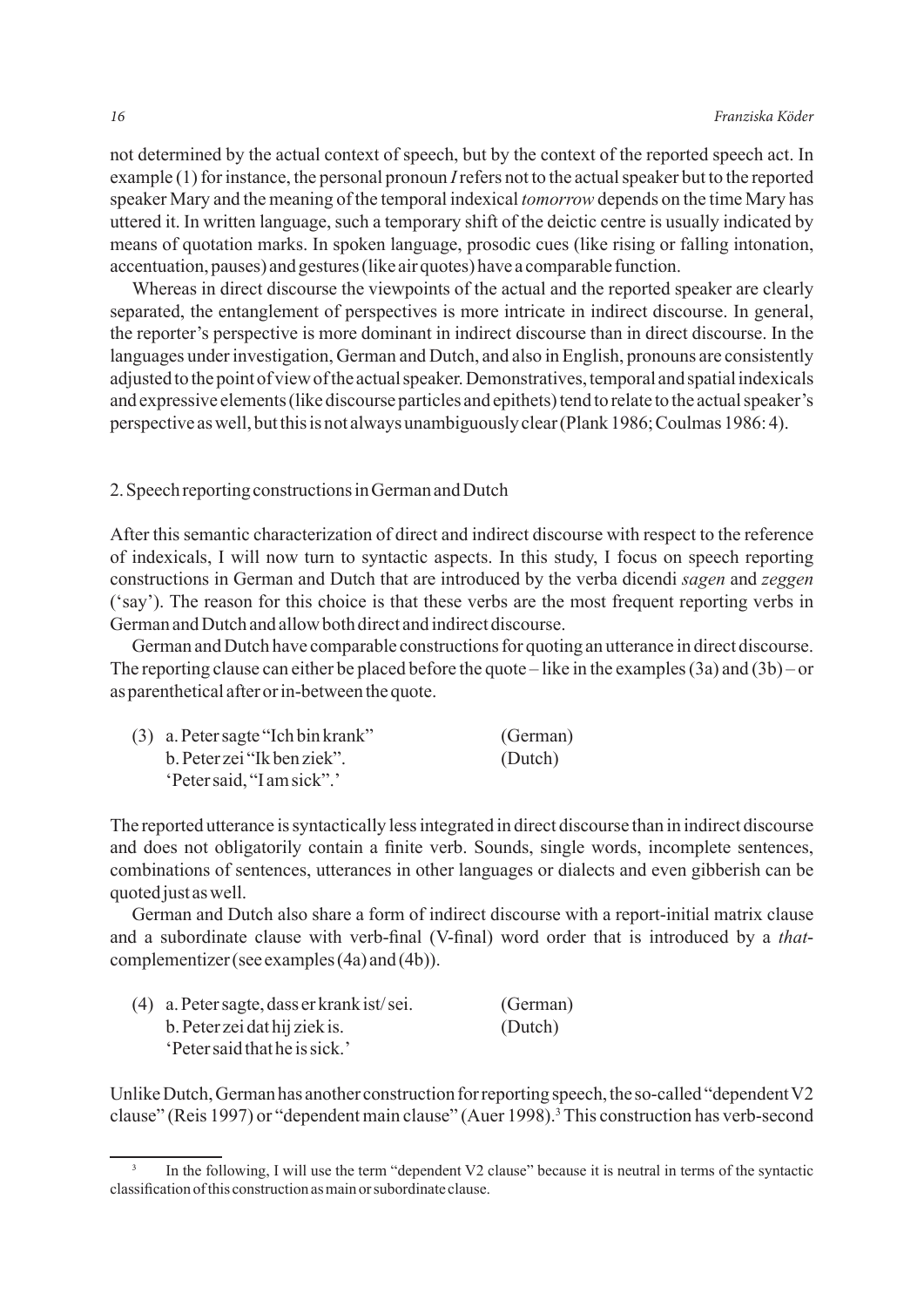(V2) word order and lacks a complementizer. It is preceded, interrupted or followed by a reporting clause (see examples (5a) and (5b)).

(5) a. Peter sagte, er ist/ sei krank. (German) b. \*Peter zei, hij is ziek. (Dutch) 'Peter said he is sick.'

Den Besten (1983) holds the view that the dependent V2 construction is a third way of reporting speech in German exhibiting features of both direct and indirect discourse. According to him, it combines the subjunctive and the pronominal pattern of indirect discourse with the syntax of direct quotation. In the following, I will re-examine this claim and check which features the dependent V2 construction shares with direct and indirect discourse.<sup>4</sup>

Similar to direct discourse, dependent V2 clauses show certain main clause phenomena. First of all, they have verb-second word order and lack a subordinating conjunction. Moreover, they allow the fronting of various constituents such as directional phrases (see example (6)) and display subject-auxiliary inversion in questions (see example (7)) (compare Banfield 1973; Green 1976).

- (6) Sie hat gesagt, nach Australien wolle sie reisen. 'She said to Australia would she like to travel.'
- (7) Er hat gesagt, könne er jetzt nach Hause. 'He said could he go home now.'

Another test to classify dependent V2 clauses as direct or indirect discourse is to assess whether grammatical dependencies can cross the reporting clause. According to Schlenker (2011), quotations are opaque to grammatical processes. This is why for instance negative polarity items (like *sonderlich*) are licensed in indirect discourse (example (8)) but not in direct discourse  $(example(9)).$ 

| (8) Er hat nie gesagt, dass sein Plan sonderlich gut sei. | (V-final indirect discourse) |
|-----------------------------------------------------------|------------------------------|
| 'He never said that his plan is particularly good.'       |                              |
| (9) *Er hat nie gesagt "Mein Plan ist sonderlich gut".    | (direct discourse)           |
| 'He never said, "My plan is particularly good".'          |                              |
| (10) Er hat nie gesagt, sein Plan sei sonderlich gut.     | (dependent V2)               |
| 'He never said his plan is particularly good.'            |                              |

Example (10) provides evidence that unlike quotations dependent V2 clauses are not opaque to grammatical processes. The question whether interrogative elements can be extracted from dependent V2 clauses – an operation that is possible in indirect discourse but not in quotations – is, however, more difficult to answer (see Reis 1995).

Similar to indirect discourse, dependent V2 constructions tend not to contain expressive elements that have to be interpreted with respect to the reported speaker (Coulmas 1985: 44; Banfield 1973: 21-25) (see example (11)).

(11) \*Sie sagte, ah das tut ihr weh. 'She said ouch that hurts her.'

<sup>4</sup> Note that I examine here only dependent V2 clauses introduced by the reporting verb *sagen* ('say').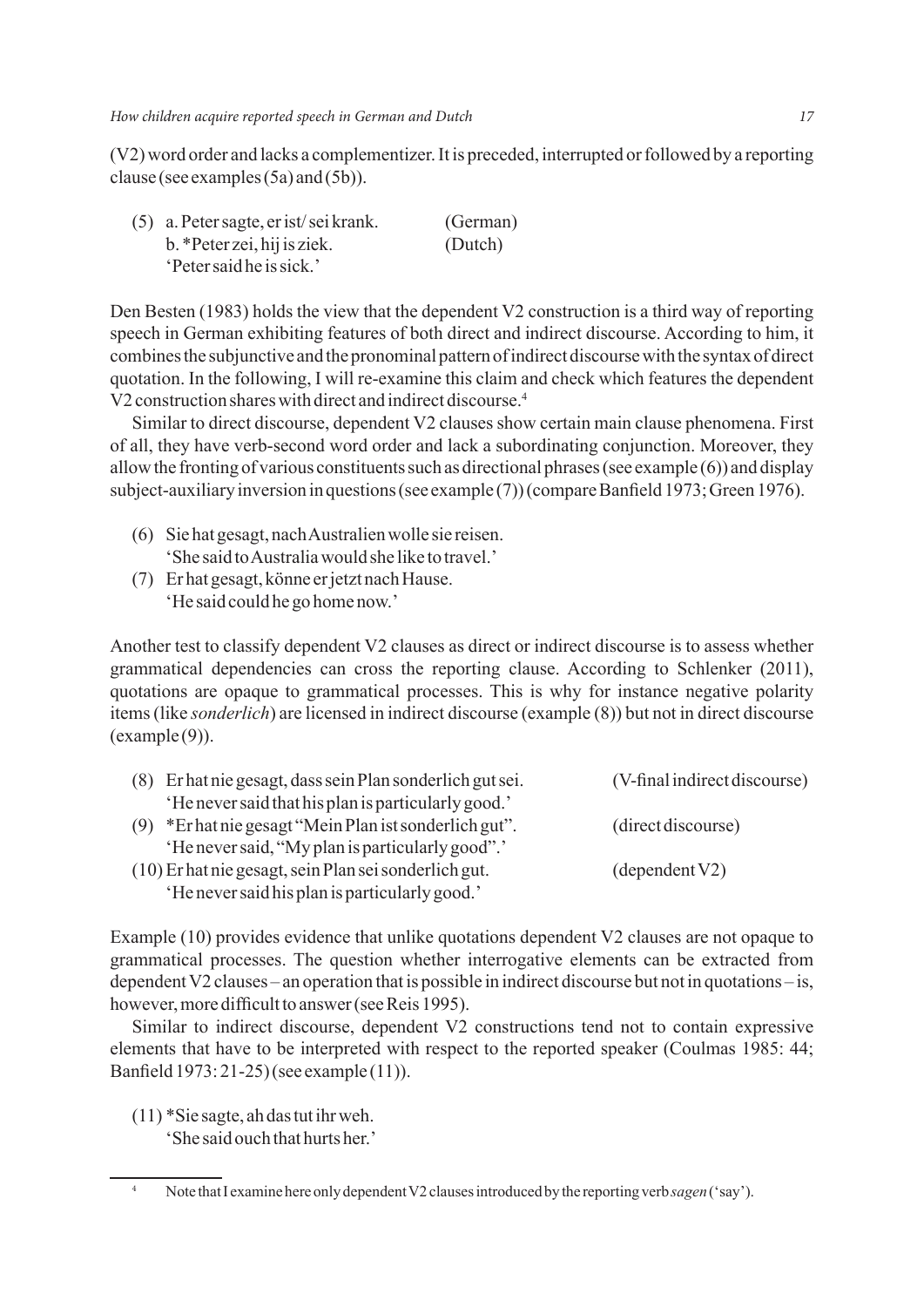Moreover, it is not possible in dependent V2 constructions and in indirect discourse to embed incomplete sentences, to report a direct address (vocative), or to switch the dialect or language between reporting clause and report (see Banfield 1973: 7-8). Furthermore, both indirect discourse and dependent V2 constructions can contain verbs in subjunctive mood.<sup>5</sup> Finally and most importantly, dependent V2 clauses have the actual speaker as deictic centre. They therefore show the same pronominal pattern as indirect discourse.

|                                          | Direct discourse | Dependent V2   | Indirect discourse |
|------------------------------------------|------------------|----------------|--------------------|
| subordinating conjunction                | no               | no             | yes                |
| word order                               | V <sub>2</sub>   | V <sub>2</sub> | V-final            |
| topicalization of constituents possible  | yes              | yes            | no                 |
| subject-auxiliary inversion in questions | yes              | yes            | no                 |
| opaqueness to grammatical processes      | yes              | no             | no                 |
| report of expressive elements            | yes              | no             | no                 |
| embedding of incomplete sentences        | yes              | no             | no                 |
| report of direct address (vocative)      | yes              | no             | no                 |
| dialect or language shift possible       | yes              | no             | no                 |
| subjunctive possible                     | no               | yes            | yes                |
| Deictic centre of report                 | reported speaker | actual speaker | actual speaker     |

Table 1: Overview of features of direct discourse, indirect discourse and dependent V2 constructions

To summarize, dependent V2 constructions with the reporting verb *sagen* resemble direct discourse constructions in some syntactic respects (e.g. possible topicalization of various constituents, subject-auxiliary inversion in questions). These similarities are probably due to the fact that the reported utterance has main clause word order in both cases. There are, however, crucial differences between direct discourse and dependent V2 constructions. First, the linguistic material that can be reported is more constrained in dependent V2 clauses (concerning the presence of expressive elements, incomplete sentences, vocatives, shift of language). Second, V2 clauses are not opaque to grammatical processes (as evidenced by the licensing of negative polarity items). And third, indexicals in dependent V2 clauses refer to the point of view of the actual speaker. Because dependent V2 constructions behave in these important respects like indirect discourse, I will classify them in the following as forms of indirect discourse.

The conclusion of this examination is that German has two possibilities to report an utterance in indirect discourse: indirect discourse with complementizer and subordinate clause (V-final indirect discourse) and indirect discourse with a dependent V2 clause (V2 indirect discourse). But only the first option is available to speakers of Dutch.<sup>6</sup>

<sup>&</sup>lt;sup>5</sup> The use of the subjunctive is, in contrast to what den Besten (1983: 108) states, not obligatory in dependent V2 clauses in German.

<sup>6</sup> Note that V-final indirect discourse and V2 indirect discourse differ in their usage. Auer (1998: 293) characterizes dependent subordinate clauses as relatively presupposing ("relativ präsupponierend") and dependent V2 clauses as relatively asserting ("relativ assertierend"). This is why negative semantic components in the reporting clause make the occurrence of dependent V2 clauses impossible or less likely (Auer 1998: 292-293; Reis 1997: 122). Consequently, native speakers of German would probably prefer example (8) to example (10), even though both sentences are acceptable.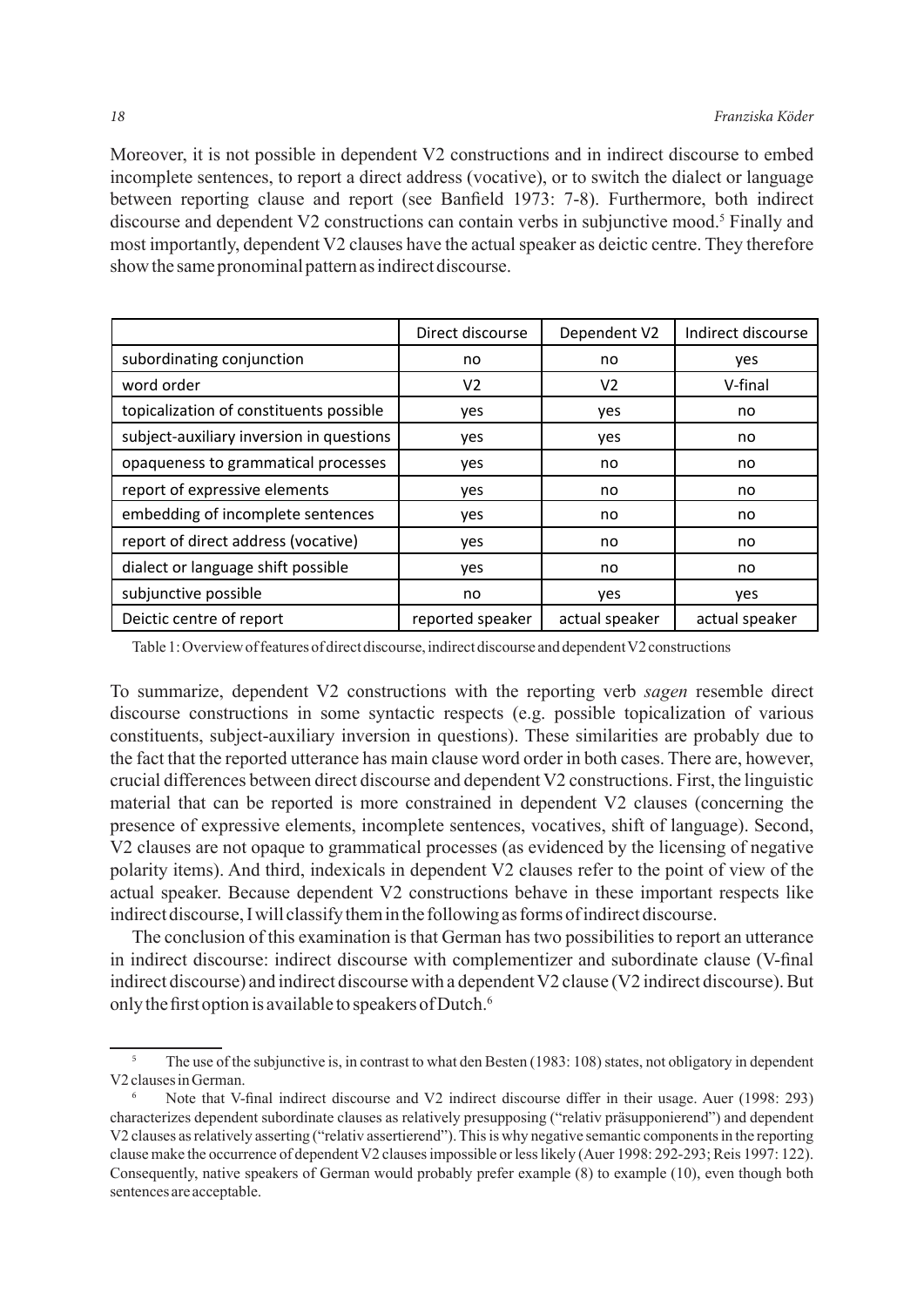#### 3. Previous studies on the acquisition of reported speech

According to my knowledge, there are no studies specifically focusing on the acquisition of reported speech in German and Dutch. In order to make predictions about the order in which direct discourse, V-final indirect discourse and V2 indirect discourse are acquired, I will review previous research on other languages.

Studies on the acquisition of reported speech in English (Ely & McCabe 1993; Hickman 1993), Swedish (Nordqvist 2001a; 2001b) and Turkish (Özyürek 1996) consistently found that direct discourse is acquired before indirect discourse. More precisely, children's first instances of reported speech are unframed direct discourse, which is direct discourse without a reporting clause. It appears at around 2 years of age (Ely & McCabe 1993; Nordqvist 2001a; 2001b). It is followed by framed direct discourse and finally indirect discourse. The age at which children acquire indirect discourse seems to differ across languages depending on the available types of construction. While Swedish-speaking children start using indirect discourse at around their third birthday, Slobin's (1986) and Özyürek's (1996) studies suggest that it is acquired later in Turkish.

Another finding is that in the course of acquiring direct and indirect discourse constructions, children sometimes mix features of direct and indirect discourse in an unconventional way. Nordqvist (2001a: 159-160) for instance found in her data cases where children omitted the obligatory subordinating conjunction in indirect discourse. Hickman (1993: 80) observed that children have problems with the correct use of personal and temporal deixis in reported speech.

Based on this previous research, I put forward the hypothesis that children acquire direct discourse before indirect discourse in Dutch and German as well. Moreover, I expect to find cases of direct-indirect mixing in the data. The studies reviewed above provide no indications concerning the order in which V-final and V2 indirect discourse are acquired in German. This is why I will now turn to literature on the development of complement clauses. These studies do not specifically focus on verbs of saying as complement-taking verbs, but also look at mental state verbs and perception verbs.

Rothweiler (1993: 102) comes to the conclusion that in German V-final word order is acquired before V2 word order in complement clauses. This implies that V-final indirect discourse is acquired before V2 indirect discourse. However, contrary to this finding and based on a larger database, Brandt, Lieven and Tomasello (2010) found that neither the V-final construction nor the V2 construction is acquired first. It is rather that children start using both constructions at around the same age but with different sets of complement-taking verbs. In their data, the complementtaking verb *sagen* is used in 70 percent of the cases with V2 word order (Brandt, Lieven & Tomasello 2010: 595). It is, however, important to note that neither Brandt, Lieven and Tomasello (2010) nor Rothweiler (1993) distinguish between direct discourse and V2 indirect discourse – two syntactically distinct constructions which both display verb-second word order. Therefore these studies do not allow to draw any conclusions about the order in which V-final and V2 indirect discourse are acquired in German.

Considering the similarities between V2 indirect discourse and direct discourse (see chapter 2), it is possible that the prior acquisition of direct discourse facilitates the acquisition of V2 indirect discourse (compare Abbot-Smith & Behrens 2006). My hypothesis is therefore that V2 indirect discourse is acquired before V-final indirect discourse in German.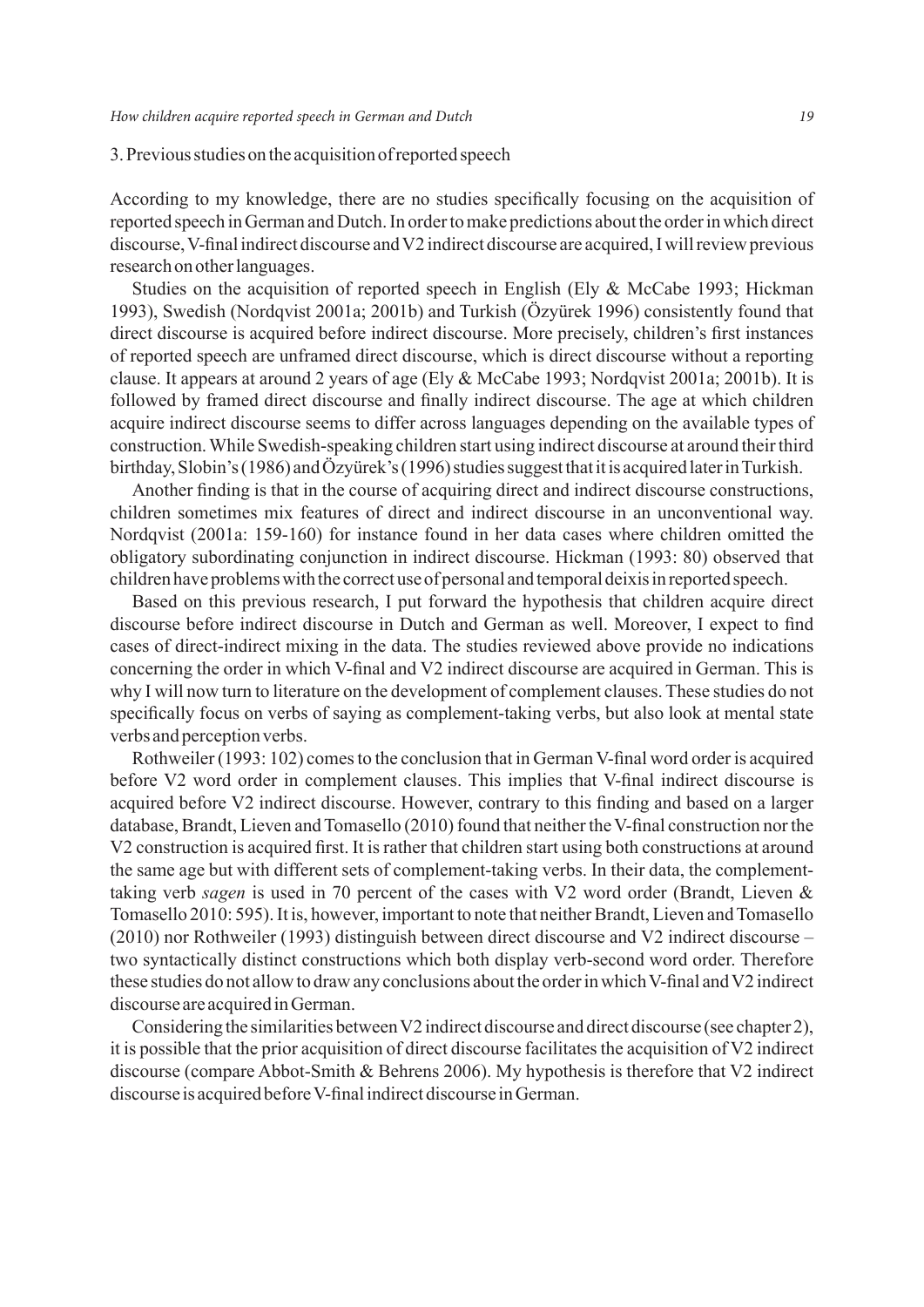In sum, the hypotheses to be tested in this study are:

- 1. Direct discourse is acquired before indirect discourse in German and Dutch.
- 2. V2 indirect discourse is acquired before V-final indirect discourse in German.
- 3. There are cases of direct-indirect mixing in German and Dutch.

#### 4. Data and methods

While most researchers studied children's use of reported speech in elicited narratives (Goodell & Sachs 1992; Ely & McCabe 1993; Hickman 1993; Özyürek 1996; Nordqvist 1998; 2001a; 2001b), only two studies analysed data from natural interactions. Ely and McCabe (1993) studied the spontaneous production of reported speech in 25 English-speaking children between the ages of 1;2 and 5;2. Nordqvist (2001a; 2001b) analysed the speech of two Swedish siblings that were longitudinally recorded from 1;7 to 4;0.

The present study is based on natural data of typically developing children from the CHILDES database (MacWhinney 2000). It analyses utterances of 31 German-speaking and 38 Dutchspeaking children aged 1;1 to 4;6. The densest data is available for the ages 2;1 to 3;0 in both German and Dutch. The amount of data available for each child varies considerably. Moreover, not every child is recorded at all ages. Note that the German corpus is more than three times as big as the Dutch corpus but that it contains speech from a smaller number of children.

| Age         | Number of words (target children) |         |           | Number of words (input) |  |
|-------------|-----------------------------------|---------|-----------|-------------------------|--|
|             | German                            | Dutch   | German    | Dutch                   |  |
| $1;1 - 1;6$ | 19,268                            | 445     | 114,550   | 12,126                  |  |
| $1;7 - 2;0$ | 83,834                            | 53,813  | 407,830   | 240,935                 |  |
| $2;1 - 2;6$ | 332,207                           | 101,498 | 988,082   | 303,860                 |  |
| $2;7 - 3;0$ | 330,633                           | 118,876 | 654,464   | 277,491                 |  |
| $3;1 - 3;6$ | 194,274                           | 85,960  | 279,512   | 199,713                 |  |
| $3;7 - 4;0$ | 100,876                           | 20,349  | 240,126   | 38,818                  |  |
| $4;1 - 4;6$ | 63,603                            | 17,443  | 167,062   | 25,853                  |  |
| Total       | 1,124,695                         | 398,384 | 2,851,626 | 1,098,796               |  |

Table 2: Number of words (tokens) produced by children and their interlocutors at different ages in German and Dutch

By means of the CLAN-program (MacWhinney 2000), I extracted all occurrences of *sagen* and *zeggen* in the speech of the target children and their interlocutors (input). In a next step, I eliminated by hand all cases in which these verbs were not used in the context of a speech report as well as cases which were too fragmentary to be classified. Formulaic expressions like *zeg (maar)* or *sag (mal)* in their function as attention getters were also excluded from the analysis.

The so extracted speech reporting constructions were classified using the following coding scheme. I distinguish between two forms of direct discourse: direct discourse that contains a finite verb in the quote (clausal direct discourse) and direct discourse that does not (verbless direct discourse). The reason for this distinction is to make the comparison with indirect discourse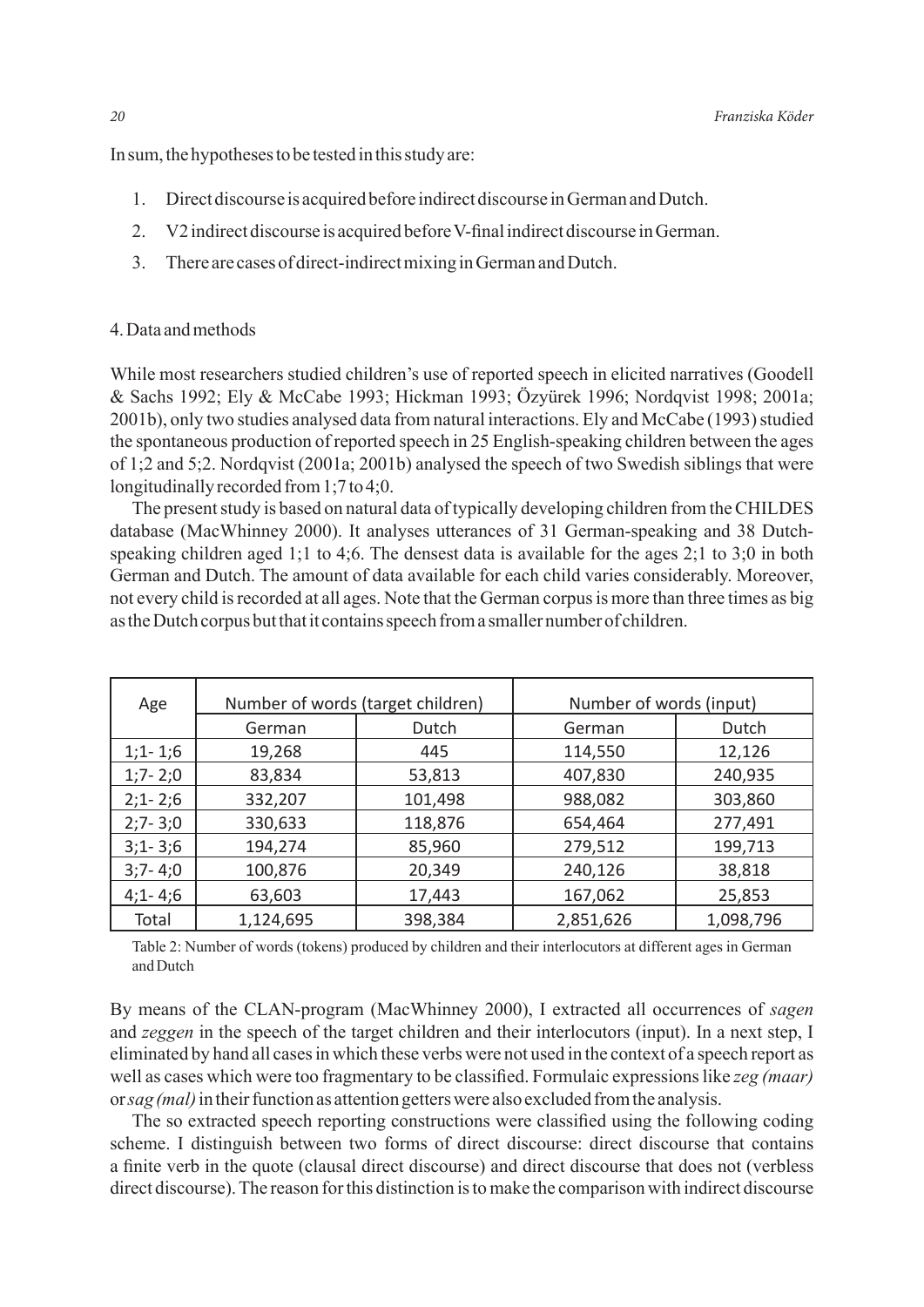constructions, that always include two finite verbs, more informative. Concerning indirect discourse, the categories are V-final indirect discourse for German and Dutch (criteria: V-final word order, *that*-complementizer) and V2 indirect discourse for German. A construction is classified as V2 indirect discourse only if the word order as well as the deictic elements or the presence of a subjunctive suggest it. Because of these relatively strict criteria, the number of V2 indirect discourse constructions in the corpus tends to be underestimated. Cases such as example (12) that could either be V2 indirect discourse or clausal direct discourse are labelled as ambiguous.7

(12) Peter sagt es ist nass.

- 'Peter says it is wet.'
- $\rightarrow$  V2 indirect discourse: Peter sagt, es ist nass.
- $\rightarrow$  Clausal direct discourse: Peter sagt "es ist nass".

Another category for speech reports in German and Dutch is referred to as "direct-indirect mixings". It contains cases in which features of direct and indirect discourse are mixed in a nonconventional way.

#### 5. Results

#### 5.1. The order of acquisition

Children's first instances of reported speech are forms of direct discourse, more precisely direct discourse without a finite verb. These constructions start to appear in German and Dutch at 2;0 to 2;2 years of age. Here are some examples:

| (1) Thorsten sagt nicht "Hilfe". $(2,1)$      | (German) |
|-----------------------------------------------|----------|
| 'Thorsten doesn't say "Help".'                |          |
| (2) "Muh" sagen die, ne? $(2,1)$              | (German) |
| "Moo" do they say, right?"                    |          |
| (3) Susanne sagt "schade (.) schade". $(2,2)$ | (German) |
| 'Susanne says "pity (.) pity".'               |          |
| (4) Die suit [zegt] "boem". $(2,0)$           | (Dutch)  |
| 'This says "boom".'                           |          |
| (5) Klokken zeggen "tik tak". $(2,1)$         | (Dutch)  |
| 'Clocks say "tick tack".'                     |          |
|                                               |          |

Children begin by quoting single words and onomatopoetic sounds like animal sounds (example (2)) or sounds of objects (example (5)) or events (example (4)). Words that are frequently quoted in German are *hallo* ('hello'), *tschüss* ('bye'), *danke* ('thanks'), *bitte* ('please'), *ja* ('yes'), *nein* ('no') and *aua* ('ouch'). In combination with *sagen* they can sometimes function as surrogates for verbs children have not yet learned. To give some examples, *hallo sagen* ('say hello') in German can be used in the sense of 'begrüßen' ('to greet') and *danke sagen* ('say thank you') in the sense of 'sich bedanken' ('to thank'). The question arises whether these expressions should be regarded as quotations or as separate lexical items with remnant demonstrative qualities. The boundary

<sup>&</sup>lt;sup>7</sup> Prosodic information that might solve the ambiguity was not available for the analysed data.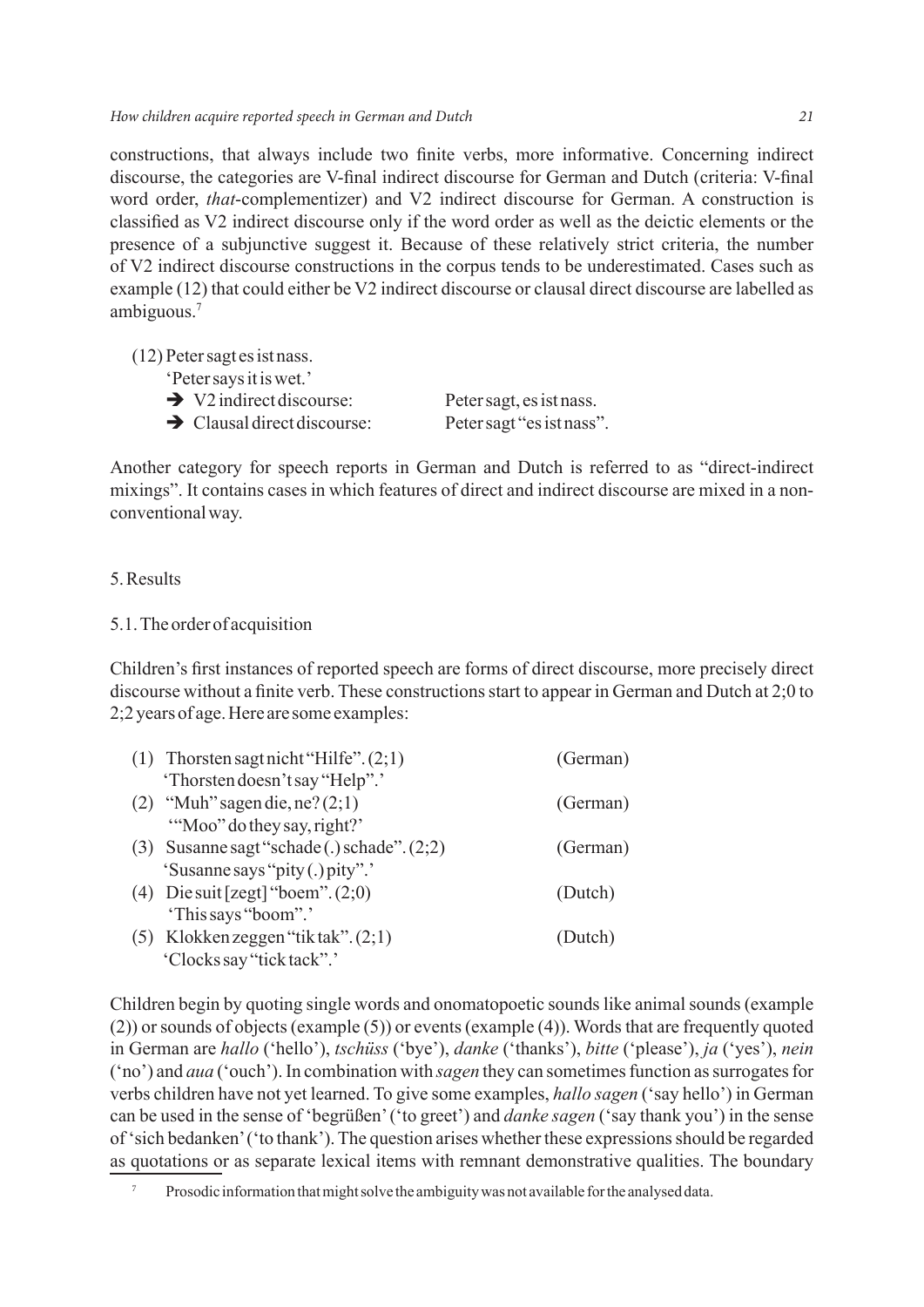between the two seems to be particularly blurred in child language. For the following analysis, however, all these cases are classified as forms of verbless direct discourse.

Clausal direct discourse occurs in the German data for the first time at the age of 2;5 and in the Dutch data at 2;10. These are the first examples:

| $(6)$ , Will aber kleckern" sagt der Joghurt. $(2,5)$          | (German) |
|----------------------------------------------------------------|----------|
| "But want to spill" says the yogurt."                          |          |
| (7) Hij zegt tegen mama "infectie is dat". $(2,10)$            | (Dutch)  |
| 'He says to mum "infection is that".'                          |          |
| (8) "Kleine olifant, mag ik nog een koekje", zegt ie. $(2,10)$ | (Dutch)  |
| "Little elephant, can I have another cookie", says he.'        |          |

Around 2 to 3 months later, the first instances of V-final indirect discourse can be found. This is in German at the age of 2;7 and in Dutch at 3;1.

| (9) Mechthild sagt, dass du Pipi machen sollst. $(2,7)$           | (German) |
|-------------------------------------------------------------------|----------|
| 'Mechthild says that you should do a wee-wee.'                    |          |
| $(10)$ Maar als mijn mama zegt dat jij niet aankomen mag. $(3,1)$ | (Dutch)  |
| 'But when my mum says that you must not touch.'                   |          |
| $(11)$ Mama zegt dat ie [/] die niet scheef zit. $(3,1)$          | (Dutch)  |
| 'Mum says that it is not crooked.'                                |          |

The fact that clausal direct discourse and V-final indirect discourse are found about 5 to 6 months earlier in German than in Dutch needs to be explained. It is possible that this time lag is caused by cross-linguistic or individual differences. But more likely it is due to differences in the data sets. The German corpus is not only bigger than the Dutch corpus, it also contains additional diary information for one child about his most complex utterances at a time. This increases the chance to detect forms of clausal direct discourse and V-final indirect discourse considerably earlier in German.

V2 indirect discourse occurs for the first time at the age of 2;3 in German (see example (12)).

- (12) Tiere sagen, ich bin leise. (2;3)
	- 'Animals say I am silent.'
- (13) Papa hat gesagt, er mag keine Schoko-Kugeln. (2;9) 'Daddy said he doesn´t like chocolate balls.'

Even though the first instance of V2 indirect discourse is found 2 months before the first instance of V-final indirect discourse, a single case is not sufficient to support hypothesis 2 that V2 indirect discourse is acquired before V-final indirect discourse in German. According to the data, both indirect discourse constructions emerge at roughly the same time and occur more frequently from 3 years on.

I will now examine whether the order of acquisition the corpus data suggests, corresponds to the path of development of an individual child. I take a closer look at the utterances of the Germanspeaking child Leo for whom the densest data sampling and additional diary information is available. Leo uses verbless direct discourse for the first time at 2;2.00, clausal direct discourse at 2;7.01, V-final indirect discourse only two days later at 2;7.03 and V2 indirect discourse at 2;8.00.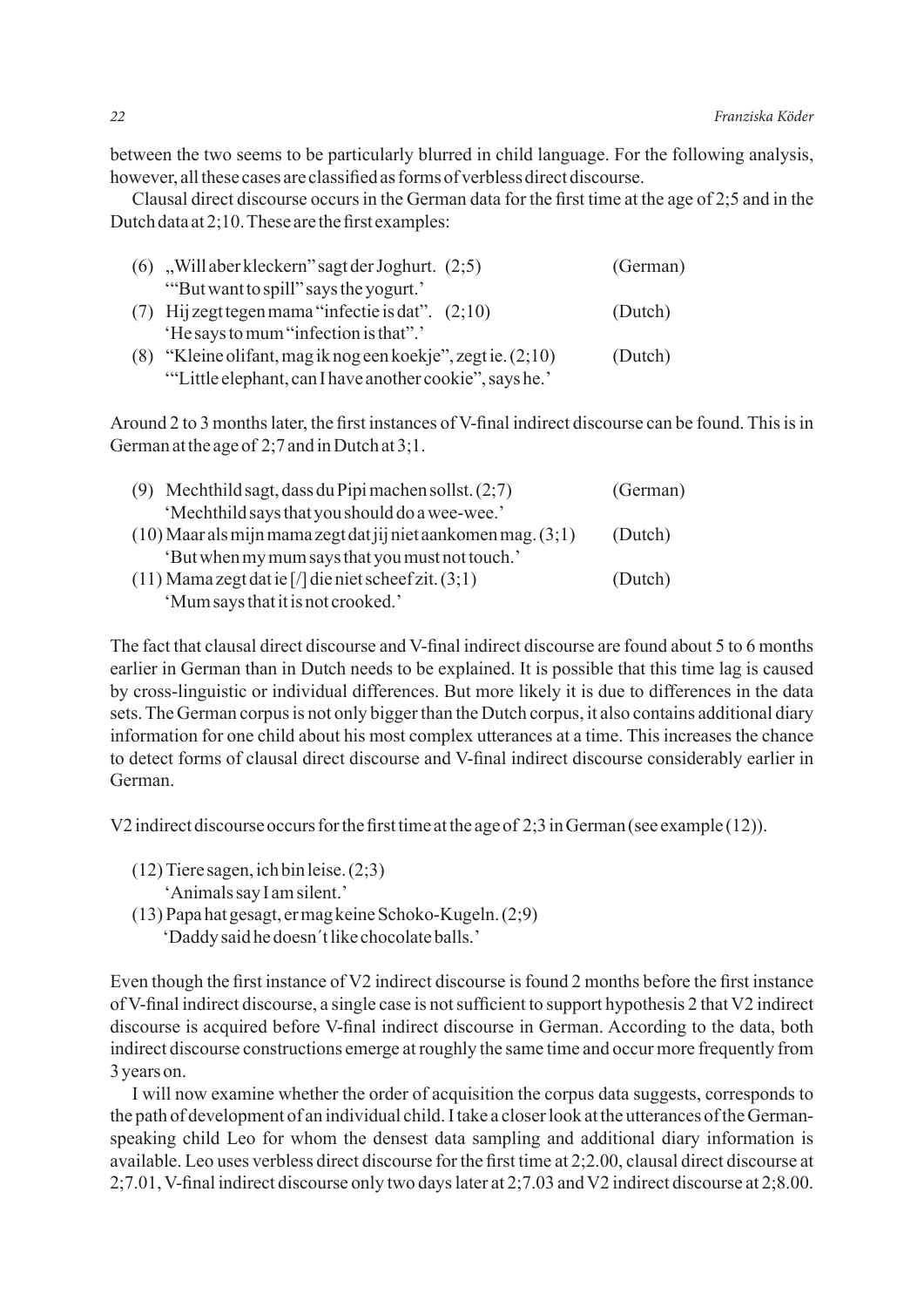This is a strong indication that Leo acquires clausal direct discourse, V-final indirect discourse and V2 indirect discourse almost simultaneously.

In sum, speech reporting constructions in German and Dutch show the following path of development: Children start using direct discourse from around 2 years of age and gradually extend the material that is being quoted from sounds and single words to complete sentences. In the second half of the third year, the first instances of clausal direct discourse, V-final indirect discourse and V2 indirect discourse can be found. Hypothesis 1 that direct discourse is acquired before indirect discourse in Dutch and German is supported but needs to be qualified. The earlier acquisition of direct discourse seems to be due to the fact that verbless direct discourse is in comparison to the other speech reporting constructions syntactically less complex. This suggests that the difficulty to acquire reported speech consists in connecting two sentences with finite verbs and not in adopting different perspectives on an utterance.

#### 5.2. Direct-indirect mixings

There is only one instance of direct-indirect mixing in the Dutch and one in the German data. Interestingly, the Dutch case resembles the German dependent V2 clause construction (see example (14)). The embedded clause displays verb-second word order and the first-person pronoun in the speech report refers to the actual speaker as the context indicates.

| $(14)$ jij moet zeggen ik ben zo mooi. $(4,1)$            | (Dutch)  |
|-----------------------------------------------------------|----------|
| 'You must say I am so beautiful.'                         |          |
| (15) sagt der Peter eine Schokolade ich gegess habe (2:5) | (German) |
| 'says Peter a chocolate I eaten have'                     |          |

The German-speaking child who has produced example (15) uses verb-final word order in the complement clause but without a *dass*-conjunction and with the fronting of the direct object *eine Schokolade*. It is not clear whether this sentence is intended to be direct or indirect discourse because it cannot be determined if the pronoun *ich* refers to Peter or to the child herself. Only in the first case can it be called a direct-indirect mixing. In the second case, it might be a blending of features of V-final indirect discourse and V2 indirect discourse.

To sum up, children produce almost no cases of direct-indirect mixing in natural situations. In principle, the possibility cannot be excluded that there are more mixed cases in Dutch which resemble the dependent V2 construction in German. But because of the absence of pronouns and the lack of prosodic information they have been classified as clausal direct discourse.

#### 5.3. Frequency and proportions

So far, I have presented the first occurrences of different speech reporting constructions in German and Dutch and have discussed their order of acquisition. In the following, I will examine how frequently children use these forms in natural interactions.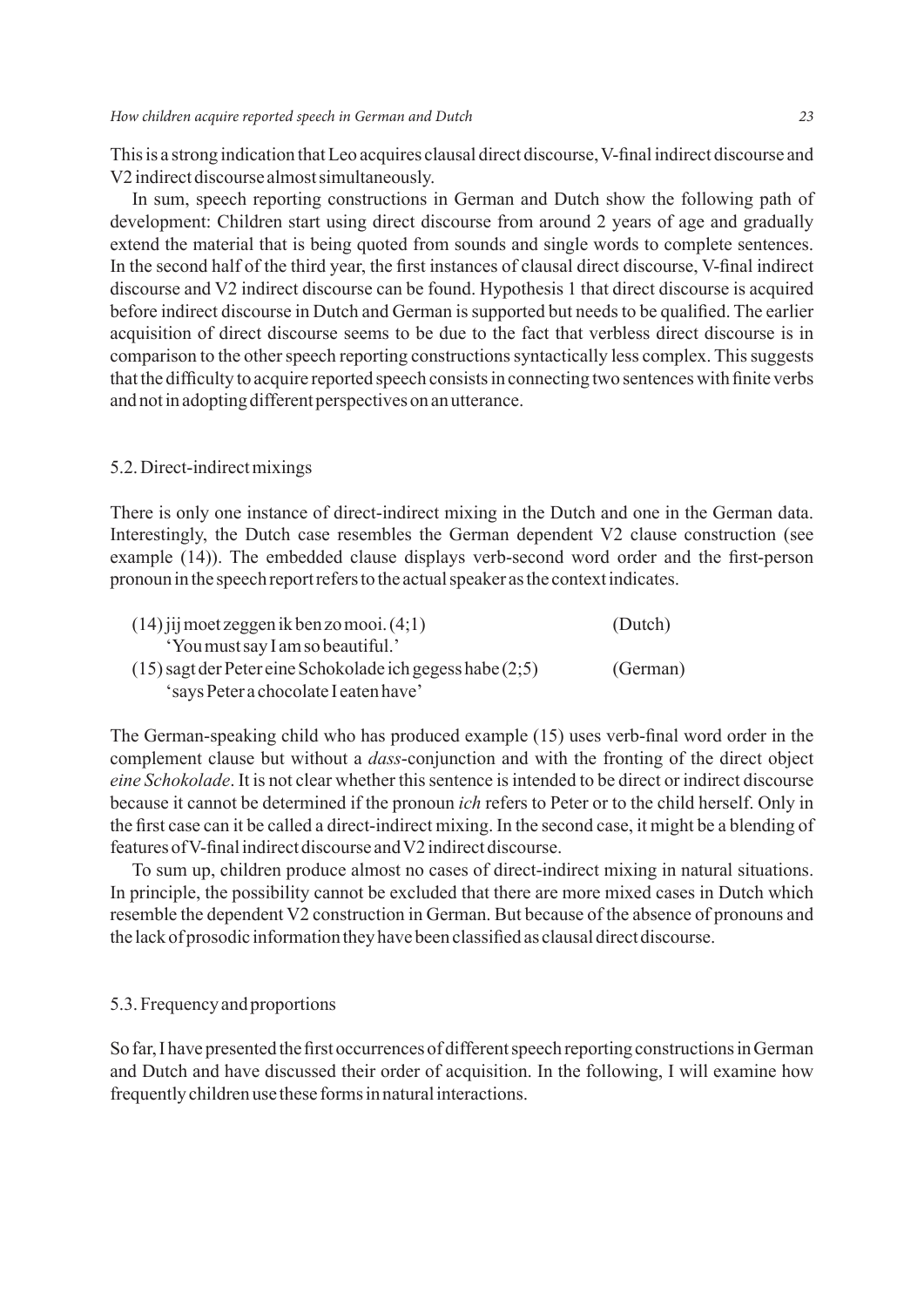

Figure 1: Number of speech reporting constructions per 10,000 words (y-axis) at different ages (x-axis) in German



Figure 2: Number of speech reporting constructions per 10,000 words (y-axis) at different ages (x-axis) in Dutch

According to figures 1 and 2, one developmental trend in German and Dutch is that the absolute number of all speech reporting constructions increases between the ages of 1;1 and 4;0. The most frequent speech reporting type is verbless direct discourse. It dominates in German at all ages and in Dutch until the age of 3;7. Then it is superseded by clausal direct discourse. In contrast to direct discourse, instances of indirect discourse are relatively rare. From the two available indirect discourse constructions in German, indirect discourse with a dependent V2 clause is used more often than indirect discourse with a subordinate clause. The question arises whether this preference can be explained by a comparable tendency in the input to German-speaking children. According to the data presented in figure 3, children's interlocutors use the two indirect discourse constructions with approximately equal frequency in children's first years of life. Note,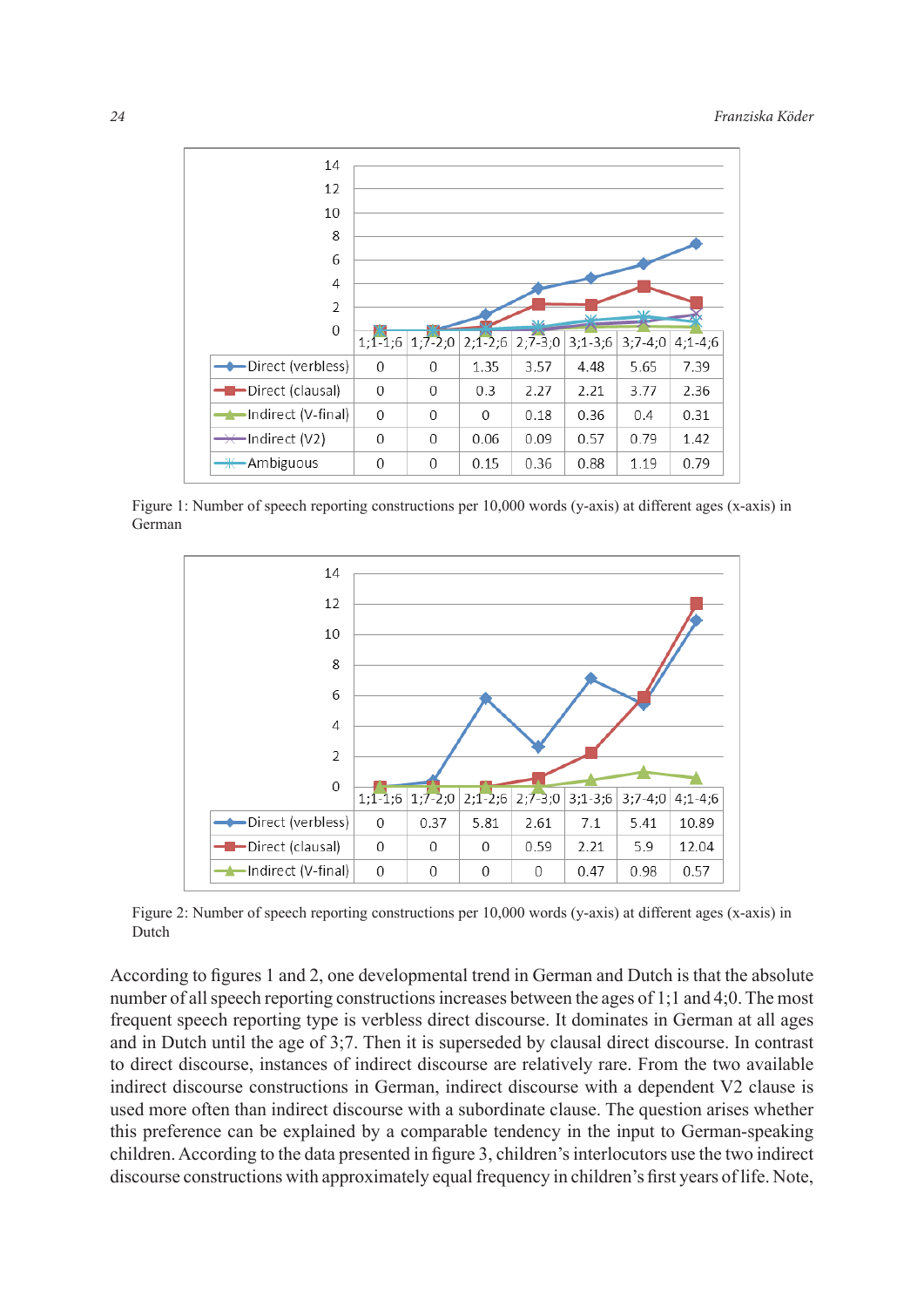however, that the number of V2 indirect discourse tends to be underestimated by my conservative classification and that some of the ambiguous cases might actually be V2 indirect discourse. Therefore, German children's preference for V2 indirect discourse could indeed be a reflection of the input.

Figures 3 and 4 display the proportion of different speech reporting constructions produced by German-speaking children (figure 4) and their interlocutors (figure 3). The most striking result is that children clearly prefer direct discourse over indirect discourse. In all age groups children use direct discourse around 80 percent of the time or more. Even though children's conversational partners produce comparatively more indirect discourse constructions, the clear majority of their speech reports (at least 70 percent) is still direct discourse.



Figure 3: Proportion of speech reporting types in the input to German-speaking children of different ages



Figure 4: Proportion of speech reporting types produced by German-speaking children of different ages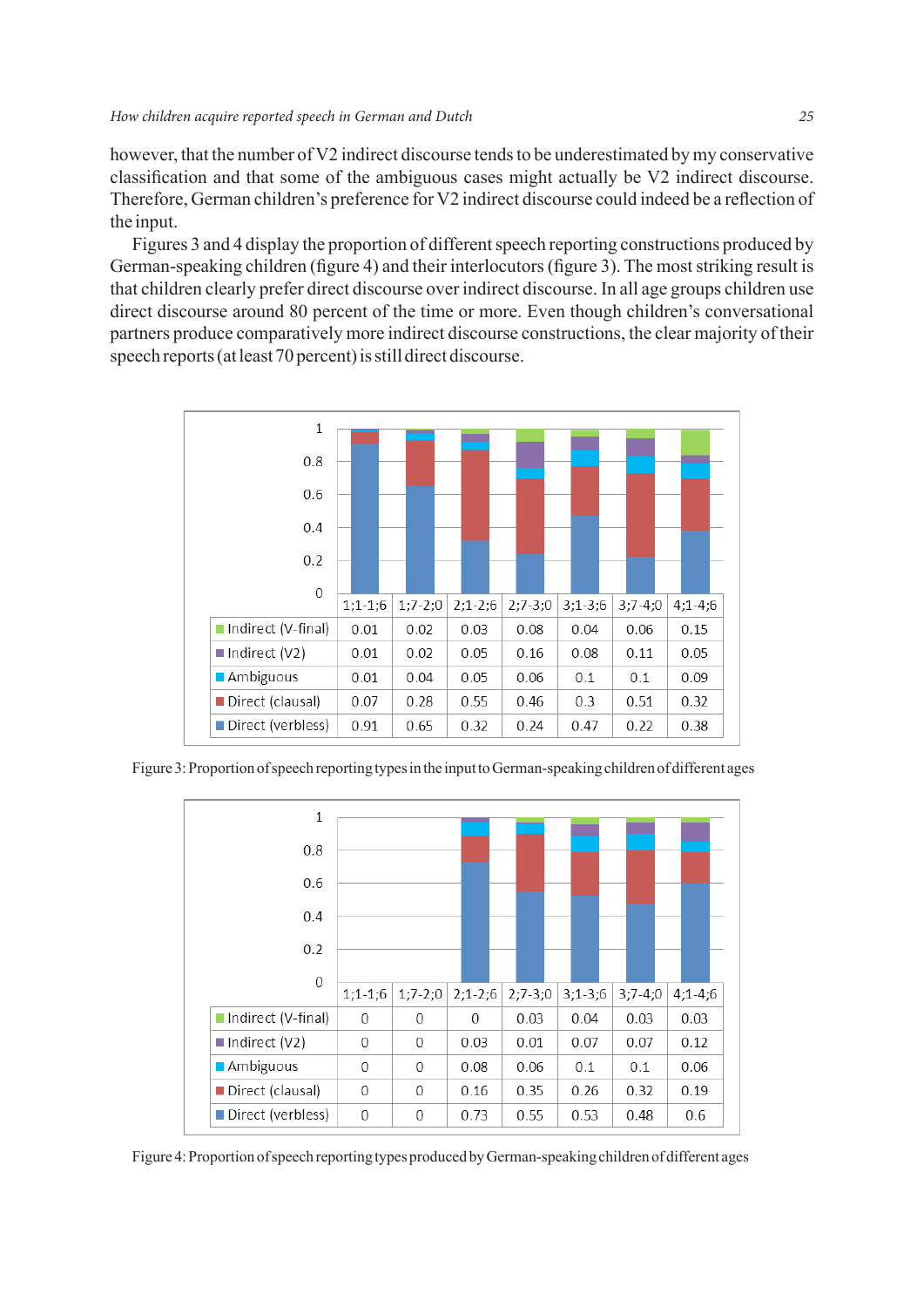A possible explanation for this preference is that direct discourse is easier for speakers because they can avoid the "heavy processing of the conversationally conveyed meaning" (Goodell & Sachs 1992: 417). This claim is based on the view that direct discourse requires only the "mimicking" or "repeating" of a prior utterance in contrast to the "paraphrasing" and "shifting of deictic elements" in indirect discourse (Goodell & Sachs 1992: 417; Nordqvist 2001b: 61). This argument presupposes, however, that there is in fact a previous utterance the reporting speaker reproduces. As pointed out in chapter 1, this is not necessarily the case since for instance also fictional utterances can be reported. Secondly, it takes the verbatim assumption for granted that direct discourse consists in the faithful rendering of the exact wording of an utterance. As Clark and Gerrig (1990: 795-800) convincingly argue, neither does human memory allow a word for word recall nor do people actually report speech verbatim – even in cases where they are able to do so. Direct discourse seems to be "constructed dialogue" (Tannen 2007: 102-132), a creation by the actual rather than the quoted speaker.

Nevertheless, producing direct discourse could indeed be cognitively less demanding than producing indirect discourse because it does not require the reporting speaker to explicitly refer to specific aspects of an utterance (see Clark & Gerrig 1990: 793). Even if children lack the appropriate descriptive vocabulary, they can demonstrate aspects of the reported speech act such as its illocutionary force or the emotional state or accent of the speaker. This means that direct discourse enables children to make use of their limited linguistic resources in very efficient ways.

Another explanation for the finding that children and their interlocutors prefer direct discourse could be that they mostly engage in situations that specifically favour this kind of speech report. Direct discourse is a vivid form of presenting speech that gives recipients the impression that they directly experience the reported utterance (Clark & Gerrig 1990; Tannen 2007; Wierzbicka 1974). This is a property that is especially welcome in activities such as story-telling and playing which are common forms of interaction between young children and their interlocutors. In contexts where the focus is more on the transmission of information the proportion of direct discourse is probably lower.

#### 6. Summary

The present study on the acquisition of reported speech in German and Dutch supports the finding of previous research that children learn direct discourse before indirect discourse. It also provides a detailed picture when different types of speech reporting constructions are first used. The order of acquisition has been explained by the syntactic complexity of the constructions. While even sounds and single words can be reported in direct discourse, children have to combine two sentences with finite verbs in indirect discourse. They master this task at roughly the same age for V-final indirect discourse and V2 indirect discourse and also for clausal direct discourse. Another finding is that cases in which features of direct and indirect discourse are mixed are relatively rare in natural data in contrast to what Hickman (1993) found for elicited speech reports. The frequency analysis of different speech reporting constructions indicates that children at all ages as well as their interlocutors produce predominantly direct discourse.

This study has focused on speech reporting constructions with the reporting verbs *sagen* and *zeggen*. Not only were these reporting verbs used from early on, they also occur frequently enough to allow for quantitative analyses. The question arises whether conclusions about other reporting verbs can be drawn based on the findings for *sagen* and *zeggen*. Research on the acquisition of complement clauses suggests that the development is item-based rather than licensed by a general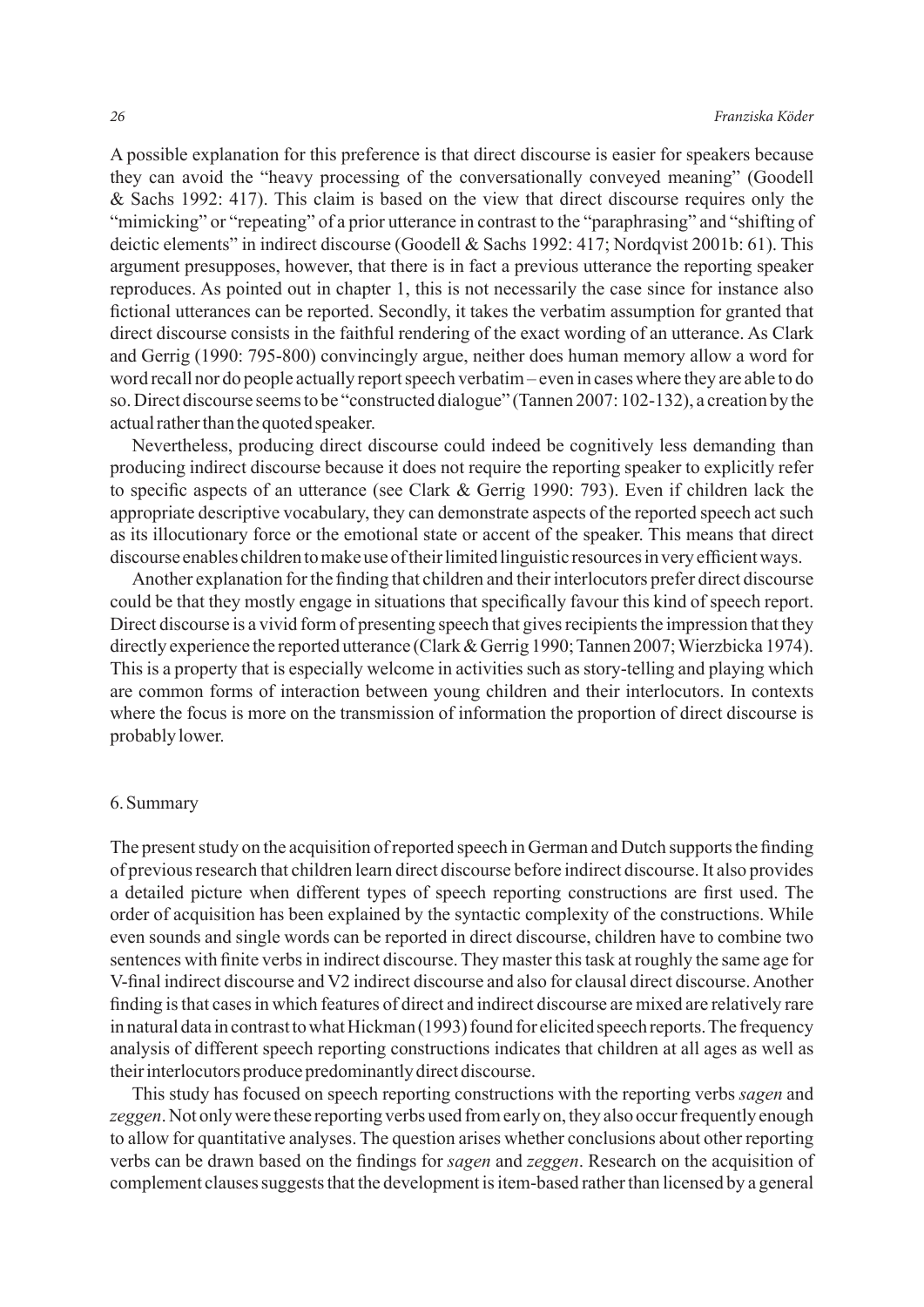complement clause schema or rule (Diessel & Tomasello 2001; Brandt, Lieven & Tomasello 2010). Moreover, different complement-taking verbs prefer different types of constructions (Auer 1998: 288). An analysis of the reporting verb *fragen* ('ask') in the German corpus shows that it occurs – in contrast to *sagen* and *zeggen* – first and predominantly with V-final indirect discourse. An implication of this finding for research on reported speech is that the development of direct and indirect discourse needs to be studied for each reporting verb separately.

#### References

- Abbot-Smith, K., & Behrens, H. (2006): How known constructions influence the acquisition of other constructions: the German passive and future constructions. *Cognitive Science* 30. 995-1026.
- Auer, P. (1998): Zwischen Parataxe und Hypotaxe: "abhängige Hauptsätze" im Gesprochenen und Geschriebenen Deutsch. *Zeitschrift für Germanistische Linguistik* 26(3). 284-307.
- Banfield, A. (1973): Narrative style and the grammar of direct and indirect speech. *Foundations of Language* 10(1). 1-39.
- Besten, H. den (1983): On the interaction of root transformations and lexical rules. In: Abraham, W. (Hg.), *On the formal syntax of the Westgermania. Papers from the "3rd Groningen Grammar Talks" Groningen, January 1981.* Amsterdam/ Philadelphia: Benjamins Publishing. 47-131.
- Brandt, S., Lieven, E., & Tomasello, M. (2010): Development of word order in German complement-clause constructions: Effects of input frequencies, lexical items, and discourse function. *Language* 86(3). 583-610.
- Clark, H. H., & Gerrig, R. J. (1990): Quotations as Demonstrations. *Language* 66(4). 764-805.
- Coulmas, F. (1985): Direct and indirect speech: general problems and problems of Japanese. *Journal of Pragmatics* 9. 41-63.
- Coulmas, F. (1986): Reported speech: Some issues. In: Coulmas, F. (Hg.), *Direct and Indirect Speech.* Berlin/ New York/ Amsterdam: de Gruyter. 1-28.
- Diessel, H., & Tomasello, M. (2001): The acquisition of finite complement clauses in English: A corpus-based analysis. *Cognitive Linguistics* 12(2). 97-141.
- Ely, R., & McCabe, A. (1993): Remembered voices. *Journal of Child Language* 20. 671-696.
- Goodell, E. W. & Sachs, J. (1992): Direct and Indirect Speech in English-Speaking Children's Retold Narratives. *Discourse Processes* 15(4). 395-422.
- Green, G. M. (1976): Main Clause Phenomena in Subordinate Clauses. *Language* 52(2). 382-397.
- Hickmann, M. (1993): The boundaries of reported speech in narrative discourse: some developmental aspects. In: Lucy, J. A. (Hg.), *Reflexive Language: Reported Speech and Metapragmatics.* Cambridge: Cambridge University Press. 63-90.
- Janssen, T. A. J. M. & van der Wurff, W. (1996): Introductory remarks on reported speech and thought. In: Janssen, T. A. J. M. & van der Wurff, W. (Hg.), *Reported speech. Forms and functions of the verb.* Amsterdam/ Philadelphia: Benjamins Publishing. 1-12.
- MacWhinney, B. (2000): *The CHILDES Project. Tools for analyzing talk* (3rd ed.). Mahwah/ New Jersey: Lawrence Erlbaum Associates.
- Nordqvist, Å. (1998): Projecting speech to protagonists in oral and written narratives: A developmental study. *Psychology of Language and Communication* 2. 37-46.
- Nordqvist, Å. (2001a): *Speech about speech. A developmental study on form and functions of direct and indirect speech*. Göteborg: Kompendiet.
- Nordqvist, Å. (2001b): The use of direct and indirect speech by 1½-to 4-year-olds. *Psychology of Language and Communication* 5(1). 57-66.
- Özyürek, A. (1996): How children talk about a conversation. *Journal of Child Language* 23(3). 693-714.
- Plank, F. (1986): Über den Personenwechsel und den anderer deiktischer Kategorien in der wiedergegebenen Rede. *Zeitschrift für Germanistische Linguistik* 14(3). 294-308.
- Reis, M. (1995): Extractions from verb-second clauses in German? In: Lutz, U. & Pavel, J. (Hg.), *On Extraction and Extraposition in German.*Amsterdam/ Philadelphia: Benjamins Publishing. 45-88.
- Reis, M. (1997): Zum syntaktischen Status unselbständiger Verbzweit-Sätze. In: Dürscheid, C., Ramers, K. H. & Schwarz, M. (Hg.), *Sprache im Fokus. Festschrift für Heinz Vater zum 65. Geburtstag.* Tübingen: Niemeyer. 121- 144.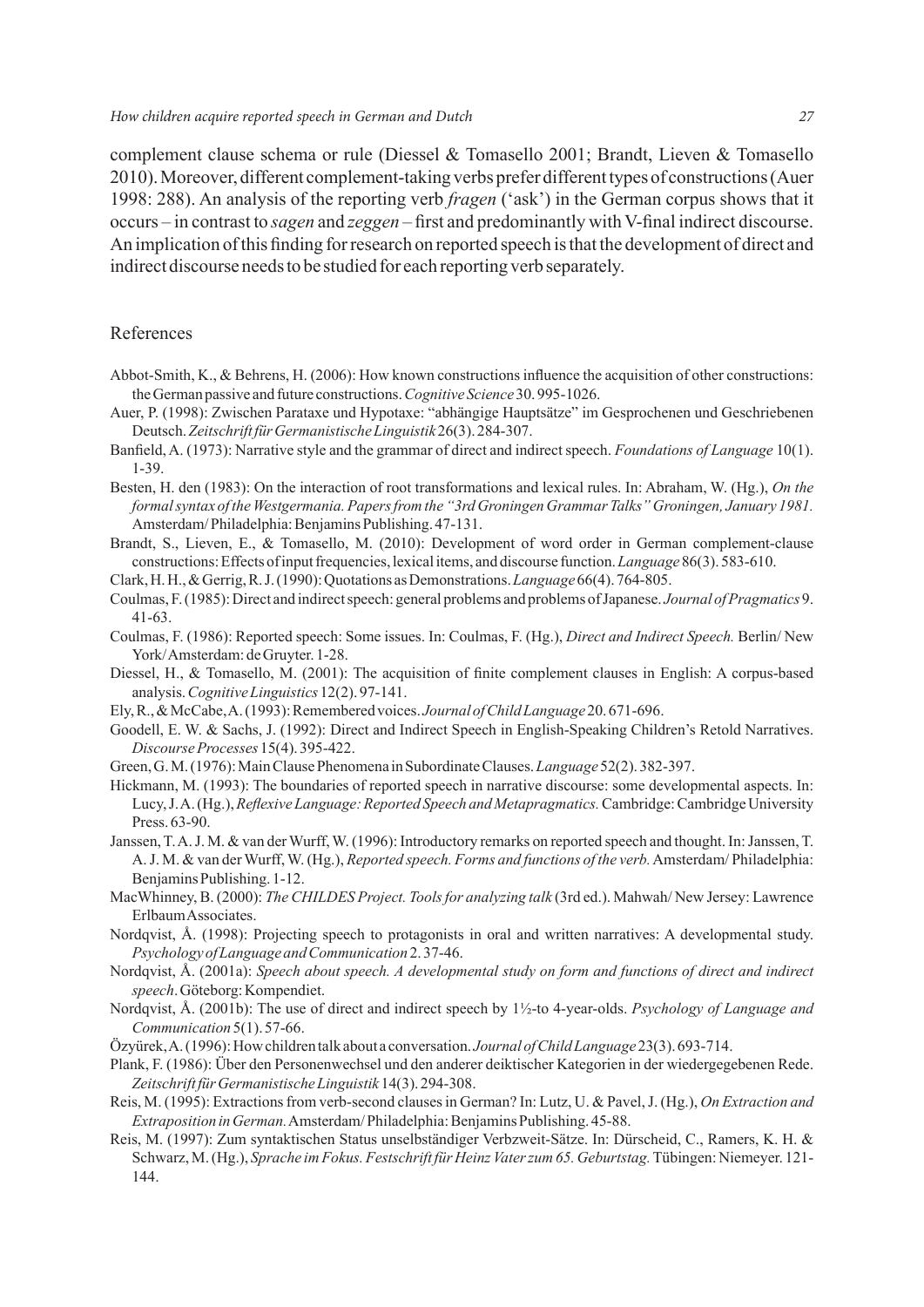Rothweiler, M. (1993): *Der Erwerb von Nebensätzen im Deutschen*. Tübingen: Niemeyer.

- Schlenker, P. (2011): Indexicality and *de se* reports. In: Maienborn, C. von Heusinger, K. & Portner, P. (Hg.), *Semantics: An International Handbook of Natural Language Meaning*. Vol. 2. Berlin/ Boston: de Gruyter.
- Slobin, D. I. (1986): The acquisition and use of relative clauses in Turkic and Indo-European languages. In: Slobin, D. I. & Zimmer, K. (Hg.), *Studies in Turkish linguistics.*Amsterdam/ Philadelphia: Benjamins Publishing. 273-294.
- Tannen, D. (2007): *Talking voices. Repetition, dialogue, and imagery in conversational discourse*. Cambridge: Cambridge University Press.

Wierzbicka, A. (1974): The semantics of direct and indirect discourse. *Papers in Linguistics* 7. 267-307.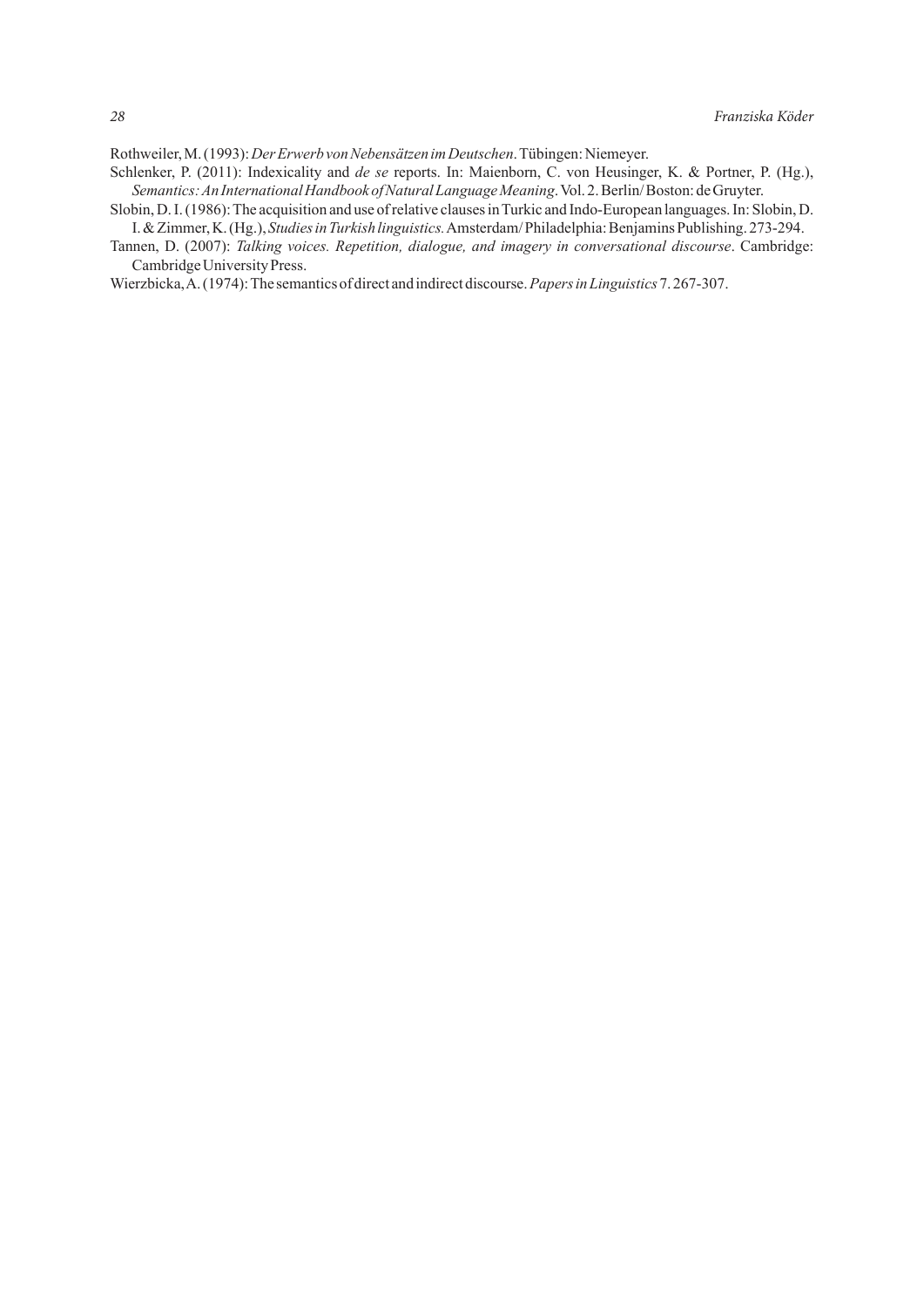#### **Wie Sprache unsere Entscheidungen beeinflussen kann**

Jan Henning Schulze

Gezeigt wird, wie psychologische Forschungsergebnisse zum Beurteilungs- und Entscheidungsverhalten des Menschen für die Linguistik genutzt werden können. Dazu werden drei einflussreiche Studien aus dem Bereich der Erwartungstheorie betrachtet (Kahneman und Tversky 1984; Simonson 1989; Tversky und Kahneman 1983) und die versteckten sprachlichen Faktoren hinter der jeweiligen Methodik aufgedeckt. Es stellt sich heraus, dass die Versuchsteilnehmer nicht direkt Ereignisse bewerten und nicht unmittelbar unter verschiedenen Optionen auswählen, sondern die sprachlichen Beschreibungen der Ereignisse bewerten und unter sprachlichen Beschreibungen der Optionen auswählen.

#### 1. Einleitung

Ein Großteil aller psychologischen Experimente basiert auf Sprache und stellt damit auch sprachwissenschaftliche Studien dar. Den Teilnehmern werden bestimmte Szenarien beschrieben, Entscheidungsoptionen genannt und Fragen gestellt. Zwar gibt es daneben auch Experimente, bei denen Formen, Farben oder Gerüche bewertet und Knöpfe oder Tasten gedrückt werden sollen, doch sobald höhere kognitive Prozesse untersucht werden, greifen Psychologen auf Sprache zurück: Imaginäre Ausgangssituationen werden beschrieben, Fragen gestellt, Antworten gegeben, Entscheidungen begründet. Beschreiben, Fragen, Antworten und Begründen sind sprachliche Akte und fallen daher auch in den Untersuchungsbereich der Linguistik. Besonders deutlich wird dies bei den hier ausgewählten Studien zum Framing-Effekt (Kahneman und Tversky 1984), zum Attraktionseffekt (Simonson 1989) und zum Konjunktionsfehler (Tversky und Kahneman 1983). Die darin beschriebenen Experimente sind auch für die Sprachwissenschaft lehrreich.

#### 2. Framing-Effekte: Die asiatische Krankheit

#### 2.1. Methode und Ergebnisse

In einer Reihe klassischer Experimente haben Daniel Kahneman und Amos Tversky psychologische Framing-Effekte untersucht (Kahneman & Tversky 1984, 1981, 1986, 1991, 1992).<sup>1</sup> Von einem Framing-Effekt wird gesprochen, wenn das Entscheidungsverhalten der

*Bavarian Working Papers in Linguistics 2 http://epub.ub.uni-muenchen.de/view/subjects/1407.html © Jan Henning Schulze*

<sup>1</sup> Aus den Ergebnissen dieser und weiterer Experimente zum Entscheidungsverhalten entwickelten Kahneman und Tversky ihre *Prospect Theory* (Kahneman & Tversky 1979, 1992). Diese wurde nicht nur innerhalb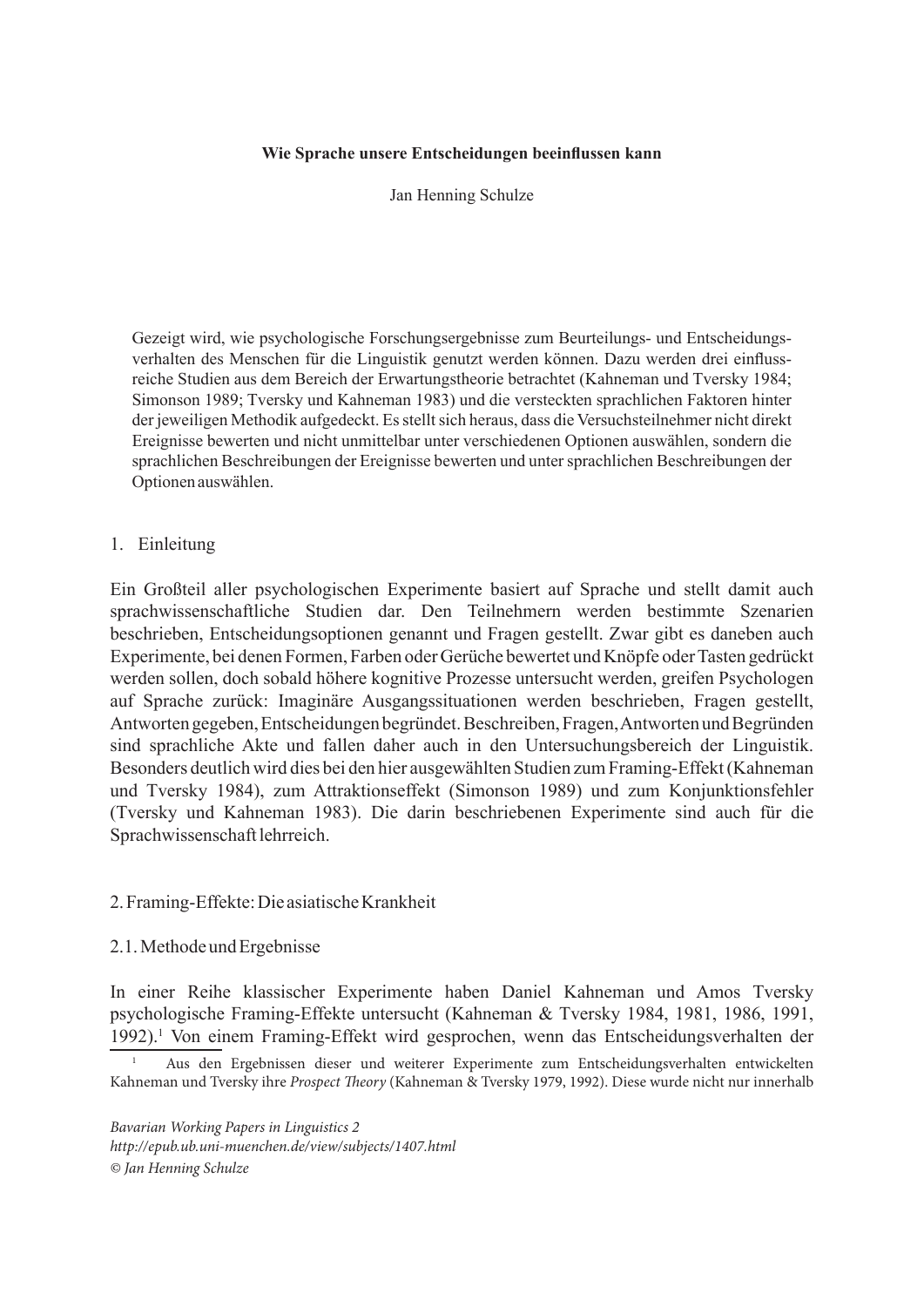Versuchsteilnehmer davon abhängt, ob die Konsequenzen der Entscheidung als Gewinn oder als Verlust beschrieben werden.<sup>2</sup> So wurde Studienteilnehmern zunächst folgende Problembeschreibung vorgelegt (Kahneman & Tversky 1984: 343; *N* gibt die Anzahl der Befragten an; der Anteil derer, die die jeweilige Option gewählt haben, ist in Klammern angegeben).

*Problem 1 (*N *= 152): Imagine that the U.S. is preparing for the outbreak of an unusual Asian disease, which is expected to kill 600 people. Two alternative programs to combat the disease have been proposed. Assume that the exact scientific estimates of the consequences of the programs are as follows:*

*If Program A is adopted, 200 people will be saved.* (72%) *If Program B is adopted, there is a one-third probability that 600 people will be saved and a twothirds probability that no people will be saved.* (28%) *Which of the two programs would you favor?*

72 Prozent der Versuchsteilnehmer bevorzugten unter dieser Beschreibung Programm A, bei dem 200 (von 600) Menschen die Krankheit sicher überleben. Das risikoreichere Programm B, das sich auch als Lotteriespiel mit Menschenleben auffassen lässt, wurde mehrheitlich gemieden. Unter dieser Beschreibung der Programme verhielten sich die Teilnehmer demnach risikoavers.

In einer weiteren Befragung wurden die zu erwartenden Konsequenzen der beiden Programme nicht mehr mittels der Zahl der Überlebenden, sondern der Zahl der Sterbenden beschrieben (Kahneman & Tversky 1984: 343).

*Problem 2 (*N *= 155): If Program C is adopted, 400 people will die.* (22%) *If Program D is adopted, there is a one-third probability that nobody will die and a two-thirds probability that 600 people will die.* (78%)

78 Prozent der Befragten entschieden sich für Variante D, obwohl das Zahlenverhältnis von 200 Überlebenden zu 400 Todesopfern bei den Optionen A und C sowie B und D gleich ist. Dieser Effekt zeigte sich auch dann, wenn die Problembeschreibungen 1 und 2 von ein und denselben Personen (Experten wie Laien) innerhalb weniger Minuten bewertet werden sollten: Die Programme A und D wurden bevorzugt, die Programme B und C gemieden.

2.2. Interpretation der Daten durch Kahneman und Tversky

Während bei der Beschreibung der Programme A und B die Zahl der Überlebenden im Vordergrund steht, ist dies bei den Programmen C und D die Zahl der Todesopfer. Da mehrheitlich Programm A gegenüber B bevorzugt wird und Programm D gegenüber C, folgern Kahneman und Tversky, dass ein sicherer Gewinn gegenüber der Chance auf einen höheren Gewinn bevorzugt

der Psychologie, sondern vor allem auch in den Wirtschaftswissenschaften rezipiert (z.B. Thaler 1980 und die daran anschließende *Behavioral Economics*).

<sup>&</sup>lt;sup>2</sup> Der Begriff *Frame* wird in der Entscheidungstheorie anders gebraucht als in der linguistischen Frame-Semantik. In der Frame-Semantik stellt der Frame eine skript-ähnliche Begriffsstruktur dar und repräsentiert enzyklopädisches Wissen. Das Verb *kaufen* ruft demnach den Frame KOMMERZIELLE\_TRANSAKTION auf, der dann Elemente wie Käufer, Verkäufer, Übertragenes Gut oder Verkaufspreis enthält. Der Frame selbst wird als wertneutral aufgefasst. In der Entscheidungstheorie (sowie in der Soziologie und Politikwissenschaft) bezeichnet *Framing* dagegen den Gebrauch sprachlicher Elemente, die eine bestimmte Perspektive auf die beschriebene Situation ausdrücken. Dieses Framing ist gerade nicht wertneutral, sondern legt eine positive oder negative Interpretation nahe (z.B. *noch halb voll* gegenüber *schon halb leer*).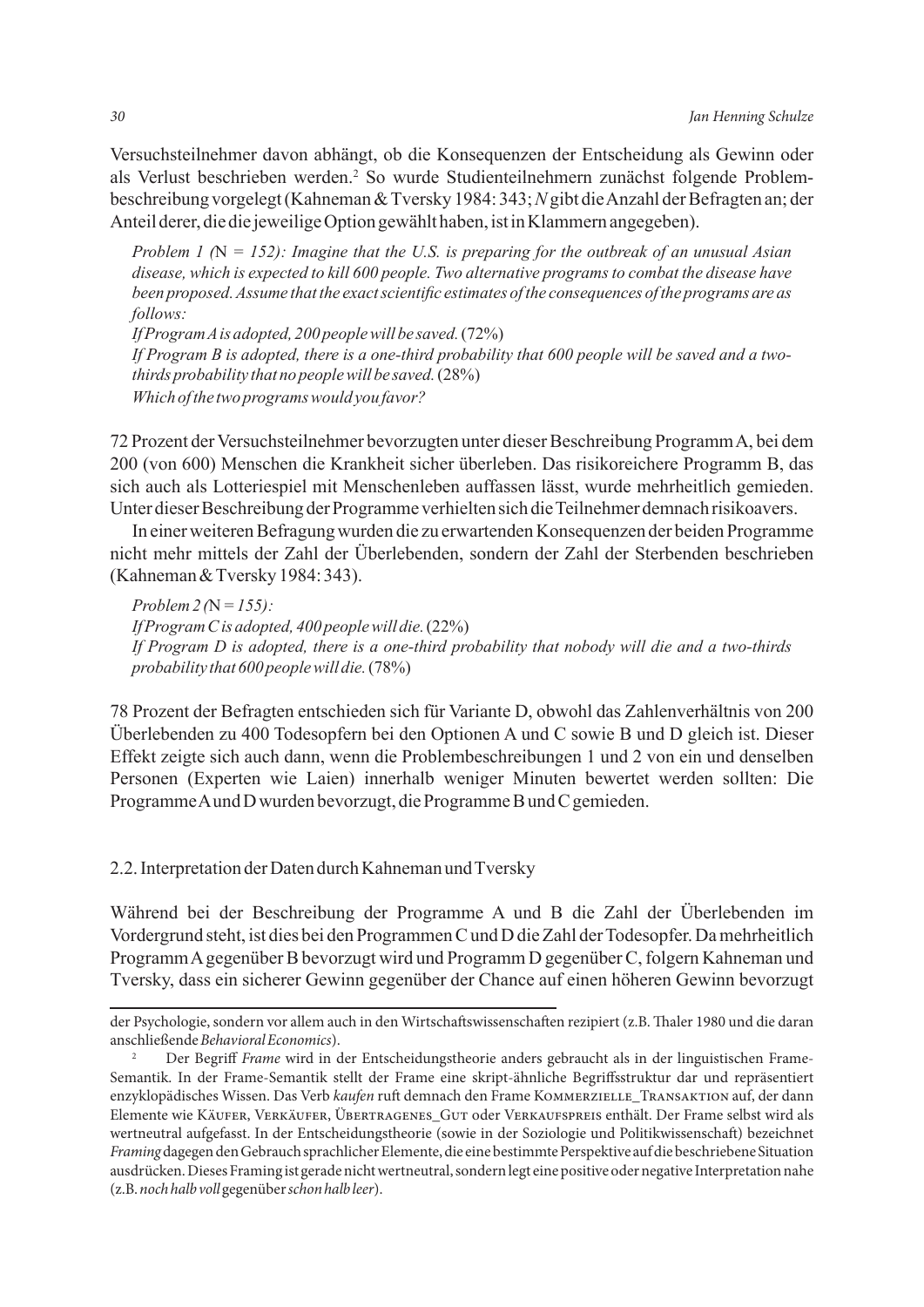werde (A gegenüber B). Dagegen werde der sichere Verlust gemieden und die Chance auf einen geringeren Verlust gesucht (D gegenüber C).3 Handlungsoptionen, die mit positiv belegten Begriffen beschrieben werden (*are saved* , werden gerettet'), werden demnach eher gewählt als Handlungsoptionen, die mit negativ belegten Begriffen beschrieben werden (*die* , sterben<sup>c</sup>). Die in den Texten vermittelte statistische Information wird von den Studienteilnehmern so gut wie gar nicht berücksichtigt.

Kahneman und Tversky sehen in ihren Untersuchungsergebnissen vor allem einen Beleg dafür, dass Menschen mehrheitlich nicht rational entscheiden. Denn ein perfekt rationaler Akteur müsse logisch äquivalente Optionen, d.h. Optionen, die sich auf identische Zustände in der Welt beziehen, unabhängig von ihrer Formulierung immer gleich bewerten und sich einheitlich entscheiden (*invariance* nach Tversky & Kahneman 1986: 253 bzw. *extensionality* nach Arrow 1982: 6f.). Die Art der Beschreibung dürfe keinen Einfluss auf seine Entscheidungen haben. Tatsächlich würden Menschen aber in ihren Bewertungen und Entscheidungen unbewusst von emotionalen Wörtern beeinflusst: *sterben* wird als schlecht bewertet, *gerettet* wird als gut bewertet. Aus emotionaler Sicht ist damit klar, welche der Optionen jeweils bevorzugt wird. Menschliche Entscheidungen, so Kahneman und Tversky, hängen stärker von der Formulierung und der Wortwahl ab als von den realen Verhältnissen. Menschen übernehmen so gut wie immer die emotional gestützte Präferenz für eine Option, ohne diese Wahl rational zu überprüfen.

#### 2.3. Sprachwissenschaftliche Interpretation

Für Kahnemans und Tverskys Interpretation der Daten ist entscheidend, dass aus Sicht eines rationalen Akteurs Option A logisch identisch mit Option C ist und Option B identisch mit Option D. Aus sprachwissenschaftlicher Sicht lässt sich gut begründen, weshalb dies nicht der Fall ist.

Zahlenangaben sind – so wie viele andere Elemente, die entlang einer Skala geordnet werden können – in natürlich-sprachlichen Sätzen nicht als exakte Angaben aufzufassen, sondern als Mindestangaben (Gazdar 1979; Levinson 1983: 132-136; Horn 1984). Der Satz *Peter hat drei Karotten gegessen* ist auch dann wahr, wenn Peter vier Karotten gegessen hat, was sich sprachlich unter anderem darin niederschlägt, dass auch folgender Satz grammatisch und logisch korrekt ist: *Peter hat drei Karotten gegessen, eigentlich sogar vier*. Wer vier Karotten gegessen hat, der hat notwendigerweise immer auch schon drei Karotten gegessen, aber nicht umgekehrt. Daher ist es rational, den Ausdruck *drei Karotten* als eine Mindestangabe aufzufassen. Dass Zahlen meist als exakte Angaben interpretiert werden, lässt sich als quantitative Implikatur erklären: Der Hörer oder Leser geht, sofern keine Gründe dagegen sprechen, davon aus, dass der Sprecher oder Schreiber keine höhere Zahl angegeben hat, weil die Aussage dann nicht mehr zutreffend wäre. Diese Implikatur ist aber nicht Teil der Bedeutung des numerischen Ausdrucks, sondern eine Schlussfolgerung des Hörers. Anders gesagt: Die Aussage, dass 200 Menschen überleben, enthält keine Informationen darüber, was mit den übrigen 400 Menschen geschieht. Vor allem ist damit nicht gesagt, dass diese 400 Menschen sterben.

<sup>3</sup> Zahlreiche weitere Experimente zu Framing-Effekten haben gezeigt, dass Risikoaversion bei Gewinnen und Risikosuche bei Verlusten unabhängig davon ist, ob es um Menschenleben, Gesundheitsgefahren oder Geldbeträge geht. Entscheidend ist das Framing unter den Perspektiven 'Gewinn' oder 'Verlust' (de Dreu et al. 1994; Johnson et al. 1993; Kashima & Maher 1995; Paese et al. 1993; Ritov et al. 1993; Schweitzer 1995). Für weitere Einflussfaktoren siehe die Metastudien von Kühberger (1998), Levin et al. (1998) und Piñon (2005).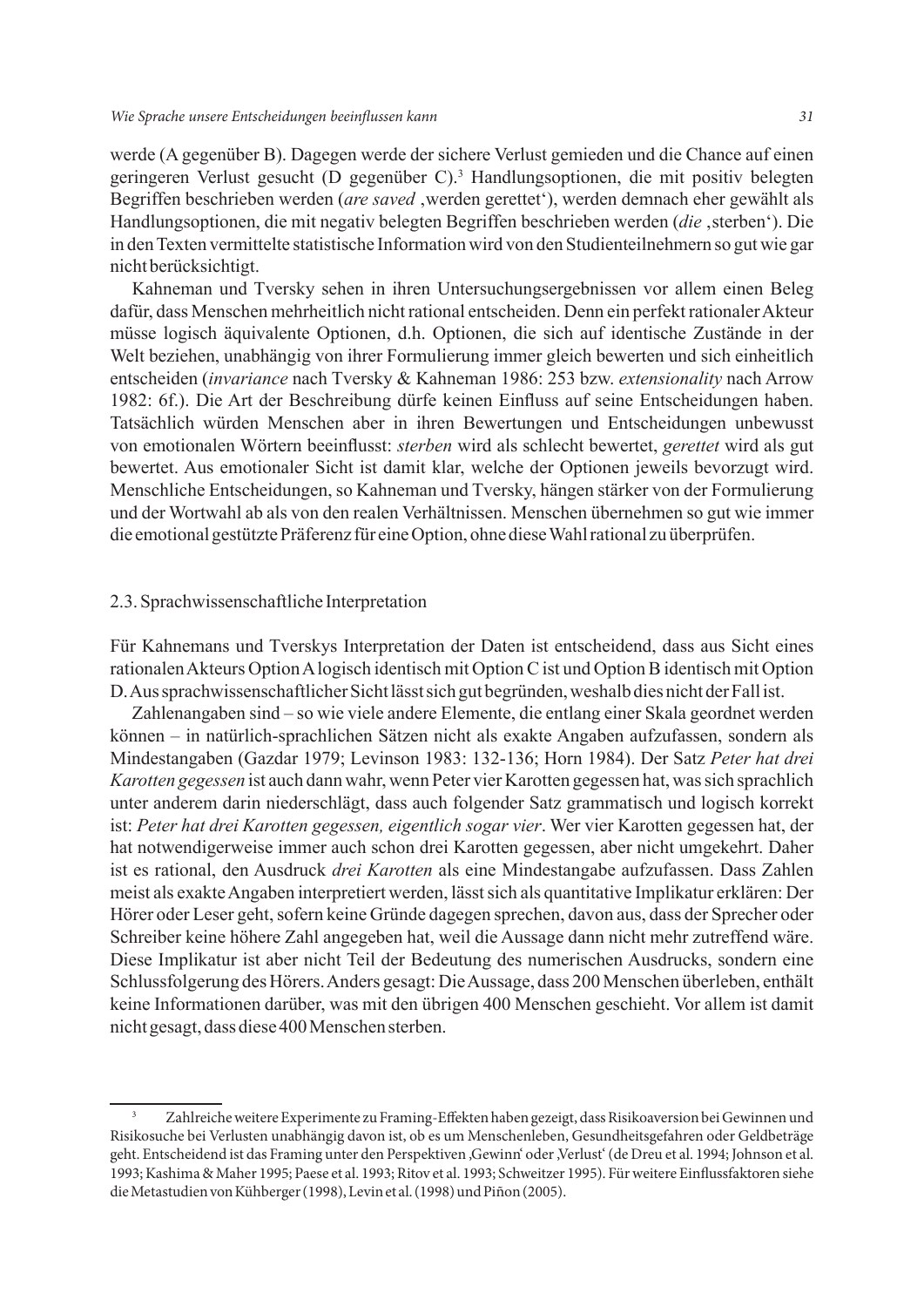Die angeblich logisch äquivalenten Programmbeschreibungen A und C sind demnach, wenn man die skalaren Implikaturen herausrechnet, wie folgt zu rekonstruieren.

- A: *If Program A is adopted, at least 200 people will be saved.*
- C: *If Program C is adopted, at least 400 people will die.*

Dass diese beiden Sätze nicht dieselben Überlebens- und Sterberaten beschreiben, ist offensichtlich: Bei Programm A überleben mindestens 200 Menschen, bei Programm C überleben höchstens 200 Menschen<sup>4</sup>



Abbildung 1: Vergleich der Programmerfolge A und C im schlechtesten und im besten Fall

Nach entscheidungstheoretischem Sprachgebrauch wird Programm C von Programm A dominiert, vgl. Abbildung 1. Selbst das beste Ergebnis von Programm C (exakt 200 Überlebende) ist nur so gut wie das schlechteste Ergebnis von Programm A (exakt 200 Überlebende). In allen übrigen Fällen ist Programm A besser als Programm C. Deshalb muss ein rationaler Akteur Programm A gegenüber Programm C präferieren.

Wenn dagegen sowohl die Zahl der Überlebenden wie die der Sterbenden spezifiziert werden, erhält man logisch äquivalente Optionsbeschreibungen. Dann, so die sprachwissenschaftlich fundierte Vorhersage, sollte der Framing-Effekt auch nicht mehr auftreten.

Eine Studie von Kühberger (1995) zeigt, dass die Framing-Effekte bei vollständig spezifizierten Angaben tatsächlich verschwinden (siehe Tabelle 3 in Kühberger 1995: 234). Dazu wurde die Problembeschreibung der Asiatischen Krankheit in unterschiedlichen Formulierungen zur Entscheidung vorgelegt, unter anderem in den vollspezifizierten Versionen (Programm A: "200 werden gerettet und 400 werden nicht gerettet." Programm B: "1/3-Wahrscheinlichkeit, dass 600 gerettet werden; 2/3-Wahrscheinlichkeit, dass 0 gerettet werden."). Unter dieser Beschreibung betrug die Differenz bei der Auswahlwahrscheinlichkeit zwischen positivem Frame ("gerettet") und negativem Frame ("sterben") gerade einmal fünf Prozentpunkte (38% zu 43%) und war damit statistisch nicht signifikant.

<sup>4</sup> So bereits Macdonald (1986: 24).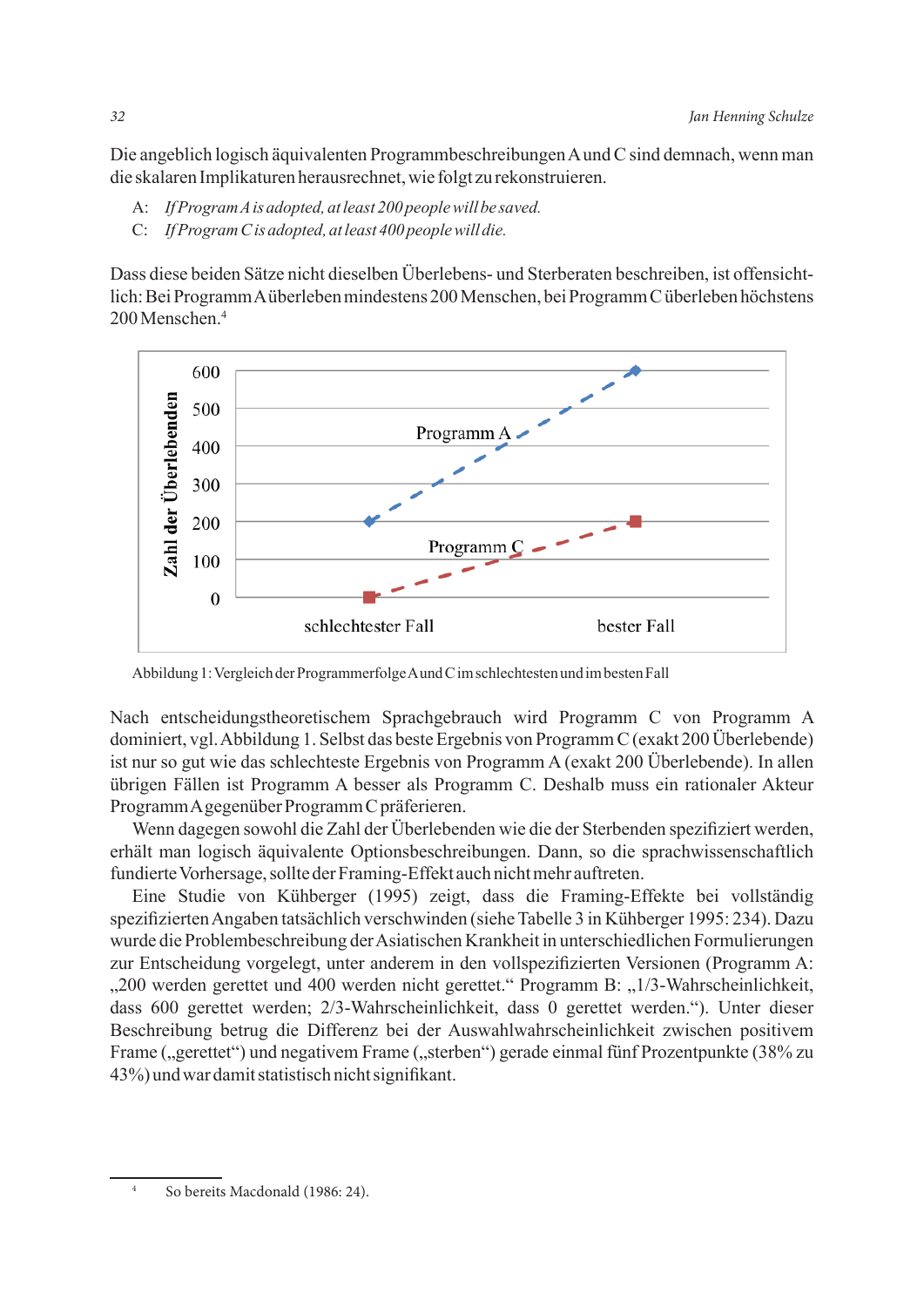# 2.4. Fazit zum Framing-Effekt

Die hier vorgestellte sprachwissenschaftliche Erklärung und die psychologischen Studien zu den Bedingungen, unter denen Framing-Effekte nicht mehr auftreten, bedeuten sicherlich nicht, dass es überhaupt keinen Framing-Effekt gäbe. Es bleibt aber Folgendes festzuhalten.

Erstens: Das *asian disease problem* beweist nicht, dass die Versuchsteilnehmer das Prinzip der Invarianz bzw. Extensionalität verletzen. Der Ausdruck *200 will be saved* ist weder sprachlich noch logisch identisch mit dem Ausdruck *400 will die*. ProgrammA (*200 will be saved*) dominiert Programm C (*400 will die*). Daraus folgt aber, dass ein rationaler Akteur Programm A gegenüber Programm C präferiert, genauso wie es die Versuchsteilnehmer insgesamt taten.

Damit ist noch nicht gesagt, dass die Teilnehmer tatsächlich aus rationalen Gründen Programm A präferierten. Denn es ist davon auszugehen, dass die meisten von ihnen die Angaben zur Zahl der Todesopfer und Überlebenden im Sinne der Quantitätsimplikatur interpretiert haben und sie damit als mehr oder weniger exakte Zahlenangabe und nicht als Mindestangabe aufgefasst haben.

Zweitens: Leser und Hörer neigen bei ihren Entscheidungen dazu, nur das gegebene sprachliche Datum, nicht aber die daraus zu erschließenden Komplementärgrößen zu berücksichtigen. Dass die Präferenzverschiebung zu Gunsten von Programm C nicht auftritt, wenn den Teilnehmern das Zahlenverhältnis von Todesopfern zu Überlebenden explizit genannt wird, zeigt die Gegenstudie von Kühberger (1995). Der Framing-Effekt hängt demnach wesentlich davon ab, dass die Optionen innerhalb des positiven oder negativen Rahmens nicht vollständig spezifiziert werden.

Drittens: Entscheidungsträger lassen sich von positiv und negativ konnotierten Begriffen beeinflussen. Die emotionale Einordnung einzelner Begriffe in ,attraktiv' versus ,abhorrent' bestimmt wesentlich, wie diese Begriffe unsere Entscheidungen und Handlungen steuern. Das Merkmal 'attraktiv' ist daher Teil der semantischen Bedeutung von *be saved*, das Merkmal 'abhorrent' ist dagegen Teil der Bedeutung von *die*.

#### 3. Attraktionseffekte: Das überteuerte Bier

#### 3.1. Methode und Ergebnisse

Framing-Effekte hängen davon ab, dass eine Handlungsoption auf zwei verschiedene Weisen sprachlich formuliert wird. Unbewusst schätzen wir die positiv beschriebene Option attraktiver ein als die negativ beschriebene. Eine bewusste, vollständige Analyse beider Optionen erweist dann deren Äquivalenz. Doch nicht immer führt das Bemühen um eine rationale Analyse dazu, dass Optionsbeschreibungen am Ende tatsächlich rational bewertet werden. Dies zeigt sich beim sogenannten Attraktionseffekt, der dann auftreten kann, wenn mehr als zwei Optionen zur Auswahl stehen. Die Nennung einer dritten, asymmetrisch dominierten Option erhöht unbewusst die Attraktivität der dominanten Option (Huber et al. 1982; Huber & Puto 1983; Ratneshwar et al. 1987).

Entscheidend für die Stärke dieses Attraktionseffektes ist, ob die Befragten ihre Entscheidung anschließend gegenüber anderen rechtfertigen und begründen müssen oder nicht. Eine frühe Studie zum Einfluss des Rechtfertigungsdrucks stammt von Itamar Simonson (1989, vgl. auch die Diskussion in Shafir et al. 1993: 23-26). Studenten sollten angeben, welche der zwei vorgestellten Biermarken sie in einem Supermarkt für sich kaufen würden. Bier A wurde als günstig, aber qualitativ weniger gut beschrieben (\$1,99 / Qualität = 65), Bier B als teuer, aber qualitativ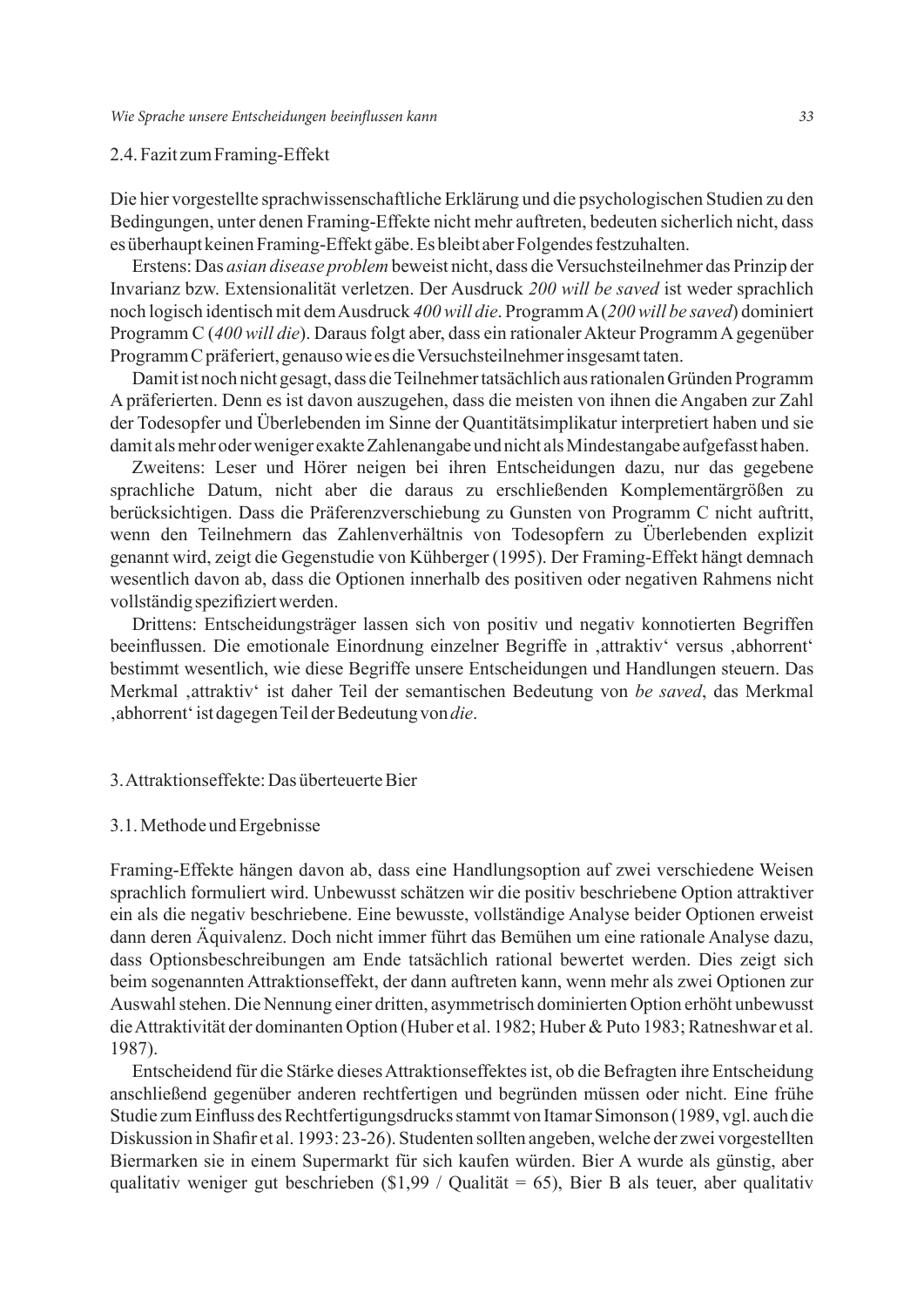hochwertig (\$2,80 / Qualität = 75). Unter diesen Umständen wählten 36 Prozent der Teilnehmer das günstige Bier A und 64 Prozent das teure Bier B.

In einem zweiten Experiment wurde nun als dritte Marke Bier C der Auswahl hinzugefügt. Bier C wurde gegenüber Bier B als etwas teurer bei gleicher Qualität beschrieben (\$3,10 / Qualität = 75). Bier C war also Bier B hinsichtlich des Kriteriums Preis unterlegen, qualitativ aber gleichwertig. Bier B dominierte demnach Bier C, aber nicht Bier A (asymmetrische Dominanz). Das Hinzufügen einer eindeutig schlechteren Option sollte auf die Wahl der Studienteilnehmer keinen Einfluss haben, wenn sie rational entscheiden. Tatsächlich wählten 67 Prozent der Teilnehmer weiterhin Bier B, auch nachdem die dritte Option Bier C hinzugefügt worden war.

Entscheidend ist nun der dritte durchgeführte Versuch. Zur Wahl standen wieder die Biermarken A, B und C. Diesmal wurde den Teilnehmern jedoch gesagt, dass eine Broschüre vorbereitet würde, in der ihre Bierauswahl namentlich dokumentiert würde. Diese Liste solle anschließend im Seminar besprochen und die Einzelentscheidungen gemeinsam bewertet werden. Gegebenenfalls müssten die Teilnehmer ihre Entscheidung dann rechtfertigen. Unter dieser Bedingung entschieden sich nun 87 Prozent der Teilnehmer für Bier B (zuvor 64 Prozent bzw. 67 Prozent).<sup>5</sup>

|                             | Bier A               | Bier B             | Bier C               |
|-----------------------------|----------------------|--------------------|----------------------|
| Wahl zwischen               | $$1,99/Q$ ualität=65 | \$2,80/Qualität=75 | $$3,10/Q$ ualität=75 |
|                             |                      |                    |                      |
| A/B                         | 36%                  | 64%                |                      |
|                             |                      |                    |                      |
| $A/B/C$ ohne Rechtfertigung | 26%                  | 67%                | $7\%$                |
|                             |                      |                    |                      |
| A/B/C mit Rechtfertigung    | $11\%$               | 87%                | $2\%$                |

Tabelle 1: Einfluss der Rechtfertigungsbedingung auf den Attraktionseffekt (Simonson 1989: 165)

Aus rationaler Sicht sollte die Bewertung von Bier A gegenüber Bier B unabhängig von Bier C sein. Denn wem der günstige Preis von Bier A wichtiger ist als die höhere Qualität von Bier B, dem sollte der günstige Preis von Bier A auch wichtiger sein als die höhere Qualität des noch teureren Bieres C. Bei der Frage "Welches Bier würden Sie kaufen?" müsste also der Anteil von Bier A gleich hoch bleiben wie bei der Wahl aus zwei Biermarken, und der Anteil von Bier B dürfte im Vergleich höchstens sinken, nicht aber zunehmen.

Zwar wurde die nachteilige Option (Bier C) kaum gewählt, jedoch erhöhte ihre zusätzliche Nennung die Attraktivität von Bier B gegenüber Bier A. Dieser Attraktionseffekt wurde deutlich verstärkt durch die Erwartung, die eigene Wahl später vor anderen rechtfertigen zu müssen.

# 3.2. Interpretation der Daten durch Simonson

Simonson (1989: 160f.) weist darauf hin, dass die Teilnehmer ihre Wahl auf zwei verschiedene Weisen rechtfertigen können. Die eine Möglichkeit bestehe darin, das Preisleistungsverhältnis der einzelnen Biermarken zu bewerten und diese dann zu vergleichen. Daraus kann sich für den individuellen Teilnehmer eine klare Präferenz ergeben ("Der günstige Preis von Bier A ist mir wichtiger als die höhere Qualität von Bier B und C.") oder auch nicht, je nach Gewichtung

<sup>5</sup> Auch dieser Effekt lässt sich nicht nur bei trivialen Entscheidungen von Laien nachweisen, sondern auch bei ausgewiesenen Experten in professionellen Entscheidungssituationen, wie zum Beispiel Ärzten und Krankenschwestern (Redelmeier und Shafir 1995; Redelmeier et al. 2001).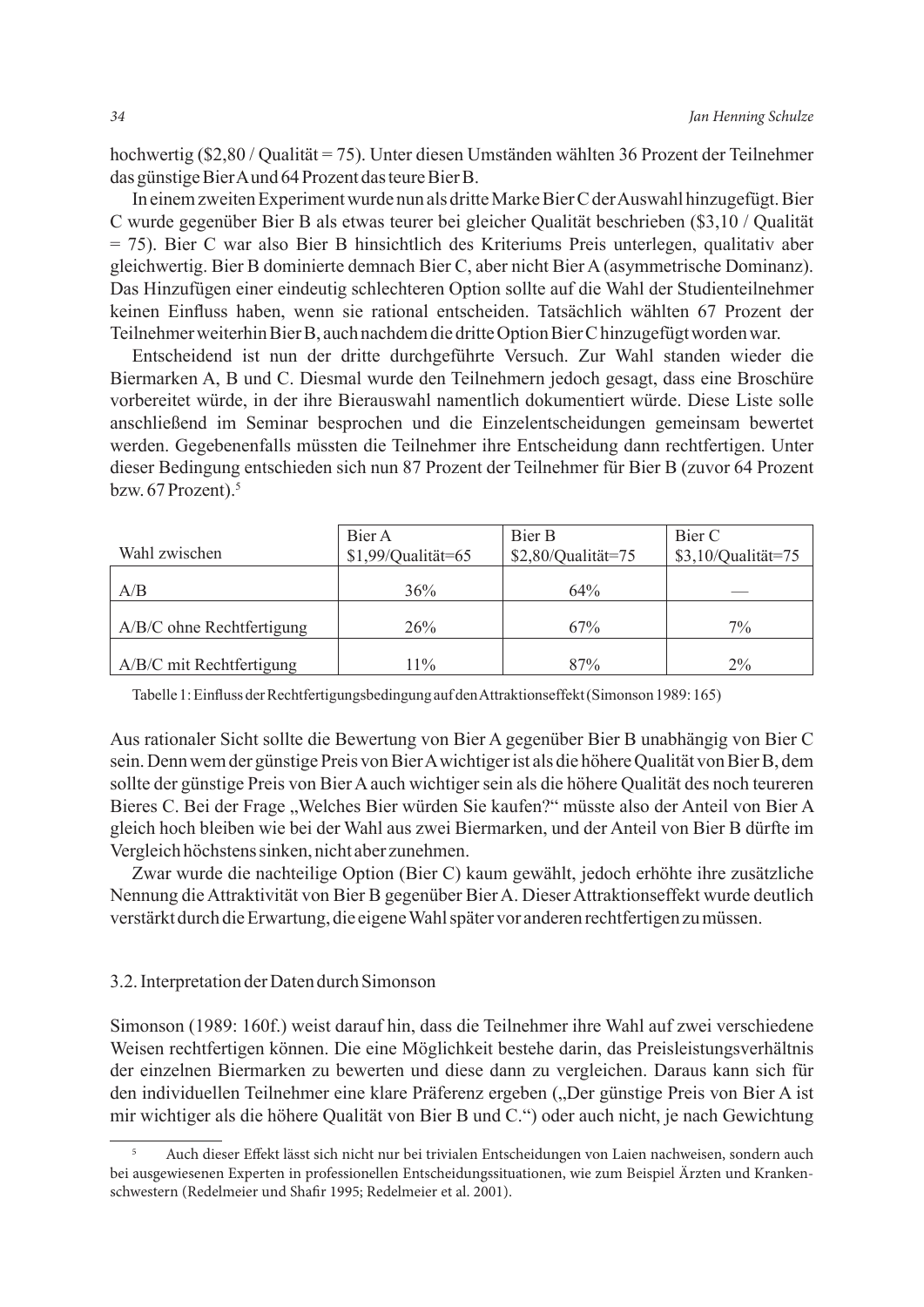der beiden Kriterien. Nun sei es schon schwierig genug, für sich selbst ein Urteil über das Preisleistungsverhältnis zu fällen. Geradezu riskant sei es aber, gegenüber Dritten mit der eigenen Einschätzung des Preisleistungsverhältnisses zu argumentieren. Schließlich könnten die Teilnehmer nicht wissen, in welchem Verhältnis die anderen Preis und Qualität gewichten würden. Für die Wahl von Bier B gibt es jedoch ein weiteres Argument: Bier B ist günstiger als Bier C, ohne dabei schlechter zu sein. Dieses Argument ist unabhängig von der individuellen Gewichtung von Preis und Qualität. Für Bier A und Bier C gibt es kein solches gewichtungsunabhängiges Argument. Die Befragten haben sich laut Simonson unter Rechtfertigungsdruck häufiger für die asymmetrisch dominante Option Bier B entschieden, weil diese leichter zu rechtfertigen und weniger angreifbar scheine.

## 3.3. Sprachwissenschaftliche Interpretation

Da die Frage "Welches Bier würden Sie sich kaufen?" in unterschiedliche sprachliche Kontexte eingebettet wird, fallen die Antworten darauf ganz unterschiedlich aus. Diese Kontexteinbettung war bei Simonsons Experiment gerade die Manipulationsbedingung. Man vergleiche: "Sie gehen im Supermarkt einkaufen. Welches Bier würden Sie sich kaufen?" Gegenüber: "Sie gehen im Supermarkt einkaufen und müssen Ihre Kaufentscheidung anschließend im Rahmen eines wissenschaftlichen Seminars vor Ihren Kommilitonen rechtfertigen. Welches Bier würden Sie sich kaufen?" Auf subtile Weise ändert sich die Bedeutung der Antwort. Das eine Mal werden die Studenten gefragt, welches der Kriterien Preis oder Qualität sie stärker gewichten. Mit ihrer Antwort vollziehen sie im Wesentlichen einen assertiven Sprechakt, indem sie mitteilen, welches Bier sie kaufen würden. Das andere Mal werden sie gefragt, welche Kaufentscheidung sie besser vor ihresgleichen vertreten können. Die Antwort auf diese Frage hat neben der assertiven Komponente noch eine kommissive Komponente, indem die Antwortenden sich auf die spätere, argumentative Verteidigung ihrer Bierauswahl verpflichten. Die beiden Fragen hängen zwar zusammen, aber sie sind doch verschieden, und so sollte man auch verschiedene Antworten erwarten.

Insbesondere handelt es sich im ersten Kontext um eine einfache Frage, im zweiten Kontext dagegen um eine komplexe Frage. Im ersten Fall können die Studenten noch alleine aufgrund ihrer persönlichen Gewichtung von Preis und Qualität antworten. Ihre Antwort stellt einen assertiven Sprechakt des Typs 'Mitteilen' dar. Im zweiten Kontext spielt das Mitteilen zwar auch eine Rolle, hinzu kommt aber der Umstand, anschließend viel stärker mit einem bestimmten Kaufverhalten identifiziert zu werden und diese Kaufentscheidung verteidigen zu müssen. Es geht diesmal auch darum, welches Image man vor anderen haben möchte. Wer Bier A wählt, muss nun öffentlich dazu stehen, mindere Qualität einzukaufen. Dazu passt, dass 2 Prozent der Befragten das teuerste Bier C wählten, ohne damit eine höhere Qualität gegenüber Bier B einzukaufen. Schließlich hat auch die Exklusivität des Hochpreisigen eine eigene Anziehungskraft und kann als Kaufargument verwendet werden. Zur Beantwortung der Frage "Welches Bier würden Sie sich kaufen?" sind im zweiten Kontext also mehrere Bewertungskriterien relevant: die individuelle Einschätzung des Preisleistungsverhältnisses, die Einschätzung des Preisleistungsverhältnisses durch die anderen, das eigene Image innerhalb der Gruppe, mögliche Argumente für oder gegen die eigene Kaufentscheidung etc. Insofern ist die Frage in diesem Kontext nicht einfach, sondern komplex. Mit einer Antwort werden gleich mehrere Sprechakte vollzogen. Die manipulierte Variable in diesem Experiment ist also nicht nur der Rechtfertigungsdruck, der auf den Teilnehmern lastet, sondern ein ganzes Bündel perlokutiver Akte, die mit der Beantwortung der Frage verknüpft sind.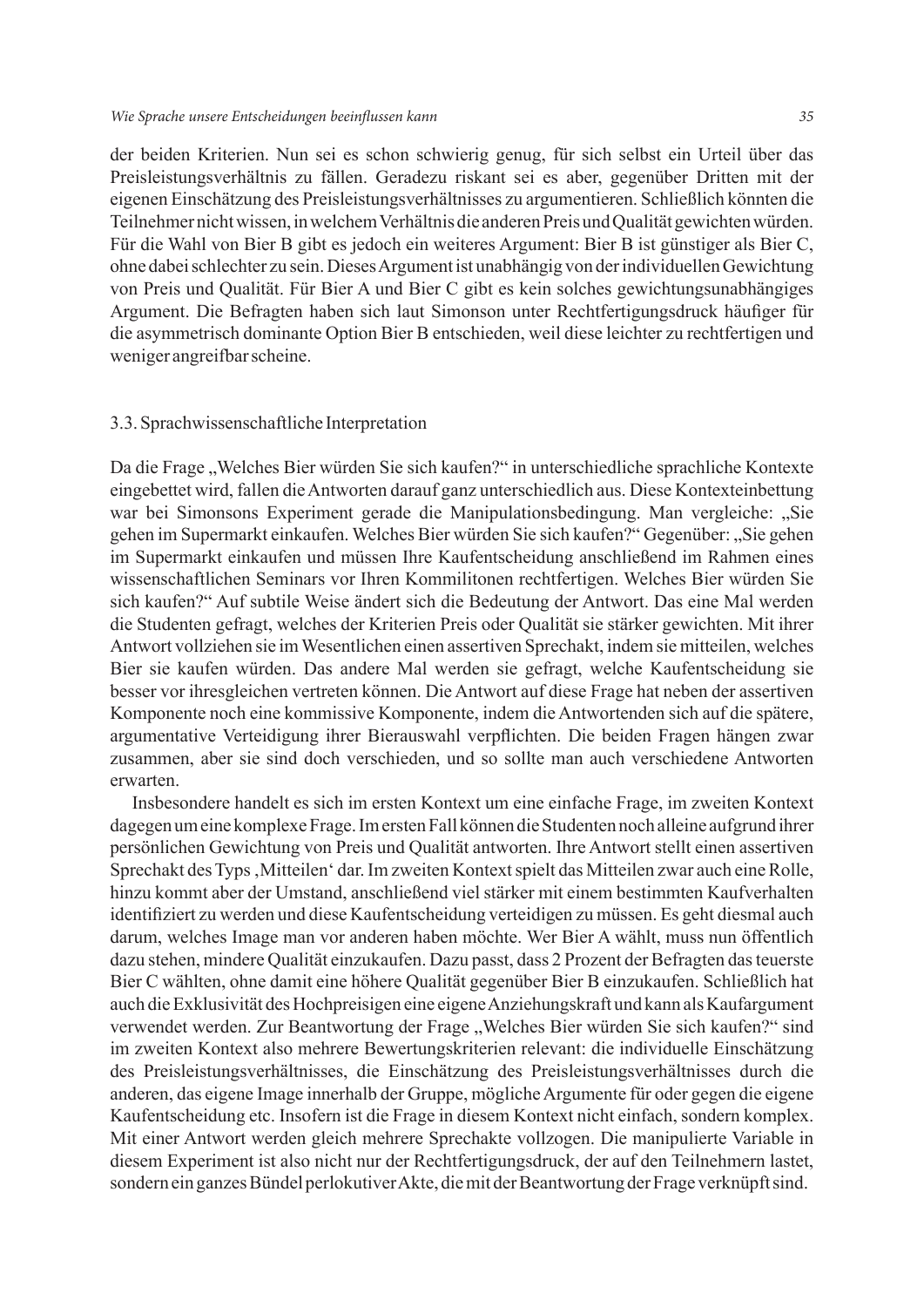Die zweite manipulierte Variable in dem Experiment ist die Nennung des dritten Bieres C. Offenkundig verändert dies ebenfalls den Kontext der Frage, indem zusätzliche Informationen zur Einschätzung der relativen Qualität und des Preisleistungsverhältnisses gegeben werden. Die wenigen Informationen, die überhaupt zur Bewertung der Biermarken verfügbar sind, müssen von den Befragten möglichst optimal ausgenutzt werden. Wer zwischen Bier A und Bier B schwankt, der erfährt durch die Spezifikation von Bier C, dass sich ein Bier mit der Qualität von Bier B auch zum Preis von Bier C verkaufen lässt. Diese Information hat natürlich Einfluss auf die Einschätzung des Preisleistungsverhältnisses von Bier B. Dieses Bier ist anscheinend unter den Bieren mit hoher Qualität relativ günstig. Wer zuvor zwischen Bier A und Bier B schwankte, der wird nun eher zu Bier B tendieren, da es hohe Qualität zu einem relativ günstigen Preis bietet – und zwar relativ günstig im Vergleich zu Bier C. Ohne die Vergleichsmöglichkeit mit Bier C kann dagegen das Preisleistungsverhältnis von Bier A und Bier B gar nicht fundiert eingeschätzt werden, da Qualitätsangaben mit isolierten Zahlenwerten für den Befragten nicht vernünftig interpretierbar sind. Was bedeutet schon die Angabe "Qualität =  $65^{\circ}$ ? Der Informationsgehalt steigt also durch die Nennung von Preis und Qualität der dritten Biersorte C exponentiell an.

Bei Simonsons Experiment fällt die beobachtete Präferenzverschiebung hin zu Bier B, die durch Nennung von Bier C ausgelöst wird, unter Rechtfertigungsdruck deutlich stärker aus als ohne Rechtfertigungsdruck. Das Experiment gibt aber keinen Aufschluss darüber, was genau der auslösende Faktor ist: die sorgfältigere Abschätzung des Preisleistungsverhältnisses, die Sorge um das eigene Image vor den Peers oder tatsächlich der Umstand, dass einem ein zusätzliches Argument für Bier B aber nicht für Bier A einfällt. Diese Problematik beruht auf der verborgenen Komplexität der gestellten Frage im Rechtfertigungskontext. Dass eine Antwort mehrere verdeckte Fragen implizit beantwortet, lässt sich durch eine sprachwissenschaftliche Analyse der pragmatischen Kontexteffekte nachweisen und zumindest teilweise erklären.

#### 3.4. Fazit zum Attraktionseffekt

Entgegen Simonsons Interpretation der Daten beruht die verstärkte Präferenzverschiebung unter Rechtfertigungsdruck in Richtung auf Bier B nicht allein darauf, dass den Teilnehmern ein zusätzliches Argument für Bier B einfällt. Vielmehr liegt ein sprachlich induzierter Framing-Effekt vor, der die gestellte Frage betrifft. Im ersten Kontext (d.h. ohne Rechtfertigungsdruck) wird die private Einschätzung des Preisleistungsverhältnisses abgefragt, weil der sprachliche Kontext im Wesentlichen nur die Angaben zu Preis und Qualität enthält. Im zweiten Kontext (d.h. mit Rechtfertigungsdruck) zielt die Frage darauf ab, mit welcher Biermarke man sich innerhalb der Gruppe präsentieren möchte.

Außerdem ist zu vermuten, dass unter Rechtfertigungsdruck die Neigung der Teilnehmer steigt, das Preisleistungsverhältnis von Bier B neu einzuschätzen, indem sie nämlich den Preis von Bier B mit dem Preis des qualitativ gleichwertigen Bieres C vergleichen. Das Preisleistungsverhältnis von Bier B muss nun günstiger eingeschätzt werden.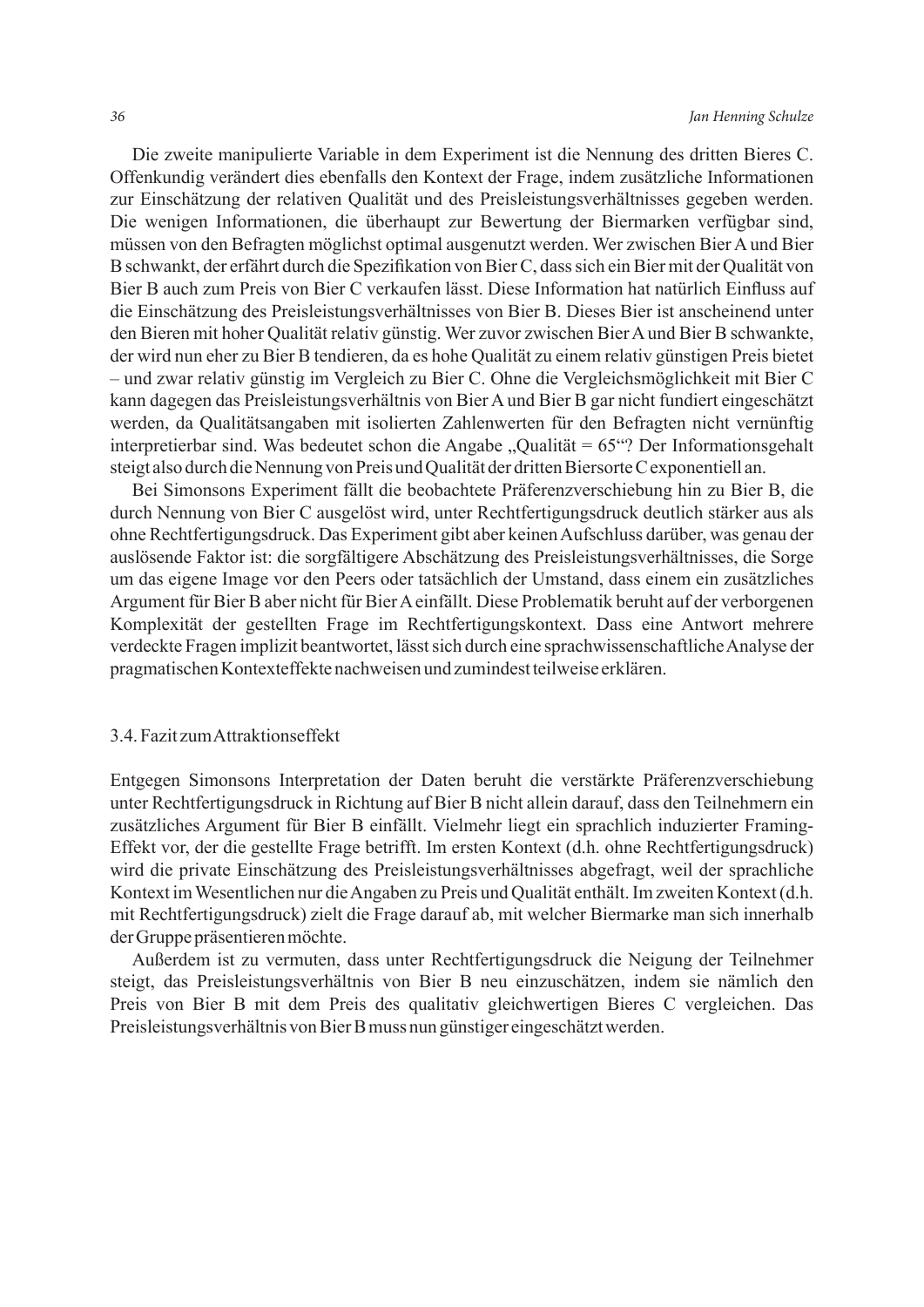4. Konjunktionsfehler: Linda

#### 4.1. Methode und Ergebnisse

Ein drittes, sehr bekanntes Experiment, das sich vollständig auf sprachliche Beschreibungen verlässt, ist das Linda-Experiment von Amos Tversky und Daniel Kahneman (1983). Den Versuchsteilnehmern wurde eine Frau namens Linda wie folgt beschrieben (1983: 297).

*Linda is 31 years old, single, outspoken and very bright. She majored in philosophy. As a student, she was deeply concerned with issues of discrimination and social justice, and also participated in antinuclear demonstrations.*

In einem der Experimente wurde den Teilnehmern nun eine Liste mit acht möglichen Szenarien vorgelegt:

*Linda is a teacher in elementary school. Linda works in a bookstore and takes Yoga classes. Linda is active in the feminist movement.* (F) *Linda is a psychiatric social worker. Linda is a member of the League of Women Voters. Linda is a bank teller.* (T) *Linda is an insurance salesperson. Linda is a bank teller and is active in the feminist movement.* (T&F)

Entscheidend für die Untersuchung sind dabei drei Szenarien: *Linda is active in the feminist movement* (F), *Linda is a bankteller* (T) und *Linda is a bankteller and is active in the feminist movement* (T&F).

Zunächst wurden Teilnehmer gebeten, alle Beschreibungen danach zu sortieren, inwieweit Linda ein typisches Mitglied der beschriebenen Gruppe sei (*resemble the typical member of that class*). 85 Prozent der Befragten ordneten daraufhin die Szenarien in der Reihenfolge F>T&F>T. In einem zweiten Experiment wurden die Teilnehmer gebeten, die Szenarien danach zu sortieren, wie wahrscheinlich die einzelnen Szenarien seien (*be more probable*). 89 Prozent der Befragten sortierten die Szenarien in eben derselben Reihenfolge F>T&F>T.

In weiteren Durchläufen des zweiten Experiments wurden Studenten befragt, die ein oder mehrere Statistikkurse besucht hatten und mit den Grundlagen der Stochastik vertraut waren, sowie Doktoranden, die bereits zahlreiche Seminare in Stochastik, Wahrscheinlichkeits- und Entscheidungstheorie belegt hatten. Auch hier wurde wieder gefragt, wie wahrscheinlich es sei, dass eine der Beschreibungen auf Linda zutreffe. Von den Studenten entschieden sich 90 Prozent für die Reihenfolge F>T&F>T, von den Doktoranden waren es 85 Prozent.

# 4.2. Interpretation der Daten durch Tversky und Kahneman

Da die stereotype Bankschalterangestellte keine feministische Aktivistin ist, passt es besser zu Lindas Personenbeschreibung, wenn sie als eine , feministische Bankschalterangestellte' charakterisiert wird. Das Ergebnis des ersten Experiments (Frage: "Was ist typisch?") wurde daher von Kahneman und Tversky so erwartet. Zur Überraschung der beiden Versuchsleiter ignorierten jedoch die meisten Teilnehmer des zweiten Experiments (Frage: "Was ist wahrscheinlich?") die Gesetze der Wahrscheinlichkeit. Denn jede feministische Bankschalterangestellte ist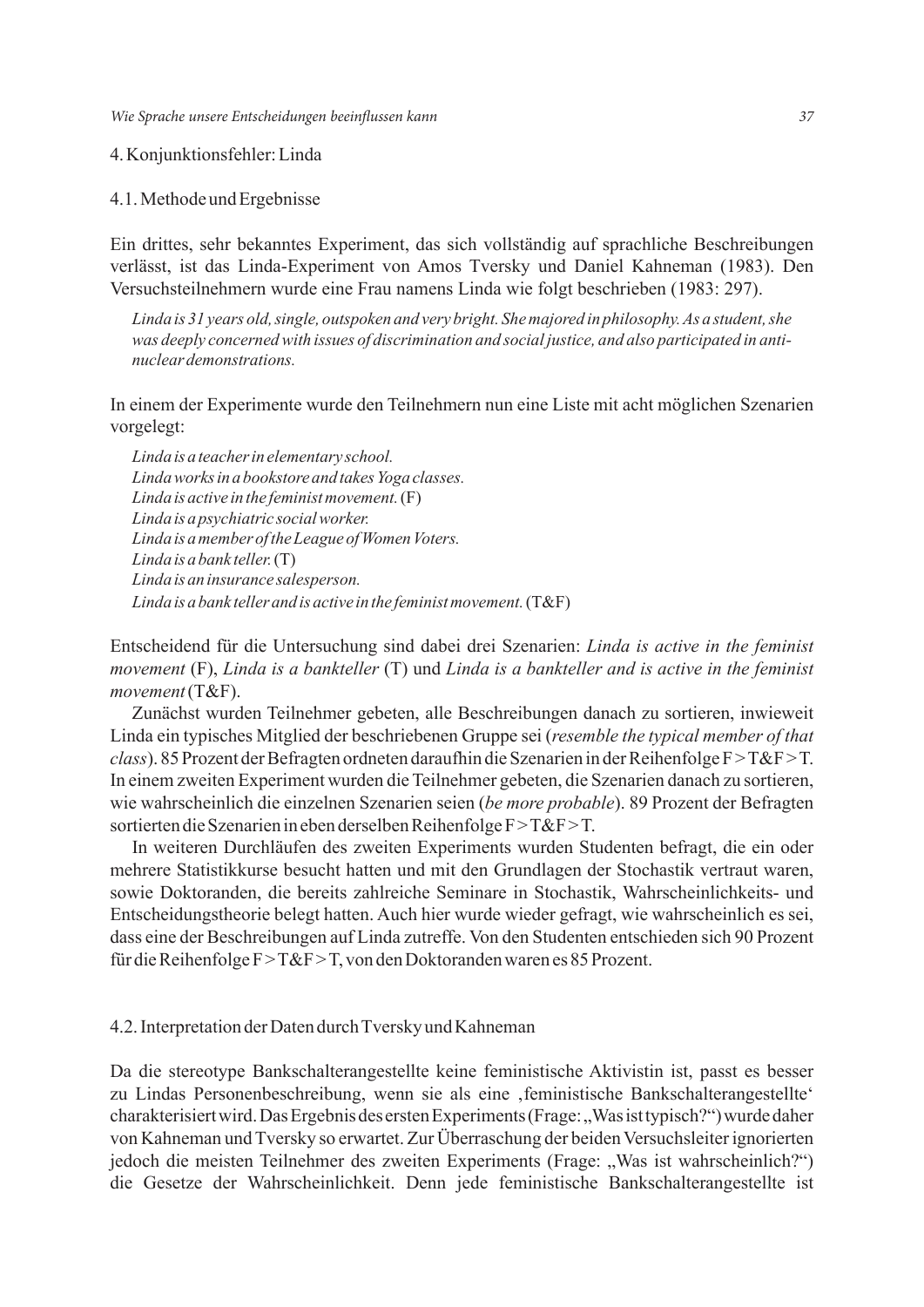zugleich auch eine Bankschalterangestellte. Daher kann die Wahrscheinlichkeit, dass Linda eine *feministische* Bankschalterangestellte ist, nicht höher sein als die Wahrscheinlichkeit, dass sie eine Bankschalterangestellte ist. Die Wahrscheinlichkeit, dass das Ereignis T eintritt, ist daher nach der mathematischen Konjunktionsregel höher oder gleich der Wahrscheinlichkeit, dass die Ereignisse T und F gleichzeitig eintreten: *p*(T) ≥ *p*(T&F). Ganz allgemein gilt: Je mehr Details für ein mögliches Szenario festlegt werden, desto niedriger fällt dessen Wahrscheinlichkeit aus. Das *Linda*-Problem stellt sich für Tversky und Kahneman daher als Konflikt zwischen Stereotypen und mathematischer Wahrscheinlichkeit dar. Die Versuchsteilnehmer begingen nach ihrer Auffassung einen logischen Fehler.

#### 4.3. Sprachwissenschaftliche Interpretation

Auch bei dieser Reihe von Experimenten lohnt es sich, den sprachlichen Kontext der gestellten Frage bei der Analyse zu berücksichtigen. Geht es – wie von Tversky und Kahneman intendiert – allein um die mathematische Wahrscheinlichkeit, so ist für deren Einschätzung die der Frage vorangestellte Persönlichkeitscharakterisierung von Linda gar nicht relevant. Es genügt, die verschiedenen Optionen durchzulesen und auf die drei entscheidenden Szenarien T, F, T&F die mathematische Konjunktionsregel korrekt anzuwenden (Hertwig & Gigerenzer 1999: 276). Der Rest ist als ein Ablenkungsmanöver der Versuchsleiter zu klassifizieren und damit ein Verstoß gegen die Grice'sche Maxime der Quantität (Grice 1989).

Da aber Lindas Personenbeschreibung zum Kontext der Frage gehört, wird sie von den meisten Befragten für die Beantwortung auch als relevant eingestuft und entsprechend berücksichtigt (vgl. die Maxime der Relation/Relevanz bei Grice 1989). Dies ist ohne Weiteres möglich, wenn man unter dem Begriff "Wahrscheinlichkeit" so etwas wie Plausibilität oder Repräsentativität statt mathematischer Wahrscheinlichkeit versteht. Eine bestimmte stereotype Vorstellung ergibt zusammen mit Lindas Persönlichkeitsbeschreibung das kohärenteste Gesamtbild. Das kohärenteste Gesamtbild ist nicht notwendigerweise das statistisch wahrscheinlichste, aber es ist das plausibelste. Und diese Plausibilität kann man mit Fug und Recht auch als "Wahrscheinlichkeit" bezeichnen. Nur handelt es sich dann nicht um eine objektive, mathematische Wahrscheinlichkeit, sondern um eine subjektive, epistemische Wahrscheinlichkeit.

Es ist nun aber sinnvoller, die in dem Experiment gestellte Frage "Was ist wahrscheinlicher?" in ihrem Kontext als eine Frage nach der subjektiven Einschätzung der Repräsentativität aufzufassen. Schließlich wäre sonst der gesamte Vorspann der Frage, nämlich die Charakterisierung von Lindas Persönlichkeit, überflüssig. Auch Doktoranden mit guten Kenntnissen in Stochastik interpretieren daher die Frage im Sinne der epistemischen und nicht der mathematischen Wahrscheinlichkeit. Tversky und Kahneman haben mit ihrem Experiment gezeigt, was wir alltagssprachlich unter "wahrscheinlich" und "Wahrscheinlichkeit" verstehen.<sup>6</sup>

<sup>6</sup> Stellt man die Frage nach der Wahrscheinlichkeit dagegen in einem Kontext, der eine mathematische Interpretation nahe legt, können die Befragten auch im Sinne der mathematischen Wahrscheinlichkeit antworten (Hertwig & Gigerenzer 1999). Die Frage, inwiefern die Interpretation des Wortes "und" (zur Herstellung einer Vereinigungsmenge oder einer Schnittmenge) die Antworten der Befragten beeinflusst, wird ausgiebig in Mellers et. al. (2001) diskutiert, vgl. dort vor allem Experiment 2.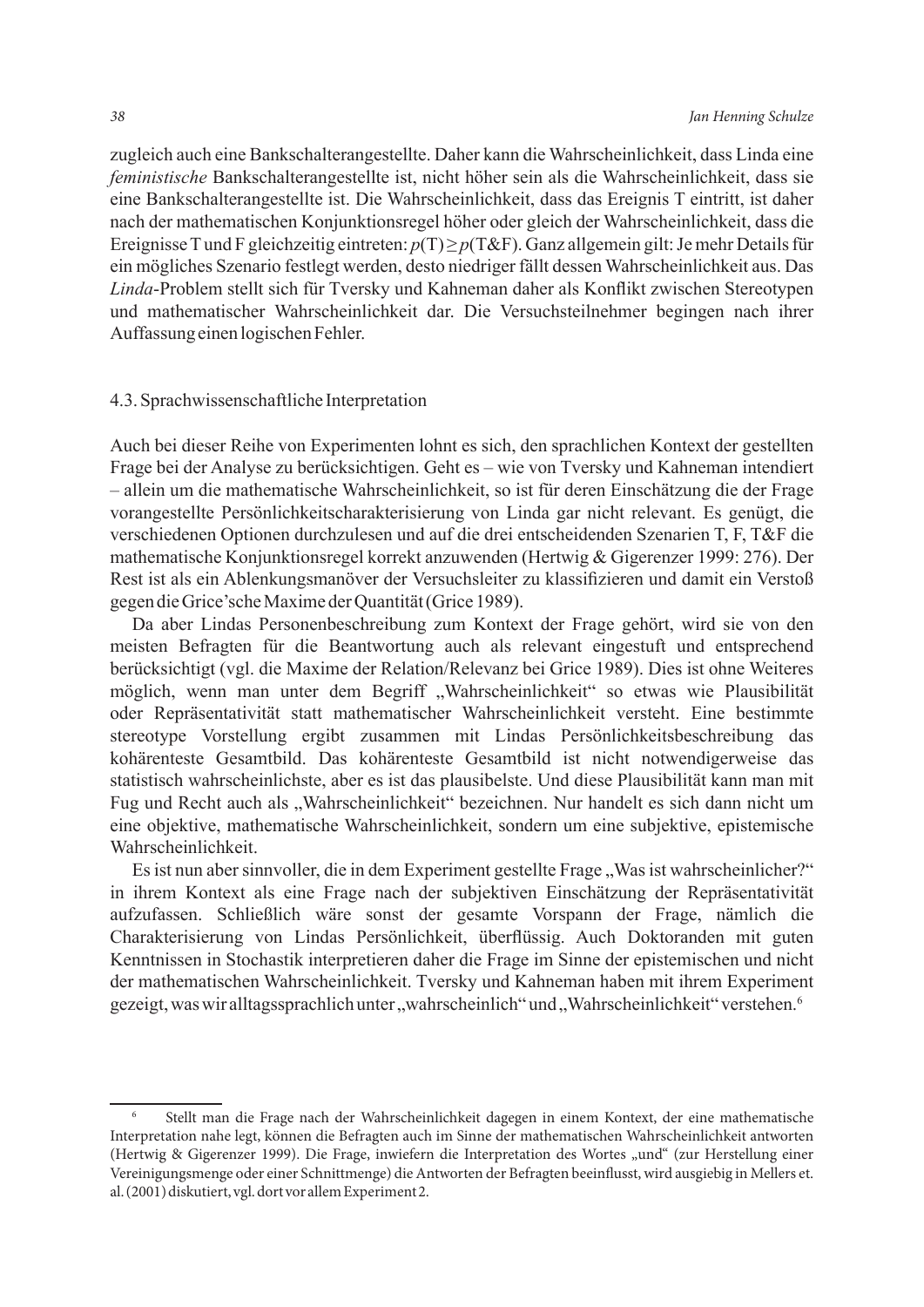### 4.4. Fazit zum Konjunktionsfehler

Aus sprachwissenschaftlicher Sicht kann der Konjunktionsfehler nicht als Fehler der Versuchsteilnehmer aufgefasst werden. Würden Sie explizit nach der mathematischen Probabilität gefragt, würden Sie entweder anders oder gar nicht antworten – was vor allem davon abhängt, ob sie den Begriff "mathematische Probabilität" verstehen oder nicht. Da die Bedeutung der Wörter "wahrscheinlich" und "Wahrscheinlichkeit" aber keineswegs auf mathematische Probabilität festgelegt ist, müssen die Befragten sich die im gegebenen Kontext intendierte Bedeutung zurechtlegen. Angesichts der vorangehenden Persönlichkeitsbeschreibung entspricht die plausibelste Interpretation der Begriffe allerdings dem subjektiven, epistemischen Wahrscheinlichkeitskonzept. Es ist also in diesem Kontext sehr sinnvoll, die Frage im Sinne von "Wie kohärent sind die vorgestellten Szenarien mit Lindas Persönlichkeitsbeschreibung?" zu verstehen.

Davon unberührt bleibt die Feststellung, dass die Wahrscheinlichkeitsfrage unter dieser zweiten Interpretation wesentlich einfacher und schneller zu beantworten ist als unter der mathematischen Interpretation. Zur Einschätzung der mathematischen Wahrscheinlichkeit wären neben mathematischen Kenntnissen vor allem Daten zur Häufigkeitsverteilung der in den Szenarien genannten Personengruppen notwendig. Diese Daten wurden den Befragten allerdings nicht genannt. Zur Einschätzung der subjektiven Wahrscheinlichkeit dagegen genügen der gesunde Menschenverstand und das Wissen um alltägliche Stereotype.

#### 5. Fazit

Psychologische Experimente können unsere Perspektive auf einige linguistische Fragestellungen verändern. Dies liegt nicht so sehr daran, dass psychologische Experimente linguistische Fragen direkt erörtern würden, als vielmehr daran, dass die durchgeführten Versuche sich sprachwissenschaftlich interpretieren lassen.

Diese Möglichkeit der Neuinterpretation ist darauf zurückzuführen, dass die Art der sprachlichen Beschreibung einen wesentlichen Einflussfaktor bei zahlreichen psychologischen Experimenten darstellt. Aus sprachwissenschaftlich uninformierter Sicht scheinen die Versuchsteilnehmer in den oben beschriebenen Studien mehrheitlich unvernünftig und wider die Logik zu antworten. Bezieht man aber die linguistische Analyse in die Interpretation der Ergebnisse ein, so wird das Antwortverhalten der Befragten rational rekonstruierbar. Dann berücksichtigen die Teilnehmer konversationelle Implikaturen wie im Fall des Framing-Experiments, oder sie nützen Kontextinformationen zur Reinterpretation der vorhandenen Daten wie beim Attraktionsexperiment, oder sie verstehen die gestellten Fragen in einem kontextuell plausiblen, alltagssprachlichen Sinne wie bei dem Konjunktionsexperiment.

An diesem Punkt wird die linguistische Analyse praxisrelevant. Aus den zitierten psychologischen Studien wurden weitreichende (und nobelpreisgekrönte) Theorien zum menschlichen Entscheidungsverhalten abgeleitet. Wie wir an die Beantwortung einer Frage herangehen, sei sie nun einfach oder komplex, hängt von ihrer Einbettung in einen sprachlichen Kontext ab: Welche zusätzlichen Informationen sind gegeben? Welche Interpretation der Daten wird nahegelegt? In welchem Sinne soll die Frage verstanden werden? Auf was bezieht sich die Frage? Die in der Linguistik postulierte Relevanz der Sprache wird in den psychologischen Studien mit großem Aufwand nachgewiesen. So zeigen die vorgestellten Untersuchungen zum Beispiel, dass Wortwahl und Formulierungsalternativen ein wesentlicher Teil der pragmatischen Information sind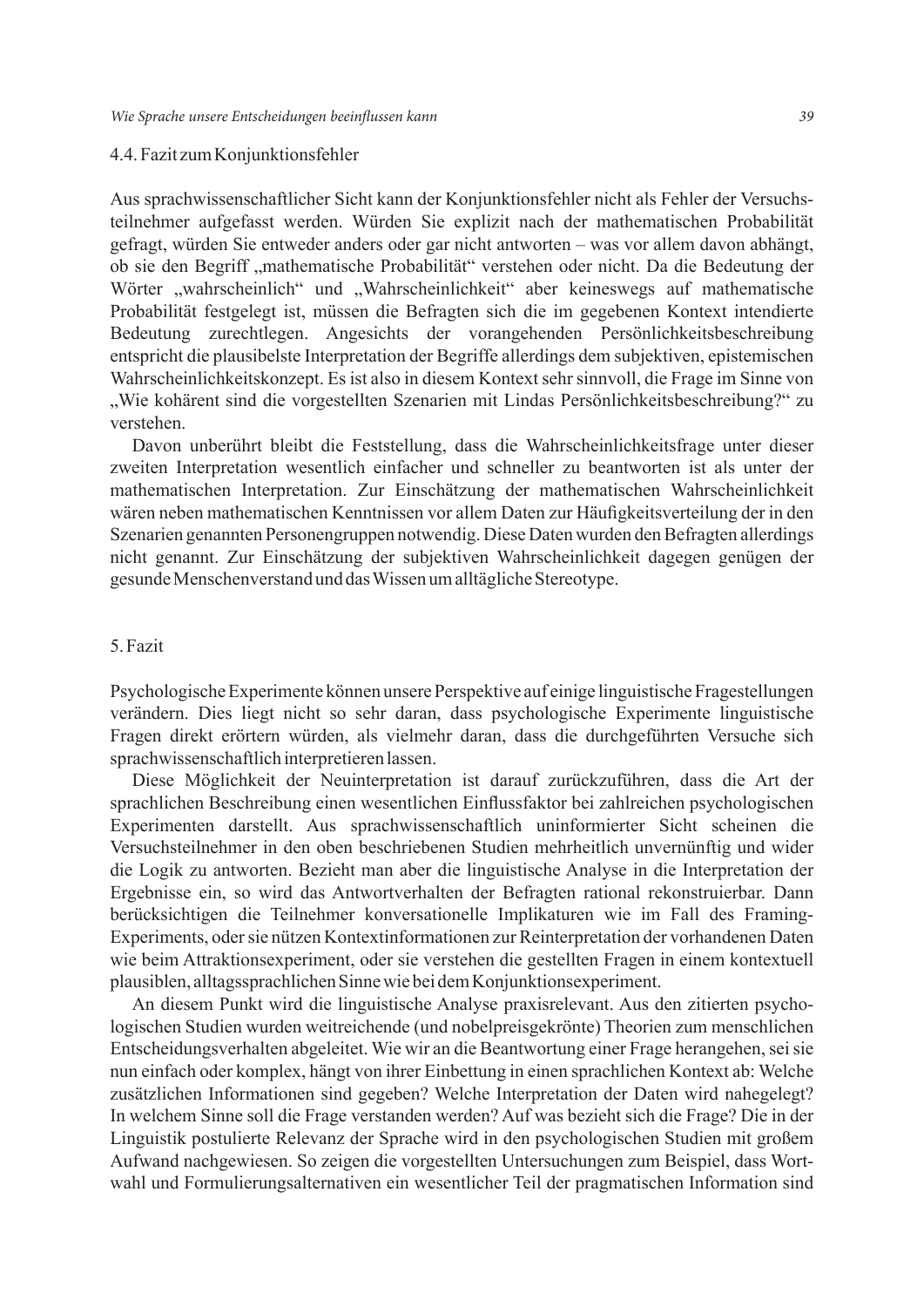und linguistisch – etwa im Rahmen einer pragmatischen Stilistik (Sandig 1986) – analysiert werden können. Welche Konsequenzen ein Sprechakt hat, hängt in erster Linie von Assoziationen und Emotionen ab, die er bei den Hörern auslöst. Diese kognitiven Prozesse entziehen sich jedoch weitgehend der bewussten Kontrolle des Hörers, da sie automatisch ablaufen. Wie stark solche sprachlich induzierten Effekte unser Denken beeinflussen zeigt sich unter anderem darin, dass ihnen selbst ausgewiesene Experten auf ihrem eigenen Spezialgebiet unterliegen. Wer die Bedeutung einer Aussage erfassen möchte, muss daher auch die Emotionen und Assoziationen erfassen, die sie im gegebenen Kontext auslöst.

Selbst eine Geschmacksfrage, wie die Wahl einer Biersorte – über die man ja eigentlich nicht streiten kann –, wird dadurch beeinflusst, ob und vor wem man seine Entscheidung anschließend sprachlich-argumentativ rechtfertigen muss. Die Stichhaltigkeit der Argumentation spielt dabei eine geringere Rolle als die Frage, ob die Entscheidung und ihre Begründung plausibel klingen. Sprachliche Automatismen steuern dabei unsere Antwortpräferenzen. Ob etwas plausibel klingt, ein kohärentes Gesamtbild ergibt, ist dabei ein wichtiger Aspekt der pragmatischen Wirkung.

Psychologische Experimente zeigen außerdem, dass auch komplexe sprachliche Ausdrücke meist Stereotype bezeichnen. Der Ausdruck "Feministische Bankschalterangestellte" wird nicht restriktiv interpretiert und nicht als eine Teilmenge aller Bankschalterangestellten angesehen, wie es referenzsemantisch notwendig wäre. Vielmehr wird aus Sicht des Sprachverwenders ein Stereotyp aufgerufen, dass gleichwertig neben anderen Stereotypen wie zum Beispiel "Bankschalterangestellte" steht. Der Unterschied wird dort besonders deutlich, wo Mengenverhältnisse oder Wahrscheinlichkeiten miteinander verglichen werden sollen. Hierin zeigt sich, dass die intensionale Bedeutung komplexer sprachlicher Ausdrücke nicht additiv ist und in keiner direkten Verbindung mit den Referenten steht. Auch die Bedeutung komplexer Phrasen bezieht sich auf Stereotype.

Die psychologische Forschungsliteratur stellt also einen reichen Fundus an sprachwissenschaftlich auswertbarem Material zur Verfügung. Sie bietet empirische Belege für Hypothesen, die in das Untersuchungsgebiet der Linguistik fallen. Die hier nur andeutungsweise versuchte Interpretation der Experimente aus linguistischer Sicht verspricht ein empirisch fundiertes Verständnis von Sprache aufzuschließen, das interdisziplinär anschlussfähig und zugleich praxisrelevant ist.

Doch auch umgekehrt lässt sich für die Psychologie ein Fazit ziehen. Es sieht nicht so aus, als würden die Teilnehmer der psychologischen Studien verschiedene Ereignisse bewerten und zwischen verschiedenen Optionen auswählen. Vielmehr bewerten sie verschiedene sprachliche Beschreibungen der Ereignisse und wählen zwischen verschiedenen sprachlichen Beschreibungen der Optionen. Die komplexe Wirkungsweise der Sprache wird aber in den meisten psychologischen Studien zu wenig berücksichtigt.

#### Bibliographie

Arrow, K. J. (1982): Risk Perception in Psychology and Economics. *Economic Inquiry* 20(1). 1-9.

Dreu, C. K. W. de, Carnevale, P. J. D., Emans, B. J. M. & Vliert, E. van de (1994): Effects of Gain-Loss Frames in Negotiation: Loss Aversion, Mismatching, and Frame Adoption. *Organizational Behavior and Human Decision Processes* 60(1). 90-107.

Gazdar, G. (1979): *Pragmatics. Implicature, presupposition and logical form*. New York: Academic Press.

Grice, H. P. (1989): *Studies in the way of words*. Cambridge/ Mass.: Harvard University Press.

Hertwig, R. & Gigerenzer, G. (1999): The 'conjunction fallacy' revisited: how intelligent inferences look like reasoning errors. *Journal of Behavioral Decision Making* 12(4). 275-305.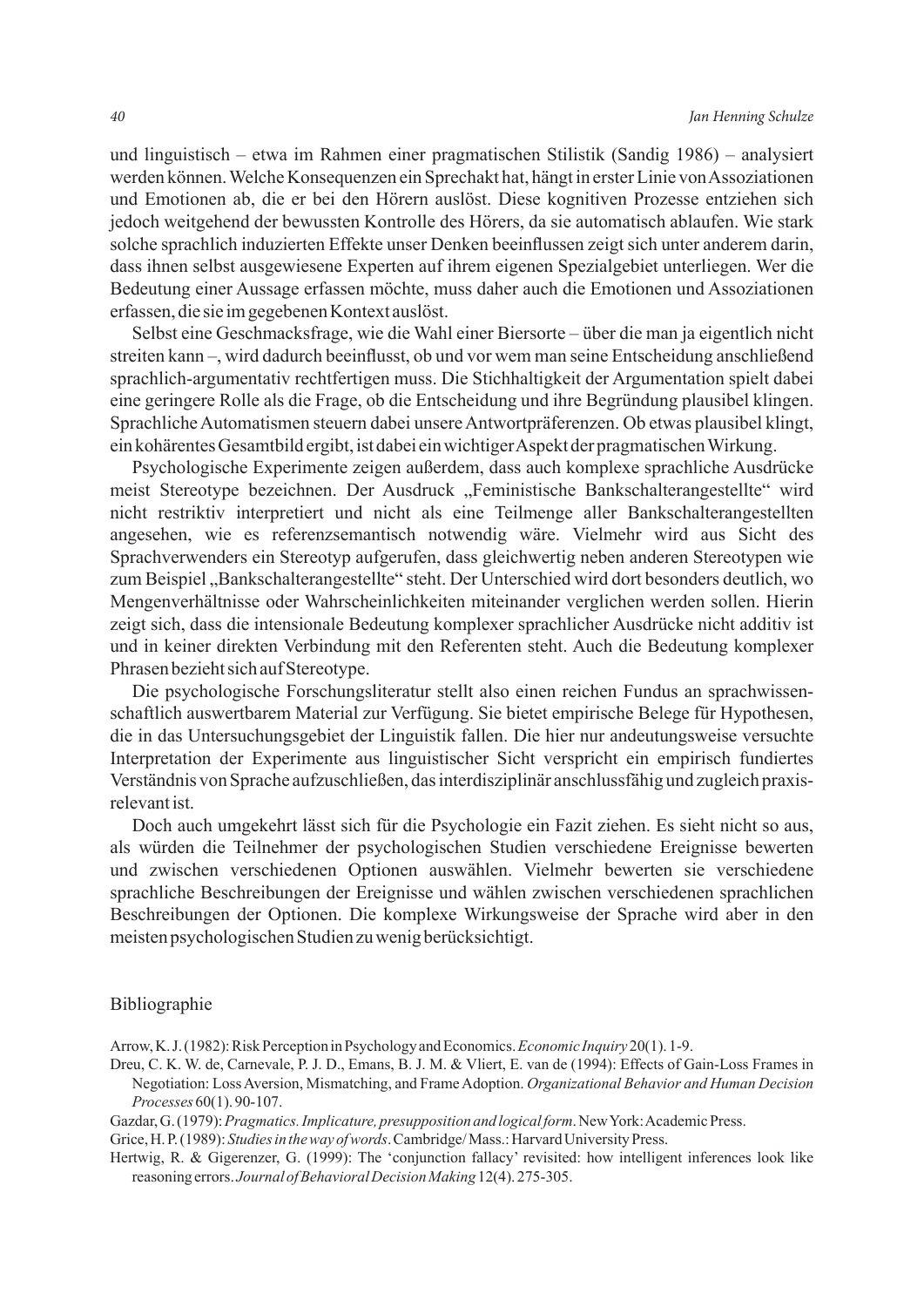- Horn, L. R. (1984): Toward a new taxonomy for pragmatic inference: Q-based and R-based implicature. In: Schiffrin, D. (Hg.), *Meaning, Form, and Use in Context: Linguistic Applications*. Washington, D.C.: Georgetown University Press. 11-42.
- Huber, J. & Puto, C. (1983): Market Boundaries and Product Choice: Illustrating Attraction and Substitution Effects. *Journal of Consumer Research* 10(1). 31-44.
- Huber, J., Payne, J. W. & Puto, C. (1982): Adding Asymmetrically Dominated Alternatives: Violations of Regularity and the Similarity Hypothesis. *Journal of Consumer Research* 9(1). 90-98.
- Johnson, E. J., Hershey, J., Meszaros, J. & Kunreuther, H. (1993): Framing, probability distortions, and insurance decisions. *Journal of Risk and Uncertainty* 7(1). 35-51.
- Kahneman, D. & Tversky, A. (1979): Prospect Theory: An Analysis of Decision under Risk. *Econometrica* 47(2). 263-292.
- Kahneman, D. & Tversky, A. (1984): Choices, values, and frames. *American Psychologist* 39(4). 341-350.
- Kashima, Y. & Maher, P. (1995): Framing of decisions under ambiguity. *Journal of Behavioral Decision Making* 8(1). 33-49.
- Kühberger, A. (1995): The Framing of Decisions: A New Look at Old Problems. *Organizational Behavior and Human Decision Processes* 62(2). 230-240.
- Kühberger, A. (1998): The Influence of Framing on Risky Decisions: A Meta-analysis. *Organizational Behavior and Human Decision Processes* 75(1). 23-55.
- Levin, I. P., Schneider, S. L. & Gaeth, G. J. (1998): All Frames Are Not Created Equal: A Typology and Critical Analysis of Framing Effects. *Organizational Behavior and Human Decision Processes* 76(2). 149-188.
- Levinson, S. C. (1983): *Pragmatics* (Cambridge textbooks in linguistics). Cambridge: Cambridge University Press.
- Macdonald, R. R. (1986): Credible conceptions and implausible probabilities. *British Journal of Mathematical and Statistical Psychology* 39(1). 15-27.
- Mellers, B. A., Hertwig, R. & Kahneman, D. (2001): Do Frequency Representations Eliminate Conjunction Effects? An Exercise in Adversarial Collaboration. *Psychological Science* 12(4). 269-275.
- Paese, P. W., Bieser, M. & Tubbs, M. E. (1993): Framing Effects and Choice Shifts in Group Decision Making. *Organizational Behavior and Human Decision Processes* 56(1). 149-165.
- Piñon, A. & Gambara, H. (2005): A meta-analytic review of framing effect: risky, attribute and goal framing. *Psicothema* 17(2). 325-331.
- Ratneshwar, S., Shocker, A. D. & Stewart, D. W. (1987): Toward Understanding the Attraction Effect: The Implications of Product Stimulus Meaningfulness and Familiarity. *Journal of Consumer Research* 13(4). 520- 533.
- Redelmeier, D. A. & Shafir, E. (1995): Medical Decision Making in Situations That Offer Multiple Alternatives. *The Journal of the American Medical Association (JAMA)* 273(4). 302-305.
- Redelmeier, D. A., Shafir, E. & Aujla, P. S. (2001): The Beguiling Pursuit of More Information. *Medical Decision Making* 21(5). 376-381.
- Ritov, I., Baron, J. & Hershey, J. C. (1993): Framing effects in the evaluation of multiple risk reduction. *Journal of Risk and Uncertainty* 6(2). 145-159.
- Sandig, B. (1986): *Stilistik der deutschen Sprache*. Berlin/ New York: de Gruyter.
- Schweitzer, M. (1995): Multiple Reference Points, Framing and the Status Quo Bias in Health Care Financing Decisions. *Organizational Behavior and Human Decision Processes* 63(1). 69-72.
- Shafir, E., Simonson, I. & Tversky, A. (1993): Reason-based choice. *Cognition* 49(1-2). 11-36.
- Simonson, I. (1989): Choice Based on Reasons: The Case of Attraction and Compromise. *Journal of Consumer Research* 16(2). 158-174.
- Thaler, R. (1980): Toward a positive theory of consumer choice. *Journal of Economic Behavior & Organization* 1(1). 39-60.
- Tversky, A. & Kahneman, D. (1981): The framing of decisions and the psychology of choice. *Science* 211(4481). 453- 458.
- Tversky, A. & Kahneman, D. (1983): Extensional versus intuitive reasoning: The conjunction fallacy in probability judgment. *Psychological Review* 90(4). 293-315.
- Tversky, A. & Kahneman, D. (1986): Rational Choice and the Framing of Decisions. *The Journal of Business*  59(4). 251-278.
- Tversky, A. & Kahneman, D. (1991): Loss Aversion in Riskless Choice: A Reference-Dependent Model. *Quarterly Journal of Economics* 106(4). 1039-1061.
- Tversky, A. & Kahneman, D. (1992): Advances in prospect theory: Cumulative representation of uncertainty. *Journal of Risk and Uncertainty* 5(4). 297-323.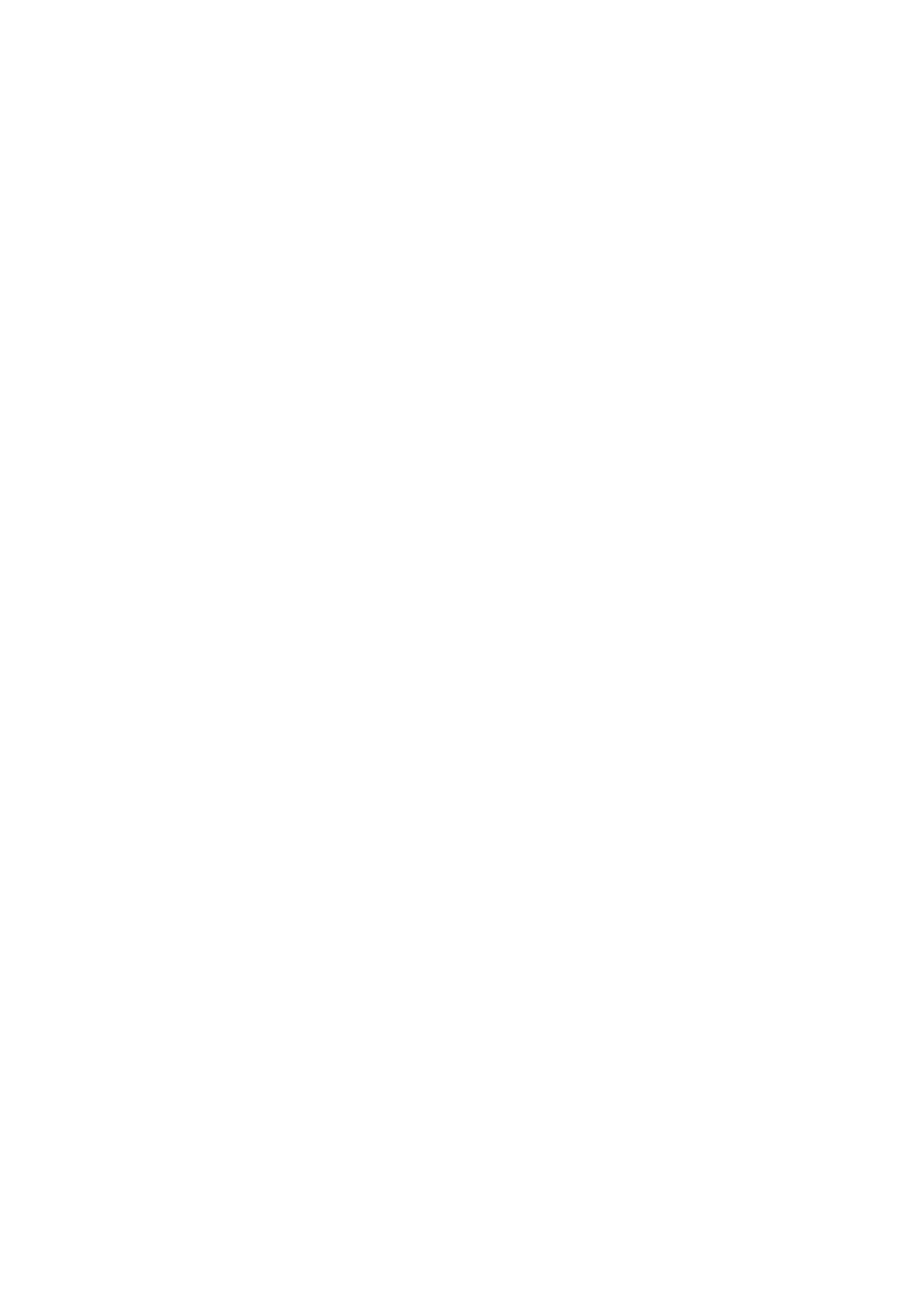# **Struktureller Komplexitätsaufbau der Komposition: das Erstelement im Fokus**

# Martina Werner

Als Funktion der nominalen Komposition wird traditionell die Funktion der lexikalischen Spezifikation angeführt. Für den Wortbildungstyp der Suffigierung, dem traditionell die Funktionen der Transposition und Modifikation zugeschrieben werden, sind hierbei in jüngster Zeit allerdings Argumente zugunsten einer Klassifikation als grammatischer Prozess expliziert worden (Werner 2012). In diesem Forschungszusammenhang wurde auch für Teilbereiche der Komposition die Frage aufgeworfen, ob die Komposition nicht besser ebenfalls grammatisch zu fassen ist, und zwar im Hinblick auf die Grenzfälle der Affixoidbildungen (etwa zur Bereitstellung von Kollektiva wie dt. *Flechtwerk*) und der Pseudokomposition (Leiss 2005; Zifonun 2009).

Aus diesen Überlegungen folgernd lässt sich die übergeordnete Frage ableiten, ob der gesamte Wortbildungstyp der Komposition durch die Charakterisierung als lexikalischer Spezifizierungsprozess hinreichend beschrieben ist. Vor diesem Hintergrund postuliert der Beitrag einen diachronen und funktional gestützten Prozess einer Grammatikalisierung der Wortstrukturbildung mit Fokus auf das des Erstelement der Komposition. Dies soll unter besonderer Bezugnahme auf formale, d.h. grammatische Kriterien (Einfluss der Wortarten, Entwicklung der Fugenelemente, Quantifikation) auf theoretischer Ebene skizziert werden.

# 1. Wozu Komposition?

Als Funktion der Komposition wird traditionell (vgl. z.B. Metzler 2010: 141) die Funktion der lexikalischen Spezifikation angeführt.<sup>1</sup> Für die historisch eng verwandte, wortbildende Suffigierung, der traditionell die Funktionen der Transposition und Modifikation zugeschrieben werden (vgl. z.B. Erben 2003: 2530), sind dabei in jüngster Zeit Argumente zugunsten einer Klassifikation als grammatischer Prozess im Sinne der Bereitstellung von Markierung genusquantifizierter Substantive expliziert worden (Leiss 2005; Werner 2012). Selbst für Teilbereiche der Komposition wurde gezeigt, dass die Komposition besser grammatisch, genauer über nominale Quantifikation, zu fassen ist. Diese ist realisiert in den Grenzfällen der Komposition, der Affixoidbildung (etwa zur Bereitstellung von Kollektiva wie bspw. *Flechtwerk*) sowie der Pseudokomposition (Leiss 2005; Zifonun 2012). Pseudokomposita dienen demnach der Ergänzung des Numerusparadigmas, so z.B. *Regen – Regenfälle/ Regengüsse* als Plural- "Ersatz", *Eltern – Elternteil* als Singular-"Ersatz". Die Annahme einer Spezifikationsfunktion auf lexikalischer Ebene leistet in Bezug auf die Aspekte der Textverflechtung und bewusste

*Bavarian Working Papers in Linguistics 2 http://epub.ub.uni-muenchen.de/view/subjects/1407.html © Martina Werner*

<sup>&</sup>lt;sup>1</sup> Der vorliegende Beitrag ist im Rahmen des DFG-/AHRC-Projekts "Un-Cartesian Linguistics" (Ltg.: E. Leiss/München und W. Hinzen/ Durham, LE718/9–1) entstanden.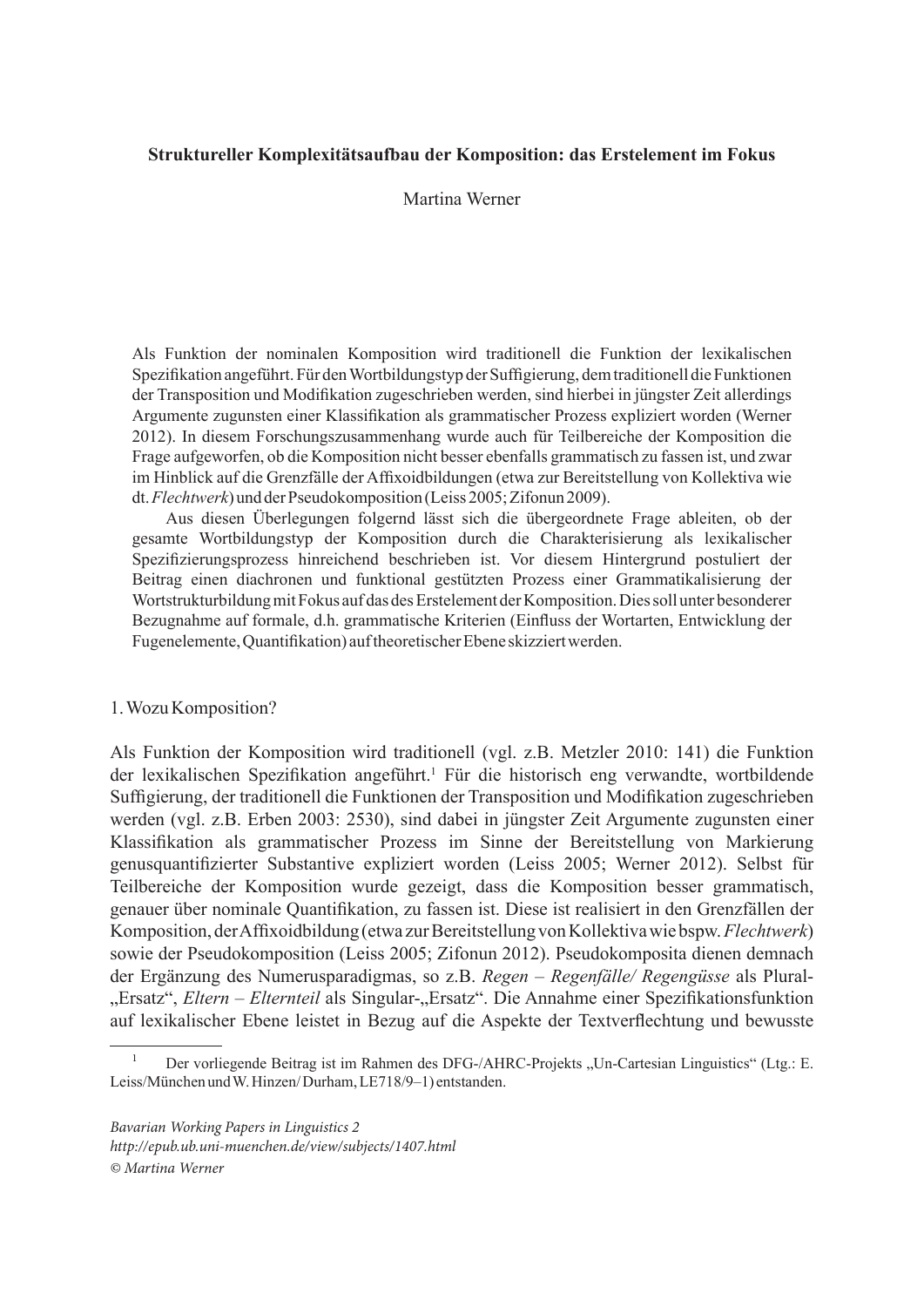Terminologiebildung (vgl. Dressler & Mörth 2012) wichtige Dienste, schließt jedoch die parallele Möglichkeit einer in der Struktur enkodierten, grammatischen Funktion (i.S. einer strukturellen Oppositionsbildung zur analytischen Realisation) nicht aus. Die Frage nach einer grammatischen Funktion impliziert die Frage nach ihrer Entstehung, daher soll der vorliegende Beitrag der Frage nach einer möglichen Grammatikalisierung der Komposition soll nachkommen. Die Annahme einer lexikalischen Spezifikationsfunktion der Komposition wirft umgekehrt aus lexikalischer Perspektive die Frage auf, inwieweit die frequentere Determinativkomposition im Vergleich zur Kopulativkomposition oder analytischen Realisationen (wie bspw. Genitiv- oder Präpositionalattribute wie im Neuhochdeutschen etwa *Tür des Autos / vom Auto* vs. *Autotür*) abgegrenzt werden könnte. Auch beweist die Existenz sog. 'pleonastischer' Komposita (Terminus nach Dressler 2005, dieser nach Bloomer 1996) wie bspw. dt. *Eichenbaum* oder mhd. *antvogel*  'Entenvogel' die Entbehrlichkeit von Komposition auf lexikalischer Ebene.

Bei der morphologischen Beschreibung der Komposition bleibt somit eine mögliche, morphosyntaktische Opposition zwischen synthetischer und analytischer bzw. – unabhängig vom Kriterium der Gebundenheit – von pränominaler Spezifikation (wie in *Autotür*) und postnominaler Spezifikation (wie in *Tür des Autos*) und damit ein prinzipiell möglicher, funktionaler Unterschied unberücksichtigt, und dies, obwohl funktionale Unterschiede zwischen den beiden bereits seit längerem bekannt sind: Demnach unterscheidet sich die synthetisch realisierte Spezifikation (in Form der nominalen Komposition) von der postnominalen, analytisch realisierten Spezifikation (mit Genitiv- / Präpositionalattribut) durch das Bereitstellen von Generizität in Bezug auf das Erstelement (vgl. Demske 2001). Als alternatives, morphologisches Pendant wäre diesbezüglich theoretisch auch die Bildung von Adjektivattributen möglich (wie etwa dt. *väterliches Haus* vs. *Vaterhaus*), was bspw. das Russische zeigt wie etwa in dem Beispiel *ptič'e penie* wörtlich , vögelischer Gesang', dt. , Vogelgesang'. Insbesondere die Tatsache des Ausbaus der adjektivischen Derivation seit dem Spätahd. wirft die Frage einer parallel ablaufenden, Kodierungsetablierung der substantivischen Komposition (im Sinne einer Grammatikalisierung von morphematisch synthetischer Strukturierung) und die damit verbundene Frage nach einer möglichen morphologischen Rivalität im Sinne einer Etablierung von Kodierungsalternativen (und ggf. unterschiedlicher morphologischer Nutzungsmöglichkeiten) auf. Die Arbeit von Thomas (2002) zur Adjektivderivation zeigt diesbezügliche synchrone Überschneidungsbereiche innerhalb der Sprachstufe des Fnhd. auf. Eine diachrone Untersuchung wäre jedoch unbedingt erforderlich, zumal im Gegenwartsdeutschen Tendenzen zum Ausbau der Adjektivderivation bei gleichzeitiger Vermeidung der Komposition (wie etwa *Altbundeskanzler* vs. *alter Bundeskanzler*; *Kirchenfunktionsträger* vs. *kirchlicher Funktionsträger*, vgl. Duden 2009: 348) bestehen. Das Erstelement rückt also in den Fokus der Aufmerksamkeit.2

Vor dem Hintergrund unterschiedlicher, morphologisch realisierbarer Spezifikationsmöglichkeiten rückt die Diachronie der Komposition mit besonderem Schwerpunkt auf das Erstelement (Determinans) ins Zentrum der Betrachtung. Damit ist einerseits die Frage nach Markierungsverhältnissen, d.h. auch der Systematizität der Interfigierung (Fugenelementbildung wie etwa in *Inhalation-s-spray*), andererseits die Frage nach der Wortartselektion (wie etwa in *Inhalier-spray*) verbunden. Dies gilt insbesondere vor dem Hintergrund der Diachronie, da es in früheren Sprachstufen des Deutschen nachweisbare Selektionsrestriktionen in Bezug auf die Setzung bestimmter Wortarten in Erstposition gibt. Wortartspezifische Selektionsrestriktionen sind stets ein Hinweis auf möglichen Sprachwandel. Mit der Annahme von Sprachwandel ist gleichzeitig die Frage nach dem Ablauf einer möglichen Grammatikalisierung des Wortbildungstyps Komposition im Sinne von C. Lehmann (1995) sowie nach beteiligten Wortarten (und ihrer

<sup>2</sup> Zu dieser Priorisierung gegenüber dem Zweitelement vgl. auch z.B. Fuhrhop (1998).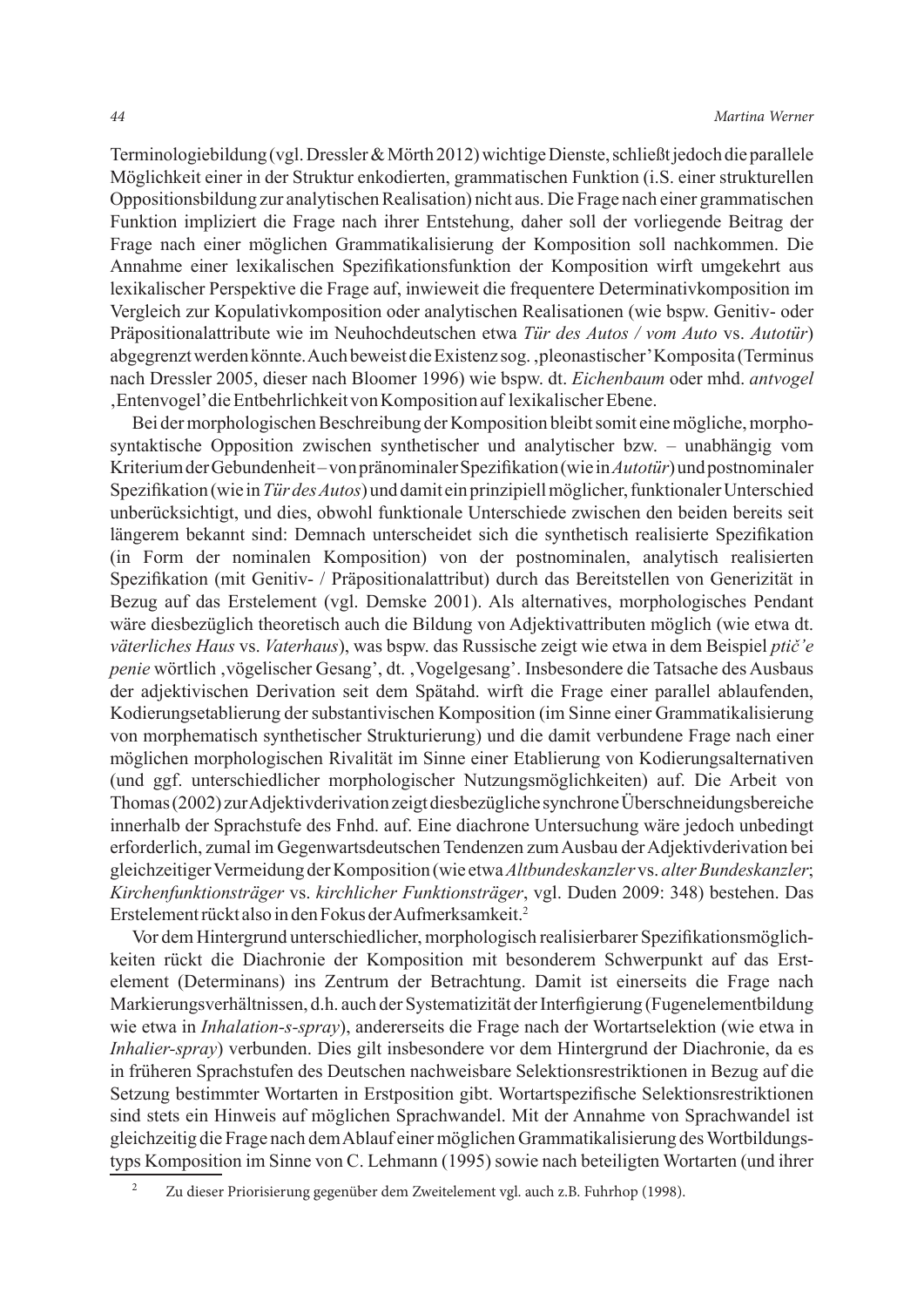spezifischen Grammatikalisierung, vgl. C. Lehmann 2005) gestellt. Im folgenden Abschnitt soll zunächst die Diachronie der Komposition unter dem Aspekt der Wortartselektion des Erstelements betrachtet und die Brücke zum historisch eng verwandten Wortbildungsprozess der Suffigierung geschlagen werden, um, wo möglich, bisher erlangte Ergebnisse der Suffigierung auf die Komposition zu übertragen und diese in einem nächsten Schritt für die morphologische Theoriebildung, insbesondere für die der Komposition, fruchtbar zu machen.

# 2. Diachronie und Grammatikalisierung der Komposition

Während für das Gegenwartsdeutsche die Komposition einen der tragenden Wortbildungsprozesse des Neuhochdeutschen darstellt, ist historisch, insbesondere für das Alt- und Mittelhochdeutsche, die Datierung der Existenz von , echten', d.h. produktiv aus ehemaligen syntaktischen Strukturen gebildeten Komposita in der Forschungsliteratur umstritten. Es lassen sich zwei Forschungspositionen feststellen (für einen detaillierten Forschungsüberblick vgl. Schlücker 2012): Die erste Forschungsposition datiert die Entstehung der Komposition auf das (Vor-)Germanische (vgl. z.B. Carr 1939). Als Beispiele hierzu wären nominale Komposita (N+N) wie bspw. ahd. *wînberi* oder mhd. *hûsdierne* zu nennen. Die zweite Forschungsposition tritt für eine spätere Entstehung der Komposition ein und datiert die Sprachstufe der eigentlichen Produktivwerdung der Komposition, d.h. die Reinterpretation eines ehemaligen pränominalen Genitivattributs zugunsten eines Erstelements, auf das Frühneuhochdeutsche (Demske 2001; Wanzeck 2003). Als Gründe für diese Klassifikation werden die deutliche Zunahme der Bildungen, ihr Ad-hoc-Charakter sowie die graphematische Varianz zwischen analytischer und synthetischer Realisation genannt. Doch diese Position ist nicht unproblematisch: Gegen die Annahme einer 'eigentlichen' Produktivität ab fnhd. Zeit sprechen zunächst einerseits die vorfnhd. frequent belegten Komposita sowie andererseits die im Nhd. als Suffixe erhaltenen Morpheme und einstigen Lexeme wie bspw. *-heit* (ahd. *heiti*, Art und Weise; Person'), -*tum* (ahd. *tuom*, Urteil, Gerichtssache') und -*schaft* (ahd. *scaf*, Beschaffenheit'), vgl. jeweils Kluge (2011), die bereits im Ahd. als Köpfe von Komposita eingestuft werden.

Vor dem Hintergrund der dargelegten Klassifikationsproblematik bzw. Datierung der Komposition können unter Rückgriff auf die Grammatikalisierungstheorie gute Argumente für eine spätere, eigentliche Produktivwerdung ab fnhd. Zeit angeführt werden, wodurch u.U. eine Synthese beider Positionen möglich ist: Das Bildungsmuster der nominalen Komposition ist bis zum Fnhd. auf den Kernbereich im Sinne einer Komposition von Nomina (N+N) festgelegt. Vereinzelt finden sich im Deutschen neben den N+N-Komposita einige ADJ+N-Komposita wie etwa mhd. *hôchmuot*, deren Bestimmung jedoch überwiegend als problematisch bezeichnet werden kann, da Adjektivattribute zu maskulinen und neutralen Substantiva noch bis in das 19. Jahrhundert unflektiert auftreten konnten (Pounder 2001: 313; diesbezügliche Beispiele wären im Nhd. erhaltene Phrasen wie *unser täglich Brot* oder *ein theatralisch Donnerwetter*). Die Trennlinie zwischen synthetischer und analytischer Realisation kann somit nicht immer klar gezogen werden. Das Kriterium der Wortart des Erstelements ist für die Klassifikation der Komposition jedoch, wie zu zeigen sein wird, hilfreich: In Bezug auf die Wortartenselektion müssen gemäß der Grammatikalisierungstheorie eventuelle morphologische Restriktionen im Verlauf der Entwicklung zum Komplexitätsaufbau abgebaut werden. Übertragen auf die strukturelle Etablierung der Komposition bedeutet dies für die substantivische Komposition die zunehmende Dekategorisierung, d.h. Wortartverlust des Erstelements.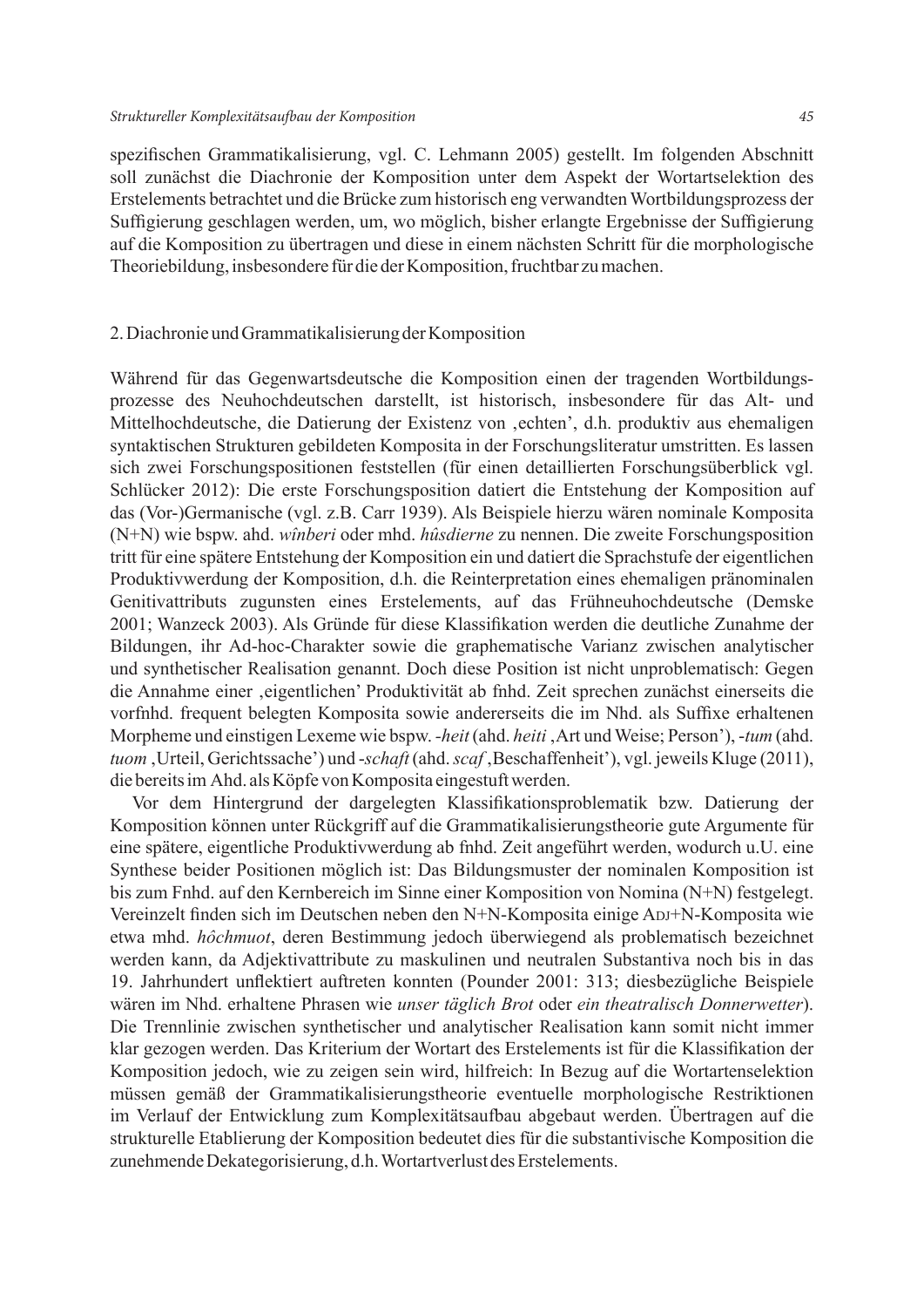Dies lässt sich auf die Diachronie von Komposition und Suffigierung übertragen: Die Möglichkeit, in Bezug auf die Komposition sog. V+N-Komposita (wie bspw. *Schwimmbad*) zu bilden bzw. in Bezug auf die Suffigierung Verben abzuleiten, kam nicht zufällig zustande. In beiden Fällen standen nämlich zunächst nullsuffigierte, deverbale Nullsuffigierungen in Erstposition (bei der Komposition, vgl. Carr 1939) bzw. als Derivationsbasis (bei der Suffigierung, vgl. Werner 2012) (wie z.B. *der Dreh: Dreh-moment* bzw. *Dreh-ung*). Aufgrund des hybriden Status der nullsuffigierten, deverbalen Nomina in Erstposition kam es zur Reinterpretation der Nomina zugunsten von Verbstämmen (in der Grammatikalisierungstheorie auch als Reanalyse bezeichnet, vgl. Hopper & Traugott 2003) und damit zur Erweiterung des morphologischen Spektrums zugunsten der Integration von Verbstämmen in den jeweiligen morphologischen Typ (für die Suffigierung vgl. hierzu Iacobini 2000). Erst in einem nächsten Schritt erfolgte die Nutzung von Verben für beide Wortbildungsprozesse, also kurz: N>V. Aus einem Bildungsmuster für denominale Derivation kann also im Kontext einer Grammatikalisierung ein Bildungsmuster für deverbale Derivation entstehen, nicht aber umgekehrt (Werner 2012).

Übertragen auf die Komposition entspricht die Derivationsbasis der Suffigierung dem Erstelement der Komposition: Zunächst treten nominale (im weiten Sinn des Terminus) Elemente in Erstposition. Diesen Entwicklungsstand zeigt nicht nur das (Vor-)Ahd. und Mhd., sondern er ist auch in anderen germanischen Sprachen bezeugt, so bspw. im Gotischen (Braune 1902: 53).<sup>3</sup> So zeigen bspw. die mhd. Komposita auf *-tuom* keine Hinweise von ,eindeutig' verbalen Erstelementen (Werner 2012: 157 und 190 ff.). Ein Beispiel hierzu wäre mhd. *klagetuom* Klage, Anklage', dessen Determinans morphologisch dem deverbalen Femininum *klage*, Ärger, Streit' zugeordnet werden kann. Die entsprechenden Erstelemente aller mhd. Komposita sind in überwiegender Anzahl als deverbale Nomina, nicht aber als , einfache' Verbstämme realisiert. Das Nhd. dagegen kennt diese Form der Selektionsrestriktion nicht: Verbstämme können ohne weiteres in Erstposition treten, vgl. Bildungen wie *Schwimmbad, Turnschuh, Inhalierspray*. 4 Da keine morphologischen Markierungen bei diesen Erstelementen existieren, ist im Gegenwartsdeutschen das Kriterium der Wortartselektion, so könnte man sagen, soweit neutralisiert, dass einerseits auch mehrgliedrige Komposita möglich sind, vgl. etwa *ein [hartgekochte-Eier]-Korb* 'Korb für hartgekochte Eier'. Die zunehmende Mehrgliedrigkeit von Erstelementen ist an dieser Stelle auch mit der beobachtbaren zunehmenden Komplexität von Derivationsbasen parallelisierbar (vgl. Scherer 2005 zur *-er*-Derivation). Andererseits ist durch die Integration verbaler Elemente in Erstposition auch die ursprüngliche possessive Relation zwischen Erst- und Zweitelement (wie bspw. noch erhalten in *Hasenstall*) formal aufgegeben. Durch die Wortartneutralisation bzw. Dekategorisierung ist die historisch primäre, possessive Relation zwischen zwei nominalen Konstituenten (wie etwa in *Mozarthaus*) im Gegenwartsdeutschen selbst dann nicht mehr zwingend, wenn typischerweise Possessivität auslösende Lexeme, wie etwa Eigennamen, in Erstposition treten. Beispiele hierzu wären

<sup>3</sup> Der geringe Grad an Grammatikalität aufgrund der Wortartrestriktion [+ N] bei Erstelementen ist dabei auch an der Optionalität der sog. Fugenvokale zu ersehen, so sowohl im (Vor-) Ahd. als auch im Gotischen, vgl. etwa got. *wein(a)triu* 'Weinstock' (Braune 1902: 53): Die Bildung schwankt zwischen dem Gebrauch mit oder ohne Nominativmorphem. Aufgrund dessen kann diese als ehemalige Phrase im Sinne einer Zusammenrückung eingeordnet werden. Die Etablierung der Komposition aus einer syntaktischen Phrase unterscheidet sich im Fnhd. von der beschriebenen Bildungsform des Gotischen dadurch, dass im Fnhd. pränominale Genitivattribute als Erstelement fusioniert bzw. – syntaktisch formuliert – inkorporiert (im Sinne Mithuns 2000) werden.

<sup>4</sup> Die sukzessive Integration bzw. Wortartenabfolge ist bspw. von Meibauer (1999) auch in Bezug auf den Erwerb der *-er*-Derivation für den kindlichen Erstspracherwerb beschrieben worden. Die Abfolge der Derivationsbasen ist zudem parallel zu dem des Erwerbs der Wortarten im kindlichen Erstspracherwerb (Gentner 1982). Suffigierung und Komposition zeigen also auch an dieser Stelle deutliche Gemeinsamkeiten bezüglich ihrer historischen Entwicklung.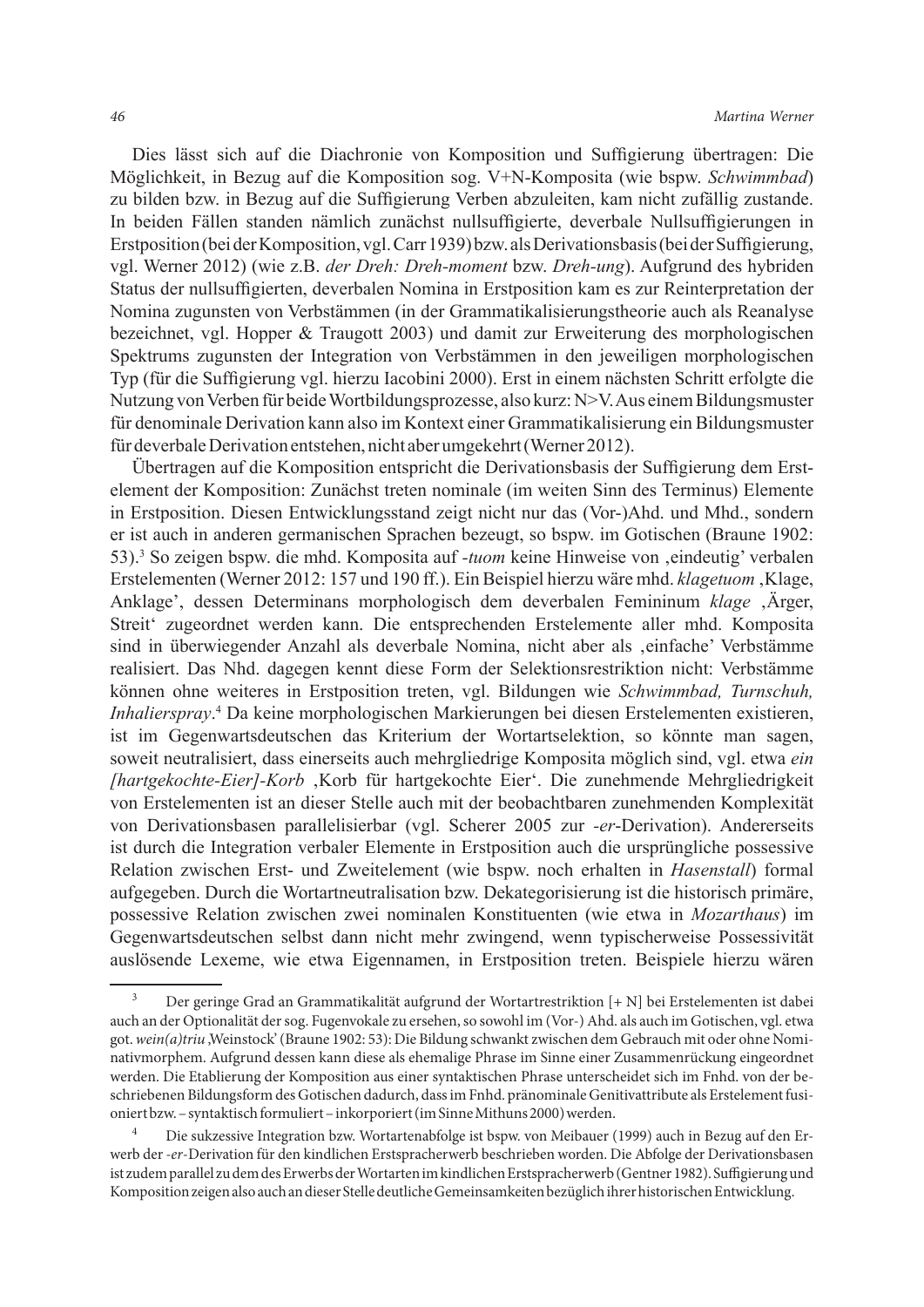"*Spiderman"-Unterwäsche* oder *Gaddafi-Diplomat* (Werner i. Ersch.), die sortal ('x in der Art von Spiderman / Gaddafi') interpretiert werden können. Die hierbei mögliche Annahme von morphologischem Einfluss auf die Kompositastrukturen durch Sprachkontakt mit dem Englischen (vgl. Zifonun 2009) berührt dabei die Ebene der externen Sprachgeschichte, während die Ebene der internen Sprachgeschichte davon unberührt bleibt und daher stets systemintern erklärungsbedürftig ist.

Der Unterschied zwischen Komposition und Derivation besteht darin, dass die Köpfe von substantivischen Komposita nach Erreichen der Grammatikalisierung Lexeme aller Wortarten zu sich nehmen (müssen), während hingegen sich nominale Suffixe auf die Ableitung einer bestimmten Wortart bzw. auf die Ableitung von Wortarten derselben morphosyntaktischen Distribution verlegen. Ursache dafür ist, dass die produktive Suffigierung des Nhd. Substantive mit einem bestimmten Genuseintrag ausstattet (Wegener 2000) und dadurch genusspezifische Quantifikation (Leiss 2005) bereitstellt, während diese Quantifikationsleistung bei der Komposition nur<sup>5</sup> durch Affixoidbildungen und Pseudokomposita, nicht jedoch durch vollmotivierte (d.h. nicht desemantisierte) Köpfe zustande kommt, oder anders formuliert: Während die Suffigierung quantifizierende Köpfe (Suffixe) besitzt, d.h. Lexeme flektierender Wortarten mit inhärenter Quantifikation (Vogel 1996) zu Substantiven spezifischer Quantifikation transponiert (Werner 2012), neutralisiert die produktive Komposition des Nhd. wortartenspezifisch quantifizierte Nicht-Köpfe (Erstelemente), nicht aber Köpfe.

Auch hier gilt es, zwischen produktiv gebildeten vs. ererbten Bildungen zu unterscheiden, um morphologischen Anachronismus, d.h. das Anführen ererbter Bildungen als repräsentativ für das Gegenwartsdeutsche, zu vermeiden. In Bezug auf die Fugenelemente lassen sich hierbei nämlich im Gegenwartsdeutschen einige Schwankungen feststellen, die weder historisch motiviert sind, noch über Analogie motivierbar sind (wie bspw. *Liederabend > Liedabend; Bildergeschichte > Bildgeschichte*). Diese Schwankungen sind wichtige Indizien für weitere Forschung zur Interfigierung. Sie deuten nämlich darauf hin, dass der Quantifikationsneutralisationsprozess des Erstelementes, der in einer Neutralisation der durch die Wortarten eingebrachten Quantifikation bestand, nun innerhalb der bereits eingebrachten Wortarten und hier insbesondere im Bereich des Substantivs weiterwirkt. Umgekehrt bedeutet dies aus gegenwartsdeutscher Sicht, dass das Gros der Fugenelemente ererbt (vgl. hierzu bereits Demske 1999: 172; Demske 2001: 297 ff.; Nübling & Szczepaniak 2008: 3)<sup>6</sup> und durch Analogie (vgl. die Studien von Dressler et al. 2001, Krott et al. 2007) weiter verbreitet worden sein könnte. Dies würde aus Sicht der Grammatikalisierung, sofern keine weiteren morphologischen Markierungsprozesse (wie z.B. ein durch produktive Suffixe markiertes Determinans mit entsprechender Interfigierung, vgl. die Bildung *Schönheit-soperation*) wirksam sind, in einem zunehmenden Abbau funktionslos gewordener Fugenelemente

<sup>5</sup> Gemäß dem Genuszuweisungsprinzip von Entlehnungen (vgl. Heringer 1995) erhalten nicht-native Hyponyme das Genus nach dem entsprechenden Hyperonym, so bspw. die Getränkbezeichnungen *der Mai Tai, der Tequlia Sunrise, der Singapore Sling > der Cocktail/ Drink* von dem Maskulinum *der Trank*. Diese Genusübertragungen können allerdings auch als elliptische Kompositionsstrukturen interpretiert werden, indem die morphosyntaktischen Eigenschaften des Kopfes, jedoch ohne seine explizit (notwendige) Realisation im Sinne einer Ellipse, beibehalten werden. Damit sind entsprechende Entlehnungen gleichermaßen als koverte Komposita einzustufen. Für die genannten Bildungen wäre daher bspw. die Realisation *der Mai Tai-Cocktail, die Sprite-Limonade* akzeptabel. Die Anzahl von spezifischen Genuskonflikten (wie bspw. *die/das Mail*), die i.d.R. als regional variant klassifiziert werden können und die auf Konflikte des entsprechenden Bezugswortes rückgeführt werden können, ist damit als Rückführungskonflikt auf den lexikalischen Kopf zu interpretieren. Aus grammatischer Sicht ist die koverte Determinativkomposition vor diesem Hintergrund als morphosyntaktisch motivierter Strukturierungsprozess einzustufen, mit dem Ziel, den Anteil genusinhärenter, da nicht-markierter Substantive möglichst gering zu halten.

<sup>6</sup> Vgl. hierzu Nübling & Szczepaniak (2008: 3): "Most compounding stem forms containing linking elements are eventually lexicalised."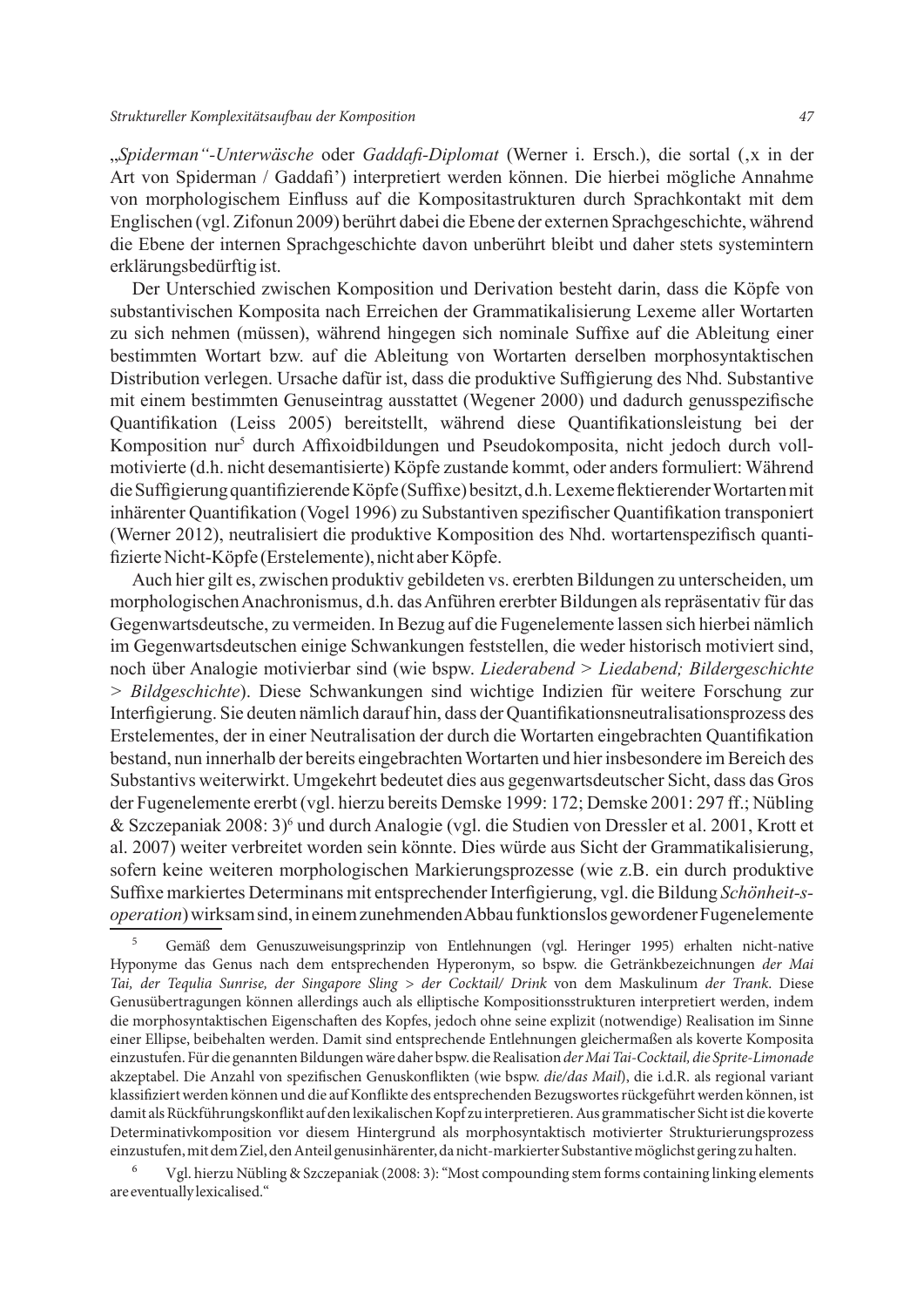im Sinne einer wortartinternen Quantifikationsneutralisation nominaler Simplizia münden (für weitere Details vgl. Werner i.Ersch.).

#### 3. Zusammenführung und Ausblick

Während sich ältere Forschung zur Grammatikalisierung primär auf die Entstehung grammatischer Morpheme aus lexikalischen konzentrierte (zu einem Überblick vgl. z.B. Hopper & Traugott 2003), nimmt die jüngere Forschung auch unter Berücksichtigung der Morphosyntax Lexemklassen derselben morphosyntaktischen Distribution, d.h. Wortarten, in den Blick (vgl. z.B. Lehmann 2005). Unter der Perspektive der Entstehung von Wortarten muss jedoch gleichzeitig auch die Entstehung von Wörtern im Sinne einer Fokussierung auf eine systematische Wortstrukturbildung, wie der Beitrag ausführte, Berücksichtigung finden. Wie gezeigt wurde, gehen , komplexere' (i.S.v. valenzhaltige) Wortarten, d.h. Verben, im Deutschen später in den Strukturbildungsprozess von Wortbildungstypen ein als einfachere. Für die Derivation ist die Integration von Verben als letzte Stufe von Ableitungsprozessen bereits bekannt (Iacobini 2000). Die Parallele zur Komposition wurde bislang nicht gezogen, trotz bekannter Faktenlage (vgl. hierzu bereits Carr 1939) und dem Bewusstsein, dass aus der Komposition die Derivation entstehen kann. Die Annahme einer grammatischen und damit auch sich zu grammatikalisierenden morphologischen Strukturbildung im Sinne eines Komplexitätszuwachses bietet nicht nur den Vorteil einer , einfachen' Verzahnung von Syntax und Morphologie, sondern führt unter der Miteinbeziehung der Annahme von Grammatikalisierung von Wortarten gleichzeitig zu der Erklärung, wie und warum Wortarten sukzessive, nicht gleichzeitig in morphologische Strukturbildungsprozesse eingehen können. Gleichzeitig liegt der Gewinn auf anwendungsbezogener Ebene in der besseren Datierbarkeit entsprechender Bildungen, da die sprachstufenspezifischen Selektionsrestriktionen der Wortarten stärker als bislang in den morphologischen Blick genommen werden. In Bezug auf die Fugenelemente wirft dies die Frage auf, warum vor allem N+N-Komposita Fugenelemente selegieren. Formal, d.h. ohne Berücksichtigung der Diachronie, wäre kein Grund ersichtlich. Für die morphologische Strukturbildung ist damit jedoch gleichzeitig auch die Frage aufgeworfen, warum die Interfigierung alleine bei der substantivischen, nicht aber bei der verbalen Komposition (wie etwa *radfahren, autofahren*) zum Tragen kommt. Die Unterschiede zwischen der Komposition der NP und VP deuten darauf hin, dass in der Diachronie unterschiedliche Strukturierungsprinzipien wirksam sind.

Wie am Beispiel der Komposition dargestellt wurde, stellt die Annahme einer Grammatikalisierung im Sinne der Aufgabe bestimmter Selektionsrestriktionen bestimmter Wortarten eine für weitere morphologische Forschung vielversprechende, grammatische Erklärung für den Wandel bzw. die Dynamik von Wortbildungsprozessen dar. Eine empirische Überprüfung hinsichtlich der Frage, ab wann und unter welchen Bedingungen wortbildungstypspezifische Strukturen entstehen und welche Implikationen so z.B. für den Vergleich der nominalen mit der verbalen Komposition daraus abzuleiten sind, stellen wichtige, weitere Forschungsdesiderate dar. Auf einer linguistischen Metaebene sind systematische morphologische Restriktionen in Bezug auf Wortartenselektion von Wortbildungstypen oder -mustern genauso ernst zu nehmen wie syntaktische Restriktionen bei Sätzen oder Phrasen. Damit ist auch eine Sensibilisierung für die jeweils rekursive Aufeinanderbezogenheit der Teilsysteme Syntax und Morphologie auf dem Schauplatz des Zyklus von Analytik und Synthetik und der von diachroner Dynamik von Wortartensystemen für die weitere morphologische Forschung in den Blick gerückt.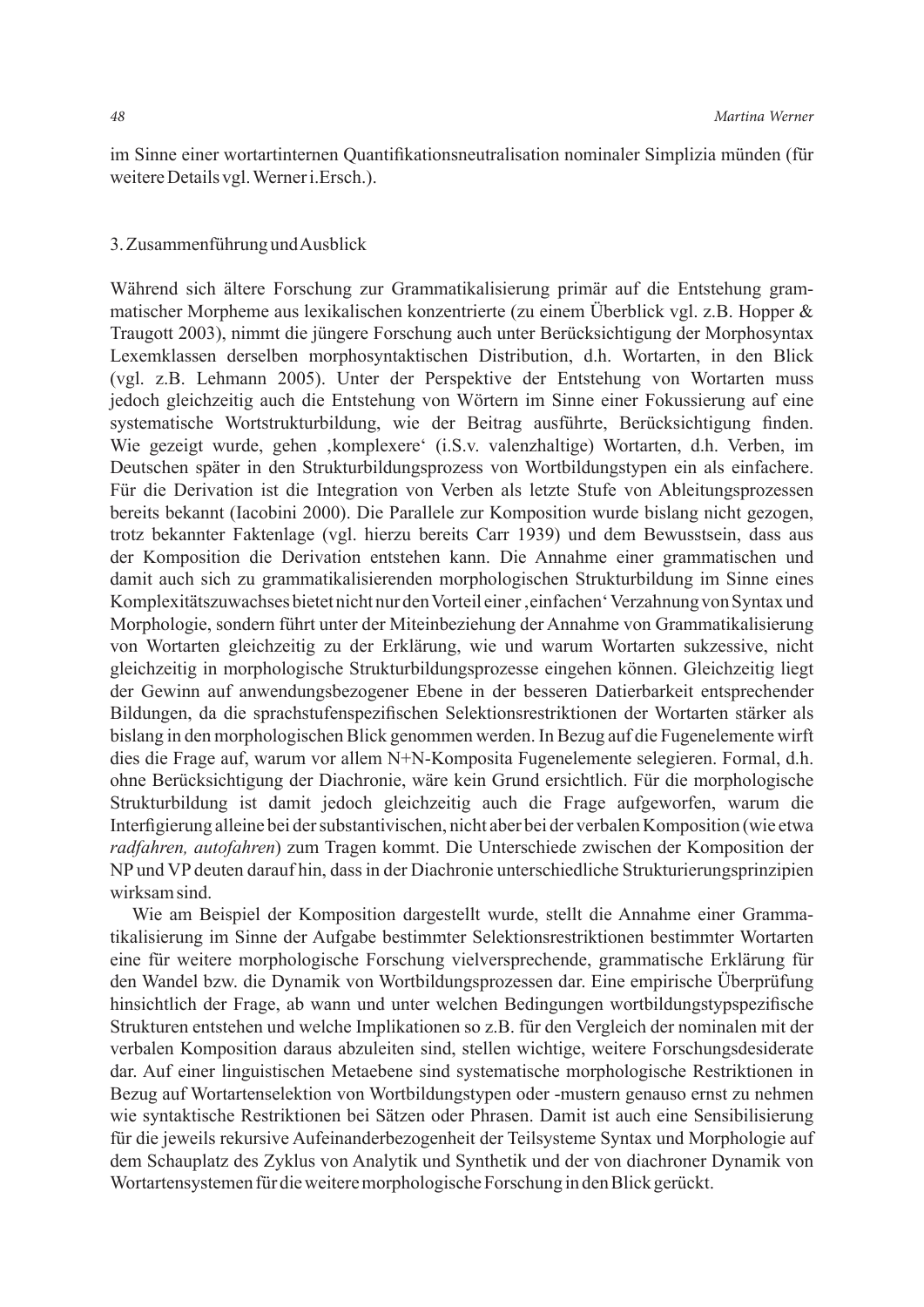### Bibliographie

- Bloomer, R. (1996): Die pleonastischen Zusammensetzungen der deutschen Gegenwartssprache. *American Journal of Germanic Linguistics and Literature* 8*.* 69-90*.*
- Booij, G., Lehman, C. & Mugdan, J. (Hg.) (2000): *Morphologie. Ein internationales Handbuch.* 1. Bd. (Handbücher zur Sprach- und Kommunikationswissenschaft). Berlin/ New York: de Gruyter.
- Booij, G., Lehman, C. & Mugdan, J. (Hg.) (2004): *Morphologie. Ein internationales Handbuch.* 2. Bd. (Handbücher zur Sprach- und Kommunikationswissenschaft). Berlin/ New York: de Gruyter.
- Braune, W. (1902): *Gotische Grammatik*. 9. Aufl. Halle: Niemeyer.
- Braune, W. & Ebbinghaus, E. (1989): *Abriß der althochdeutschen Grammatik*. Tübingen: Niemeyer.
- Carr, C. (1939): *Nominal Compounds in Germanic*. Oxford: Oxford University Press.
- Demske, U. (1999): Case Compounds in the History of German. *Germanistische Linguistik* 142. 150-176.
- Demske, U. (2000): Zur Geschichte der *-ung*-Nominalisierungen im Deutschen. Ein Wandel morphologischer Produktivität. *Beiträge zur Geschichte der deutschen Sprache und Literatur (PBB)* 122. 365-411.
- Demske, U. (2001): *Merkmale und Relationen. Diachrone Studien zur Nominalphrase des Deutschen*. Berlin/ New York: de Gruyter.
- Dressler, W., Libben, G., Stark, J., Pons, C. & Jarema, G. (2001): The processing of interfixed German compounds. In: Booij, G. & Van Marle, J. (Hg.), *Yearbook of Morphology 1999*. 185-220.
- Dressler, W. (2005): Compound types. In: Libben, G. & Jarema, G. (Hg.), *The Representation and Processing of Compound Words.*Oxford: Oxford University Press. 23-44.
- Dressler, W. & Mörth, K. (2012): Produktive und weniger produktive Komposition in ihrer Rolle im Text an Hand der Beziehungen zwischen Titel und Text. In: Gatea, L. & Schlücker, B. (Hg.), *Das Deutsche als kompositionsfreudige Sprache. Strukturelle Eigenschaften und systembezogene Aspekte*. Berlin/ New York: de Gruyter. 219-233.
- Duden (2009): *Die Grammatik.* Band 4. Fabricius-Hansen, C. et al. (Hg.), 8. neuerarbeitete und erweiterte Auflage. Mannheim/ Zürich: Dudenverlag.
- Ebert, R. P., Reichmann, O., Solms, H.-J. & Wegera, K.-P. (Hg.) (1993): *Frühneuhochdeutsche Grammatik*. Tübingen: Niemeyer.
- Erben, J. (2003): Hauptaspekte der Entwicklung der Wortbildung in der Geschichte der deutschen Sprache. In: Besch W., Betten, A., Reichmann, O. & Sonderegger, S. (Hg.), *HSK 2, Sprachgeschichte*. Berlin/ New York: de Gruyter. 2525-2539.
- Fuhrhop, N. (1998): *Grenzfälle morphologischer Einheiten.* (Studien zur deutschen Grammatik, Bd. 57). Tübingen: **Stauffenburg**
- Gentner, D. (1982): Why nouns are learned before verbs: Linguistics relativity vs. natural partitioning. In: Kuczaj, S. A. (Hg.), *Language development: Language, thought, and culture.* Bd. 2. Hilsdale: Erlbaum. 301-334.
- Heringer, H. (1995): Prinzipien der Genuszuweisung. In: Popp, H. (Hg.), *Deutsch als Fremdsprache. An den Quellen eines Faches.* München: iudicium. 203-217.
- Hopper, P. & Traugott, E. (2003): *Grammaticalization*. 2. Aufl. Cambridge: Cambridge University Press.
- Iacobini, C. (2000): Base and direction of derivation. In: Booij, G., Lehmann, C. & Mugdan, J. (Hg.), *Morphologie. Ein internationales Handbuch.* 1. Bd. (Handbücher zur Sprach- und Kommunikationswissenschaft. 17.1). Berlin/ New York: de Gruyter. 865-876.
- Kluge, F. (2011): *Etymologisches Wörterbuch der deutschen Sprache*. Bearbeitet von Elmar Seebold. 24. durchgesehene und erweiterte Auflage. Berlin/ New York: de Gruyter.
- Krott, A., Schreuder, R., Baayen, R. & Dressler, W. (2007): Analogical effects on linking elements in German compounds *Language and Cognitive Processes*, 22 (1). 25-57.
- Lehmann, C. (1995): *Thoughts on Grammaticalization*. (Lincom Studies in Theoretical Linguistics, 1). München/ Newcastle: Lincom.
- Lehmann, C. (2005): Wortarten und Grammatikalisierung. In: Knobloch, C. & Schaeder, B. (Hg.), *Wortarten und Grammatikalisierung. Perspektiven in System und Erwerb.* Berlin/ New York: de Gruyter. 1-20.
- Leiss, E. (2005): Derivation als Grammatikalisierungsbrücke für den Aufbau von Genusdifferenzierungen im Deutschen. In: Leuschner, T., Mortelmans, T. & De Groodt, S. (Hg.), *Grammatikalisierung im Deutschen.* Berlin/ New York: de Gruyter. 11-30.
- Meibauer, J. (1999): Über Nomen-Verb-Beziehungen im frühen Wortbildungserwerb. In: Meibauer, J. & Rothweiler, M. (Hg.), *Das Lexikon im Spracherwerb*. Tübingen/ Basel: A. Francke UTB. 184-207.
- Metzler Lexikon Sprache (2010). 4. Aufl. Helmut Glück (Hg.). Stuttgart: Metzler.
- Mithun, M. (2000): Incorporation. In: Booij, G., Lehman, C. & Mugdan, J. (Hg.), *Morphologie. Ein internationales Handbuch.* 1. Bd. (Handbücher zur Sprach- und Kommunikationswissenschaft 17.1). Berlin/ New York: de Gruyter. 916-928.
- Nübling, D. & Szczepaniak, R. (2008): On the way from morphology to phonology: German linking elements and the role of the phonological word. *Morphology* 18. 1-25.
- Nübling, D. & Szczepaniak, R. (2010): Was erklärt die Diachronie für die Synchronie der deutschen Gegenwartssprache? Am Beispiel schwankender Fugenelemente. In: Schmid, H. U. (Hg.), *Jahrbuch für Germanistische Sprachgeschichte. Perspektiven der Germanistischen Sprachgeschichtsforschung,* Bd. 1. Berlin/ New York: de Gruyter. 205-224.
- Nübling, D. & Szczepaniak, R. (2011): *Merkmal(s)analyse, Seminar(s)arbeit* und *Essen(s)ausgabe.* Zweifelsfälle der Verfugung als Indikatoren für Sprachwandel. *Zeitschrift für Sprachwissenschaft* 30 (1). 45-74.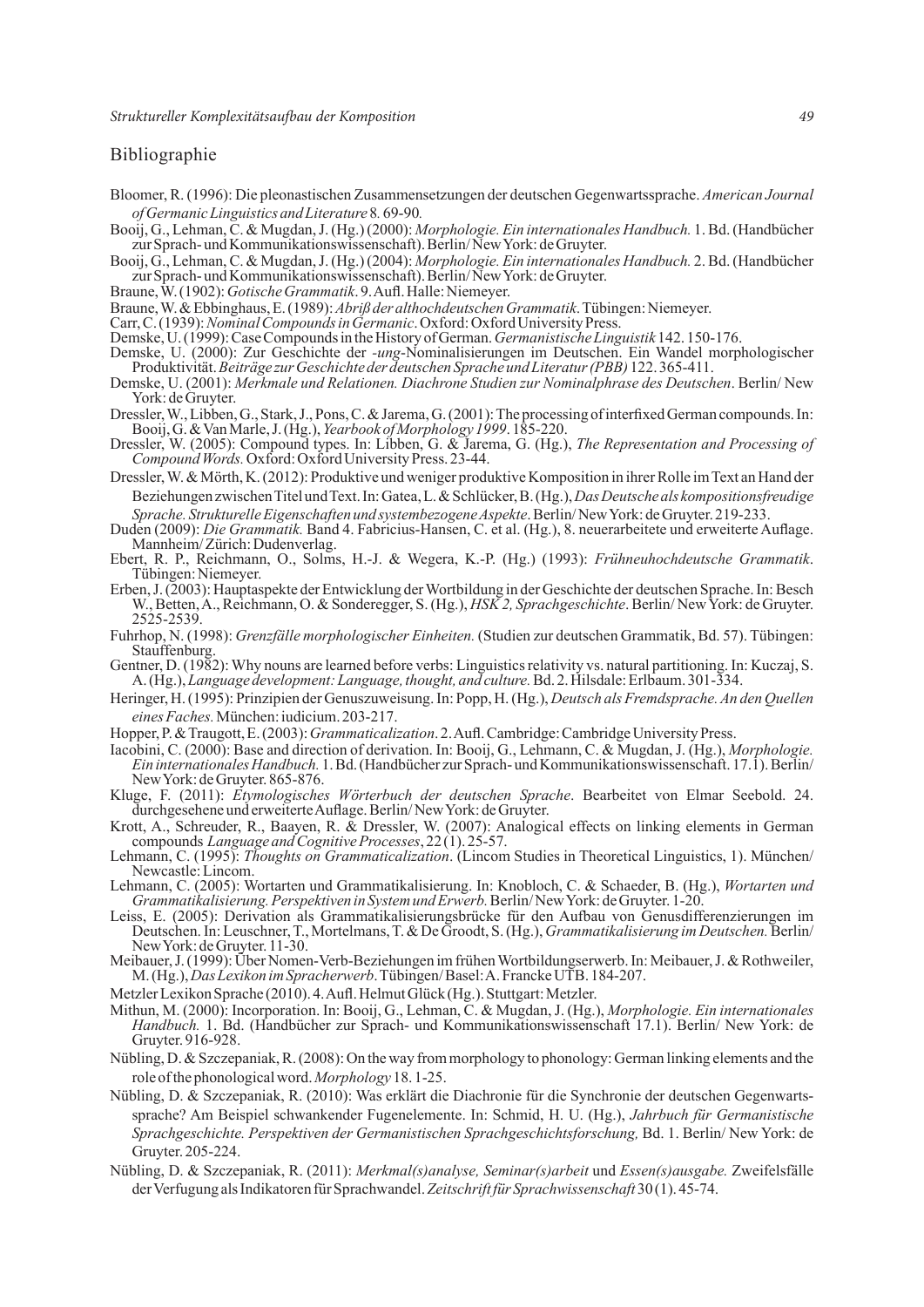- Pavlov, V. M. (1972): *Die substantivische Zusammensetzung im Deutschen als syntaktisches Problem*. München: Hueber.
- Pavlov, V. M. (1983): *Zur Ausbildung der Norm der deutschen Literatursprache im Bereich der Wortbildung*. (1470- 1730). Von der Wortgruppe zur substantivischen Zusammensetzung. Berlin: Akademie.
- Pounder, A. (2001): Adverb-marking in German and English. System and standardization. *Diachronica* XVIII (2). 301-358.
- Scherer, C. (2005): *Wortbildungswandel und Produktivität. Eine empirische Studie zur nominalen -er-Derivation im Deutschen.* Tübingen: Niemeyer.
- Schlücker, B. (2012): Die deutsche Kompositionsfreudigkeit. Übersicht und Einführung. In: Gaeta, L. & Schlücker, B. (Hg.), *Das Deutsche als kompositionsfreudige Sprache.* Berlin/ New York: de Gruyter.
- Thomas, B. (2002): *Die Adjektivderivation im Nürnberger Frühneuhochdeutsch um 1500: eine historischsynchrone Analyse anhand von Texten Albrecht Dürers, Veit Dietrichs und Heinrich Deichslers.* (Wortbildung des Nürnberger Frühneuhochdeutsch 3). Berlin/ New York: de Gruyter.
- Vogel, P. (1996): *Wortarten und Wortartenwechsel. Zu Konversion und verwandten Erscheinungen im Deutschen und in anderen Sprachen.* (Studia Linguistica Germanica 39). Berlin/ New York: de Gruyter.
- Wanzeck, C. (2003): *Die Kompositabildung im Frühneuhochdeutschen. Eine Studie zu den Entwicklungstendenzen und deren Faktoren.* Unveröffentlichte Habilitationsschrift LMU München.
- Wegener, H. (2000): German gender in children's second language aquisition. In: Unterbeck, B. & Rissanen, M. (Hg.), *Gender in grammar and cognition*. Berlin/ New York: de Gruyter. 511-544.
- Wegener, H. (2003): Entstehung und Funktion der Fugenelemente im Deutschen, oder: warum wir keine \*Autosbahn haben. In: *Linguistische Berichte* 196. 425-458.
- Werner, M. (2012): *Genus, Derivation und Quantifikation. Zur Funktion der Suffigierung und verwandter Phänomene im Deutschen.* (Studia Linguistica Germanica 114). Berlin/ Boston: de Gruyter.
- Werner, M. (i.Ersch.): Genus und Fugenelemente. Zur Herleitung einer motivierten Relation. In: Ernst, P. (Hg.), *Tagungsakten zur GGSG 3, Historische Pragmatik*. Berlin: Akademie.
- Wilmanns, W. (1896): *Deutsche Grammatik. Gotisch, Alt-, Mittel- und Neuhochdeutsch.* 2 Bde. (I: Lautlehre; II: Wortbildung). Strassburg: Trübner.
- Zifonun, G. (2009): Wie wir zu *-fall* kommen.*Sprachreport 2/2009.* 2-3.
- Zifonun, G. (2012): Komposition (oder Halbaffigierung) zum Ausdruck von Nominalaspekt: *Schmuckstück, Glücksfall, Zuckerwerk*. In: Gaeta, L. & Schlücker, B. (Hg.), *Das Deutsche als kompositionsfreudige Sprache.* Berlin/ New York: de Gruyter. 101-134.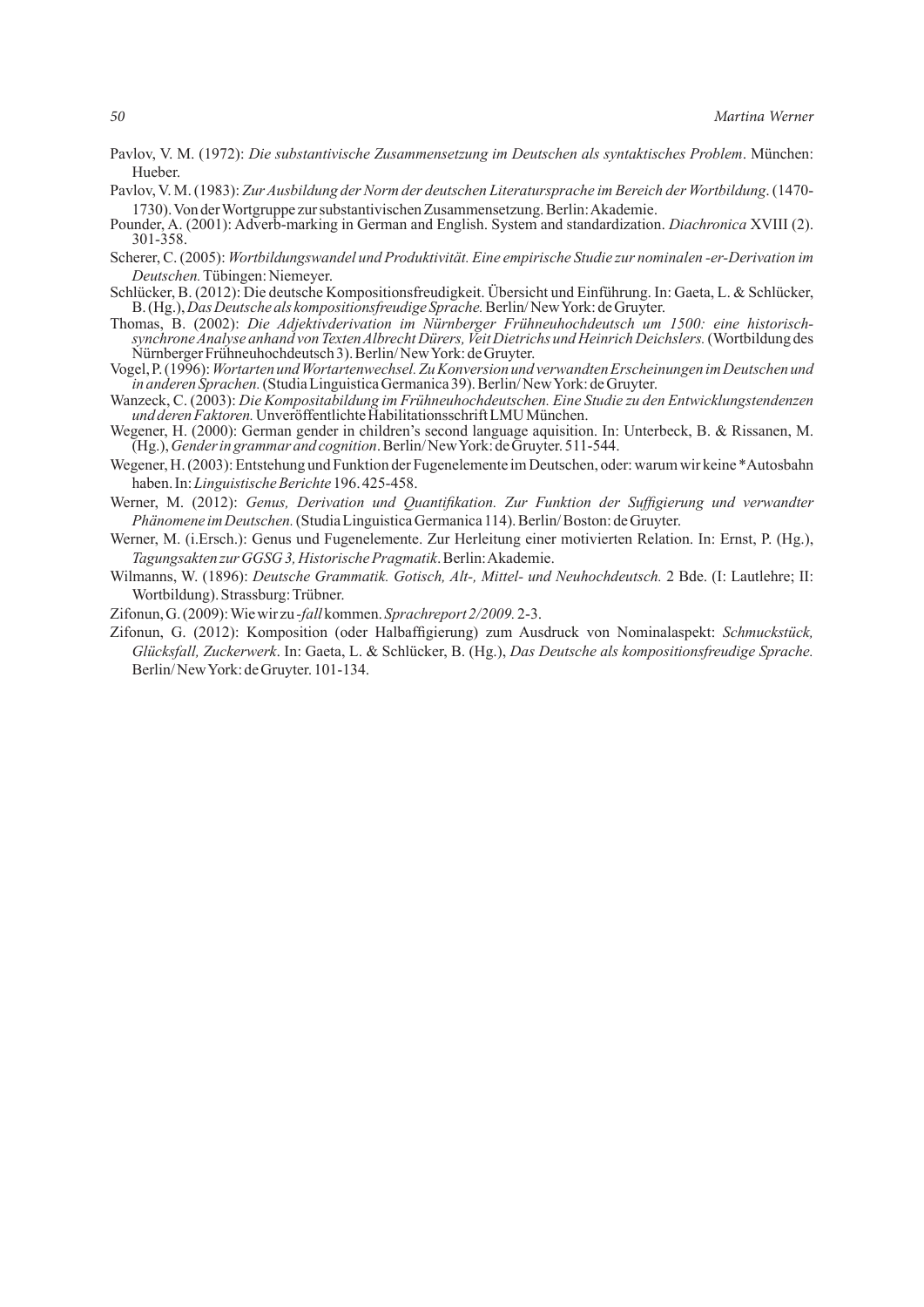# **Hypertexte: Neue Perspektiven für die Stilistik?**

Sabrina Zankl

Dieser Beitrag befasst sich mit dem Textzugang der pragmatischen Stilistik und seinem Mehrwert bei der Untersuchung von Hypertexten. Während sich die Textlinguistik überwiegend mit konventionellen Mustern und prototypischen Kategorien von Texten (Textklassen, Textsorten) beschäftigt, fokussiert die Stilistik die Realisierung von Texten in spezifischen Kommunikationssituationen. Im Rahmen der pragmatischen Stilistik unterscheidet B. Sandig (2006) zwischen der Individualität der Textperformanz (Stil als 'Wie') und den pragmatischen Sekundärinformationen, die die textuelle Oberfläche portiert (Stil als , Was') und die der stilistischen Gestaltung aufgrund ihrer Intentionalität einen Zeichencharakter verleihen. In diesem pragmatischkommunikativen Sinne ist Stil ein funktionales Bindeglied zwischen den außersprachlichen Rahmenbedingungen einer Kommunikationssituation und der konkreten Oberflächenstruktur eines Textes (vgl. Fix, Poethe & Yos 2003: 12), welche i.d.R. sprachliche und nichtsprachliche Elemente kombiniert und daher ganzheitlich semiotisch betrachtet werden muss (vgl. Fix 2001). Dies gilt insbesondere für Hypertexte, bei deren Gestaltung insbesondere nichtsprachliche Elemente eine große Rolle spielen: Selbst in eng abgesteckten institutionellen Bereichen weisen sie mitunter deutliche Gestaltungsunterschiede auf, die – bei genauerem Hinsehen – pragmatische Informationen über die außersprachlichen Rahmenbedingungen der Kommunikation liefern. Das breite, aber bisher weitgehend ungenutzte Anwendungspotential der pragmatischen Stilanalyse im Bereich der Hypertexte wird exemplarisch an drei Startseiten russischer Hochschul-Websites aufgezeigt.

# 1. Einleitung

Perspektiven sind Blickwinkel, aus denen man – je nach eigenem Standpunkt – ein Phänomen, einen Gegenstand beleuchten und untersuchen kann. Die wissenschaftliche Ausgangslage und das (Forschungs-) Interesse sind dabei entscheidend für die konkreten Anknüpfungspunkte der Betrachtung und die gewählten Methoden. Sowohl Textlinguistik als auch (Text-) Stilistik beschäftigen sich im Rahmen ihrer teils recht unterschiedlichen, teils ähnlichen theoretischen Ansätze mit Texten.1 Weite Überschneidungsbereiche weisen die beiden Disziplinen in ihrer kommunikativ-pragmatischen Ausrichtung auf. Im Folgenden soll ausgehend vom pragmatischen Textkonzept in der Textlinguistik aufgezeigt werden, welche Schwerpunkte und Zielsetzungen die pragmatische Stilistik bei der Untersuchung von Texten hat. Abschließend wird ein Anwendungsbeispiel stilistischer Analysen vorgestellt: Hypertexte im institutionellen Bereich russischer Hochschulen.

<sup>1</sup> Dieser Beitrag beschäftigt sich nur mit schriftlichen Texten, mündliche Texte werden daher im Folgenden außer Acht gelassen.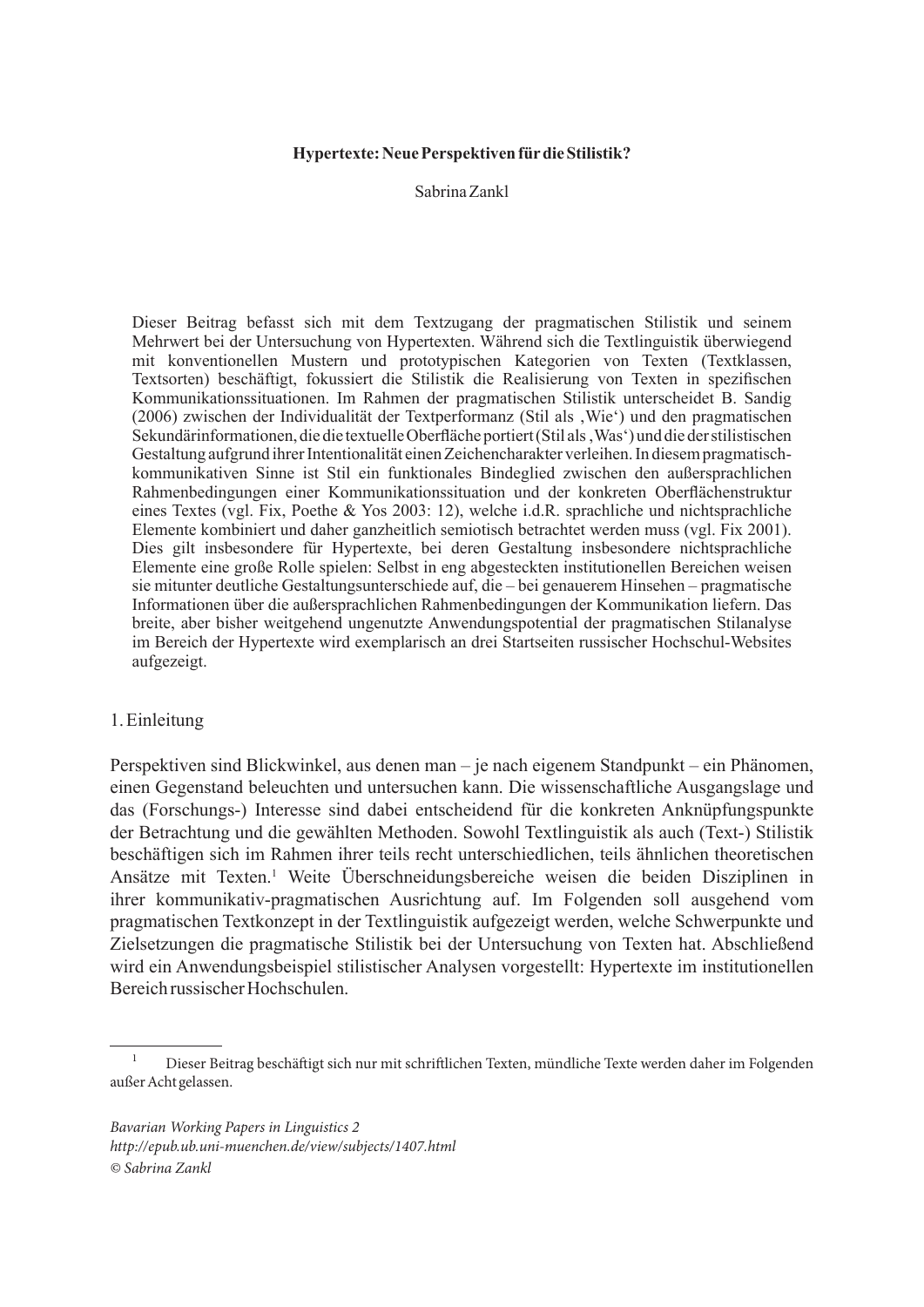# 2. Perspektiven auf, Text

Dass die linguistische Beschäftigung mit dem Phänomen ,Text' aus verschiedenen Perspektiven erfolgen kann, zeigen die forschungsgeschichtlichen Entwicklungen:<sup>2</sup> Während strukturalistische und teilweise auch semantisch-thematisch orientierte Textauffassungen in der ersten Hälfte des 20. Jahrhunderts den Text als transphrastisches Konstrukt, als Verknüpfung von Sätzen betrachten und sich daher überwiegend mit den sprachlichen Systemebenen unterhalb der Textebene beschäftigen (u.a. Harweg 1968), bringt die Pragmatische Wende ab dem Ende der 1960er Jahre eine funktionale, handlungsorientierte Textauffassung mit sich, die den Text zur Grundeinheit sprachlicher Kommunikation aufwertet (vgl. Fix, Poethe & Yos 2003: 12-16).<sup>3</sup> Die neue Sichtweise auf Texte als unabhängige, "originäre sprachliche Zeichen" (Hartmann 1971: 10) begünstigte die Entstehung einer genuin *text*linguistischen Forschung. Es geht nun nicht mehr um die syntaktischen Einheiten, die einen Text bilden, sondern um das Textganze als komplexen sprachlichen Akt und seine kommunikative Funktion in einem größeren außersprachlichen Handlungszusammenhang:

Handlungsbezogene Textauffassungen gehen davon aus, dass ein Text im Gefüge von Produzent und Rezipient, von Thema, Kode und Intention auf die Erfüllung bestimmter Funktionen hin ausgerichtet ist. Textstrukturen, Textthemata und Textfunktionen sind nun im Fokus der Linguistik (Fix, Poethe & Yos 2003: 14; vgl. Feilke 2000).4

Ein Instrumentarium für die Analyse sprachlicher Handlungen liefert die Sprechakttheorie von Austin (1962) und Searle (1969), die diese in die simultanen Teilakte Proposition, Illokution, Lokution und Perlokution gliedert.<sup>5</sup>Ab den 1970er Jahren entwickelte eine kognitiv orientierte Strömung der Textlinguistik eine weitere Perspektive auf Text, die sich mit der Rolle von mentalen Konzepten, insbesondere der Strukturierung und Aktualisierung von Wissen und Erfahrungen bei Textproduktion und -rezeption beschäftigt (u.a. van Dijk 1980; vgl. Figge 2000). Seit einiger Zeit etablieren sich neue, integrative Ansätze, die verschiedene Textauffassungen miteinander verbinden (u.a. Brinker 2010) und teilweise auch eine semiotische Erweiterung des Textbegriffs auf nichtsprachliche Zeichen postulieren (u.a. Fix 2001).

Obwohl alle diese verschiedenen Zugänge zum Phänomen ,Text charakteristische Stärken und Schwächen aufweisen, ist unbestritten, dass die pragmatische Perspektive auf Funktionalität, Situationalität und Kontextualität von Texten Impulse liefert, die auch außerhalb der (theoretischen) Textwissenschaft eine wichtige Rolle spielen – in der anwendungsorientierten Sprachwissenschaft und der interdisziplinären Forschung ebenso wie in der pragmatischen Stilistik, die sich mit der Art und Weise sprachlichen Handelns beschäftigt.

<sup>2</sup> Die hier getroffene Auswahl an textlinguistischen Konzeptionen ist keineswegs erschöpfend.

<sup>3</sup> Die Funktionalität der Sprache spielt allerdings schon bei den Prager Strukturalisten eine Rolle, beispielweise in Havráneks (1983 [1932]) funktionalstilistischen Untersuchungen.

<sup>4</sup> Als Vordenker der pragmatischen Linguistik gilt Bühler, der im Rahmen seiner Sprachtheorie (1934) die pragmatische Dimension von Sprache betont.

<sup>5</sup> Die zunächst auf sprachliche Äußerungen bezogene Sprechakttheorie wurde u.a. von Motsch & Viehweger (1981) auf die Textebene übertragen.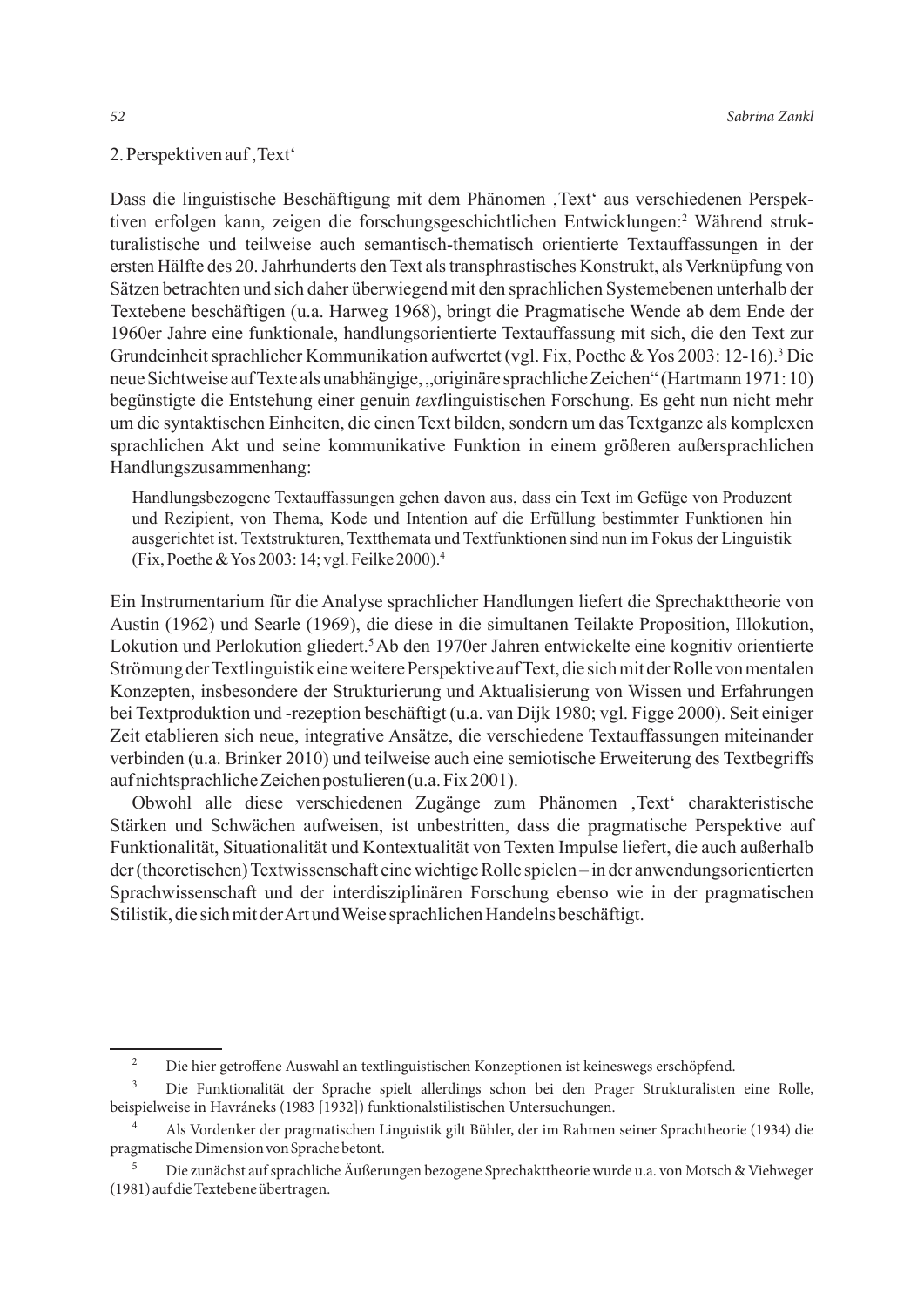#### 3. Die pragmatisch-kommunikative Stilistik

Fast mehr noch als der ,Text', der in der Textlinguistik aus vielen verschiedenen Blickwinkeln beleuchtet wird, wird der Begriff , Stil' in der Stilistik "was Definition, Terminologie, Prinzipien, Methoden usw. angeht, derart kaleidoskopisch bis kontrovers behandelt, daß sich an der Einheitlichkeit des Stilbegriffs füglich Zweifel einstellen können" (Sanders 1995: 386; vgl. Heinemann 2008; Zhao 2008: 17). Da das pragmatisch-kommunikative Stilverständnis derzeit weit verbreitet und akzeptiert ist, soll es im Folgenden näher betrachtet werden.<sup>6</sup>

## 3.1. Stil als, Wie'

Theoretisch fußend auf der pragmatisch orientierten Textlinguistik, der ethnomethodologischen Konversationsanalyse und der kognitiven Prototypentheorie definiert die Hauptvertreterin der pragmatischen Stilistik Sandig Stil wie folgt: "Stil ist das WIE, die bedeutsame funktionsund situationsbezogene Variation der Verwendung von Sprache und anderen kommunikativ relevanten Zeichentypen" (2006: 1).<sup>7</sup> Wenn Texte sprachliche Handlungen sind, wird mit "Stil [...] die sozial relevante (bedeutsame) Art der Handlungsdurchführung in die Perspektive genommen" (Sandig 2006: 9). Im Stil manifestiert sich also das Individuelle, das Spezifische der konkreten Kommunikationshandlung. Er entsteht im Kommunikationsprozess durch "die sprachliche Aktualisierung situativer Gegebenheiten durch ein Individuum mit seinen jeweiligen sprachlichen Fähigkeiten und kommunikativen Erfahrungen" (Fix, Poethe & Yos 2003: 26). Voraussetzung für die soziale Bedeutsamkeit sprachlicher Variation ist das Vorhandensein von Alternativen und die Wahlmöglichkeit des sprachlich Handelnden, wobei die freie Wahl aus Alternativen wiederum Rückschlüsse auf die Umstände der Verwendung ermöglicht (vgl. Sandig & Selting 1997; Selting 1997). Aus der Tatsache, dass die zahlreichen außersprachlich bedingten Parameter einer Kommunikationssituation wie beispielsweise Textproduzent und -rezipient und deren individuelle Wissenshintergründe und Einstellungen, Situation, Kanal, Textträger und Medium in aller Regel variieren (oder zumindest so gut wie nie gänzlich identisch sind), folgt, dass jeder Text in Relation zu diesen Faktoren individuell ist und somit Stil hat (vgl. 3.2.). Stil als , Wie' ist dabei eine Eigenschaft des Textes, die nicht durch einzelne Elemente, sondern in seiner Ganzheit entsteht und nur erkennbar ist, wenn alle sprachlichen Mittel eine gemeinsame Intention verfolgen und als "sinnvolles organisches Ganzes" (Kainz 1932: 69) zusammenwirken (vgl. Fix 2001; Fix, Poethe & Yos 2003: 11f., 26ff.; Sandig 2006: 1ff.).8 Die Individualität der Textperformanz wird – wie im Zitat Sandigs eingangs schon angedeutet – nicht nur durch sprachliche Zeichen hergestellt: Bei der Gestaltung und Kontextualisierung eines Textes in seine Umgebung spielen beispielsweise Layout und Sprachdesign sowie Medium und Kanal und damit auch, gerade in den Neuen Medien, medienimmanente Stilmerkmale wie die verstärkte Einbindung nichtsprachlicher Zeichensysteme (Ton, Bild, Video) und interaktiver Elemente eine

<sup>6</sup> Darüber hinaus gibt es eine Fülle an konkurrierenden Stilauffassungen, welche hier nur durch eine kleine Auswahl angedeutet werden soll: 1. die normative Konzeption des Stils als Schmuck der Rede in der antiken Rhetorik; 2. die strukturalistische Auffassung von Stil als das Treffen einer Wahl zwischen paradigmatisch austauschbaren sprachlichen Ausdrucksweisen (Enkvist 1972); 3. die funktionalstilistische Korrelation von Stilmustern und außersprachlichen Tätigkeitsbereichen (u.a. Fleischer & Michel 1975; vgl. Fix, Poethe & Yos 2003: 28-33).

Sandigs "Textstilistik des Deutschen" (2006) ist die 2., völlig neu bearbeitete und erweiterte Auflage ihres Standardwerks "Stilistik der deutschen Sprache" (1986).

<sup>8</sup> Die ganzheitliche Wirkung der Stilmittel in einem Text ist analog zur Ganzheitlichkeit des Textes als sprachliches Zeichen in der pragmatisch orientierten Textlinguistik zu sehen.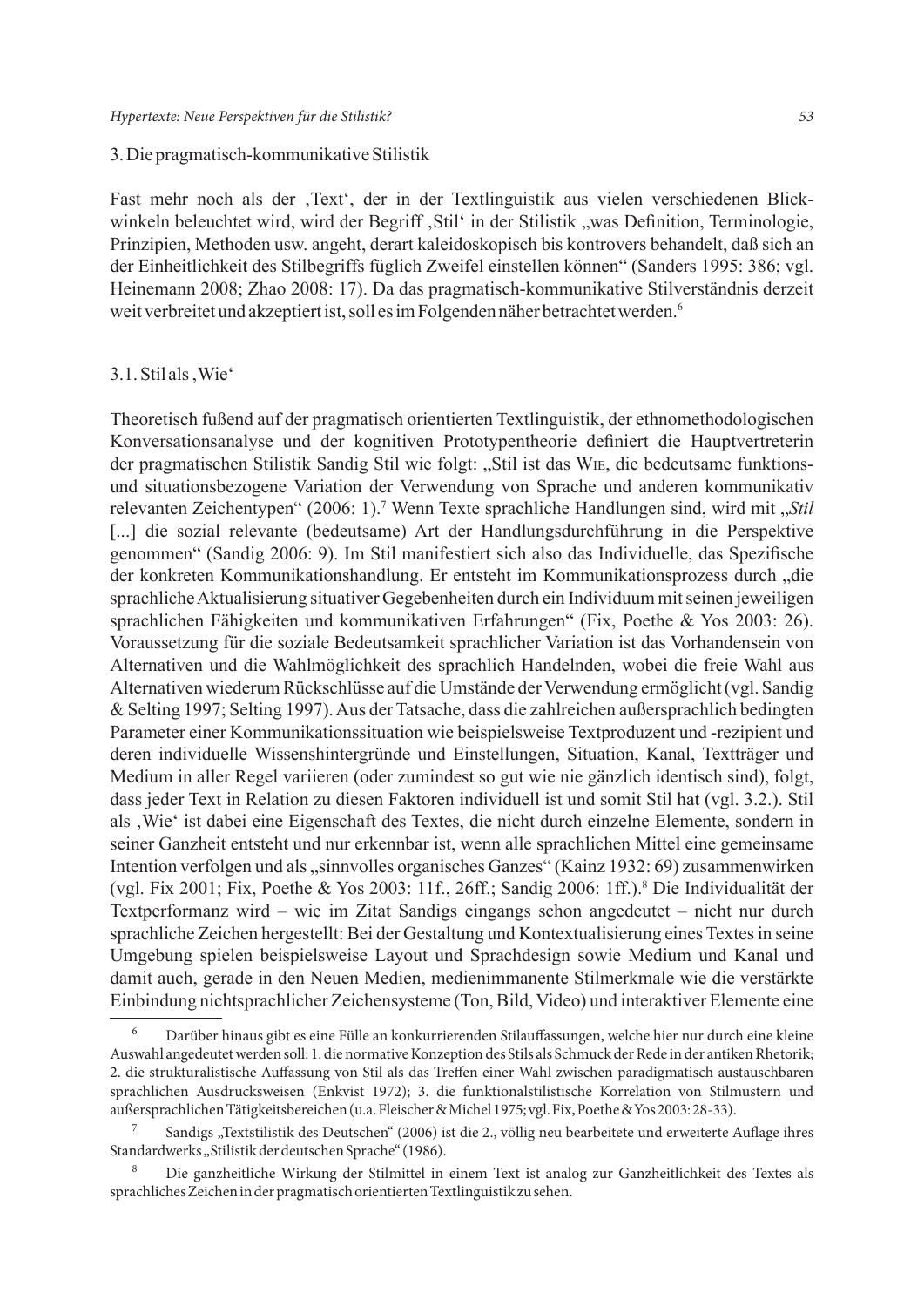immer größere Rolle. Nichtsprachliche Zeichen dürfen daher bei der Analyse der Stilstruktur nicht außer Acht gelassen werden (vgl. Antos 2001, 2009; Fix 2001; Pankow 2000).

#### 3.2. Stil als, Was'

Das handlungstheoretische Stilkonzept übernimmt Searles sprechakttheoretische Kategorien und betrachtet sprachliches Handeln als intentional, d.h. als in seiner Art und Weise nicht zufällig (Illokution). Dies bringt eine zweite Funktion von Stil mit sich: die Mitteilung von sekundärer Information ('Was'). Neben der semantischen Primärinformation (Proposition), die ein Text beinhaltet, liefert der Stil seiner konkreten strukturellen Umsetzung (Lokution) auch pragmatische Sekundärinformationen, beispielsweise über die Kommunikationssituation, die Selbstdarstellung des Textproduzenten, die Beziehung zwischen Textproduzent und -rezipient oder das Verhältnis des Textproduzenten zur (verwendeten) Sprache und Textsorte (vgl. Fix, Poethe & Yos 2003: 35f.). Sandig bezeichnet die zusätzliche Bedeutung, die die stilistische Textstruktur in einem konkreten Kontext vermittelt, als stilistischen Sinn. Sie unterscheidet zwei Arten der stilistischen Sinngebung: das typisierende Durchführen ("Durchführen") und das individuierende Durchführen ("Originalisieren/ Unikalisieren"). Während typisierte Stile häufig prototypische Bestandteile und Muster aufweisen und dadurch (Stil-) *Kompetenz* erfordern, zeichnen sich individuelle Stile dadurch aus, dass sie eine sprachliche Handlung mit variablem, intersubjektiv erkennbarem Sinn anreichern und damit den Aspekt der (Stil-) *Performanz* betonen (Sandig 2006: 11, 19-24). Da ein Rezipient im Regelfall Konventionelles erwartet, wird er bei Abweichungen aufmerksam: "Abweichungen von diesen Erwartungen erhalten **in Relation** zum per Konvention Erwartbaren einen Sinn" (Sandig 2006: 19). Stil und stilistischer Sinn sind demnach nicht absolut, sondern relational (Sandig 2006: 85-145): Sie entstehen in Abhängigkeit zu den komplexen Aspekten der konkreten Kommunikationshandlung. Je nach Kontext kann jedes sprachliche oder nichtsprachliche Zeichen in einem Text stilistisch aktiviert werden, entscheidend ist die einheitliche Intention der Stilsinn tragenden Zeichen, die nur im Textganzen sichtbar wird. Zur Erinnerung: Mit der (bewussten oder unbewussten) Wahl der Gestaltungsmittel verfolgt der Textproduzent eine bestimmte kommunikative Intention, die der Rezipient als , Stilabsicht' wahrnimmt. Ob sich die ersuchte 'Stilwirkung' (Perlokution) jedoch tatsächlich beim Rezipienten einstellt, hängt von vielen Faktoren ab und ist nicht immer vorhersehbar (vgl. Luge 1991; Sandig 2006: 7, 19-34).

Stil als , Was' ist zeichenhaft: Er ist eine lokale und globale Eigenschaft von Texten, die semiotisch interpretiert, zur Textbedeutung beiträgt bzw. diese ergänzt (vgl. Fix, Poethe & Yos 2003: 32; Püschel 1996: 307, 311; Sandig 2006: 4).<sup>9</sup> Auch hier ist zu betonen, dass nicht nur sprachliche Variation pragmatische Sekundärinformation bzw. stilistischen Sinn liefern kann, sondern auch die nichtsprachliche Performanz (Typografie, Textdesign, Farbgebung, Bildelemente usw.), die als funktionale , visuelle Rhetorik' die Textrezeption und damit die Stilwirkung zum Teil erheblich beeinflusst (vgl. Antos 2001; 2009).10 Fix (2001) fordert in diesem Zusammenhang zu Recht einen neuen, auf nichtsprachliche Zeichensysteme und -relationen erweiterten Stilbegriff, der "das durch alle Zeichen gemeinsam hergestellte Sinnangebot und den

<sup>9</sup> Fix, Poethe & Yos (2003) sehen die Auffassung von Stil als Zeichen als eigene Strömung, die allerdings viele Überschneidungen mit der pragmatischen Stilistik aufweist. In diesem Beitrag wird das semiotische Stilkonzept als Bestandteil der pragmatischen Auffassung von Stil als ein "Was' eingeordnet.

<sup>10</sup> Antos (2009) argumentiert, dass semiotische Elemente durchaus Bedeutung tragen können, dass also bei der Bedeutungskonstitution eine "Semiotisierung ohne gleichzeitige Semantisierung" (Antos 2009: 408) möglich ist.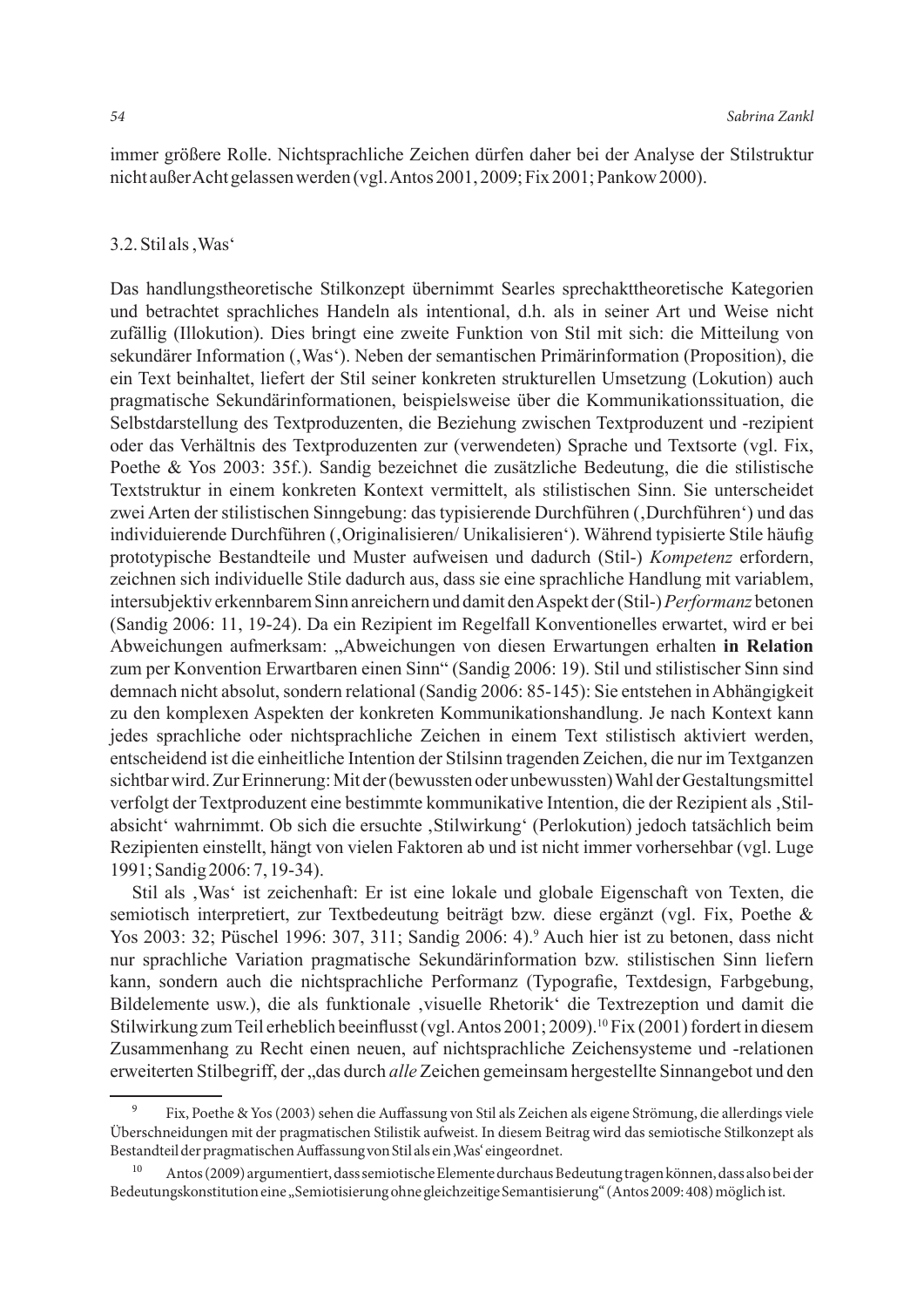#### *Hypertexte: Neue Perspektiven für die Stilistik? 55*

auf *alle*Zeichen bezogenen Prozeß der Sinnherstellung in der Rezeption, die Semiose" (Fix 2001: 114) berücksichtigt (vgl. Spillner 1995). Die hohe Relevanz nichtsprachlicher, insbesondere visueller Zeichen in multimodal kommunizierenden Medien wie dem WWW macht eine semiotische Erweiterung des Stilbegriffs umso dringlicher (vgl. Antos 2001; Fix 2001; Rothkegel  $2001$ ).<sup>11</sup>

Zusammenfassend kann Stil im pragmatisch-kommunikativen Sinne als funktionales Bindeglied zwischen den außersprachlichen Rahmenbedingungen einer Kommunikationssituation und der konkreten Oberflächenstruktur eines Textes definiert werden (vgl. Fix, Poethe & Yos 2003: 12). Weil die stilistische Performanz eines Textes abhängig ist von den pragmatischen Faktoren, die die Textproduktion bestimmen, spiegelt die Stilstruktur diese im Umkehrschluss zeichenhaft (*aliquid stat pro aliquo*) wieder.

## 4. Textlinguistik und Stilistik

Textlinguistik und (Text-) Stilistik haben also in ihrer pragmatischen Ausrichtung weite Überschneidungsbereiche: Sie befassen sich mit Texten im Sinne von sprachlichen bzw. kommunikativen Handlungen, die in bestimmten Kontexten bestimmte Funktionen haben, die die Intentionen der Textproduzenten widerspiegeln, und deren kommunikatives Gelingen im Sinne des Eintretens der intendierten Wirkung bei den Textrezipienten nicht garantiert ist. Der wesentliche Unterschied zwischen beiden Disziplinen ist, dass sich die Textlinguistik mit allgemeinen Merkmalen von Texten (wie den Textualitätskriterien von De Beaugrande & Dressler 1981) und von verschiedenen Textklassen, Textsorten und Textmustern auseinandersetzt, während die Stilistik die konkreten Realisierungsformen dieser abstrakten, regelhaften Muster in spezifischen Kommunikationssituationen untersucht. Wenn man Stil mit Fix, Poethe & Yos (2003: 27f.) und Sandig (2006: 3) als Teilaspekt, als Bestandteil von Texten definiert, stellt sich die Stilistik als Teilbereich der Textlinguistik dar. In Anbetracht der unterschiedlichen Erkenntnisinteressen am Untersuchungsgegenstand 'Text' kann man die beiden Disziplinen aber auch als gleichrangige Perspektiven sehen, die auf verschiedene Seiten derselben Medaille abzielen: das abstrakte Konzept, der Prototyp eines nach Kategorien (Textklasse, Textsorte, Textmuster) bestimmten Textes zum einen und seine individuelle materielle Umsetzung in einer konkreten Kommunikationssituation zum anderen.12

#### 5. Hypertexte aus stilistischer Perspektive – ein Anwendungsbeispiel

Da sich ein Großteil der Kommunikation seit dem Aufkommen der Neuen Medien im *World Wide Web* (WWW) abspielt, haben sowohl Textlinguistik als auch Stilistik einen neuen Untersuchungsgegenstand bekommen: den Hypertext. Die Textlinguistik beschäftigt sich seit geraumer Zeit mit den speziellen Eigenschaften von Hypertexten, beispielsweise in den Bereichen

<sup>11</sup> In unmittelbarem Zusammenhang mit dem Postulat eines neuen, semiotischen Stilbegriffs steht auch die Definition von Text. Nach Fix (2001: 118) sind die derzeitig akzeptierten linguistischen Textbegriffe "vor diesem Hintergrund nicht mehr ausreichend. Texte müssen als Komplexe von Zeichen verschiedener Zeichenvorräte betrachtet werden. Stil als Teil der Textbedeutung entsteht aus dem Zusammenwirken dieser verschiedenen Systemen angehörenden Zeichen". Die Erweiterung des Textbegriffs auf nichtsprachliche Zeichen wird allerdings kontrovers diskutiert (vgl. Fix, Adamzik, Antos & Klemm 2002; Zhao 2008: 83-90).

<sup>12</sup> Die unterschiedlichen Perspektiven erinnern an die strukturalistische Unterscheidung der *langue* als abstraktes System einer Sprache und der *parole* als deren konkrete sprachliche Realisierung.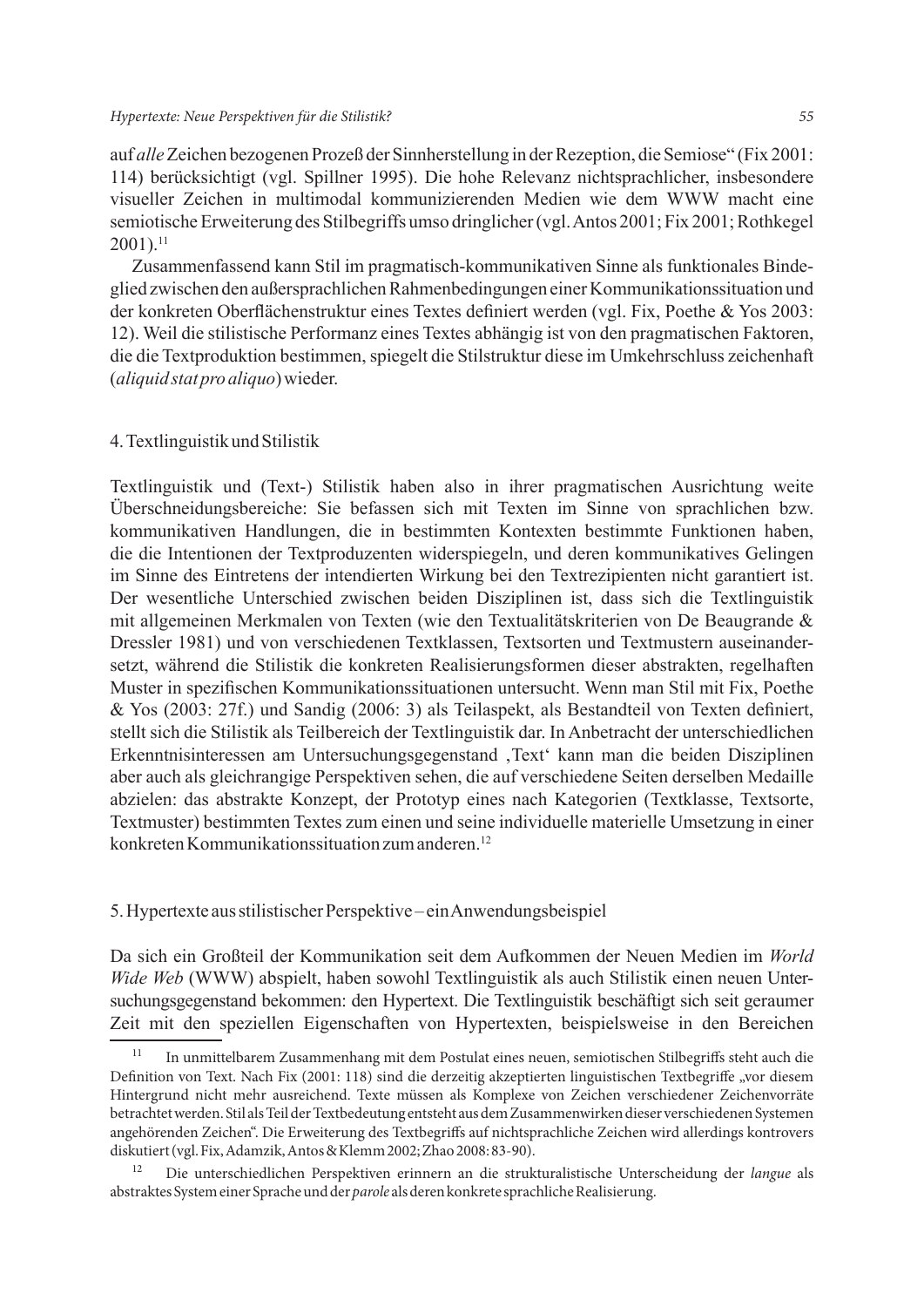Textualität (Schütte 2004), Kohärenz (Storrer 2004), textlinguistische Analyseverfahren (Huber 2003), Textsorten (Jakobs 2004), Textdesign (Schirnhofer 2010) oder im Vergleich zu Printmedien (Bucher & Püschel 2001). Demgegenüber gibt es laut Storrer (2009: 2214), bislang keine Monographien, die die Sprache des Internets dezidiert unter rhetorischer oder stilistischer Perspektive betrachten". Die wenigen existenten Arbeiten zum Stil von Hypertexten sind im Bereich der angewandten Stilistik bzw. Hypertext-Rhetorik angesiedelt, sie beschäftigen sich häufig mit der kritischen Analyse gängiger Stilpraxis unter Berücksichtigung von Rezeptionswegen in nichtlinearen Hypertexten (Küpper 2008; Storrer 2001).

Die stilistische Analyse und der Vergleich von Websites sind bisher kaum in das Blickfeld der Disziplin geraten, obwohl Websites häufig selbst als Repräsentanten einer (Hyper-) Textsorte, d.h. in eng abgesteckten institutionellen Bereichen und unter vergleichbaren pragmatischen Rahmenbedingungen, interessante Gestaltungsunterschiede aufweisen. Beispiele für auffällige Stildivergenzen innerhalb einer Textsorte liefern die Websites russischer Hochschulen.13 Zur Veranschaulichung einer möglichen pragmatisch-stilistischen Perspektive auf Hypertexte sollen im Folgenden einige Stilmerkmale der Startseiten (*home pages*) drei russischer Hochschul-Websites, der staatlichen Lomonosov-Universität Moskau, der staatlichen Hochschule für Pädagogik Voronež und der privaten Bildungsakademie Natal'ja Nesterova Moskau, exemplarisch beschrieben und interpretiert werden.

## 5.1. Stil als , Wie $\cdot$ : Wie gestalten russische Hochschulen die Startseite ihrer Websites?

Wie oben schon erwähnt spielen gerade die nichtsprachlichen Zeichen bei der stilistischen Gestaltung von Hypertexten eine große Rolle, da die technischen Möglichkeiten im WWW viel Freiraum schaffen für medienimmanente Stilmerkmale wie die Art der Modularisierung von Textelementen und deren typografische Gestaltung, den komplementären Einsatz verschiedener Zeichenarten (Sprache, Bild, Ton, Video usw.) und die strukturelle Verknüpfung dieser Elemente zu einem bildschirmgerechten Ensemble oder aber – via Hyperlinks – über mehrere Unterseiten der Website und darüber hinaus (vgl. Rothkegel 2001; Storrer 2009; Zhao 2008: 61-65). Ein erster Vergleich der Stilstrukturen der drei o.g. Hypertext-Seiten<sup>14</sup> macht jedoch deutlich, dass diese nicht nur hinsichtlich ausgewählter para- und nonverbaler Stilmerkmale (Aufbau und thematische Struktur, Layout und Typografie, Multimodalität) stark variieren, sondern auch hinsichtlich sprachlich-struktureller Eigenschaften.

<sup>13</sup> Hochschul-Websites können nach Brinkers (2010) Kriterien der Textanalyse (Textfunktion, kontextuelle Kriterien, strukturelle Kriterien) als eigene Textsorte betrachtet werden. Ähnlich wie die Internetauftritte von Unternehmen oder anderen Institutionen erfüllen sie wichtige Funktionen der externen, aber auch der (hochschul-) internen Kommunikation: Zum einen präsentieren die Websites die Hochschulen und ihr Studienangebot, Leitbild und Vision, aktuelle Projekte usw. einer breiten Öffentlichkeit, d.h. sie dienen der (positiven) Selbstdarstellung nach außen und sind somit ein Instrument der Öffentlichkeitsarbeit. Zum anderen übernehmen Websites mittlerweile auch immer häufiger wichtige Serviceleistungen der Hochschulen, in erster Linie im Bereich der Informationsdienstleistungen (z.B. fachliche Strukturen und Ansprechpartner, Adressen), aber auch interaktive Dienste wie z.B. Online-Einschreibung, Foren und Newsletter werden von vielen Hochschulen angeboten. Neben diesen einheitlichen Textfunktionen ,Information' und ,Appell' (vgl. Schirnhofer 2010) sind es v.a. die kontextuellen Kriterien (Kommunikationsform bzw. Medium und Handlungsbereich), die Hochschul- Websites als eigene Textsorte charakterisieren.

<sup>14</sup> Wenn man eine Website als Hypertext definiert (s. oben), so handelt es sich bei der Startseite um eine einzelne Seite (*page*) dieses Hypertexts, die zwar mit anderen Seiten verknüpft sein kann, aber dennoch ein sich ein geschlossener (Teil-) Text ist.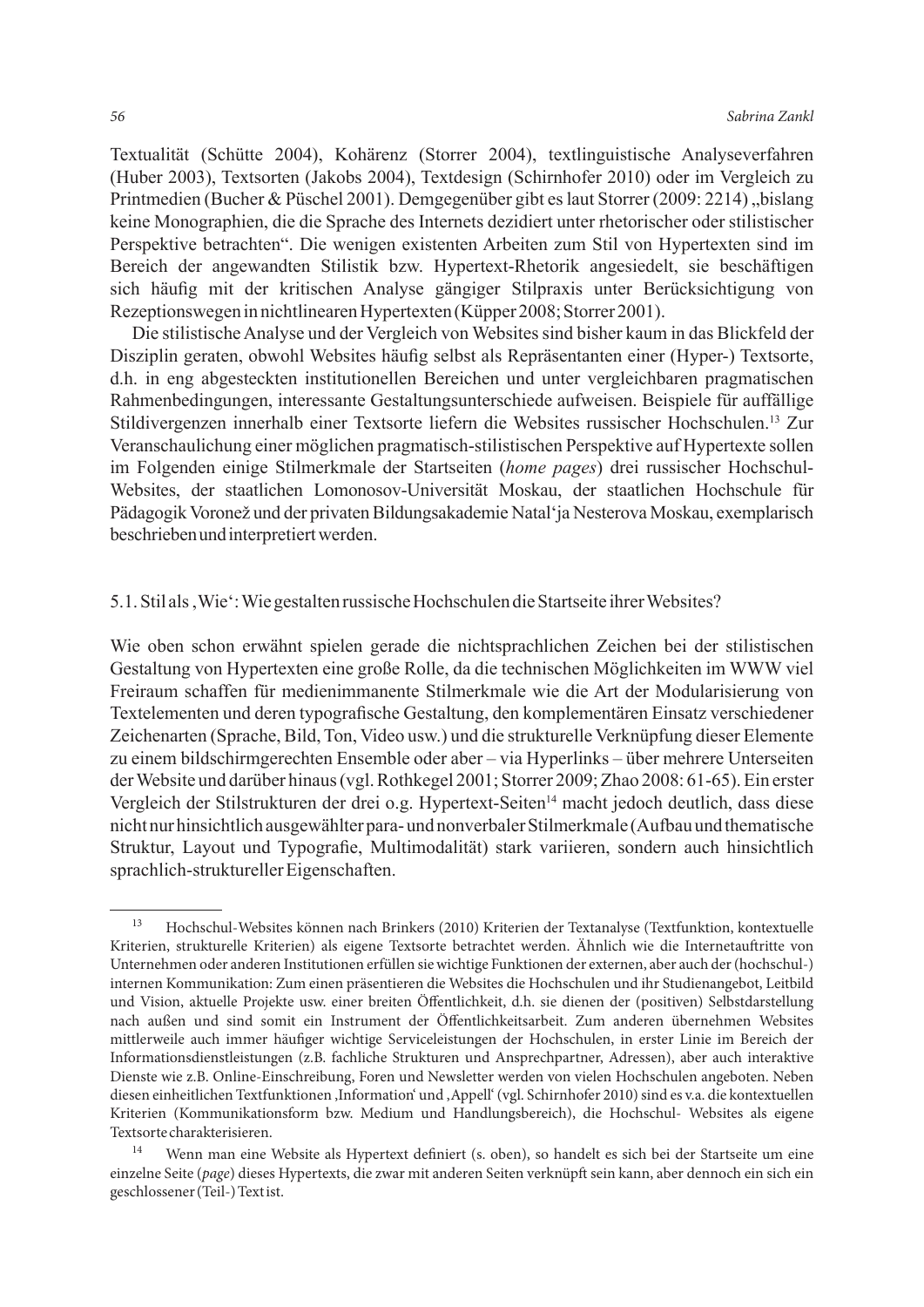#### 5.1.1. Staatliche Lomonosov-Universität Moskau

Die Startseite der Website der Lomonosov-Universität ist wie folgt aufgebaut: Am oberen Rand der Startseite befindet sich ein horizontaler Banner mit einer kleinen Abbildung des Hauptgebäudes (links), dem offiziellen Titel der Universität (mittig) und einer kleinen Abbildung des Universalgelehrten M. V. Lomonosov (links), der einer Menschenmenge zugewandt scheint, welche im Hintergrund des Namensschriftzuges erkennbar ist. Unten an diesen Banner schließt sich eine blau hinterlegte Link-Leiste an (u.a. Info-Telefon, Site Map, Suchfunktion, Sprachwahl russisch/ englisch<sup>15</sup>). Der darunter folgende Hauptteil der Startseite ist vertikal in drei Bereiche unterteilt:<sup>16</sup> In den beiden äußeren Spalten sind Website-interne Links zu einzelnen Themenbereichen bzw. Unterseiten (u.a. allgemeine Daten, Lehre, Forschung, internationale Beziehungen, Entwicklungsprogramm der Universität, virtuelle Tour) untereinander aufgeführt, welche durch typografisch abgesetzte Schlagworte zum Inhalt jeweils kurz charakterisiert werden. In der rechten Spalte befinden sich außerdem eine dynamische, d.h. mit jeder Aktualisierung der Seite wechselnde Abbildung des Hauptgebäudes und interaktive Funktionen wie eine zugangsgeschützte E-Mail- und eine Suchfunktion. Im mittleren Hauptbereich der Website befindet sich eine Linkliste, die ebenfalls nach Themenbereichen (u.a. datierte Pressemitteilungen und Neuerungen auf der Website, Forum, Interview mit dem Rektor) vertikal unterteilt ist.17 Am unteren Ende der Startseite ist u.a. ein animierter Werbebanner für eine hochschulübergreifende Veranstaltung zu sehen. Das Layout der Startseite zeichnet sich durch eine dezente Farbgebung in meist hellen Blautönen und eine neutrale, sachlich wirkende Druckschrift auf weißem Hintergrund aus, die durch die typografische Abhebung von Überschriften, z.B. in Link-Boxen, die klare Struktur der Startseite unterstützt. Durch die Vielzahl an betitelten Links, die allerdings nur teilweise durch Unterstreichung und farbige Schrift erkennbar sind, wirkt die Seite sehr textlastig. Mit Ausnahme weniger kleinerer Abbildungen sind die beiden dezent farbigen Fotografien des imposanten Hauptgebäudes und ein blaugetöntes Bild von Lomonosov, das einem Ölgemälde aus dem 18. Jahrhundert nachempfunden ist, die einzigen Bildelemente. Hinsichtlich der sprachlichen Struktur fällt der Nominalstil auf, der sich über die gesamte Seite erstreckt: Die Benennungen und Beschreibungen der Unterseiten und Dokumente, zu denen die Links führen, erfolgen nicht in Sätzen, sondern schlagwortartig in Form von asyndetischen Reihungen, die häufig auch parallel konstruiert sind. Lediglich im News-Bereich finden sich vereinzelt presseartig formulierte Schlagzeilen.

Zusammenfassend lässt sich die stilistische Gestaltung der Seite als sachlich und neutral beschreiben, sie strukturiert die große Menge an Informationen, die auf der Startseite durch weiterführende Links angeboten wird. Von Printtexten unterscheidet sich die Startseite im Wesentlichen durch die elektronischen Verlinkungen zu anderen Seiten des Hypertextes. Das Potential des Mediums z.B. hinsichtlich des Einsatzes verschiedener Zeichenarten wird kaum genutzt.

<sup>15</sup> Die Inhalte der Website sind in der englischen Sprachversion stark verkürzt.

<sup>16</sup> Der grobe Aufbau der Website z.B. in zwei Rand- und einen mittigen Hauptbereich ist häufig durch das Content Management System vorgegeben.

<sup>&</sup>lt;sup>17</sup> Die Links in diesem mittleren Bereich führen meist nicht zu Unterseiten, sondern zu einzelnen Dokumenten.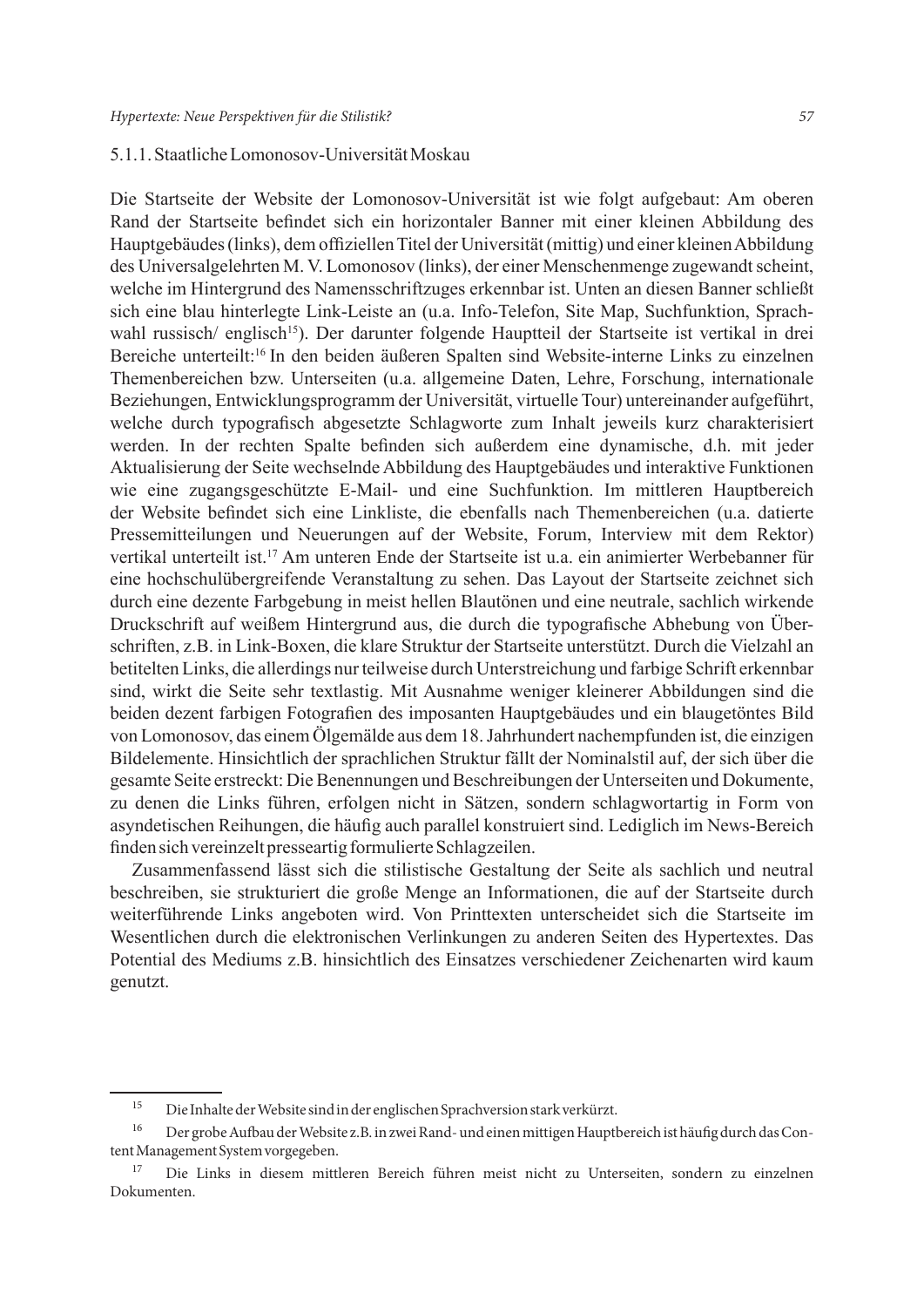#### 5.1.2. Staatliche Hochschule für Pädagogik Voronež

Ähnlich dem vorhergehenden Beispiel ist auch der Aufbau der Startseite der staatlichen Hochschule für Pädagogik Voronež: Am oberen Rand der Seite befindet sich ein farblich abgesetzter horizontaler Banner, in dem links eine stilisierte Zeichnung des Hauptgebäudes mit den Initialen der Hochschule18 sowie deren offiziellen Titel abgebildet ist, und rechts ein dynamisch wechselndes Statement zur Hochschule sowie zwei verlinkte Symbole (*Home*, *Mail*) stehen. Unter dem Banner befinden sich auf der rechten Seite, ebenfalls farbig hinterlegt, drei weiterführende Links (Bildungsportal, Hochschul-Zeitung, Bibliothek). Der darunter folgende Hauptteil der Website ist auch hier in drei vertikale Bereiche unterteilt. Am linken Rand sind 17 Links aufgelistet, die zu Unterbereichen der Website führen (u.a. Struktur der Hochschule, Weiterbildungsprogramme, Rektorat, wissenschaftlicher Rat, Gästebuch). Darunter sind zwei farbige Abbildungen von Urkunden der staatlichen Akkreditierung und eine Reihe von Links zu anderen Websites (u.a. Online-Zeitungen, Gebietsadministration Voronež) aufgeführt. In der rechten Spalte befinden sich zwei Rubriken, die über aktuelle Veranstaltungen, Konferenzen und Seminare informieren. Oben im mittleren Hauptbereich der Seite befindet sich eine große, farbige dynamische Abbildung, die einzelne Absolventen der Hochschule im Wechsel zeigt, namentlich vorstellt und angibt, welches Fach diese an der Hochschule studiert haben und welche berufliche Position sie heute ausüben. Unter diesem Bild folgen ein Text, der sich an Abiturienten richtet und diese an der Hochschule begrüßt, sowie ein längerer Abschnitt über die formalen Zugangsund staatlichen Finanzierungsmöglichkeiten. Weiter unten stehen datierte Links zu aktuellen Mitteilungen der Hochschule. Am unteren Rand der Seite befinden sich u.a. verlinkte Pressemitteilungen über Voronež. Das Layout dieser Seite wirkt aufgrund der einheitlichen, neutralen Schriftart und Farbgestaltung (dunkelblau, grün) auf ebenfalls weißem Hintergrund übersichtlich, wenn auch im Vergleich zum vorigen Beispiel mehr verschiedene Schriftgrößen und -farben verwendet werden. Auffällig ist auf dieser Seite die starke Dominanz des großen, dynamischen Bildes in der Mitte, der Absolventen vor dem Hauptgebäude der Hochschule zeigt. Durch die kräftigen Farben der Fotografien und die selbstbewusste Haltung der dargestellten Personen wird ein positiver Eindruck erzeugt, der sich durch die Beschreibung des jeweiligen beruflichen Werdegangs noch verstärkt. Abgesehen von diesem Bild und einigen kleineren Abbildungen und Symbolen überwiegt jedoch auch auf dieser Seite quantitativ der Anteil der sprachlichen Zeichen. Hinsichtlich der sprachlichen Stilstruktur fällt v.a. der Text unter dem Bildelement in der Mitte auf, der sich direkt an Abiturienten wendet und an diese appelliert, sich an der Hochschule einzuschreiben: U.a. aufgrund von typografischen Hervorhebungen (Fettdruck), Interpunktion (Ausrufezeichen) und positiv konnotierten, emotionalen Adjektiven ist dieser Abschnitt nicht wie der Rest der Texte als sachlich, sondern als stark werbend zu charakterisieren.

Die Startseite der staatlichen Hochschule für Pädagogik Voronež weist insgesamt eine überwiegend sachlich-informative Stilstruktur auf, sie wirkt jedoch aufgrund des geringeren Textumfangs und der typografischen Gestaltung lockerer und moderner als die Startseite der Lomonosov-Universität. Einzelne, zentral positionierte Passagen der Seite sind darüber hinaus sehr appellativ geprägt. Der Eindruck dieser funktionalen stilistischen Varianz lässt sich an nichtsprachlichen wie auch sprachlichen Zeichen belegen. Die technischen Möglichkeiten des WWW hinsichtlich des Einsatzes verschiedener Zeichenarten werden hier stärker genutzt.

<sup>18</sup> Diese Grafik ist, wie auf vielen Websites üblich, mit der Stamm-URL der Website verlinkt, d.h. durch Klicken auf die Grafik kommt man von jeder Unterseite der Website auf die Startseite zurück.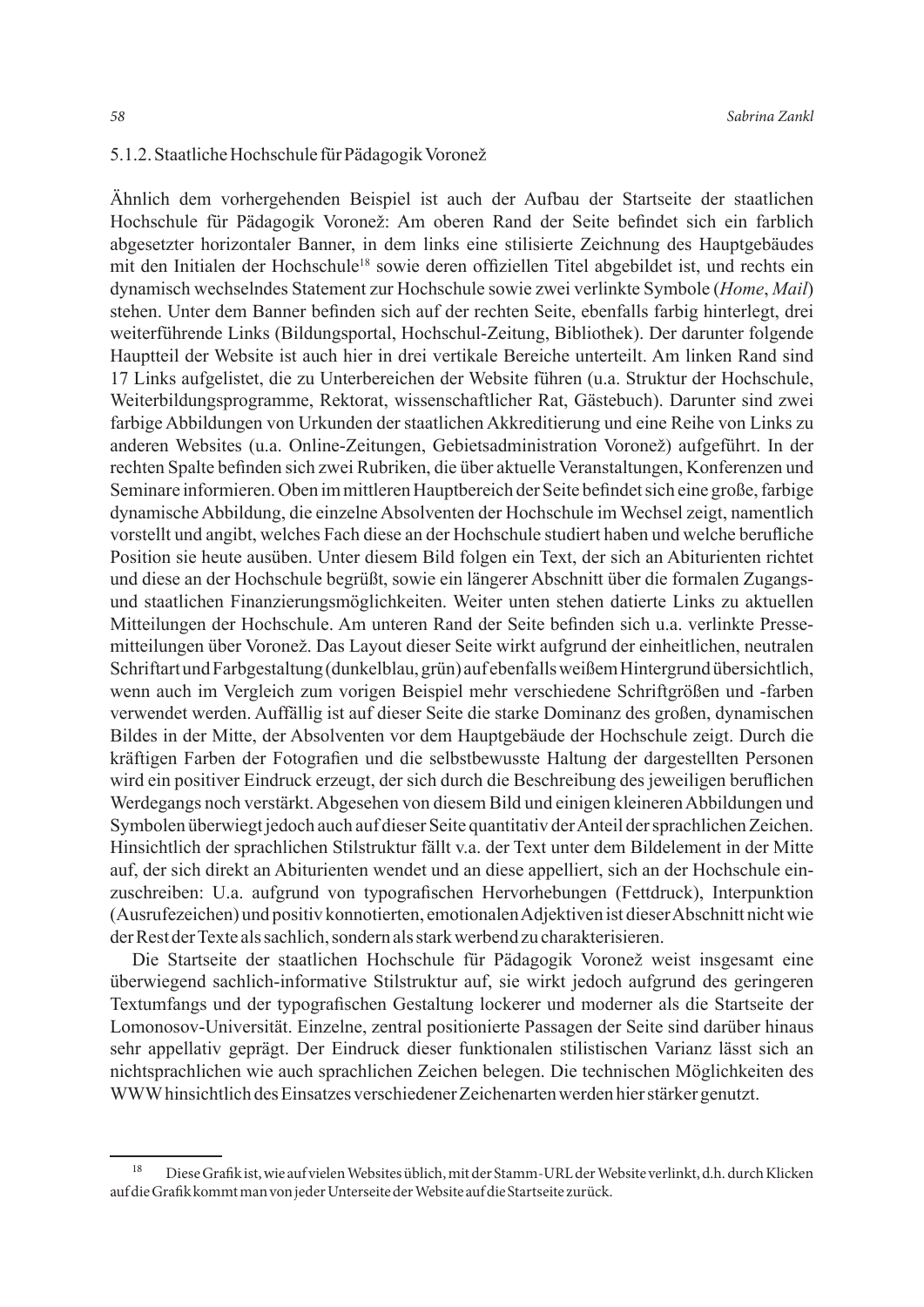### 5.1.3. Bildungsakademie Natal'ja Nesterova Moskau

Die Startseite der Website der privaten Bildungsakademie Natal'ja Nesterova, die verschiedene Fachrichtungen anbietet, unterscheidet sich in ihrem Aufbau von den beiden vorhergehenden Beispielen: Der gesamte obere Teil der Seite ist stark dominiert durch einen farbigen horizontalen Bildbanner. Dieser besteht aus drei sich teilweise überlappenden Abbildungen, die fröhliche Gesichter von jungen Menschen zeigen, und einem integrierten, blau hinterlegten Textfeld, das über die verlängerte Einschreibefrist informiert. Über diesem Bildbanner, am oberen Rand der Seite, befinden sich Links zu Unterbereichen der Website (u.a. Fakultäten, Einschreibung, studentisches Leben) und verlinkte Symbole von sozialen Netzwerken (u.a. Facebook, Twitter, YouTube) sowie darunter das siegelartige Logo der Akademie19, ihr offizieller Titel und ein Untertitel, der innovative und individuelle Lehrmethoden verspricht, sowie eine kleine schwarz-weiße Abbildung der Gründerin und Rektorin Natal'ja Nesterova. Da der Bildbanner den gesamten oberen Bereich der Seite einnimmt, kommt man erst durch Scrollen nach unten zu den nachfolgenden Link-Bereichen und Texten: Unter dem Bildbanner befinden sich ein großer, farbig hinterlegter Bereich mit Links zu Beschreibungen der einzelnen Fachbereiche und Abschlussarten (links-mittig) und weiterführende Links und teilweise typografisch stark hervorgehobene Kontaktdaten zur Einschreibung sowie verschiedene Links u.a. zu erforderlichen Dokumenten und zur Online-Einschreibung unter einer kleinen Abbildung staatlicher Dokumente (rechts). Darunter folgen drei vertikale, gleich breite Spalten zu verschiedenen Themenbereichen (Neuigkeiten, Projekte, Auslandsamt), die einige zu Unterseiten verlinkte Schlagworte mit typografisch abgesetzten Kurzbeschreibungen und teilweise kleine Abbildungen anführen. Die Startseite schließt unten mit einem Text ab, der die Akademie, ihr Leitbild und ihr Studienangebot in einigen Absätzen mit Teilüberschriften vorstellt. Das Layout dieser Startseite wirkt durch den großen Bildbanner oben sowie die vielen kleineren Abbildungen und minimal proportionierten Textpassagen sehr ungezwungen. Die Schriftart der Überschriften ist verspielter als die der Fließtexte und wirkt auflockernd, ebenso wie die verschiedenen Schriftfarben und -größen und die blau hinterlegten Text- und Link-Boxen auf dem weißen Hintergrund der Seite. Auf den ersten Blick dominieren Bildelemente und andere visuelle Zeichen, wenn auch im unteren Bereich vermehrt kleine Textblöcke und Links folgen. Blickfang ist jedoch zweifellos der große Bildbanner oben, der durch kräftige Farben und die Abbildung von Gruppen fröhlicher, nahezu begeistert wirkender junger Studierender verschiedener ethnischer Herkunft in dynamischen Haltungen ein sehr positives Gefühl vermittelt. Wie diese Abbildung ist auch die stilistische Gestaltung der Sprache auf dieser Startseite in weiten Teilen sehr emotional, persönlich und dadurch appellativ: Die Rezipienten werden direkt angesprochen, die Akademie bekundet ihr ausdrückliches Interesse an internationalen Studierenden und Projektkooperationen. Als Ziele der Ausbildung werden Offenheit, Selbstständigkeit und Zufriedenheit im Beruf genannt. Diese weniger fachliche, sondern persönliche Ebene wird sprachlich u.a. durch appellative Formulierungen in ganzen Sätzen und positiv-emotional konnotierte Adjektive umgesetzt.

Der Stil der Startseite der Bildungsakademie Natal'ja Nesterova ist v.a. durch die eingesetzten para- und nonverbalen Stilelemente, aber auch durch die Sprache ganzheitlich appellativ und werbend, die sachlichen Informationen in den Texten rücken sowohl quantitativ als auch aufgrund ihrer Positionierung im unteren Teil der Seite in den Hintergrund. Da die Text- und Bildelemente statisch sind, unterscheidet sich die Gestaltung der Hypertext-Seite jedoch nicht wesentlich von Printtexten. Die Links, die zu Unterbereichen und Dokumenten führen sollen, funktionieren nicht immer.

<sup>19</sup> Auch dieses Logo ist mit der Startseite der Website verlinkt.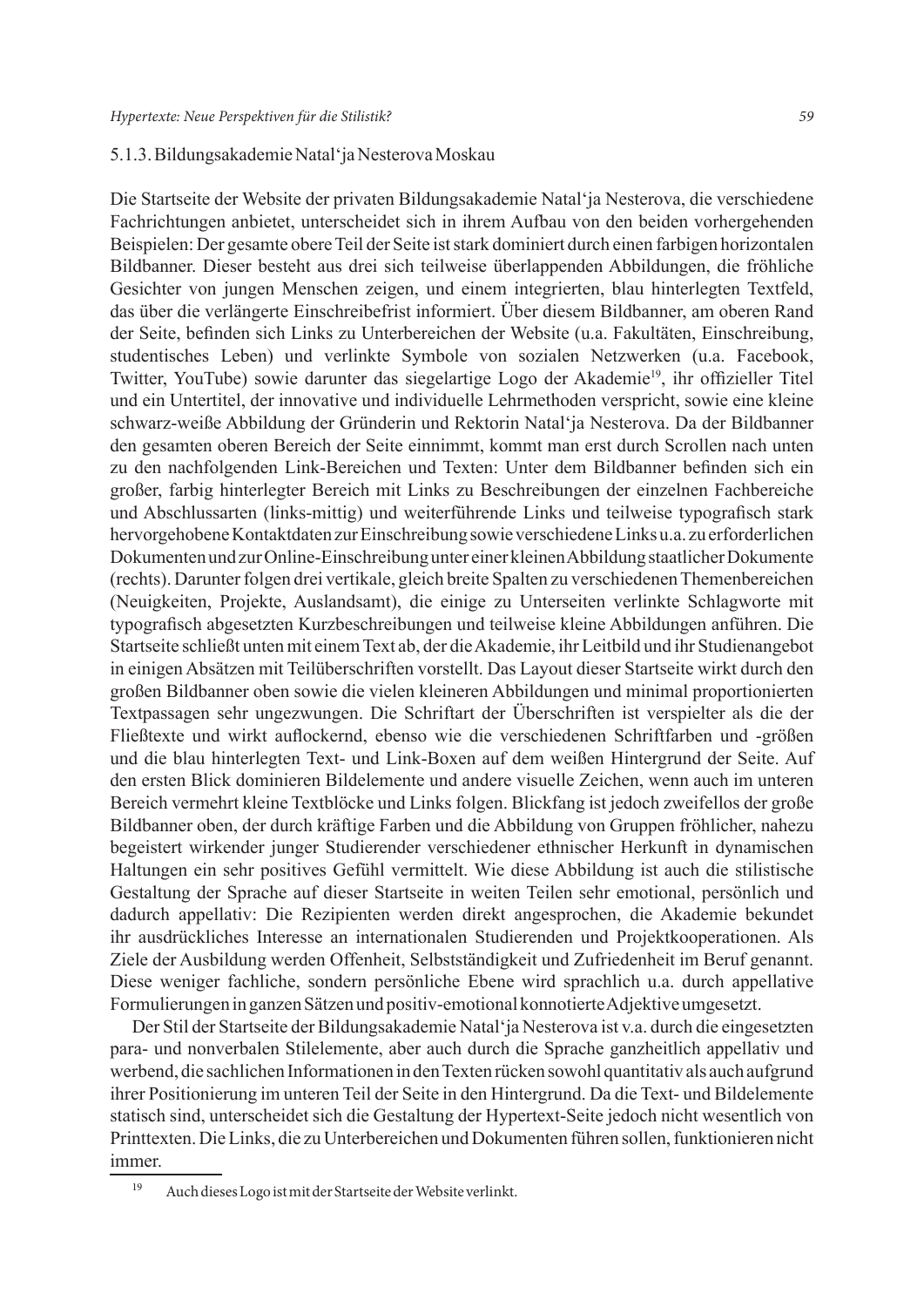Schon anhand dieser ersten Beobachtungen ist festzustellen, dass die einzelnen Repräsentanten der Textsorte , Hochschul-Website' im Russischen stilistisch sehr unterschiedlich gestaltet sein können. So gewinnt man den Eindruck, dass verschiedene sinnhafte Muster wie 'wissenschaftliche Sachlichkeit' (Lomonosov-Universität), 'beruflicher Erfolg' (Hochschule für Pädagogik Voronež) und 'Individualität und Internationalität' (Bildungsakademie Natal'ja Nesterova) unter Einsatz eines mehr oder weniger breiten Zeichenrepertoires ganzheitlich stilistisch umgesetzt werden. Wenn Stil als "Wie" die sozial bedeutsame Art der Performanz, d.h. der Handlungsdurchführung in einer konkreten, durch außersprachliche Faktoren geprägten Kommunikationssituation ist, lässt die stilistische Heterogenität der Startseiten auf unterschiedliche pragmatisch-kommunikative Rahmenbedingungen schließen. Da Stil im Ganzen als Zeichen für diese pragmatische Sekundärinformation interpretiert werden kann, sollen abschließend erste mögliche Antworten auf die Frage nach dem Stil als 'Was' für die angeführten Beispiele gegeben werden, die letztendlich den Mehrwert der pragmatischen Stilanalyse gegenüber einer rein deskriptiven Stiluntersuchung darstellt.

## 5.2. Stil als, Was': Was sagt der Stil der Startseite aus?

Eine sehr anwendungsorientierte Definition von Sandig (2006: 2) bezeichnet Stilherstellung als bedeutsames Gestalten von Kommunikation zu deren möglichst guten Gelingen vor dem Hintergrund von Konventionen und situativen Aspekten der Kommunikation. Der Erfolg bemisst sich dabei nach den Intentionen des Textproduzenten, also danach, welche Stilwirkung er beim Textrezipienten erzielen will. Neben der Analyse der Stilstruktur (, Wie') müssen also auch die außersprachlichen Rahmenbedingungen der Websites russischer Hochschulen berücksichtigt werden, um den Stilsinn, die pragmatische Sekundärinformationen interpretieren zu können, die die Stilstruktur portiert ('Was'): Wie wollen sich die einzelnen Hochschulen darstellen, und warum? Welche Stilwirkung wollen sie auslösen? Welche Gruppen von Rezipienten wollen sie ansprechen?20

# 5.2.1. Staatliche Lomonosov-Universität Moskau

Im Fall der Lomonosov-Universität liegt das Hauptaugenmerk auf einer großen Menge an sachlichen, fast schmucklos aufbereiteten Informationen, die dem Rezipienten schon auf der Startseite der Website präsentiert werden. Darüber hinaus werden die lange Tradition der Universität und ihre große Bedeutung in der Gegenwart einerseits durch Bildelemente, andererseits durch die Fülle an Pressemitteilungen und angebotenen Themenbereichen indirekt zum Ausdruck gebracht. Eine offensichtliche Bewerbung der Einrichtung ist auf dieser Seite jedoch nicht zu erkennen. Die Stilwirkung auf den Rezipienten ist demnach eher unverbindlich und passiv: Der interessierte Rezipient ist selbst in der Pflicht, sich seinen Weg durch die Informationsfülle der größten und ältesten Universität Russlands zu bahnen.

<sup>20</sup> Diese Fragen zielen auf die Intention des Textproduzenten und sein Verhältnis zu den Textrezipienten ab, darüber hinaus gibt es aber viele weitere Aspekte, z.B. den Umgang mit dem Medium und der Textsorte, russische Texttradition und aktuelle Trends in der Website-Gestaltung usw.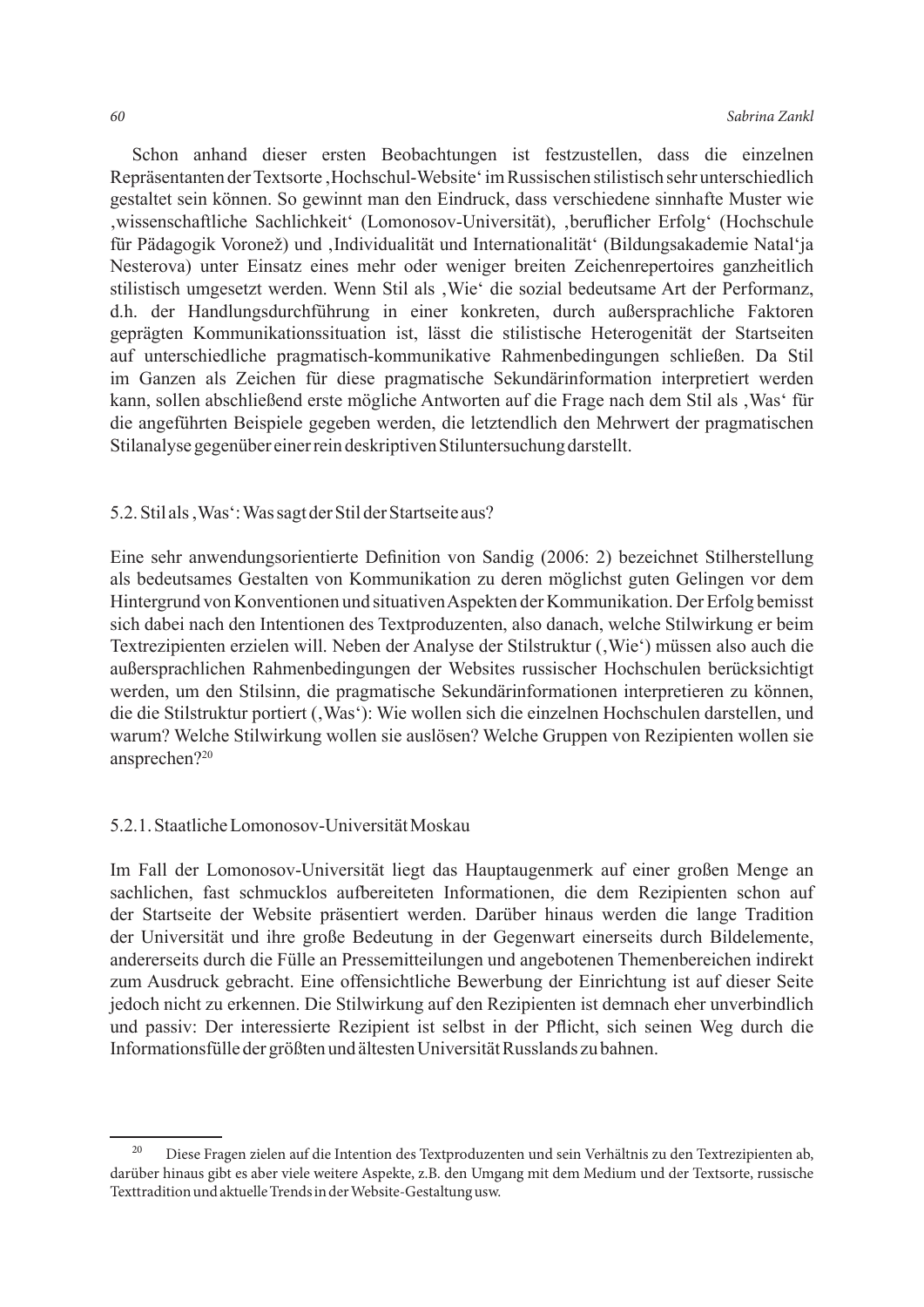#### 5.2.2. Staatliche Hochschule für Pädagogik Voronež

Im Gegensatz dazu vermittelt die Startseite der staatlichen Hochschule für PädagogikVoronež neben sachlichen Informationen ganz direkt eine zentrale Botschaft: das Studium an dieser Hochschule ist staatlich und gesellschaftlich anerkannt, es legt den Grundstein für eine vielversprechende Karriere in verschiedensten Bereichen. Die Rezipienten werden aufgefordert, sich einzuschreiben, die Zugangs- und Finanzierungsmöglichkeiten werden detailliert beschrieben. Der Stil der Seite wirkt daher sachlich und seriös, aber zugleich auch innovativ<sup>21</sup> und um die Studierenden und v.a. neue Interessenten bemüht. Dieses Bemühen ist möglicherweise dadurch zu erklären, dass die Hochschule in der Hauptstadt der ländlich geprägten Schwarzerde-Region Voronež liegt und dort u.a. mit der staatlichen Universität Voronež konkurriert.

### 5.2.3. Bildungsakademie Natal'ja Nesterova Moskau

Die Startseite der Website der Bildungsakademie Natal'ja Nesterova vermittelt v.a. durch dominant positionierte visuelle Gestaltungselemente den Eindruck einer jungen, modernen und international orientierten Akademie, die sich in erster Linie zum Ziel gesetzt hat, jungen Menschen Freude am Studium zu bieten. Die überwiegend werbenden Formulierungen verstärken die kundenorientierte Stilwirkung einer privaten Hochschule, die sich auf dem Moskauer Bildungsmarkt gegenüber zahlreichen anderen staatlichen und nichtstaatlichen Einrichtungen behaupten muss und sich daher mit einem innovativen, internationalen Studienangebot an ein Nischenpublikum jenseits der klassischen Massenstudiengänge richtet.

Diese vorläufig interpretierten pragmatischen Informationen der einzelnen Stilstrukturen stellen nach Sandig den stilistischen Sinn der Startseiten dar, d.h. den Zweck, den die stilistische Gestaltung im Rahmen der Kommunikation erfüllen soll. Der stilistische Sinn entsteht durch die Art der stilistischen Performanz und kann, wie die Beispiele zeigen, nur in Relation zum aufgrund des Kommunikationszusammenhangs konventionell Erwartbaren und somit durch den Vergleich mit anderen Seiten wahrgenommen werden. Wenn man den gesellschaftlich und politisch hohen Status allgemein zugänglicher Bildung in Russland berücksichtigt, für die nach allgemeiner Auffassung in erster Linie der Staat verantwortlich ist (vgl. Meister 2008: 25f.), könnte man das Muster, wissenschaftliche Sachlichkeit' der staatlichen Lomonosov-Universität, das den Websites eine vordergründig reine Informationsfunktion zuschreibt, als (typisierendes) 'Durchführen' einstufen. Diesem konventionell erwartbaren Muster gegenüber wäre dann die stilistische Sinngebung im Fall der staatlichen Hochschule für Pädagogik Voronež tendentiell, im Falle der Bildungsakademie Natal'ja Nesterova klar als 'Originalisieren/ Unikalisieren' zu charakterisieren.22

Ein wichtiger Aspekt bei der Interpretation der Stilabsicht der Hochschulen in diesem Anwendungsbeispiel ist die verschärfte Wettbewerbssituation auf dem russischen Bildungsmarkt, die viele, gerade kleinere Hochschulen dazu anhält, sich öffentlich präsent zu zeigen und den Studierenden einen guten Service zu bieten. Für beide Zwecke eignen sich

<sup>&</sup>lt;sup>21</sup> Dies zeigt sich schon in der vergleichsweise modernen und technisch versierten Nutzung des Mediums bei der Gestaltung der Startseite.

<sup>22</sup> Da gerade die Bestimmung des konventionell Erwartbaren anhand von nur wenigen Beispielen problematisch ist, versteht sich die hier vertretende Interpretation der Stilstruktur hinsichtlich der Stilabsicht der Hochschulen und der pragmatischen Sekundärinformation als vorläufige Pilotstudie. Genauere Aussagen können erst durch die vergleichende Analyse einer größeren Anzahl von Seiten getroffen werden.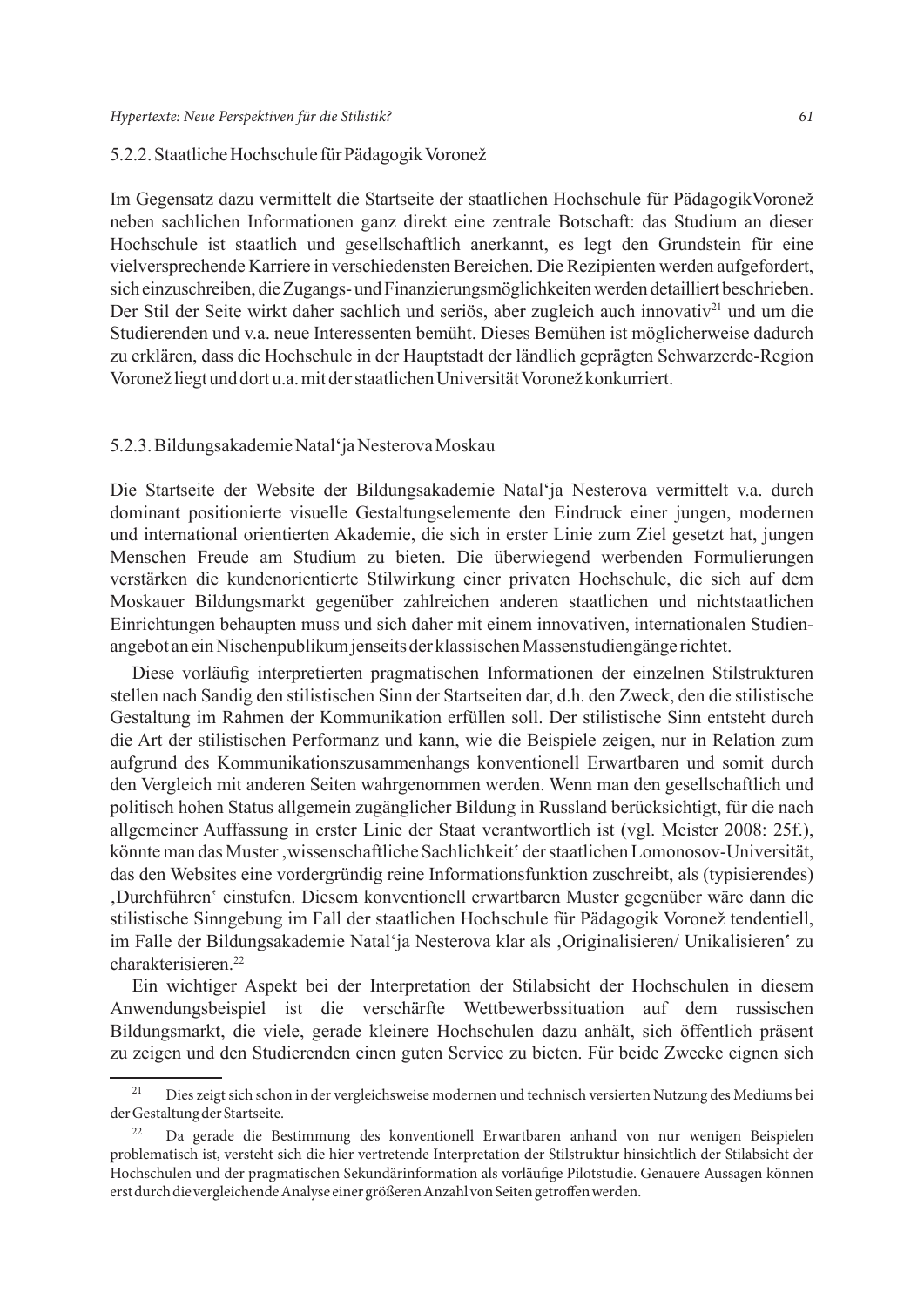Websites hervorragend. Die stilistische Untersuchung der Websites russischer Hochschulen ist daher ein gutes Beispiel für die Relevanz von Stilanalysen an Hypertexten und die Anwendungsorientiertheit der pragmatisch-kommunikativen Stilistik.

#### 6. Abschließend/ Ausblick

Obwohl sich die pragmatisch orientierten Ausrichtungen der Textlinguistik und (Text-) Stilistik auf dieselben theoretischen Grundlagen stützen, sind die jeweiligen Erkenntnisinteressen voneinander zu trennen. Während die Textlinguistik sich tendenziell mit konventionellen Mustern und prototypischen Kategorien von Texten beschäftigt, untersucht die Stilistik überwiegend konkrete Realisierungsformen dieser Vorgaben in spezifischen Kommunikationssituationen und versucht, diese zu interpretieren. Wie das Beispiel der russischen Hochschul-Websites gezeigt hat, hat die pragmatische Stilanalyse ein breites, aber bisher weitgehend ungenutztes Anwendungspotential im Bereich der Hypertexte. Die Entwicklung geeigneter Beschreibungsund Analysekategorien für die stilistische Struktur von Hypertexten und deren außersprachliche Rahmenbedingungen stellt daher eine vielversprechende Forschungsperspektive für die pragmatische Stilistik dar.

## Bibliographie

- Antos, G. (2001): Sprachdesign als Stil? Lifting oder: Sie werden die Welt mit anderen Augen sehen. In: Jakobs, E.-M. & Rothkegel, A. (Hg.), *Perspektiven auf Stil* (Reihe Germanistische Linguistik; Bd. 226). Tübingen: Niemeyer. 55-76.
- Antos, G. (2009): Semiotik der Text-Performanz. Symptome und Indizien als Mittel der Bedeutungskonstitution. In: Linke, A. & Feilke, H. (Hg.), *Oberfläche und Performanz. Untersuchungen zur Sprache als dynamischer Gestalt* (Reihe Germanistische Linguistik; Bd. 283). Tübingen: Niemeyer. 407-428.
- Austin, J. (1962): *How to Do Things with Words. The William James Lectures delivered at Harvard University in 1955*. Cambridge: Cambridge University Press.
- De Beaugrande, R.-A. & Dressler, W. (1981): *Einführung in die Textlinguistik* (Konzepte der Sprach- und Literaturwissenschaft; Bd. 28). Tübingen: Niemeyer.
- Brinker, K. (2010): *Linguistische Textanalyse. Eine Einführung in Grundbegriffe und Methoden* (= Grundlagen der Germanistik; Bd. 29). Berlin: Schmidt.
- Bucher, H.-J. & Püschel, U. (Hg.) (2001): *Die Zeitung zwischen Print und Digitalisierung*, Wiesbaden: Westdeutscher Verlag.
- Bühler, K. (1934): *Sprachtheorie. Die Darstellungsfunktion der Sprache*. Jena: Fischer.
- Dijk, T. van (1980): *Textwissenschaft. Eine interdisziplinäre Einführung* (=dtv; Bd. 4364), München: Deutscher Taschenbuch Verlag
- Enkvist, N. (1972*)*: Versuche zu einer Bestimmung des Sprachstils: Ein Essay in angewandter Sprachwissenschaft. In: Spencer, J. (Hg.), *Linguistik und Stil*. Heidelberg: Quelle & Meyer. 5-54.
- Feilke, H. (2000): Die pragmatische Wende in der Textlinguistik. In: Brinker, K. et al. (Hg.), *Text- und Gesprächslinguistik. Ein internationales Handbuch zeitgenössischer Forschung*. 1. Halbband (=HSK; Bd. 16). Berlin: de Gruyter. 64-82.
- Figge, U. (2000): Die kognitive Wende in der Textlinguistik. In: Brinker, K. et al. (Hg.), *Text- und Gesprächslinguistik. Ein internationales Handbuch zeitgenössischer Forschung*. 1. Halbband (=HSK; Bd. 16). Berlin: de Gruyter. 96- 104.
- Fix, U. (2001): Zugänge zu Stil als semiotisch komplexer Einheit. Thesen, Erläuterungen und Beispiele. In: Jakobs, E.-M. & Rothkegel, A. (Hg.), *Perspektiven auf Stil* (Reihe Germanistische Linguistik; Bd. 226). Tübingen: Niemeyer. 113-126.
- Fix, U., Adamzik, K., Antos, G. & Klemm, M. (Hg.) (2002): *Brauchen wir einen neuen Textbegriff? Antworten auf eine Preisfrage* (= Forum Angewandte Linguistik; Bd. 40). Frankfurt am Main: Lang.
- Fix, U., Poethe, H. & Yos, G. (2003): *Textlinguistik und Stilistik für Einsteiger. Ein Lehr- und Arbeitsbuch* (= Leipziger Skripten. Einführungs- und Übungsbücher; Bd. 1). Frankfurt am Main: Lang.
- Fleischer, W. & Michel, G. (1975): *Stilistik der deutschen Gegenwartssprache*. Leipzig: Bibliographisches Institut.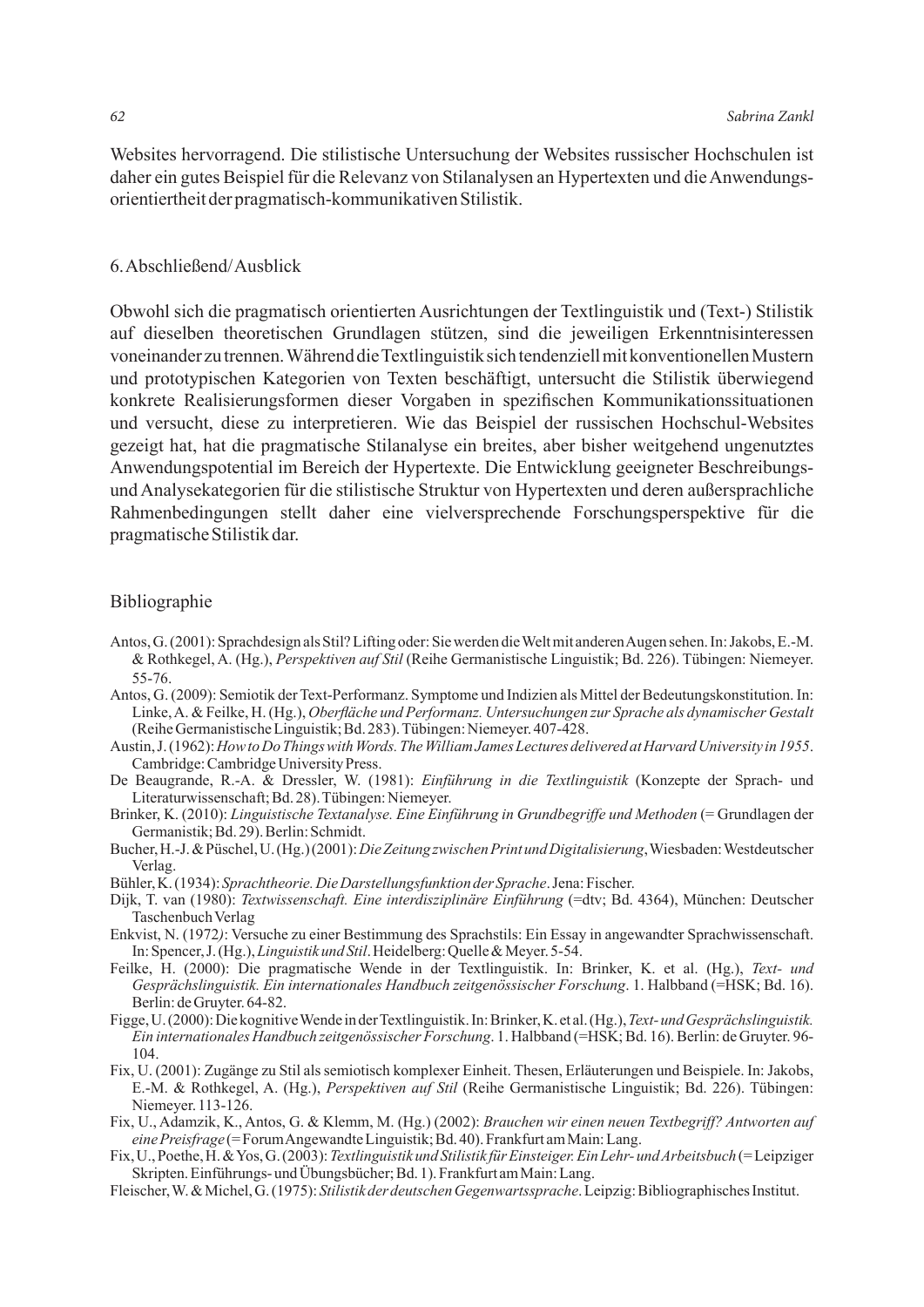- Hartmann, P. (1971): Texte als linguistisches Objekt. In: Stempel, W.-D. (Hg.): *Beiträge zur Textlinguistik* (= Internationale Bibliothek für Allgemeine Linguistik; Bd. 1). München: Fink. 9-29.
- Harweg, R. (1968): *Pronomina und Textkonstitution*. München: Fink.
- Havránek, B. (1983 [1932]): The Functional Differentiation of the Standard Language. In: Vachek, J. & Dušková, L. (Hg.), *Praguiana. Some basic and less known aspects of the Prague linguistic school.* Amsterdam: Benjamins Publishing. 143-164.
- Heinemann, W. (2009): Stilistische Phänomene auf der Ebene des Textes*.* In: Fix, U. et al. (Hg.), *Rhetorik und Stilistik. Ein internationales Handbuch historischer und systematischer Forschung*. 2. Halbband (=HSK; Bd. 31). Berlin: de Gruyter. 1610-1630.
- Huber, O. (2003): *Hyper-Text-Linguistik. TAH: Ein textlinguistisches Analysemodell für Hypertexte. Theoretisch und praktisch exemplifiziert am Problemfeld der typisierten Links von Hypertexten im World Wide Web*. München: Utz.
- Jakobs, E.-M. (2004): Hypertextsorten. *Zeitschrift für germanistische Linguistik* 31/2. 232-252.
- Kainz, F. (1932): *Personalistische Ästhetik*. Leipzig: Ambrosius Barth.
- Küpper, R. (2008): *Angewandte Hypertext-Rhetorik. Studien zur Kommunikationsqualität von Lern- und Informationshypertexten*. Duisburg: Universitätsverlag Rhein-Ruhr.
- Luge, E. (1991): Perlokutionäre Effekte. *Zeitschrift für germanistische Linguistik* 19. 71-86.
- Meister, S. (2008): *Das postsowjetische Universitätswesen zwischen nationalem und internationalem Wandel. Die Entwicklung der regionalen Hochschule in Russland als Gradmesser der Systemtransformation* (= Soviet and Post-Soviet Politics and Society; Bd. 85). Stuttgart: ibidem.
- Motsch, W. & Viehweger, D. (1981): Sprachhandlung, Satz und Text. In: *Linguistische Studien*, Reihe A, H. 80. Berlin:Zentralinstitut für Sprachwissenschaft. 1-42.
- Pankow, C. (2000): Wie die Wahl des Mediums die Herausbildung von Stilmerkmalen beeinflusst. In: Fix, U. & Wellmann, H. (Hg.), *Bild im Text – Text im Bild* (= Sprache – Literatur und Geschichte. Studien zur Linguistik, Germanistik; Bd. 20). Heidelberg: Winter. 243-257.
- Püschel, U. (1996): Sprachstil ein Thema für technische Redakteure*?*. In: Krings, H. (Hg.), *Wissenschaftliche Grundlagen der technischen Kommunikation*. Tübingen: Narr. 307-338.
- Rothkegel, A. (2001): Stil und/ oder Design. In: Jakobs, E.-M. & Rothkegel, A. (Hg.), *Perspektiven auf Stil* (=Reihe Germanistische Linguistik; Bd. 226), Tübingen: Niemeyer. 77-87.
- Sanders, W. (1995): Stil und Stilistik. In: Stickel, G. (Hg.), *Stilfragen*. Berlin: de Gruyter. 386-391.
- Sandig, B. (1986): *Stilistik der deutschen Sprache*. Berlin: de Gruyter.
- Sandig, B. (2006): *Textstilistik des Deutschen*. Berlin: de Gruyter.
- Sandig, B. & Selting, M. (1997): Discourse styles. In: van Dijk, T. (Hg.), *Discourse Studies. A Multidisciplinary Introduction*. Bd. 1: *Discourse as Structure and Process*. London: Sage Publications. 138-156.
- Schirnhofer, M. (2010): *Textdesign von nicht-linearen Texten in der massenmedialen Kommunikation. Vorläufer, Erscheinungsformen und Wirkungen - Textfunktion zwischen Information und Appellation* (= Europäische Hochschulschriften. Reihe I. Deutsche Sprache und Literatur; Bd. 1996). Frankfurt am Main: Lang.
- Schütte, D. (2004): *Homepages im World Wide Web. Eine interlinguale Untersuchung zur Textualität in einem globalen Medium* (= Germanistische Arbeiten zu Sprache und Kulturgeschichte; Bd. 44). Frankfurt am Main: Lang.
- Searle, J. (1969): *Speech Acts. An Essay in the Philosophy of Language*. Cambridge: Cambridge University Press.
- Selting, M. (1997): Interaktionale Stilistik. Methodologische Aspekte der Analyse von Sprechstilen. In: Selting, M. & Sandig, B. (Hg.), *Sprech- und Gesprächsstile*. Berlin: de Gruyter. 9-43.
- Spillner, B. (1995): Stilsemiotik. In: Stickel, G. (Hg.), *Stilfragen*. Berlin: de Gruyter. 62-93.
- Storrer, A. (2001): Schreiben, um besucht zu werden. Textgestaltung fürs World Wide Web. In: Bucher, H.-J. & Püschel, U. (Hg.), *Die Zeitung zwischen Print und Digitalisierung*. Wiesbaden: Westdeutscher Verlag. 173-205.
- Storrer, A. (2004*)*:Kohärenz in Hypertexten. *Zeitschrift für germanistische Linguistik* 31(2). 274-292.
- Storrer, A. (2009): Rhetorisch-stilistische Eigenschaften der Sprache des Internets. In: Fix, U. et al. (Hg.), *Rhetorik und Stilistik. Ein internationales Handbuch historischer und systematischer Forschung*. 2. Halbband (= HSK; Bd. 31). Berlin: de Gruyter. 2211-2226.
- Zhao, J. (2008): *Interkulturalität von Textsortenkonventionen. Vergleich deutscher und chinesischer Kulturstile: Imagebroschüren* (= Forum für Fachsprachen-Forschung; Bd. 79). Berlin: Franck & Timme.

#### Korpus

- Website der *staatlichen Lomonosov-Universität Moskau* (russ. Московский государственный университет имени М. В. Ломоносова): www.msu.ru, zuletzt abgerufen am 14.08.2012.
- Website der *staatlichen Hochschule für Pädagogik Voronež* (russ. Воронежский государственный педагогический университет): www.vspu.ac.ru, zuletzt abgerufen am 14.08.2012.
- Website der *Bildungsakademie Natal'ja Nesterova Moskau* (russ. Московская академия образования НатальиНестеровой): www.nesterova.ru, zuletzt abgerufen am 14.08.2012.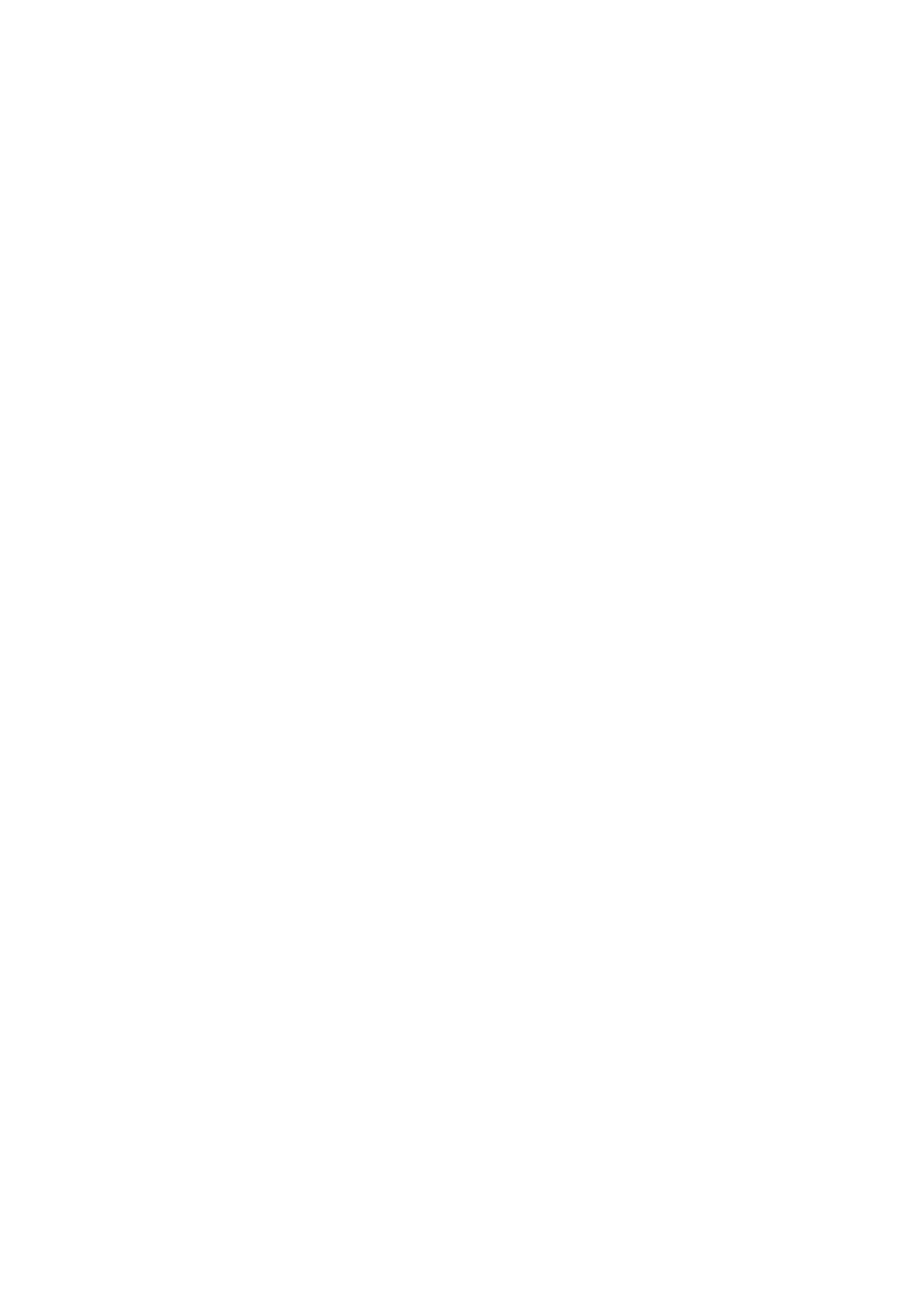# **Syntaktischer Wandel – Eine Frage der Perspektive?**

Katharina Zipser

Die Beschäftigung mit Sprachwandel ist aus unterschiedlichen Perspektiven möglich und bringt entsprechend unterschiedliche Beobachtungen zutage.

Der vorliegende Beitrag verfolgt ausgehend von dieser Erkenntnis das Ziel, zu eruieren, ob Sprachwandel grundsätzlich eine Frage der Perspektive ist. Der Beitrag macht deutlich, dass prinzipiell vier jeweils eng an unterschiedliche Disziplinen der Sprachwissenschaft angebundene Betrachtungsweisen möglich sind und bietet ein 4-Quadranten-Modell, das diese systematisiert. Exemplarisch wird die Entwicklung der impersonalen Konstruktionen dargestellt und aus den unterschiedlichen Perspektiven erläutert.

Es zeigt sich, dass die unterschiedlichen Perspektiven zwar zu durchaus unterschiedlichen Auffassungen des syntaktischen Wandels (e.g. rund um die englischen Impersonalia) führen, dass sich aber ein gemeinsamer Nenner aller Perspektiven erkennen lässt: der morpho-lexikalische Komplex. Sprachwandel ist damit keine Frage der Perspektive. Geschlossen wird mit der Aufforderung diesem morpho-lexikalischen Komplex zukünftig mehr Beachtung zukommen zu lassen und Wandel so aus einer übergreifenden Perspektive zu betrachten.

# 1. Einleitung

Sprachwandel lässt sich aus unterschiedlichen Perspektiven betrachten. Aber ist Sprachwandel auch eine Frage der Perspektive? Und welche Perspektive ermöglicht die beste Rekonstruktion von früheren Sprachzuständen?

Im Folgenden sollen die durchwegs unterschiedlichen Perspektiven zur Betrachtung und Analyse von Sprachwandel – und von syntaktischem Wandel im Speziellen – diskutiert werden. Ziel ist es …

- erstens die unterschiedlichen Betrachtungsweisen von syntaktischem Wandel zu systematisieren und
- zweitens diese unterschiedlichen Betrachtungsweisen unter einem gemeinsamen Nenner zu vereinen.

Um das Resultat vorwegzunehmen: Die im Titel gestellte Frage wird in diesem Beitrag mit ,Nein' beantwortet: Syntaktischer Wandel ist keine Frage der Perspektive. Syntaktischer Wandel ließe sich daher, so wird angenommen, unter einer übergreifenden Perspektive besser und erfolgsversprechender betrachten. Diese Conclusio sollte, so die hier vertretene Forderung, bei Rekonstruktionsversuchen mehr Beachtung finden.

*Bavarian Working Papers in Linguistics 2 http://epub.ub.uni-muenchen.de/view/subjects/1407.html © Katharina Zipser*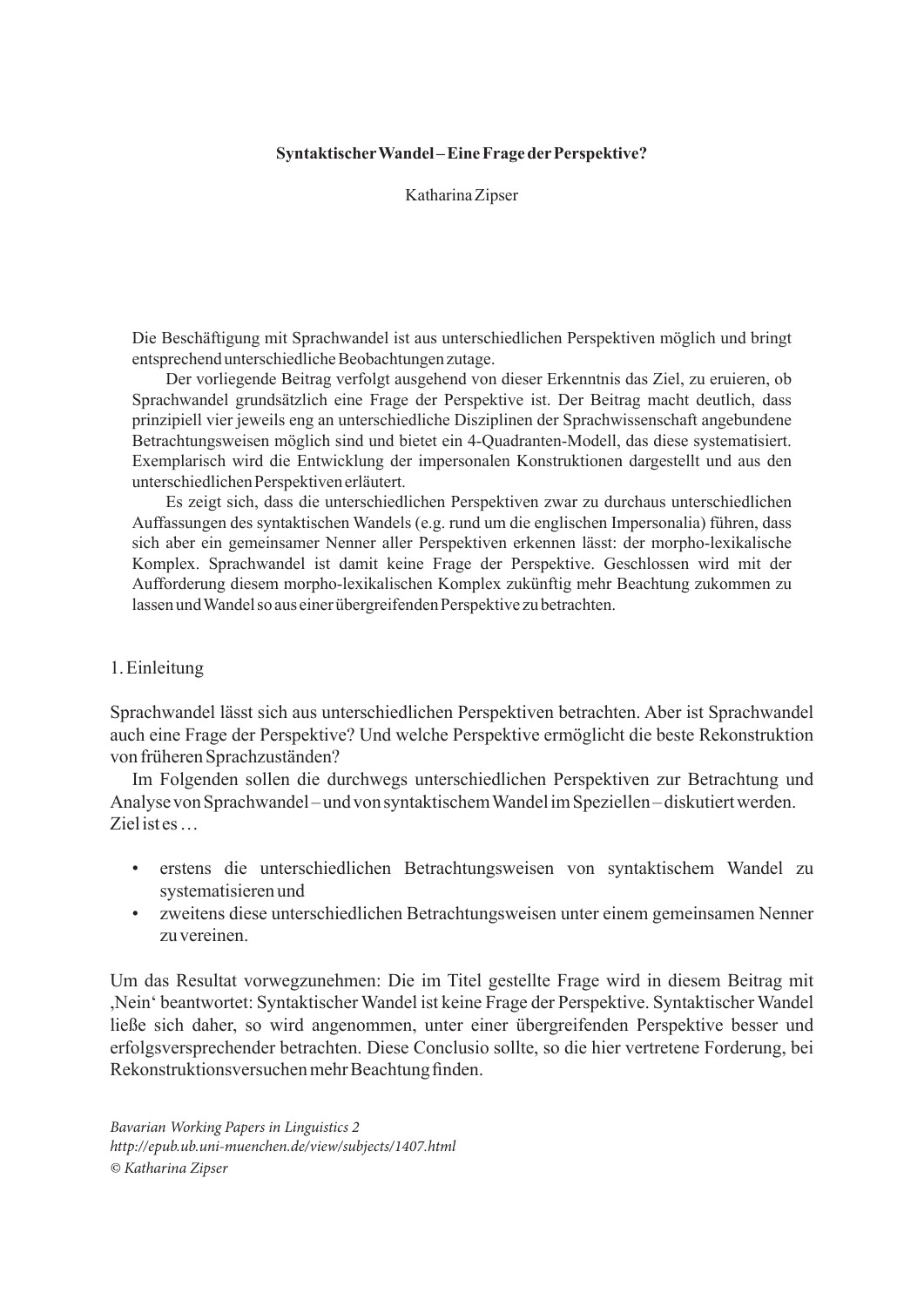# 2. Zur Erläuterung unterschiedlicher Betrachtungsweisen syntaktischen Wandels

In diesem Beitrag wird in einem ersten Schritt also beleuchtet, welche Perspektiven gemeinhin an syntaktischen Wandel angelegt werden, und sodann wird der Versuch unternommen, diese Perspektiven zu systematisieren. Realiter sind es, aus einer übergreifenden Warte, exakt vier Anschauungsweisen, die, eng an unterschiedliche Disziplinen der Sprachwissenschaft angebunden, konkurrieren. Bei diesen handelt es sich um die strukturalistische Perspektive, die generative Perspektive, die Perspektive des Spracherwerbs und die soziolinguistische Perspektive. Diese vier Perspektiven seien im Folgenden in knapper Form dargestellt.

# 2.1. Die strukturalistische Perspektive

Die strukturalistische Perspektive<sup>1</sup> wird von der klassischen historisch-vergleichenden Sprachwissenschaft angelegt. Aus dieser Perspektive wird Sprachwandel aufgrund sich verändernder sprachlicher Äußerungen erschlossen. Die Perspektive ist demnach der *Parole* (de Saussure 1916) beziehungsweise im Sinne von Chomsky (1965) der *Performanz* verpflichtet. Wird die strukturalistische Perspektive angewandt, so werden syntaktische Unterschiede in Texten unterschiedlicher Datierung festgemacht. Aus diesen deskriptiv erfassbaren Unterschieden zwischen verschiedenen Texten, die jeweils Momentaufnahme verkörpern, werden diachrone Veränderungen und damit Prozesse abgeleitet.

# 2.2. Die generative Perspektive

Die generative Perspektive stützt sich auf generative Syntaxmodelle und damit letztlich auf Chomsky2 und die Vertreter seiner Schule. Diese generativen Modelle gehen bekanntlich davon aus, dass Sprache auf kognitiven, ererbten Grundlagen beruht. Gerade daraus ergibt sich aber für die Erklärung von Sprachwandel ein entscheidendes Dilemma: Sofern einer sprachliche Äußerung eine angeborene, dem Menschen eigene Kompetenz zugrunde liegt, kann im Kern kein Wandel existieren. Diesen Sachverhalt erläutert mit unter Hale (2007: 157) mit folgenden Worten: . If the computational component of the syntactic module of human grammar is universal and invariant then it does not change. To the extent we consider the workings of this module to be what 'syntax' is, there is, then, no 'syntactic change' at all". Fragen, wie etwa die nach dem Verlust von +V2 im Laufe der Entwicklung des Englischen sind aus der generativen Perspektive so gesehen bedeutungslos. Wie Bowern (2008: 192) zurecht auf den Punkt bringt, setzen derartige Fragen außerdem voraus, dass "a generalized grammatical competence of a generation of speakers" angenommen wird, was mit der in der generativen Syntaxtheorie zentralen ,I-language' nicht vereinbar ist. Eben diese generative Perspektive bringt auch die Uniformitätshypothese, wie sie etwa Croft (1990: 204) formuliert, zum Ausdruck: "[...] languages of the past – at least those that we can reconstruct or find records of – are not different in nature from languages of the present." Aus der generativen Perspektive existiert Wandel per se damit nicht.

<sup>1</sup> Vgl. dazu die unterschiedlichen Schulen des Strukturalismus. Diese unterscheiden sich zwar teilweise stark voneinander, gemeinsam ist ihnen aber die Berufung auf den *Cours de linguistique générale* von de Saussure (1916) und die isolierte Untersuchung von Sprache als System.

<sup>2</sup> Vgl. Chomsky (1965; 1986; 1995) u.a.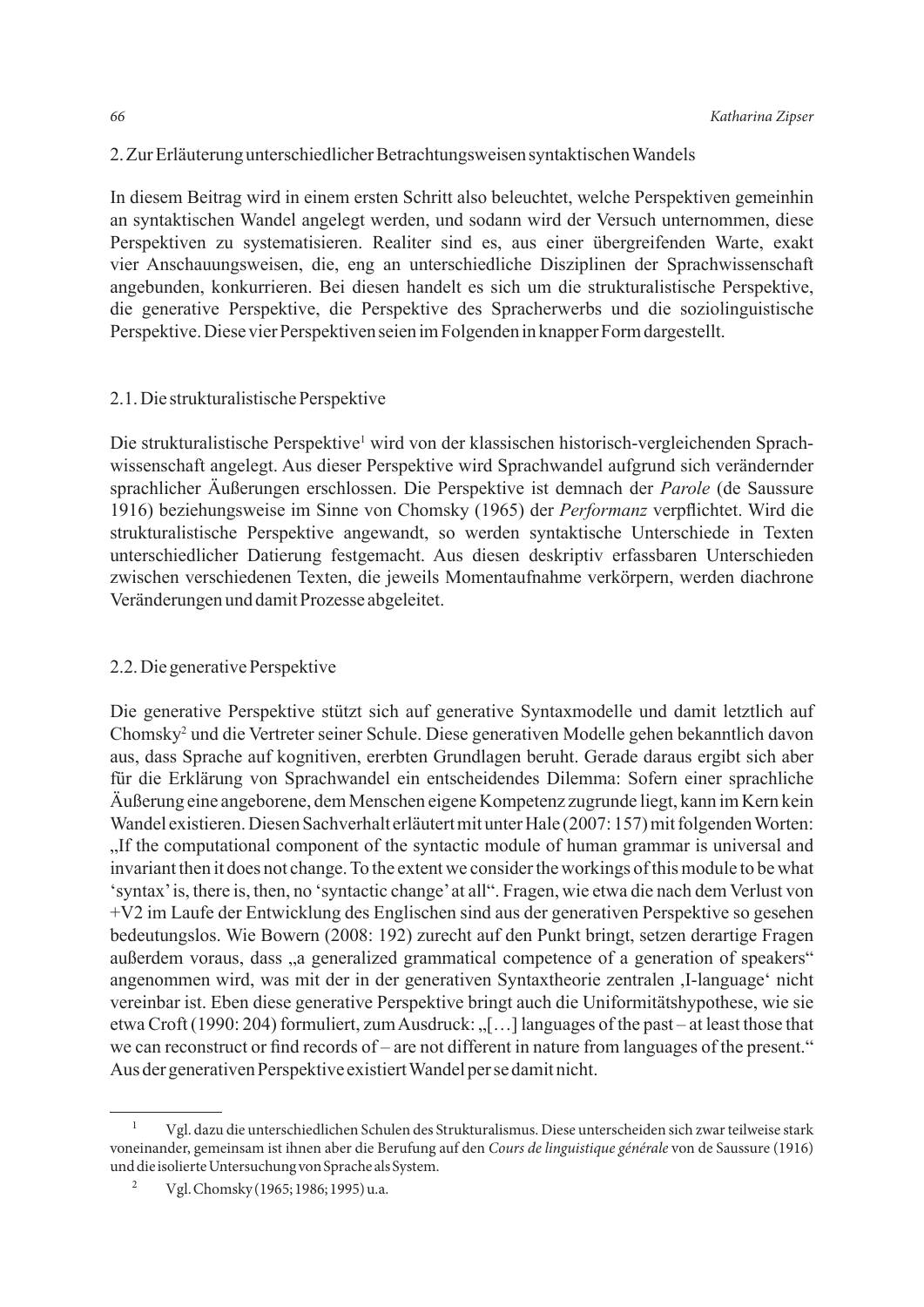# 2.3. Die Perspektive des Spracherwerbs

Die Perspektive des Spracherwerbs, vertreten insbesondere durch Lightfoot<sup>3</sup>, rückt den einzelnen Sprecher in den Vordergrund. Syntaktischer Wandel wird unter diesem Blickwinkel als Folge individuellen Spracherwerbs erkannt. Dabei führt der individuelle Spracherwerb zu einem anderen Ergebnis als der Erwerb der Elterngeneration noch geführt hat. Die Argumentation verläuft im Einzelnen so:4 Im Einklang mit der generativen Hypothese ist ein Kind mit angeborenen Informationen zur syntaktischen Struktur einer Sprache, der sogenannten *Universalgrammatik* (= UG), ausgestattet. Das Kind entwickelt seine Sprachfähigkeit, während es mit *Primären Sprachdaten* (*Primary Linguistic Data* = PLD) aus der Umwelt konfrontiert wird. Diese Sprachdaten enthalten sogenannte *triggers* (dt. Reize) – beziehungsweise aus Sicht des spracherwerbenden Kindes *cues* (dt. Auslösereize). Nach diesen *cues* durchsucht das Kind den sprachlichen Input aktiv und baut aufgrund der vorhandenen Reize seine individuelle Grammatik auf. Syntaktischer Wandel vollzieht sich gemäß dieser Perspektive dann, wenn ein Kind im Zuge des Erwerbsprozesses eine im Vergleich zur älteren Generation abweichende Grammatik aufbaut. Demnach ist Spracherwerb andersgeartete Neubildung.

# 2.4. Die soziolinguistische Perspektive

Aus der soziolinguistischen Perspektive schließlich kann Sprachwandel nur auf gesamtgesellschaftlicher Ebene, im Kollektiv der Sprechergemeinschaft erfolgen. Sprachwandel ist demnach das Resultat vieler Einzelhandlungen, welche die Sprache in Summe in eine wie von unsichtbarer Hand bestimmte Richtung treiben. Keller (1994: 92) beschreibt Sprachwandel als Phänomen der dritten Art. Er erklärt: "Ein Phänomen der dritten Art ist die kausale Konsequenz einer Vielzahl individueller intentionaler Handlungen, die mindestens partiell ähnlichen Intentionen dienen." Für Sprachwandel gilt damit die Metapher des Trampelpfads: Trampelpfade sind wenig beliebt, stören das Landschaftsbild und sind dennoch vom Menschen geschaffen. Sie sind die indirekte Folge einer Intention, per se aber nicht intendiert. Für Sprache gilt Analoges: Ihr Wandel ist vom Menschen nicht intendiert, aber durch ihn verursacht.

Diese Übersicht belegt deutlich: Die vier Perspektiven definieren das Phänomen ,Sprachwandel' durchwegs unterschiedlich. Es ist daher wenig verwunderlich, dass Einzelforschungen bislang mehrheitlich stets von einer Perspektive ausgegangen sind und andere Perspektiven nur implizit berücksichtigt haben. Hingegen ist eine explizite Vereinigung aller vier Perspektiven bislang noch nicht erfolgt. Im Folgenden will ich ein Modell vorstellen, das Anhaltspunkte bietet, alle vier Perspektiven zu einer übergreifenden Perspektive zu vereinen.

3. Zur Systematisierung und Synthese unterschiedlicher Betrachtungsweisen syntaktischen Wandels

Ausgangspunkt zur Perspektivensynthese bildet die Beobachtung, dass sich die genannten Perspektiven jeweils durch zwei Dimensionen voneinander unterscheiden:

<sup>3</sup> Vgl. Lightfoot (1999; 2006) u.a.

 $4$  Vgl. etwa Lightfoot (2006: 10).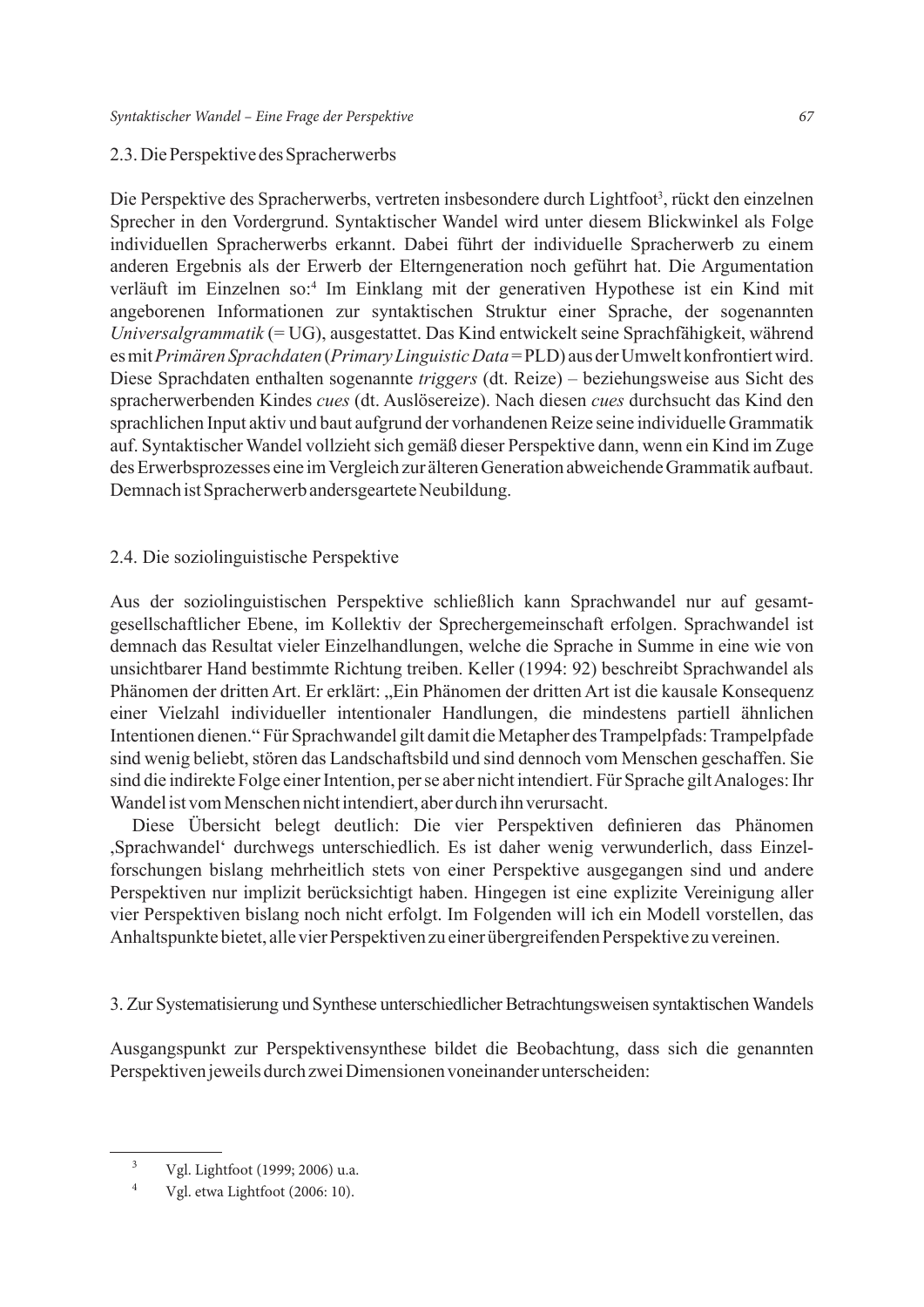- 3.1. Die Dimension "Performanz versus Kompetenz"
	- Die strukturalistische sowie die soziolinguistische Perspektive eint ihr Blick auf die Performanz und damit der Blick auf das wahrnehmbare Resultat sprachlichen Handelns. Zentral ist die einzelne in Texten, Gesprächen usw. manifestierte Äußerung, beziehungsweise genaugenommen die darin anzutreffende grammatische Struktur.
	- Die generative Perspektive sowie die Perspektive des Spracherwerbs hingegen eint ihr Blick auf die Kompetenz des Individuums und damit der Blick auf die kognitiven Grundlagen sprachlichen Handelns. Zentral ist für sie die interne Grammatik des Sprechenden.

# 3.2. Die Dimension "System versus Mensch"

- Die strukturalistische sowie die generative Perspektive fassen Sprache als in sich geschlossenes, autark agierendes System. Sie zielen folglich auf systemimmanente Beschreibungen und Erklärungen von syntaktischem Wandel ab.
- Die Perspektive des Spracherwerbs sowie die soziolinguistische Perspektive andererseits rücken die Rolle des Sprechenden beziehungsweise der Sprechergemeinschaft, und damit den Menschen, in den Vordergrund.

Demzufolge scheinen sich die einzelnen in der Sprachwandelforschung angelegten Perspektiven in einem gemeinsamen Schema verorten zu lassen. Die nachfolgende Grafik eint diese vier Perspektiven in einem 4-Quadranten-Modell:



Figur 1: Das *4-Quadranten-Modell zur Perspektivensynthese von Sprachwandel*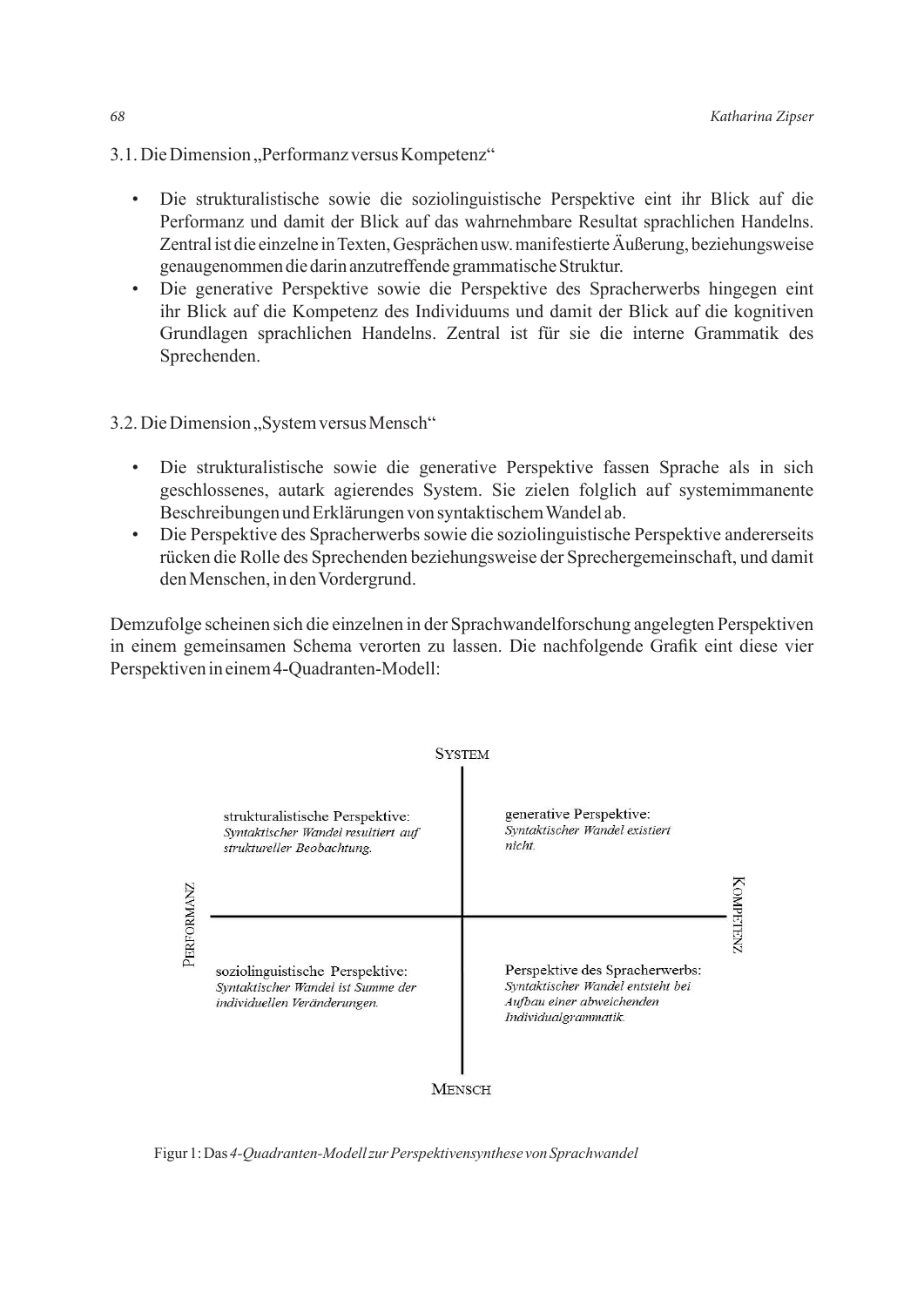4. Die unterschiedlichen Betrachtungsweisen syntaktischen Wandels anhand eines Beispiels

Um das Thema nicht nur theoretisch anzugehen, werden die einzelnen Perspektiven von Sprachwandel und ihre Charakteristika anhand eines praktischen Fallbeispiels von syntaktischem Wandel illustriert. Dazu dient im Folgenden das Beispiel vom Wandel der englischen impersonalen Konstruktionen.5

## 4.1. Zur Entwicklung der impersonalen Konstruktion im Englischen

Über die Jahrhunderte haben die impersonalen Konstruktionen eine deutliche Veränderung erfahren. Das Altenglische verwendet *to like* im Rahmen einer impersonalen Konstruktion, in welcher das logische Subjekt im Dativ steht:

(1) aengl. *þam wife þa word wel licodon* (Beowulf 639) the.DAT woman.DAT those.NOM.PL words.NOM.PL well liked.PL "Der Frau gefielen diese Worte." (vgl. engl. *The woman liked those words well.*)

Hier steht der Experiencer, also die Person, welche die Erfahrung ,gefallen' macht, im Dativ (*þam wife*); das Thema, und damit der Gegenstand des ,Gefallens' steht hingegen im Nominativ (*þa word*). Dabei kongruiert das Verb mit dem Thema oder steht andernfalls – sofern kein Thema vorhanden – in der 3. Person Singular.

Im Laufe des Mittelenglischen kommt eine neue Konstruktion auf:

(2) mengl. *þe lewede men likede him wel* (Piers Plowman, A Prol. 69) the.NOM.PL ignorant.NOM.PL men.NOM.PL liked.PL him.OBJ well "Die unwissenden Männer mochten ihn sehr." (vgl. engl. *The ignorant men liked him well.*)

In diesem Beispiel nun steht der Experiencer, i.e. die Person, welche die Erfahrung ,gefallen' macht, neu im Subjektkasus Nominativ (*þe lewede men*), das Thema hingegen, i.e. der Gegenstand des ,Gefallens', ist im Objektkasus (*him*) realisiert. Was das Verb betrifft, so kongruiert dieses nun mit dem Subjekt und damit, anders als im ersten Beispiel, mit dem Experiencer.

Allerdings gestaltet sich das Bild beileibe nicht einheitlich. In der Übergangsphase von Alt- zu Mittelenglisch entsprechen nicht alle Beispiele den Strukturen wie in Beispiel 1 oder Beispiel 2. So finden sich neben den im Mittelenglischen noch konkurrierenden Konstruktionen (vgl. Bsp.1 bzw. Bsp. 2) auch Mischkonstruktionen. In einer solchen Mischkonstruktion kongruiert das Verb in Person und Numerus entweder mit dem im Objektskasus realisierten Experiencer wie in Beispiel 3 oder aber das Verb kongruiert mit dem im Objektskasus realisierten Thema wie in Beispiel 4:

(3) *sum men þat han suche likynge wondren what hem ailen* what.NOM.SG them.DAT.PL ail.PL "Manche Männer [...] wundern sich, was sie plagt." (vgl. engl. *Some men* […] *wonder what ails them.*)

<sup>5</sup> Das Beispiel ist Harris & Campbell (1995: 83-88) entnommen, deren Darstellung hier Folge geleistet wird.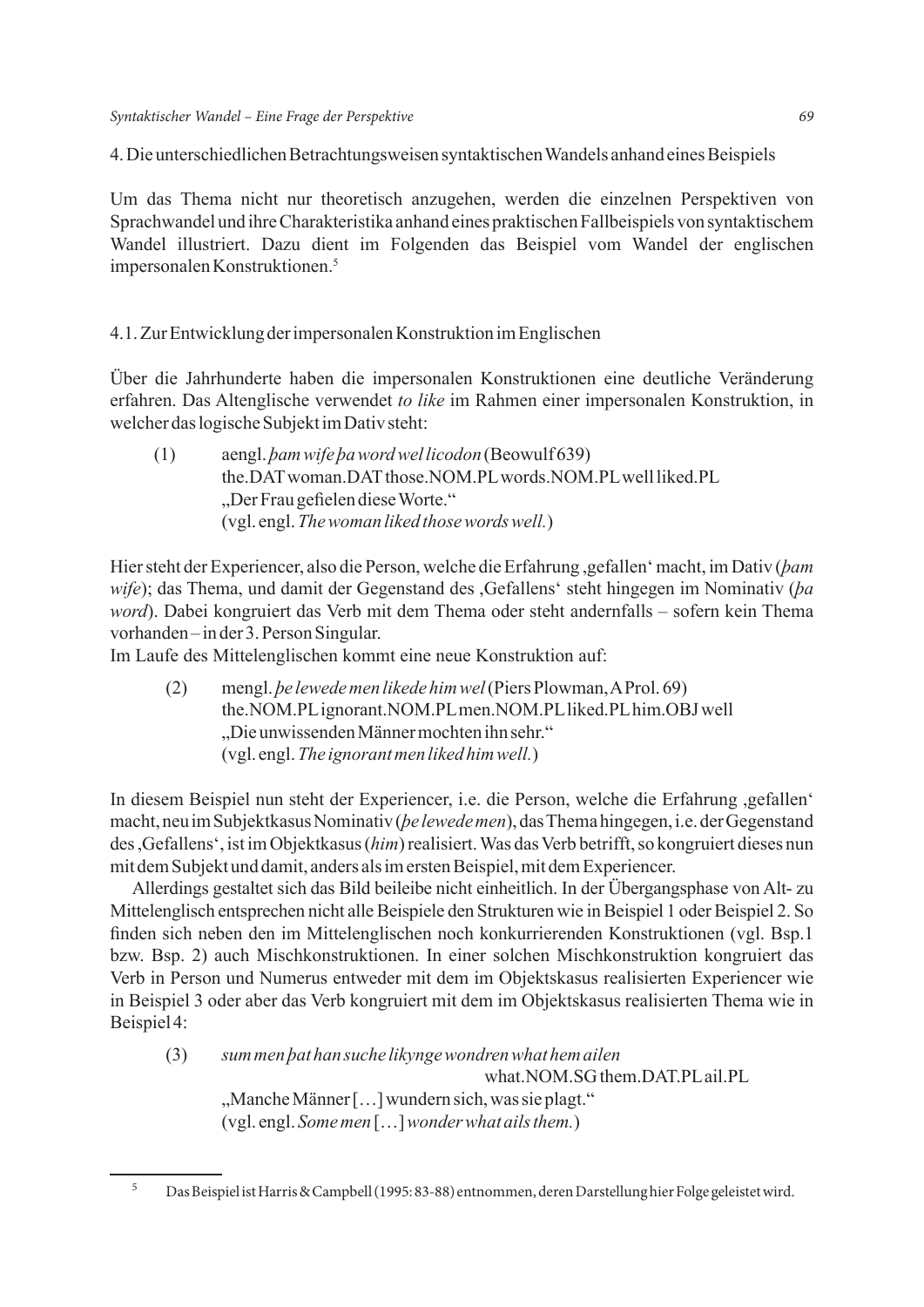preiep banne first for Couresilf as Ce benkip moost spedeful  $(4)$ you.NOM.PL think.SG "[...] wie du es für am günstigsten hältst" (vgl. engl. [...] as you think most beneficial.)

Bemerkenswert ist insbesondere, dass unterschiedlich geartete Beispiele für Mischformen (vgl. Bsp. 3 und Bsp. 4) synchron im gleichen Text vorkommen können. In diesem Fall entstammen sowohl Beispiel 3 als auch Beispiel 4 The Chastising of God's Children. Während also in Beispiel 3 die Kasuskongruenz gemäß Beispiel 1 und die Kongruenz des Verbums gemäß Beispiel 2 erfolgt, zeigt Beispiel 4 das umgekehrte Bild. Damit ist der möglichen Mischformen nicht genug: Die Kasusmarkierungen selbst können letztlich vollständig miteinander vermischt werden, vgl. Beispiel 5:

so wel us lyketh yow (Canterbury Tales, E 106)  $(5)$ so well we.DAT-ACC like.3.SG you.DAT-ACC "We like you so well."

Der Experiencer steht hier im Objektskasus wie in Beispiel 1. Hier steht nun aber auch das Thema im Objektskasus und zwar gemäß Beispiel 2.

4.2. Der syntaktische Wandel aus den vier Perspektiven

Aus den vier Perspektiven lässt sich diese komplexe Situation nun wie folgt erklären:

- Die strukturalistische Perspektive inventarisiert die Veränderungen. Sie stellt den Verlust der  $\bullet$ Kasusendungen sowie eine veränderte Valenz der betreffenden Verben fest. Den Wandel beschreibt sie als Entwicklung der einst impersonalen Verben in Richtung Vollverben.
- Die generative Perspektive erkennt hinter den unterschiedlichen Konstruktionen unter- $\bullet$ schiedliche synchrone Stadien. Diese zeichnen sich durch einen jeweils unterschiedlichen Input (i.e. unterschiedliche Numeration) aus Lexikon und Morphologie aus. Gemäß jüngster Spielart der generativen Syntaxmodelle, dem Minimalistischen Programm, bestimmt dieser Input die Satzstellung des resultierenden Einzelsatzes. Daher sind unterschiedliche Satzstellungsmuster systemimmanent und bedürfen keiner besonderen historischen Erklärung.
- $\bullet$ Die Perspektive des Spracherwerbs erklärt die beobachteten Wandel mit veränderten Rahmenbedingungen. Auf Grund des Verlustes der nominalen Kasusendungen reanalysiert ein spracherwerbendes Kind den Input abweichend von der bisher geltenden Norm. Konkret am Beispiel von to like wie in den Beispielen 1 und 2 bedeutet das: Eine Struktur wie Dativ-Nominativ – like "jemandem gefällt etwas" kann bei Verlust der Kasusunterscheidung von Nominativ und Dativ auch als "jemand mag etwas" interpretiert werden.
- Die soziolinguistische Perspektive schließlich interpretiert die synchron wie diachron  $\bullet$ beobachtbaren Differenzen als Hinweis auf einen in der Sprechergemeinschaft in Gang befindlichen Sprachwandel. Dabei konkurrieren Individualgrammatiken miteinander, die in Morphologie und Lexikon unterschiedlich konfiguriert sind.

70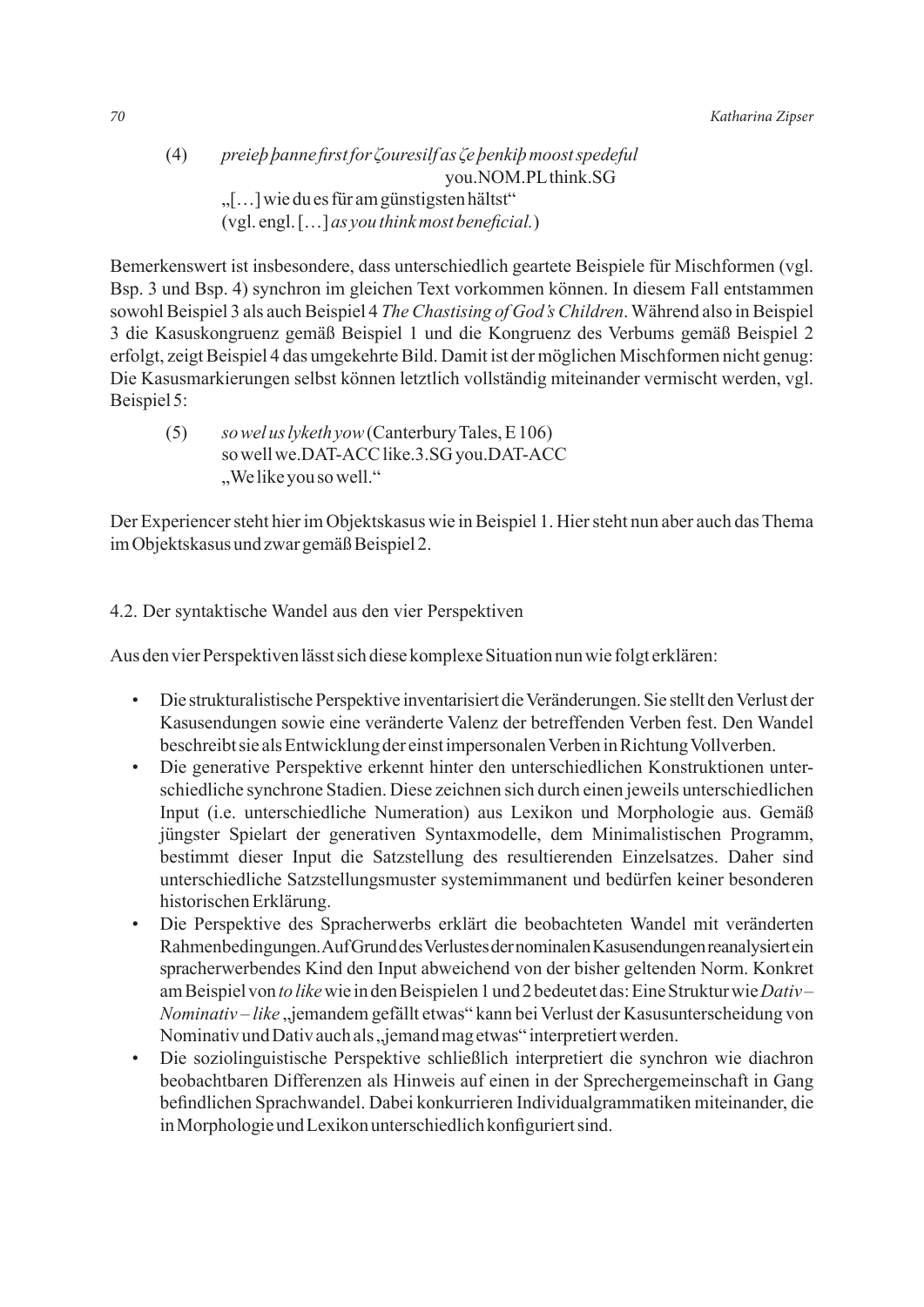Diese Zusammenstellung bestätigt einerseits, dass die unterschiedlichen Perspektiven zu durchaus unterschiedlichen Auffassungen des syntaktischen Wandels rund um die englischen Impersonalia führen. Andererseits lässt sich aber auch ein gemeinsamer Nenner erkennen und zwar der morpho-lexikalische Komplex:

- Die strukturalistische Perspektive macht die syntaktische Veränderung in der Beschreibung direkt an veränderten morphologischen wie syntaktischen Bedingungen fest.
- Die generative Perspektive nimmt per se Morphologie und Lexikon als Elemente wahr, welche die Gestaltung des sprachlichen Outputs steuern.
- Die Perspektive des Spracherwerbs setzt eine veränderte morphologische und lexikalische Rahmenbedingung als Motor der Reanalyse voraus, welche schließlich zu einer veränderten Individualgrammatik führt.
- Die soziolinguistische Perspektive schließlich setzt voraus, dass beobachtbare syntaktische Veränderungen auf heterogene morphologische und lexikalische Strukturen innerhalb unterschiedlicher Sprechergruppen zurückgehen.

Die Sonderrolle des morpho-lexikalischen Komplexes nun führt zu folgendem Umkehrschluss: Wer nach der Ursache von syntaktischem Wandel sucht, muss unabhängig von der gewählten Perspektive nach Veränderungen in Morphologie und Lexikon suchen.

Die hier vertretene These ist durchwegs mit übergreifenden Vorstellungen zu Sprachwandel und der Entstehung von Grammatik vereinbar. Gemäß der Auffassung von Bybee wandelt sich Sprache so durch häufige Wiederholung von einzelnen Konstruktionen, die dadurch verfestigt werden und ins Lexikon übergehen: "With repetition, sequences of units that were previously independent come to be processed as a single unit or chunk. This repackaging has two consequences: the identity of the component units is gradually lost, and the whole chunk begins to reduce in form" (Bybee 2006: 187-188). Dies sei abschließend am Beispiel eines Wandels, der sich im Deutschen vollzogen hat, dargelegt:<sup>6</sup>

Das Pronominaladverb *dámit* wird in den Beispielen 6 und 7 mit unterschiedlicher Position im Satz instrumental verwendet, vgl.:

- (6) *Ich arbeite. Dámit* (i.e. mit der Arbeit) *verdiene ich mein Geld.*
- (7) *Ich arbeite. Ich verdiene dámit mein Geld.*

Die stetige Wiederholung von Kontexten, die syntaktisch dem Beispiel 1 entsprechen, führt schließlich zu einer phonologischen Reduktion: Das Adverb wird vor dem stark akzentuierten Verb proklitisch abgeschwächt. Seine pronominale Erstsilbe verliert, wie das Beispiel 8 zeigt, ihren Akzent.

## (8) *Ich arbeite, damít verdiene ich mein Geld.*

Auf dieser Grundlage entwickelt sich das Pronominaladverb *damít* zu einer Nebensatzkonjunktion wie in Beispiel 9:

(9) *Ich arbeite, damít ich mein Geld verdiene.*

Somit zeigt die Entwicklung vom Pronominaladverb *dámit* hin zur subordinierenden Konjunktion *damít* zum einen die Bedeutung der Wiederholung für Sprachwandel. Sie illustriert exemplarisch

<sup>6</sup> Vgl. Pittner (2008); Hackstein (2011: 194).